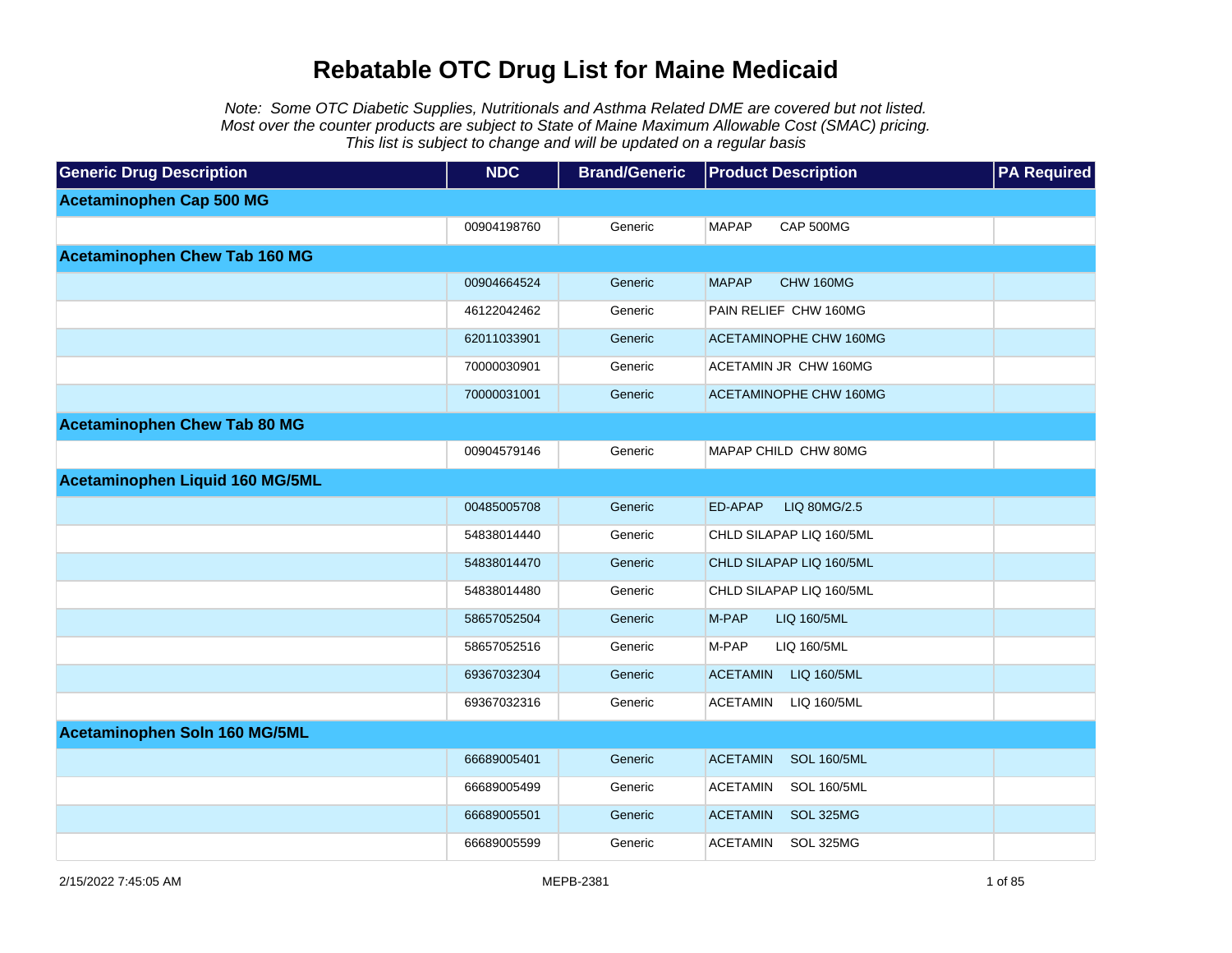| <b>Generic Drug Description</b>    | <b>NDC</b>  | <b>Brand/Generic</b> | <b>Product Description</b>            | <b>PA Required</b> |
|------------------------------------|-------------|----------------------|---------------------------------------|--------------------|
| Acetaminophen Soln 160 MG/5ML      |             |                      |                                       |                    |
|                                    | 66689005601 | Generic              | <b>ACETAMIN</b><br>SOL 650/20.3       |                    |
|                                    | 66689005699 | Generic              | <b>ACETAMIN</b><br>SOL 650/20.3       |                    |
|                                    | 60687057137 | Generic              | <b>ACETAMIN</b><br>SOL 650MG          |                    |
|                                    | 60687057156 | Generic              | <b>ACETAMIN</b><br>SOL 325MG          |                    |
|                                    | 00121065700 | Generic              | <b>ACETAMIN</b><br><b>SOL 160/5ML</b> |                    |
|                                    | 00121065705 | Generic              | <b>ACETAMIN</b><br><b>SOL 160/5ML</b> |                    |
|                                    | 00121131400 | Generic              | <b>ACETAMIN</b><br>SOL 325MG          |                    |
|                                    | 00121131411 | Generic              | <b>ACETAMIN</b><br>SOL 325MG          |                    |
|                                    | 00121197100 | Generic              | <b>ACETAMIN</b><br>SOL 650/20.3       |                    |
|                                    | 00121197121 | Generic              | <b>ACETAMIN</b><br>SOL 650/20.3       |                    |
|                                    | 00904673870 | Generic              | ACETAMINOPHE SOL 160/5ML              |                    |
|                                    | 00904673971 | Generic              | ACETAMINOPHE SOL 325MG                |                    |
|                                    | 00904682076 | Generic              | ACETAMINOPHE SOL 650/20.3             |                    |
|                                    | 00904701416 | Generic              | <b>SOL 160/5ML</b><br><b>ACETAMIN</b> |                    |
|                                    | 00904701420 | Generic              | <b>ACETAMIN</b><br><b>SOL 160/5ML</b> |                    |
| <b>Acetaminophen Suppos 120 MG</b> |             |                      |                                       |                    |
|                                    | 51672211502 | Generic              | <b>FEVERALL</b><br>SUP 120MG          |                    |
|                                    | 51672211504 | Generic              | <b>FEVERALL</b><br><b>SUP 120MG</b>   |                    |
|                                    | 45802073200 | Generic              | <b>ACETAMIN</b><br><b>SUP 120MG</b>   |                    |
|                                    | 45802073230 | Generic              | <b>ACETAMIN</b><br><b>SUP 120MG</b>   |                    |
|                                    | 45802073233 | Generic              | <b>SUP 120MG</b><br><b>ACETAMIN</b>   |                    |
| <b>Acetaminophen Suppos 325 MG</b> |             |                      |                                       |                    |
|                                    | 51672211602 | <b>Brand</b>         | <b>FEVERALL</b><br><b>SUP 325MG</b>   |                    |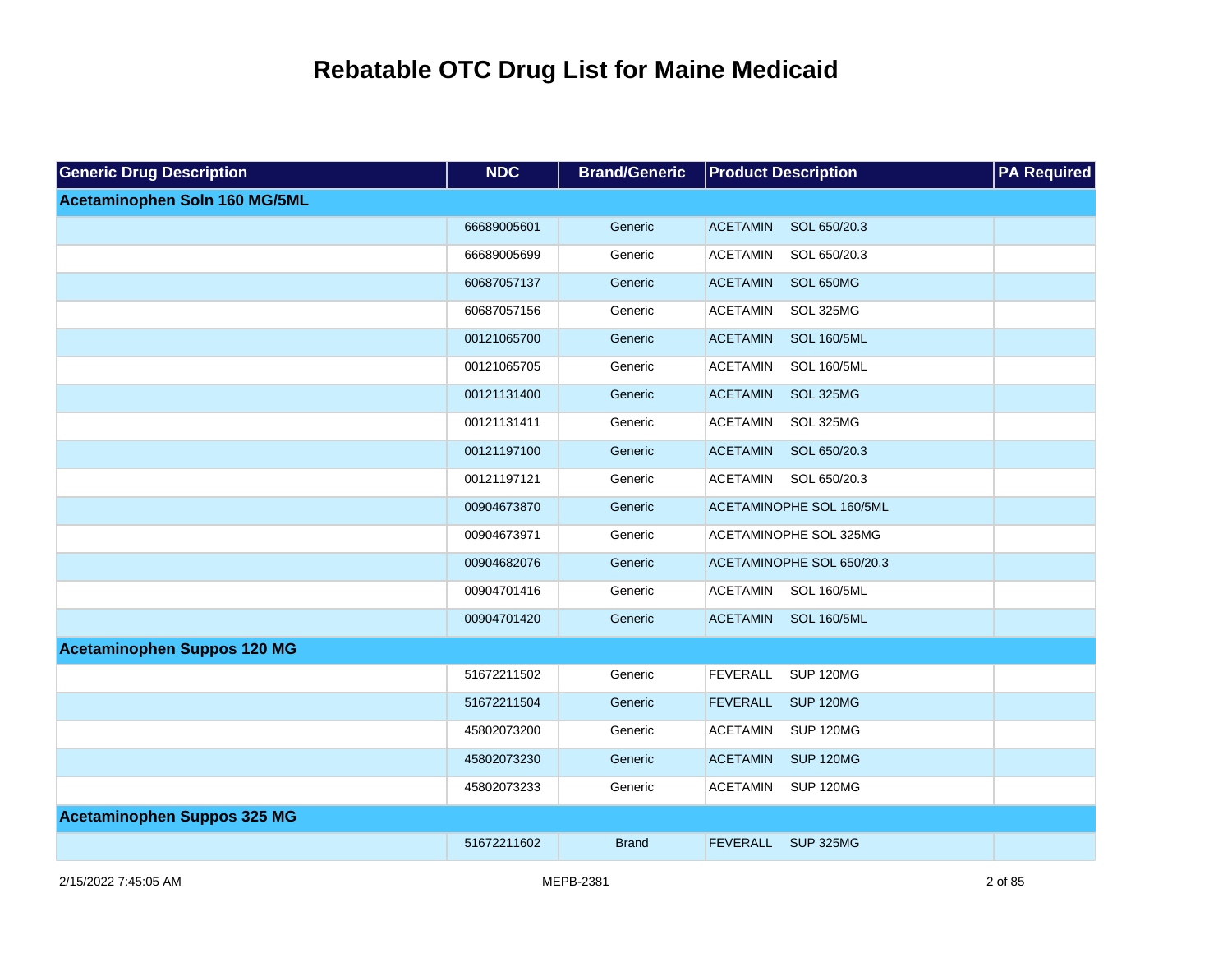| <b>Generic Drug Description</b>    | <b>NDC</b>  | <b>Brand/Generic</b> | <b>Product Description</b>   | <b>PA Required</b> |
|------------------------------------|-------------|----------------------|------------------------------|--------------------|
| <b>Acetaminophen Suppos 325 MG</b> |             |                      |                              |                    |
|                                    | 51672211604 | <b>Brand</b>         | <b>SUP 325MG</b><br>FEVERALL |                    |
| <b>Acetaminophen Suppos 650 MG</b> |             |                      |                              |                    |
|                                    | 51672211704 | Generic              | FEVERALL<br>SUP 650MG        |                    |
|                                    | 45802073030 | Generic              | <b>ACETAMIN</b><br>SUP 650MG |                    |
|                                    | 45802073032 | Generic              | <b>ACETAMIN</b><br>SUP 650MG |                    |
|                                    | 45802073033 | Generic              | <b>ACETAMIN</b><br>SUP 650MG |                    |
| <b>Acetaminophen Suppos 80 MG</b>  |             |                      |                              |                    |
|                                    | 51672211402 | <b>Brand</b>         | <b>FEVERALL INF SUP 80MG</b> |                    |
|                                    | 51672211404 | <b>Brand</b>         | <b>FEVERALL INF SUP 80MG</b> |                    |
| Acetaminophen Susp 160 MG/5ML      |             |                      |                              |                    |
|                                    | 62011000101 | Generic              | PAIN & FEVER SUS 160/5ML     |                    |
|                                    | 62011024601 | Generic              | PAIN & FEVER SUS 160/5ML     |                    |
|                                    | 62011024701 | Generic              | PAIN & FEVER SUS 160/5ML     |                    |
|                                    | 62011018301 | Generic              | PAIN & FEVER SUS 160/5ML     |                    |
|                                    | 45802020126 | Generic              | ACETAMINOPHN SUS 160/5ML     |                    |
|                                    | 45802020326 | Generic              | ACETAMINOPHN SUS 160/5ML     |                    |
|                                    | 46122004203 | Generic              | PAIN & FEVER SUS 160/5ML     |                    |
|                                    | 46122005603 | Generic              | PAIN & FEVER SUS 160/5ML     |                    |
|                                    | 46122020926 | Generic              | PAIN & FEVER SUS 160/5ML     |                    |
|                                    | 46122021026 | Generic              | PAIN & FEVER SUS 160/5ML     |                    |
|                                    | 46122021126 | Generic              | PAIN & FEVER SUS 160/5ML     |                    |
|                                    | 46122021226 | Generic              | PAIN & FEVER SUS 160/5ML     |                    |
|                                    | 46122032226 | Generic              | PAIN & FEVER SUS 160/5ML     |                    |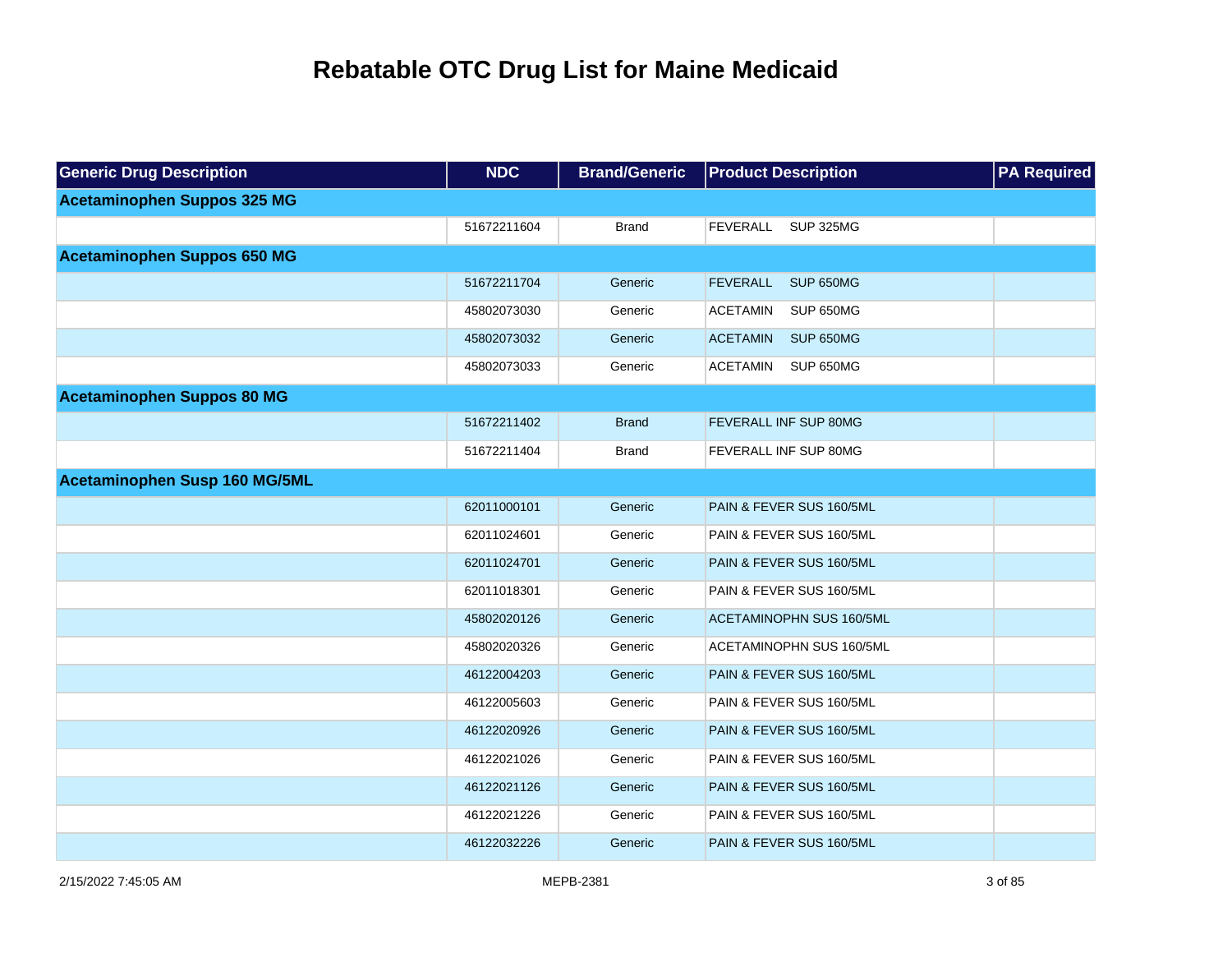| <b>Generic Drug Description</b> | <b>NDC</b>  | <b>Brand/Generic</b> | <b>Product Description</b>      | <b>PA Required</b> |
|---------------------------------|-------------|----------------------|---------------------------------|--------------------|
| Acetaminophen Susp 160 MG/5ML   |             |                      |                                 |                    |
|                                 | 49348009334 | Generic              | PAIN & FEVER SUS 160/5ML        |                    |
|                                 | 49348011934 | Generic              | PAIN & FEVER SUS 160/5ML        |                    |
|                                 | 49348012334 | Generic              | PAIN & FEVER SUS 160/5ML        |                    |
|                                 | 49348032534 | Generic              | PAIN & FEVER SUS 160/5ML        |                    |
|                                 | 49348043030 | Generic              | PAIN & FEVER SUS 160/5ML        |                    |
|                                 | 00904676620 | Generic              | <b>ACETAMINOPHN SUS 160/5ML</b> |                    |
|                                 | 00536132197 | Generic              | ACETAMINOPHN SUS 160/5ML        |                    |
|                                 | 00121178100 | Generic              | <b>ACETAMINOPHN SUS 160/5ML</b> |                    |
|                                 | 00121178105 | Generic              | ACETAMINOPHN SUS 160/5ML        |                    |
|                                 | 00121093900 | Generic              | APAP CHILD SUS 160/5ML          |                    |
|                                 | 00121093905 | Generic              | APAP CHILD SUS 160/5ML          |                    |
|                                 | 00536121277 | Generic              | <b>ACETAMINOPHN SUS 160/5ML</b> |                    |
|                                 | 00113002026 | Generic              | PAIN & FEVER SUS 160/5ML        |                    |
|                                 | 00113016110 | Generic              | PAIN & FEVER SUS 160/5ML        |                    |
|                                 | 00113021226 | Generic              | PAIN & FEVER SUS 160/5ML        |                    |
|                                 | 00113039726 | Generic              | PAIN & FEVER SUS 160/5ML        |                    |
|                                 | 00113060826 | Generic              | PAIN & FEVER SUS 160/5ML        |                    |
|                                 | 00113059010 | Generic              | PAIN & FEVER SUS 160/5ML        |                    |
|                                 | 00113094610 | Generic              | PAIN & FEVER SUS 160/5ML        |                    |
|                                 | 00113895926 | Generic              | PAIN & FEVER SUS 160/5ML        |                    |
|                                 | 62011046001 | Generic              | PAIN RELIEVE SUS 160/5ML        |                    |
|                                 | 62011046101 | Generic              | PAIN RELIEVE SUS 160/5ML        |                    |
|                                 | 62011046201 | Generic              | PAIN RELIEVE SUS 160/5ML        |                    |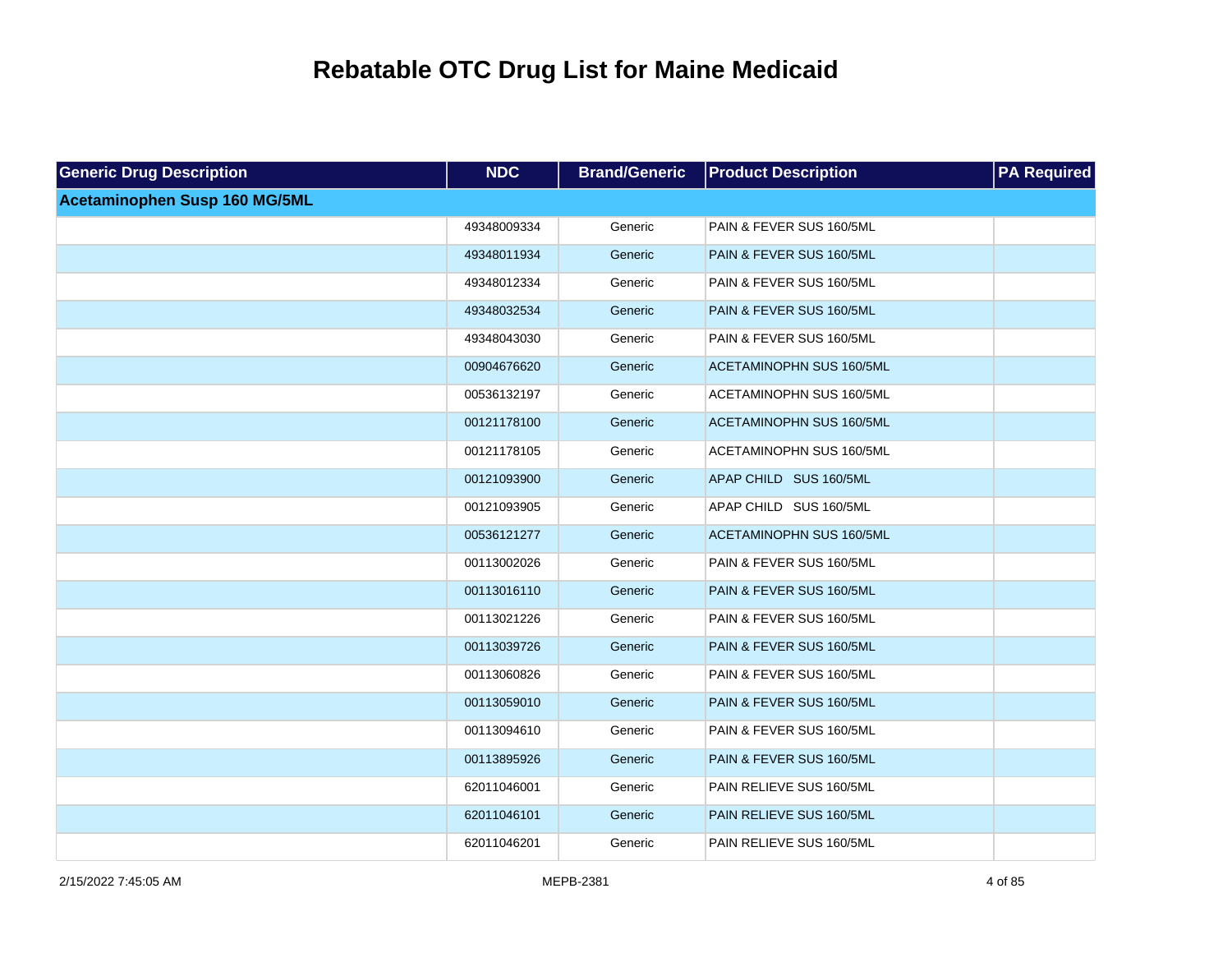| <b>Generic Drug Description</b> | <b>NDC</b>  | <b>Brand/Generic</b> | <b>Product Description</b>      | <b>PA Required</b> |
|---------------------------------|-------------|----------------------|---------------------------------|--------------------|
| Acetaminophen Susp 160 MG/5ML   |             |                      |                                 |                    |
|                                 | 63868017418 | Generic              | PAIN RELIEF SUS 160/5ML         |                    |
|                                 | 63868017526 | Generic              | NON-ASPIRIN SUS 160/5ML         |                    |
|                                 | 63868017626 | Generic              | NON-ASPIRIN SUS 160/5ML         |                    |
|                                 | 70000002801 | Generic              | PAIN & FEVER SUS 160/5ML        |                    |
|                                 | 68094001559 | Generic              | <b>ACETAMINOPHN SUS 160/5ML</b> |                    |
|                                 | 68094001561 | Generic              | ACETAMINOPHN SUS 160/5ML        |                    |
|                                 | 68094001562 | Generic              | <b>ACETAMINOPHN SUS 160/5ML</b> |                    |
|                                 | 68094003059 | Generic              | ACETAMINOPHN SUS 160/5ML        |                    |
|                                 | 68094003062 | Generic              | <b>ACETAMINOPHN SUS 160/5ML</b> |                    |
|                                 | 68094023159 | Generic              | ACETAMINOPHN SUS 160/5ML        |                    |
|                                 | 68094023161 | Generic              | ACETAMINOPHN SUS 160/5ML        |                    |
|                                 | 68094023162 | Generic              | ACETAMINOPHN SUS 160/5ML        |                    |
|                                 | 68094033059 | Generic              | <b>ACETAMINOPHN SUS 325MG</b>   |                    |
|                                 | 68094033061 | Generic              | <b>ACETAMINOPHN SUS 325MG</b>   |                    |
|                                 | 68094033062 | Generic              | <b>ACETAMINOPHN SUS 325MG</b>   |                    |
|                                 | 68094058658 | Generic              | ACETAMINOPHN SUS 160/5ML        |                    |
|                                 | 68094058758 | Generic              | <b>ACETAMINOPHN SUS 160/5ML</b> |                    |
|                                 | 70000047201 | Generic              | PAIN & FEVER SUS 160/5ML        |                    |
|                                 | 70000048101 | Generic              | PAIN/FEVER SUS 160/5ML          |                    |
|                                 | 70000049601 | Generic              | PAIN & FEVER SUS 160/5ML        |                    |
|                                 | 70677011601 | Generic              | PAIN RELIEVE SUS 160/5ML        |                    |
|                                 | 70677011801 | Generic              | PAIN RELIEVE SUS 160/5ML        |                    |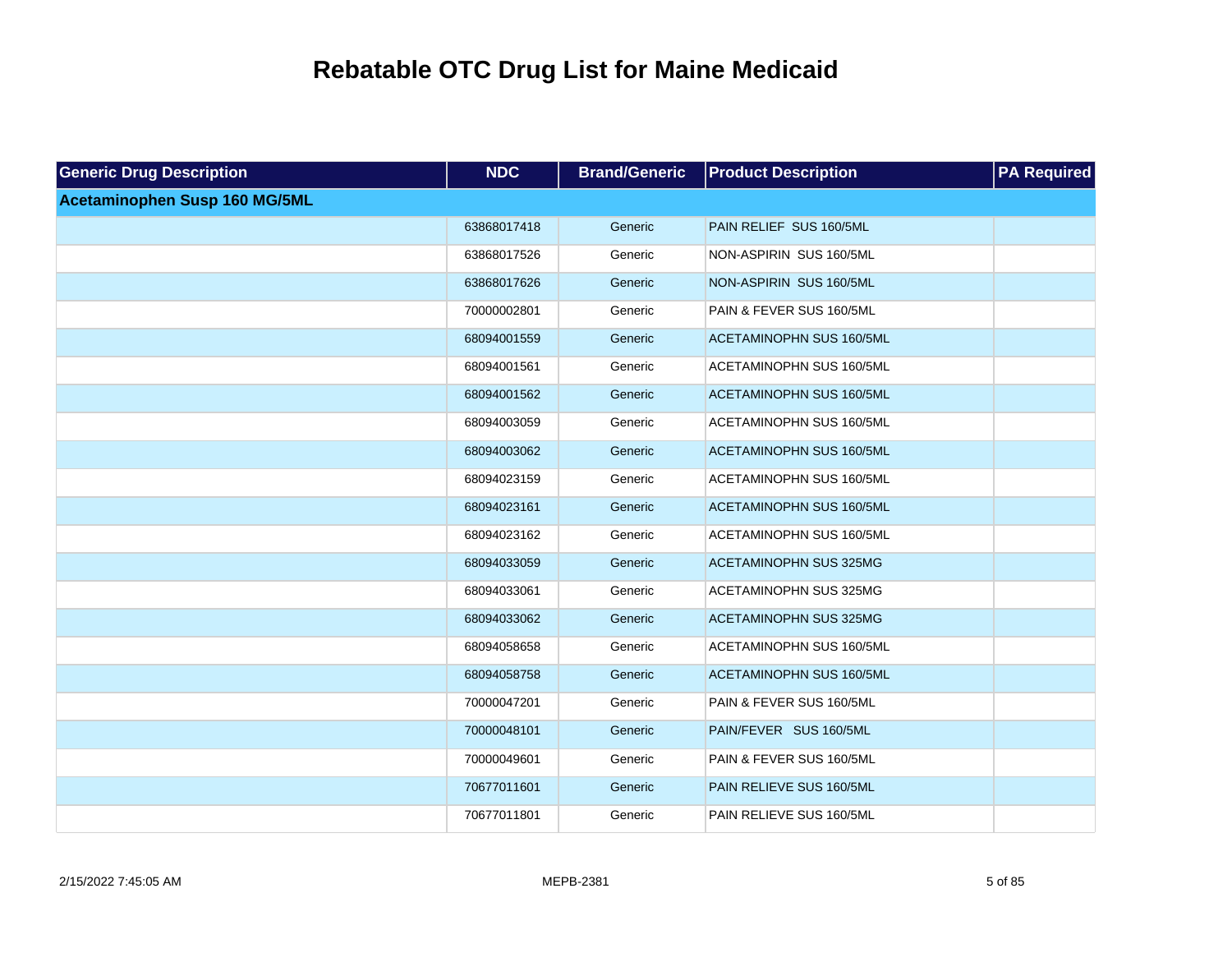| <b>Generic Drug Description</b> | <b>NDC</b>  | <b>Brand/Generic</b> | <b>Product Description</b>          | <b>PA Required</b> |
|---------------------------------|-------------|----------------------|-------------------------------------|--------------------|
| <b>Acetaminophen Tab 325 MG</b> |             |                      |                                     |                    |
|                                 | 70000009201 | Generic              | <b>ACETAMINOPHN TAB 325MG</b>       |                    |
|                                 | 63868008210 | Generic              | PAIN RELIEF TAB 325MG               |                    |
|                                 | 63739008702 | Generic              | ACETAMINOPHE TAB 325MG              |                    |
|                                 | 63739044001 | Generic              | ACETAMIN TAB 325MG                  |                    |
|                                 | 00113040378 | Generic              | PAIN RELIEF TAB 325MG               |                    |
|                                 | 00536116401 | Generic              | ACETAMIN TAB 325MG                  |                    |
|                                 | 00536132701 | Generic              | <b>ACETAMINOPHE TAB 325MG</b>       |                    |
|                                 | 00536132706 | Generic              | ACETAMINOPHE TAB 325MG              |                    |
|                                 | 00536132710 | Generic              | ACETAMINOPHE TAB 325MG              |                    |
|                                 | 00904671950 | Generic              | ACETAMINOPHE TAB 325MG              |                    |
|                                 | 00904671960 | Generic              | ACETAMINOPHE TAB 325MG              |                    |
|                                 | 00904671980 | Generic              | ACETAMINOPHE TAB 325MG              |                    |
|                                 | 00904677361 | Generic              | <b>ACETAMINOPHE TAB 325MG</b>       |                    |
|                                 | 49348097310 | Generic              | PAIN RELIEVE TAB 325MG              |                    |
|                                 | 49348097316 | Generic              | PAIN RELIEVE TAB 325MG              |                    |
|                                 | 46122039078 | Generic              | PAIN RELIEF TAB 325MG               |                    |
|                                 | 46122043078 | Generic              | <b>GNP ACETAMIN TAB 325MG</b>       |                    |
|                                 | 62011003201 | Generic              | PAIN RELIEVE TAB 325MG              |                    |
|                                 | 62011003202 | Generic              | PAIN RELIEVE TAB 325MG              |                    |
|                                 | 49483034001 | Generic              | ACETAMIN<br>TAB 325MG               |                    |
|                                 | 49483034010 | Generic              | <b>TAB 325MG</b><br><b>ACETAMIN</b> |                    |
| <b>Acetaminophen Tab 500 MG</b> |             |                      |                                     |                    |
|                                 | 49483034101 | Generic              | ACETAMINOPHN TAB 500MG              |                    |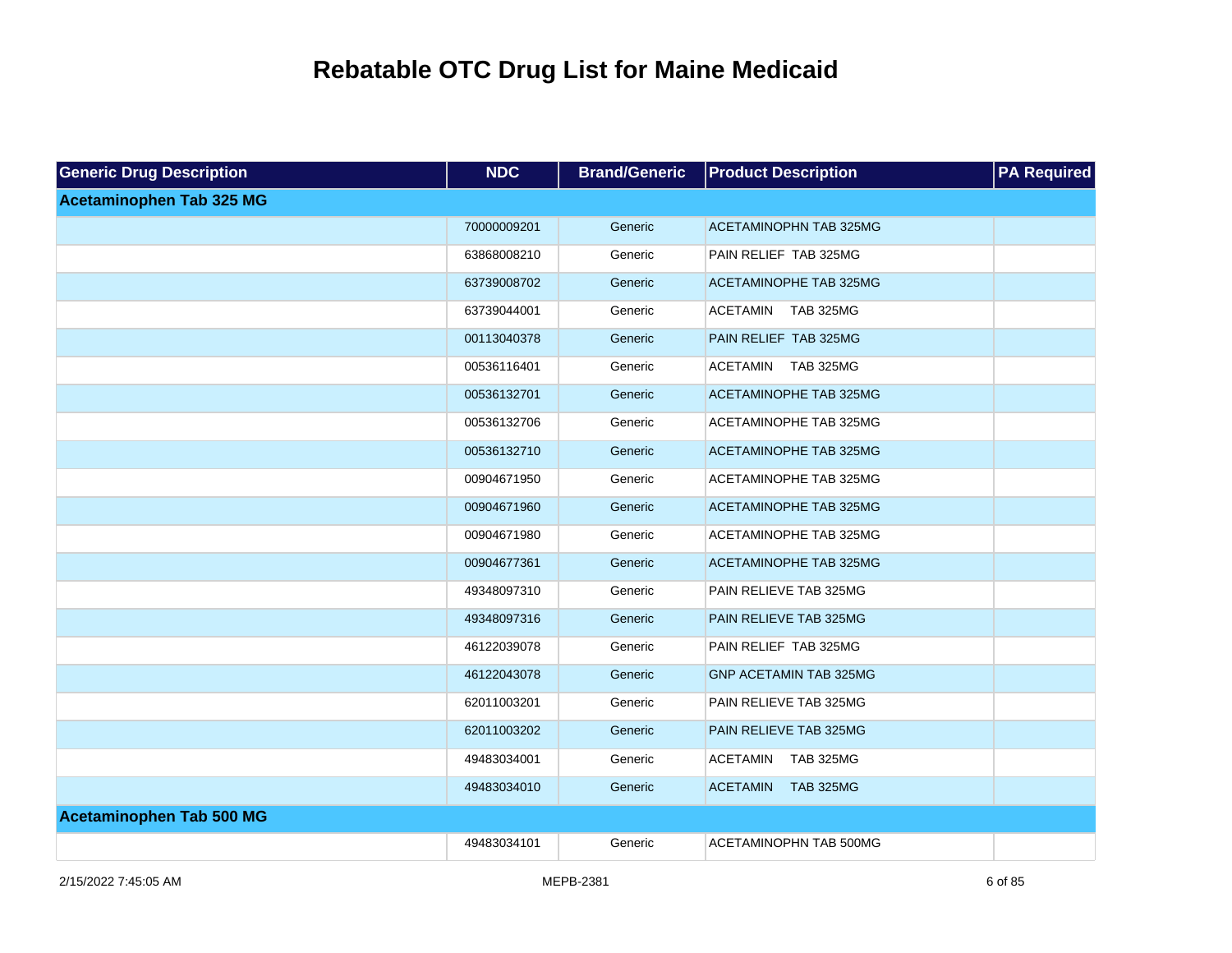| <b>Generic Drug Description</b> | <b>NDC</b>  | <b>Brand/Generic</b> | <b>Product Description</b>          | <b>PA Required</b> |
|---------------------------------|-------------|----------------------|-------------------------------------|--------------------|
| <b>Acetaminophen Tab 500 MG</b> |             |                      |                                     |                    |
|                                 | 49483034110 | Generic              | <b>ACETAMINOPHN TAB 500MG</b>       |                    |
|                                 | 49483034150 | Generic              | ACETAMINOPHN TAB 500MG              |                    |
|                                 | 49348099810 | Generic              | PAIN RELIEVE TAB 500MG              |                    |
|                                 | 62011004901 | Generic              | PAIN RELIEF TAB 500MG               |                    |
|                                 | 62011002301 | Generic              | PAIN RELIEF TAB 500MG               |                    |
|                                 | 62011002302 | Generic              | PAIN RELIEF TAB 500MG               |                    |
|                                 | 62011002303 | Generic              | PAIN RELIEF TAB 500MG               |                    |
|                                 | 62011002701 | Generic              | PAIN RELIEF TAB 500MG               |                    |
|                                 | 46122054382 | Generic              | PAIN RELIEF TAB 500MG               |                    |
|                                 | 46122031278 | Generic              | PAIN RELIEF TAB 500MG               |                    |
|                                 | 49348073010 | Generic              | PAIN RELIEVE TAB 500MG              |                    |
|                                 | 49348011610 | Generic              | SM PAIN REL TAB 500MG               |                    |
|                                 | 46122064971 | Generic              | <b>ACETAMINOPHN TAB 500MG</b>       |                    |
|                                 | 49348004209 | Generic              | PAIN RELIEVE TAB 500MG              |                    |
|                                 | 49348004210 | Generic              | PAIN RELIEVE TAB 500MG              |                    |
|                                 | 49348004214 | Generic              | PAIN RELIEVE TAB 500MG              |                    |
|                                 | 00904674959 | Generic              | <b>ACETAMINOPHN TAB 500MG</b>       |                    |
|                                 | 24385014571 | Generic              | PAIN RELIEF TAB 500MG               |                    |
|                                 | 24385048447 | Generic              | PAIN RELIEF TAB 500MG               |                    |
|                                 | 24385048471 | Generic              | PAIN RELIEF TAB 500MG               |                    |
|                                 | 24385048490 | Generic              | PAIN RELIEF TAB 500MG               |                    |
|                                 | 00904672024 | Generic              | <b>ACETAMIN</b><br><b>TAB 500MG</b> |                    |
|                                 | 00904672040 | Generic              | <b>ACETAMIN</b><br><b>TAB 500MG</b> |                    |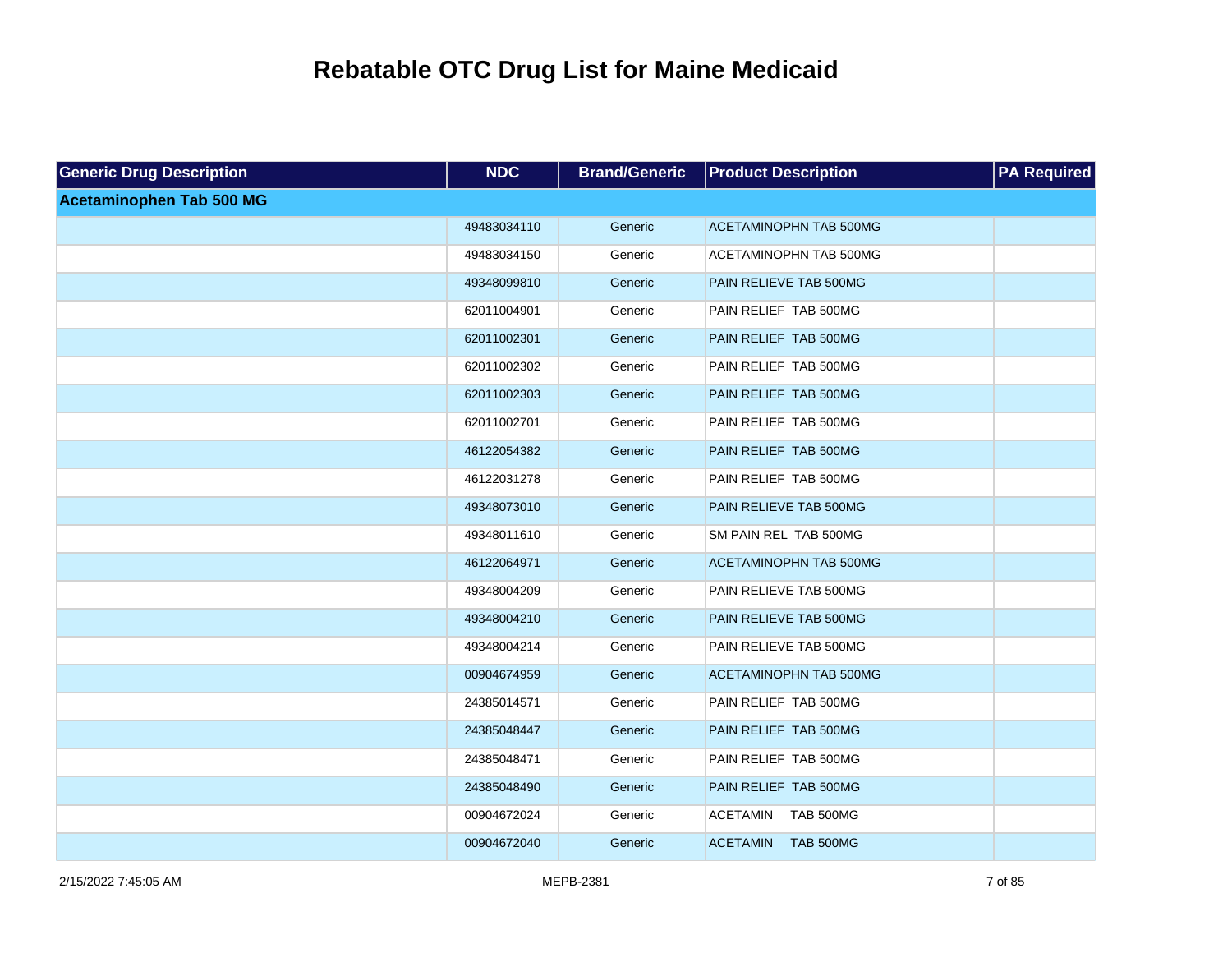| <b>Generic Drug Description</b> | <b>NDC</b>  | <b>Brand/Generic</b> | <b>Product Description</b>          | <b>PA Required</b> |
|---------------------------------|-------------|----------------------|-------------------------------------|--------------------|
| <b>Acetaminophen Tab 500 MG</b> |             |                      |                                     |                    |
|                                 | 00904672051 | Generic              | <b>ACETAMIN</b><br><b>TAB 500MG</b> |                    |
|                                 | 00904672059 | Generic              | <b>ACETAMIN</b><br><b>TAB 500MG</b> |                    |
|                                 | 00904672060 | Generic              | <b>ACETAMIN</b><br><b>TAB 500MG</b> |                    |
|                                 | 00904672080 | Generic              | <b>ACETAMIN</b><br><b>TAB 500MG</b> |                    |
|                                 | 00904673059 | Generic              | <b>ACETAMIN</b><br>TAB 500MG        |                    |
|                                 | 00904673060 | Generic              | <b>ACETAMIN</b><br><b>TAB 500MG</b> |                    |
|                                 | 00904673061 | Generic              | <b>ACETAMIN</b><br><b>TAB 500MG</b> |                    |
|                                 | 00904673080 | Generic              | <b>ACETAMIN</b><br><b>TAB 500MG</b> |                    |
|                                 | 00536129229 | Generic              | <b>ACETAMIN</b><br><b>TAB 500MG</b> |                    |
|                                 | 00536117201 | Generic              | <b>ACETAMIN</b><br><b>TAB 500MG</b> |                    |
|                                 | 00536117210 | Generic              | <b>TAB 500MG</b><br><b>ACETAMIN</b> |                    |
|                                 | 00113022771 | Generic              | PAIN RELIEF TAB 500MG               |                    |
|                                 | 00113002562 | Generic              | PAIN RELIEF TAB 500MG               |                    |
|                                 | 00113002571 | Generic              | PAIN RELIEF TAB 500MG               |                    |
|                                 | 00113002578 | Generic              | PAIN RELIEF TAB 500MG               |                    |
|                                 | 00113048452 | Generic              | PAIN RELIEF TAB 500MG               |                    |
|                                 | 00113048462 | Generic              | PAIN RELIEF TAB 500MG               |                    |
|                                 | 00113048471 | Generic              | PAIN RELIEF TAB 500MG               |                    |
|                                 | 00113048478 | Generic              | PAIN RELIEF TAB 500MG               |                    |
|                                 | 00113048490 | Generic              | PAIN RELIEF TAB 500MG               |                    |
|                                 | 62011043401 | Generic              | PAIN RELIEF TAB 500MG               |                    |
|                                 | 63868008360 | Generic              | PAIN RELIEF TAB 500MG               |                    |
|                                 | 63868008405 | Generic              | PAIN RELIEF TAB 500MG               |                    |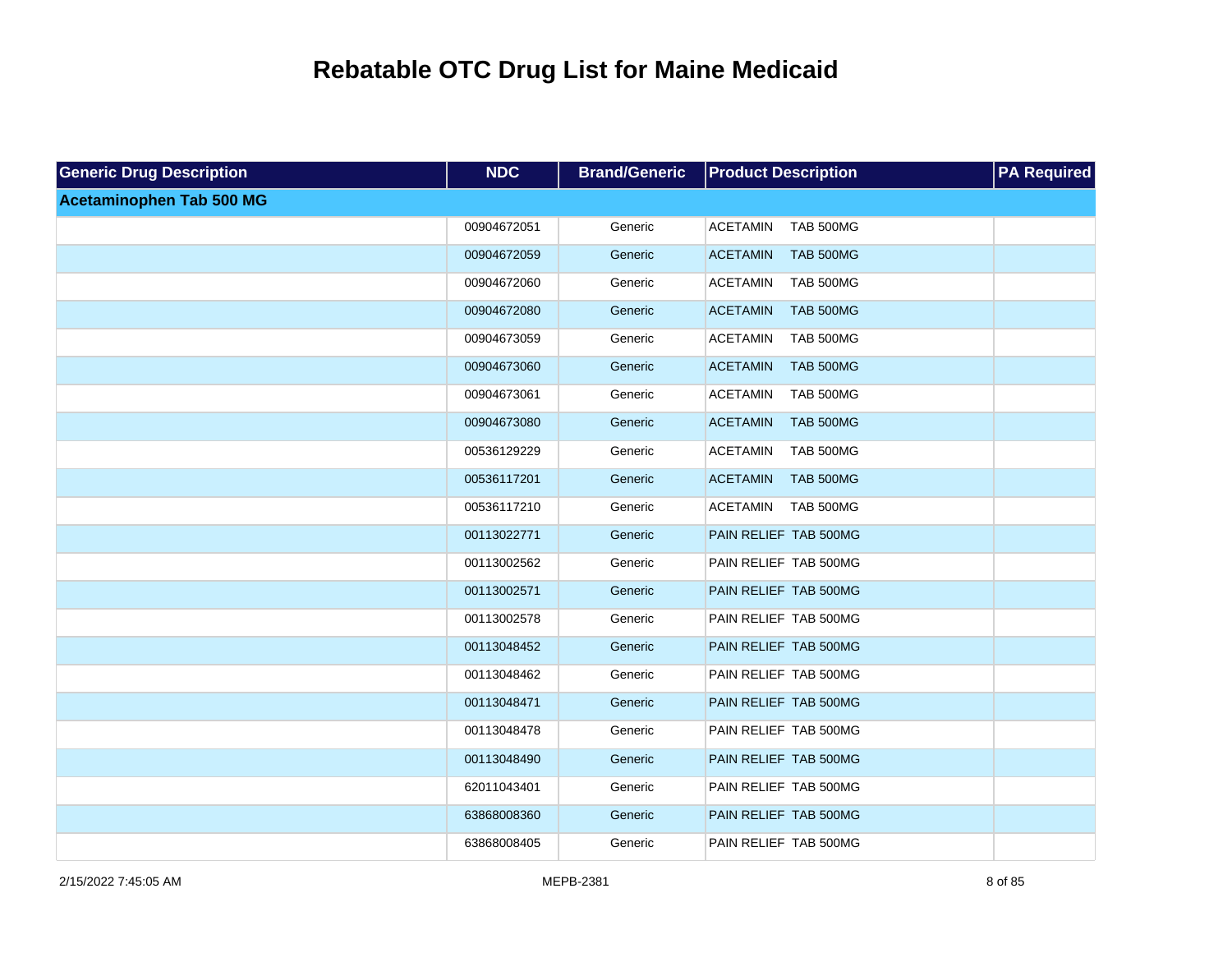| <b>Generic Drug Description</b> | <b>NDC</b>  | <b>Brand/Generic</b> | <b>Product Description</b>          | <b>PA Required</b> |
|---------------------------------|-------------|----------------------|-------------------------------------|--------------------|
| <b>Acetaminophen Tab 500 MG</b> |             |                      |                                     |                    |
|                                 | 63868008410 | Generic              | PAIN RELIEF TAB 500MG               |                    |
|                                 | 63868008424 | Generic              | PAIN RELIEF TAB 500MG               |                    |
|                                 | 63868008450 | Generic              | PAIN RELIEF TAB 500MG               |                    |
|                                 | 63868098710 | Generic              | NON-ASPIRIN TAB 500MG/RR            |                    |
|                                 | 63868098750 | Generic              | NON-ASPIRIN TAB 500MG/RR            |                    |
|                                 | 63868050350 | Generic              | NON-ASPIRIN TAB 500MG               |                    |
|                                 | 63868050701 | Generic              | NON-ASPIRIN TAB 500MG               |                    |
|                                 | 70000003601 | Generic              | <b>ACETAMIN</b><br><b>TAB 500MG</b> |                    |
|                                 | 70000031201 | Generic              | <b>TAB 500MG</b><br><b>ACETAMIN</b> |                    |
|                                 | 70000031202 | Generic              | <b>ACETAMIN</b><br><b>TAB 500MG</b> |                    |
|                                 | 70000037301 | Generic              | <b>ACETAMINOPHN TAB 500MG</b>       |                    |
|                                 | 70000037302 | Generic              | ACETAMINOPHN TAB 500MG              |                    |
|                                 | 70000037303 | Generic              | <b>ACETAMINOPHN TAB 500MG</b>       |                    |
|                                 | 70000037305 | Generic              | ACETAMINOPHN TAB 500MG              |                    |
|                                 | 70000041001 | Generic              | <b>ACETAMIN</b><br><b>TAB 500MG</b> |                    |
|                                 | 70000041002 | Generic              | <b>TAB 500MG</b><br>ACETAMIN        |                    |
| Acetaminophen Tab ER 650 MG     |             |                      |                                     |                    |
|                                 | 70000030601 | Generic              | 8 HOUR PAIN TAB 650MG               |                    |
|                                 | 70000018002 | Generic              | 8 HOUR PAIN TAB 650MG               |                    |
|                                 | 70000018003 | Generic              | 8 HOUR PAIN TAB 650MG               |                    |
|                                 | 70000018005 | Generic              | 8 HOUR PAIN TAB 650MG               |                    |
|                                 | 70677001701 | Generic              | SM PAIN RLVR TAB 650MG              |                    |
|                                 | 70677001801 | Generic              | ARTHRTS PAIN TAB 650MG              |                    |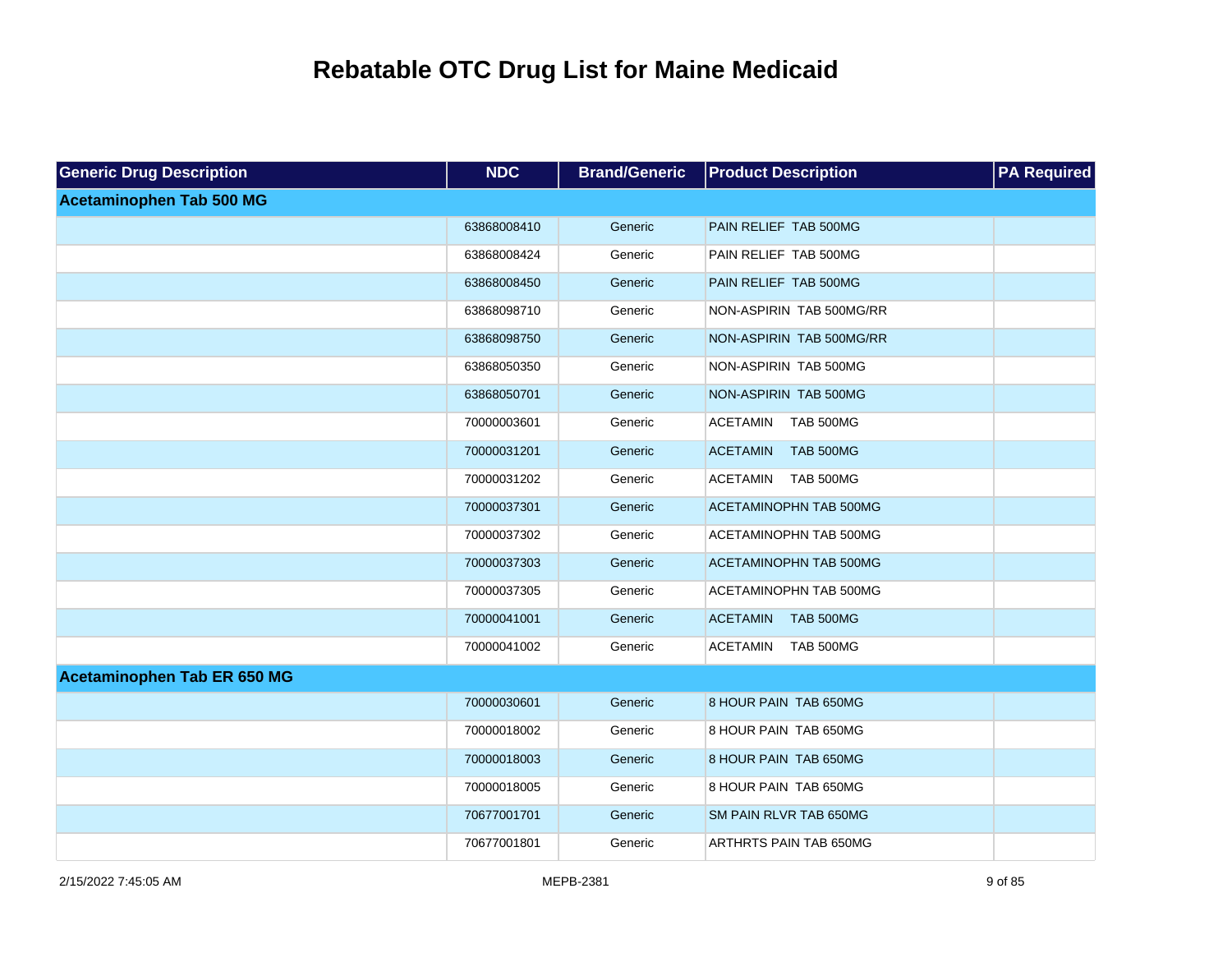| <b>Generic Drug Description</b>                     | <b>NDC</b>  | <b>Brand/Generic</b> | <b>Product Description</b>          | <b>PA</b> Required |
|-----------------------------------------------------|-------------|----------------------|-------------------------------------|--------------------|
| Acetaminophen Tab ER 650 MG                         |             |                      |                                     |                    |
|                                                     | 68084077725 | Generic              | ACETAMINOPHE TAB 650MG ER           | PA REQUIRED        |
|                                                     | 68084077795 | Generic              | ACETAMINOPHE TAB 650MG ER           |                    |
|                                                     | 68001049500 | Generic              | ACETAMINOPHE TAB 650MG ER           |                    |
|                                                     | 00113054462 | Generic              | ARTHRTS PAIN TAB 650MG              |                    |
|                                                     | 00113054471 | Generic              | <b>ARTHRTS PAIN TAB 650MG</b>       |                    |
|                                                     | 00113054478 | Generic              | ARTHRTS PAIN TAB 650MG              |                    |
|                                                     | 00904576960 | Generic              | <b>ARTHRTS PAIN TAB 650MG</b>       |                    |
|                                                     | 00904688365 | Generic              | ACETAMINOPHE TAB 650MG ER           |                    |
|                                                     | 46122062978 | Generic              | 8 HR ARTHRTS TAB 650MG              |                    |
|                                                     | 46122062981 | Generic              | 8 HR ARTHRTS TAB 650MG              |                    |
|                                                     | 46122063078 | Generic              | 8HR PAIN REL TAB 650MG              |                    |
|                                                     | 46122006271 | Generic              | 8HR PAIN REL TAB 650MG              |                    |
|                                                     | 46122017081 | Generic              | ARTHRTS PAIN TAB 650MG              |                    |
|                                                     | 62011033701 | Generic              | ARTHRTS PAIN TAB 650MG              |                    |
|                                                     | 49483069901 | Generic              | <b>ACETAMIN</b><br><b>TAB 650MG</b> |                    |
|                                                     | 49483069905 | Generic              | <b>ACETAMIN</b><br><b>TAB 650MG</b> |                    |
|                                                     | 50268005211 | Generic              | <b>ACETAMINOPHE TAB 650MG</b>       |                    |
|                                                     | 50268005215 | Generic              | ACETAMINOPHE TAB 650MG              | PA REQUIRED        |
|                                                     | 51660033301 | Generic              | <b>ARTHRTS PAIN TAB 650MG</b>       |                    |
|                                                     | 51660033350 | Generic              | ARTHRTS PAIN TAB 650MG              |                    |
| Aspirin Buffered (Ca Carb-Mg Carb-Mg Ox) Tab 325 MG |             |                      |                                     |                    |
|                                                     | 00904201559 | Generic              | TRI-BUFF ASA TAB 325MG              |                    |
|                                                     | 70000014701 | Generic              | TRI-BUFF ASA TAB 325MG              |                    |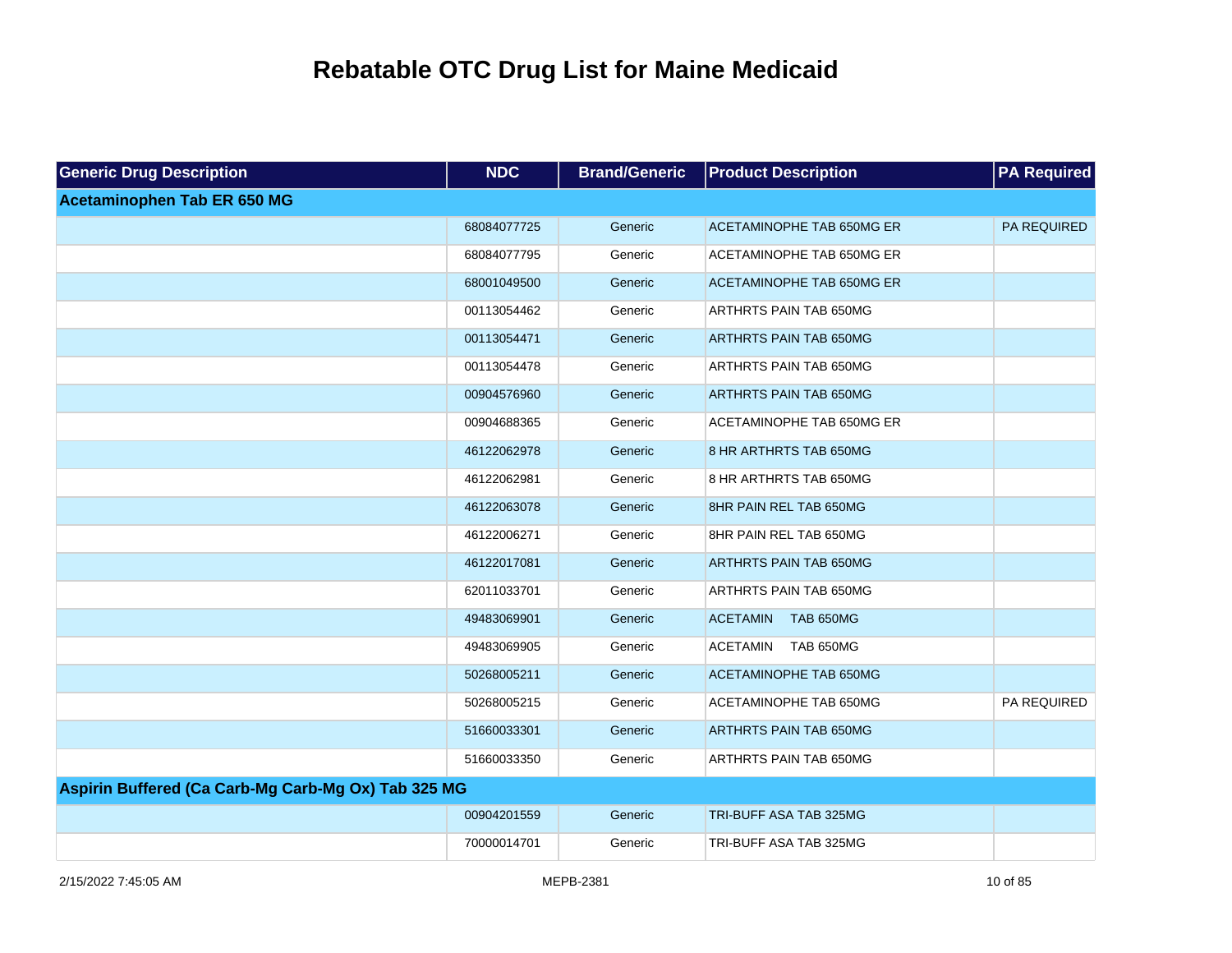| <b>Generic Drug Description</b> | <b>NDC</b>  | <b>Brand/Generic</b> | <b>Product Description</b>  | <b>PA Required</b> |
|---------------------------------|-------------|----------------------|-----------------------------|--------------------|
| <b>Aspirin Chew Tab 81 MG</b>   |             |                      |                             |                    |
|                                 | 70000041901 | Generic              | <b>ASPIRIN</b><br>CHW 81MG  |                    |
|                                 | 70000042001 | Generic              | <b>ASPIRIN</b><br>CHW 81MG  |                    |
|                                 | 70677007001 | Generic              | SM ASPIRIN CHW 81MG         |                    |
|                                 | 63868002936 | Generic              | ASPIRIN LOW CHW 81MG        |                    |
|                                 | 63868024036 | Generic              | <b>ASPIRIN LOW CHW 81MG</b> |                    |
|                                 | 63739043402 | Generic              | <b>ASPIRIN</b><br>CHW 81MG  |                    |
|                                 | 00904404073 | Generic              | <b>ASPIRIN</b><br>CHW 81MG  |                    |
|                                 | 00904679480 | Generic              | ASPIRIN LOW CHW 81MG        |                    |
|                                 | 00904679489 | Generic              | <b>ASPIRIN LOW CHW 81MG</b> |                    |
|                                 | 24385027868 | Generic              | GNP ASPIRIN CHW 81MG        |                    |
|                                 | 24385002868 | Generic              | <b>GNP ASPIRIN CHW 81MG</b> |                    |
|                                 | 00113046708 | Generic              | <b>ASPIRIN</b><br>CHW 81MG  |                    |
|                                 | 00113046768 | Generic              | <b>ASPIRIN</b><br>CHW 81MG  |                    |
|                                 | 00113025968 | Generic              | <b>ASPIRIN</b><br>CHW 81MG  |                    |
|                                 | 00113027468 | Generic              | <b>ASPIRIN</b><br>CHW 81MG  |                    |
|                                 | 00536100836 | Generic              | <b>ASPIRIN</b><br>CHW 81MG  |                    |
|                                 | 49483033463 | Generic              | <b>ASPIRIN LOW CHW 81MG</b> |                    |
|                                 | 62011040401 | Generic              | HM ASPIRIN CHW 81MG         |                    |
|                                 | 62011002801 | Generic              | HM ASPIRIN CHW 81MG         |                    |
|                                 | 62011021201 | Generic              | HM ASPIRIN CHW 81MG         |                    |
|                                 | 49348075707 | Generic              | SM ASPIRIN CHW 81MG         |                    |
| <b>Aspirin Tab 325 MG</b>       |             |                      |                             |                    |
|                                 | 49348000110 | Generic              | SM ASPIRIN TAB 325MG        |                    |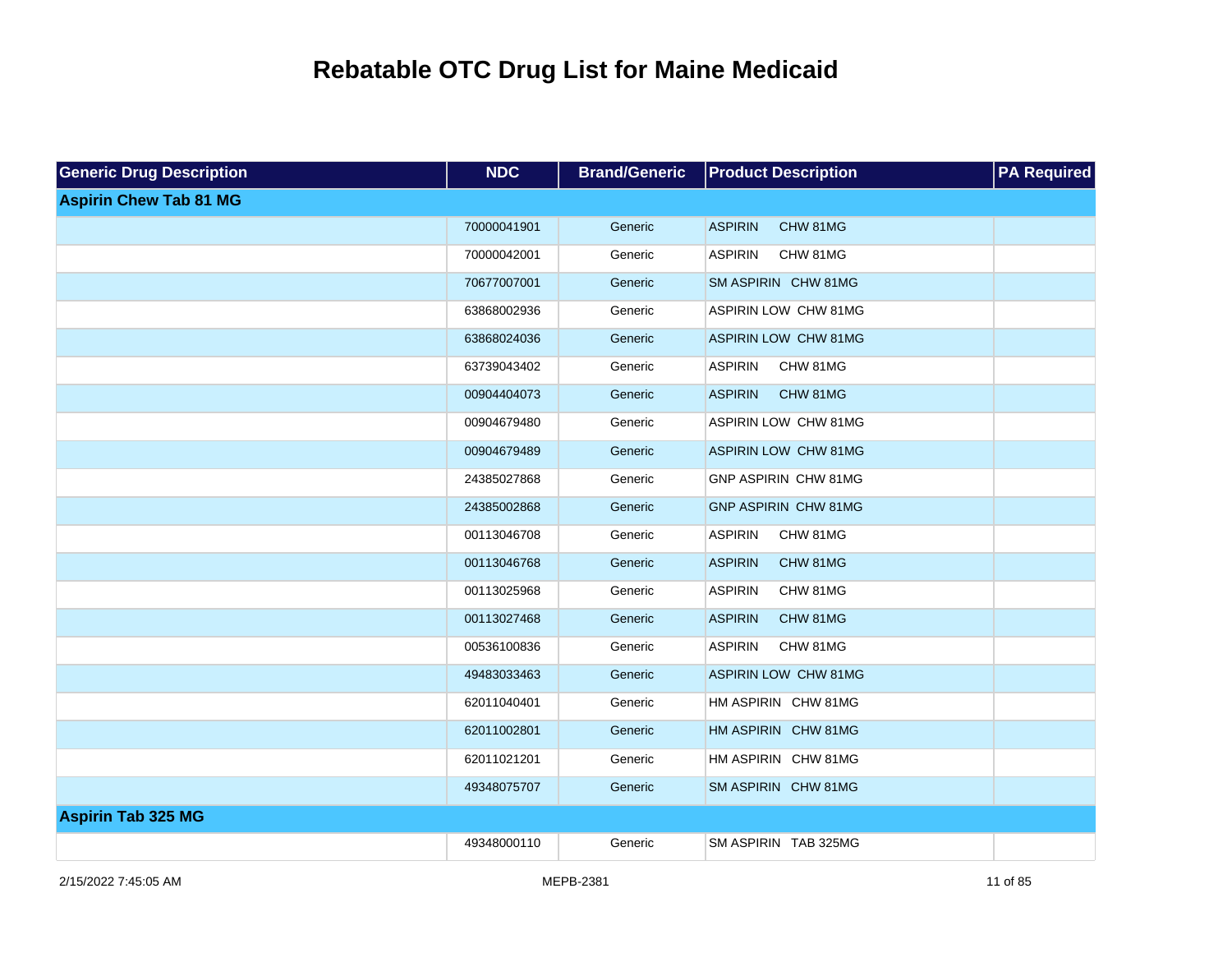| <b>Generic Drug Description</b>           | <b>NDC</b>  | <b>Brand/Generic</b> | <b>Product Description</b>         | <b>PA Required</b> |
|-------------------------------------------|-------------|----------------------|------------------------------------|--------------------|
| <b>Aspirin Tab 325 MG</b>                 |             |                      |                                    |                    |
|                                           | 62011002001 | Generic              | HM ASPIRIN TAB 325MG               |                    |
|                                           | 62011002003 | Generic              | HM ASPIRIN TAB 325MG               |                    |
|                                           | 62011043201 | Generic              | HM ASPIRIN TAB 325MG               |                    |
|                                           | 49483001110 | Generic              | <b>ASPIRIN</b><br><b>TAB 325MG</b> |                    |
|                                           | 00536105405 | Generic              | <b>ASPIRIN</b><br><b>TAB 325MG</b> |                    |
|                                           | 00536105429 | Generic              | <b>ASPIRIN</b><br><b>TAB 325MG</b> |                    |
|                                           | 00113041678 | Generic              | <b>ASPIRIN</b><br><b>TAB 325MG</b> |                    |
|                                           | 00113041690 | Generic              | <b>ASPIRIN</b><br><b>TAB 325MG</b> |                    |
|                                           | 00113191978 | Generic              | <b>ASPIRIN</b><br><b>TAB 325MG</b> |                    |
|                                           | 00113191990 | Generic              | <b>ASPIRIN</b><br><b>TAB 325MG</b> |                    |
|                                           | 00904680940 | Generic              | <b>ASPIRIN</b><br><b>TAB 325MG</b> |                    |
|                                           | 00904674460 | Generic              | <b>ASPIRIN</b><br><b>TAB 325MG</b> |                    |
|                                           | 63868035203 | Generic              | QC ASPIRIN TAB 325MG               |                    |
|                                           | 63868035210 | Generic              | QC ASPIRIN TAB 325MG               |                    |
|                                           | 70677009202 | Generic              | SM ASPIRIN TAB 325MG               |                    |
|                                           | 70000025302 | Generic              | <b>ASPIRIN</b><br><b>TAB 325MG</b> |                    |
|                                           | 70000025304 | Generic              | <b>ASPIRIN</b><br><b>TAB 325MG</b> |                    |
| <b>Aspirin Tab Delayed Release 325 MG</b> |             |                      |                                    |                    |
|                                           | 70677007101 | Generic              | SM ASPIRIN TAB 325MG EC            |                    |
|                                           | 63739052301 | Generic              | <b>ASPIRIN</b><br>TAB 325MG EC     |                    |
|                                           | 63868089810 | Generic              | ENTERIC ASA TAB 325MG EC           |                    |
|                                           | 70000001401 | Generic              | <b>ASPIRIN</b><br>TAB 325MG EC     |                    |
|                                           | 70000003501 | Generic              | <b>ASPIRIN</b><br><b>TAB 325MG</b> |                    |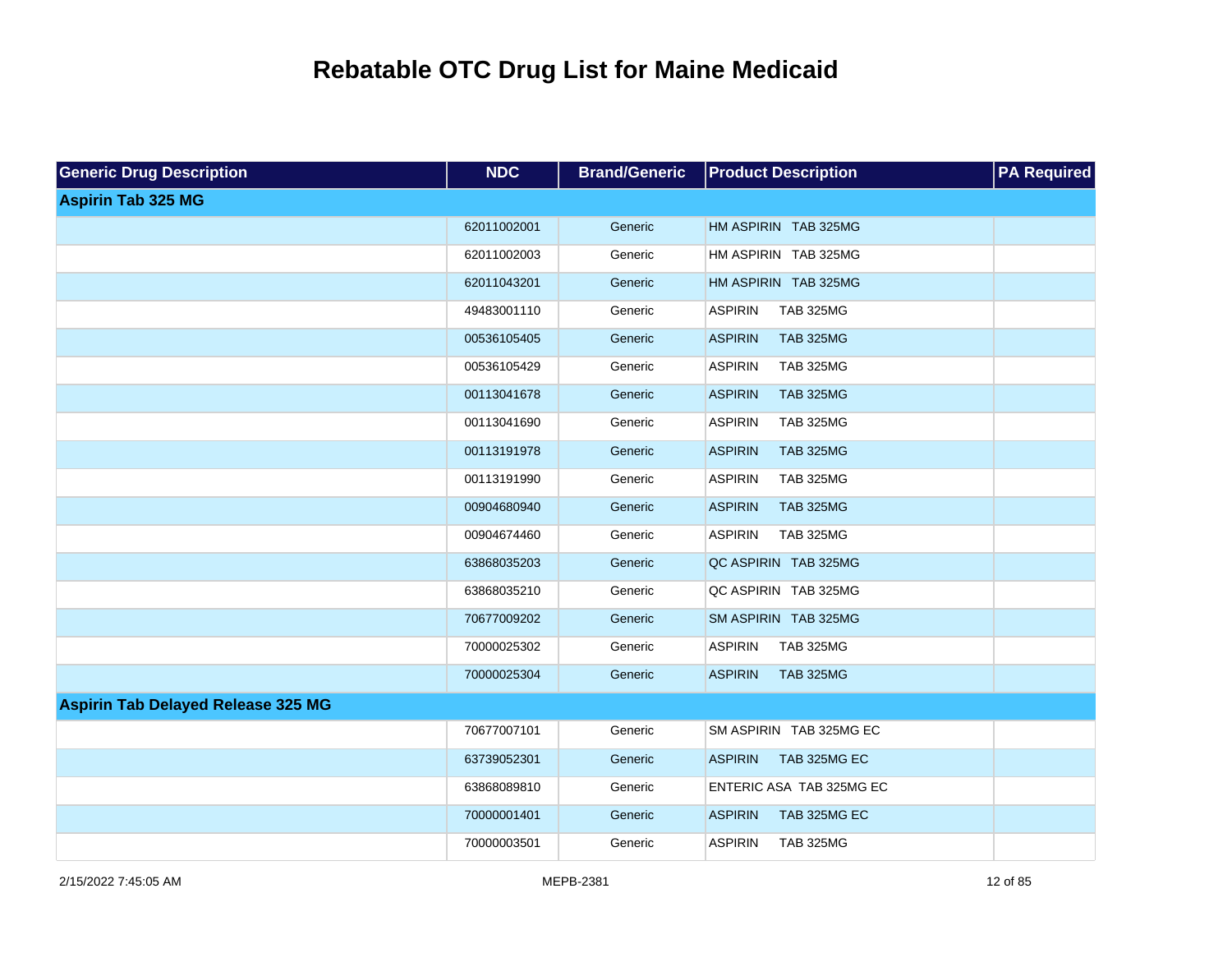| <b>Generic Drug Description</b>           | <b>NDC</b>  | <b>Brand/Generic</b> | <b>Product Description</b>     | <b>PA Required</b> |
|-------------------------------------------|-------------|----------------------|--------------------------------|--------------------|
| <b>Aspirin Tab Delayed Release 325 MG</b> |             |                      |                                |                    |
|                                           | 00904678480 | Generic              | <b>ASPIRIN</b><br>TAB 325MG EC |                    |
|                                           | 00536123201 | Generic              | <b>ASPIRIN</b><br>TAB 325MG EC |                    |
|                                           | 49483033101 | Generic              | <b>ASPIRIN</b><br>TAB 325MG EC |                    |
|                                           | 49483033110 | Generic              | <b>ASPIRIN</b><br>TAB 325MG EC |                    |
|                                           | 50844022712 | Generic              | EQ ASPIRIN TAB 325MG EC        |                    |
|                                           | 62011040501 | Generic              | HM ASPIRIN TAB 325MG EC        |                    |
| <b>Aspirin Tab Delayed Release 81 MG</b>  |             |                      |                                |                    |
|                                           | 62011001901 | Generic              | ASPIRIN LOW TAB 81MG EC        |                    |
|                                           | 62011001902 | Generic              | ASPIRIN LOW TAB 81MG EC        |                    |
|                                           | 62011000301 | Generic              | ASPIRIN LOW TAB 81MG EC        |                    |
|                                           | 49483038710 | Generic              | ASPIRIN LOW TAB 81MG EC        |                    |
|                                           | 49483038712 | Generic              | ASPIRIN LOW TAB 81MG EC        |                    |
|                                           | 49483048110 | Generic              | ASPIRIN LOW TAB 81MG EC        |                    |
|                                           | 49483048112 | Generic              | ASPIRIN LOW TAB 81MG EC        |                    |
|                                           | 46122061576 | Generic              | GNP ASPIRIN TAB 81MG EC        |                    |
|                                           | 46122061587 | Generic              | GNP ASPIRIN TAB 81MG EC        |                    |
|                                           | 46122059848 | Generic              | ASPIRIN LOW TAB 81MG EC        |                    |
|                                           | 46122059887 | Generic              | ASPIRIN LOW TAB 81MG EC        |                    |
|                                           | 49348098015 | Generic              | SM ASPIRIN TAB 81MG EC         |                    |
|                                           | 49348098023 | Generic              | SM ASPIRIN TAB 81MG EC         |                    |
|                                           | 49348098053 | Generic              | SM ASPIRIN TAB 81MG EC         |                    |
|                                           | 49348098115 | Generic              | SM ASPIRIN TAB 81MG EC         |                    |
|                                           | 46122018076 | Generic              | ASPIRIN LOW TAB 81MG EC        |                    |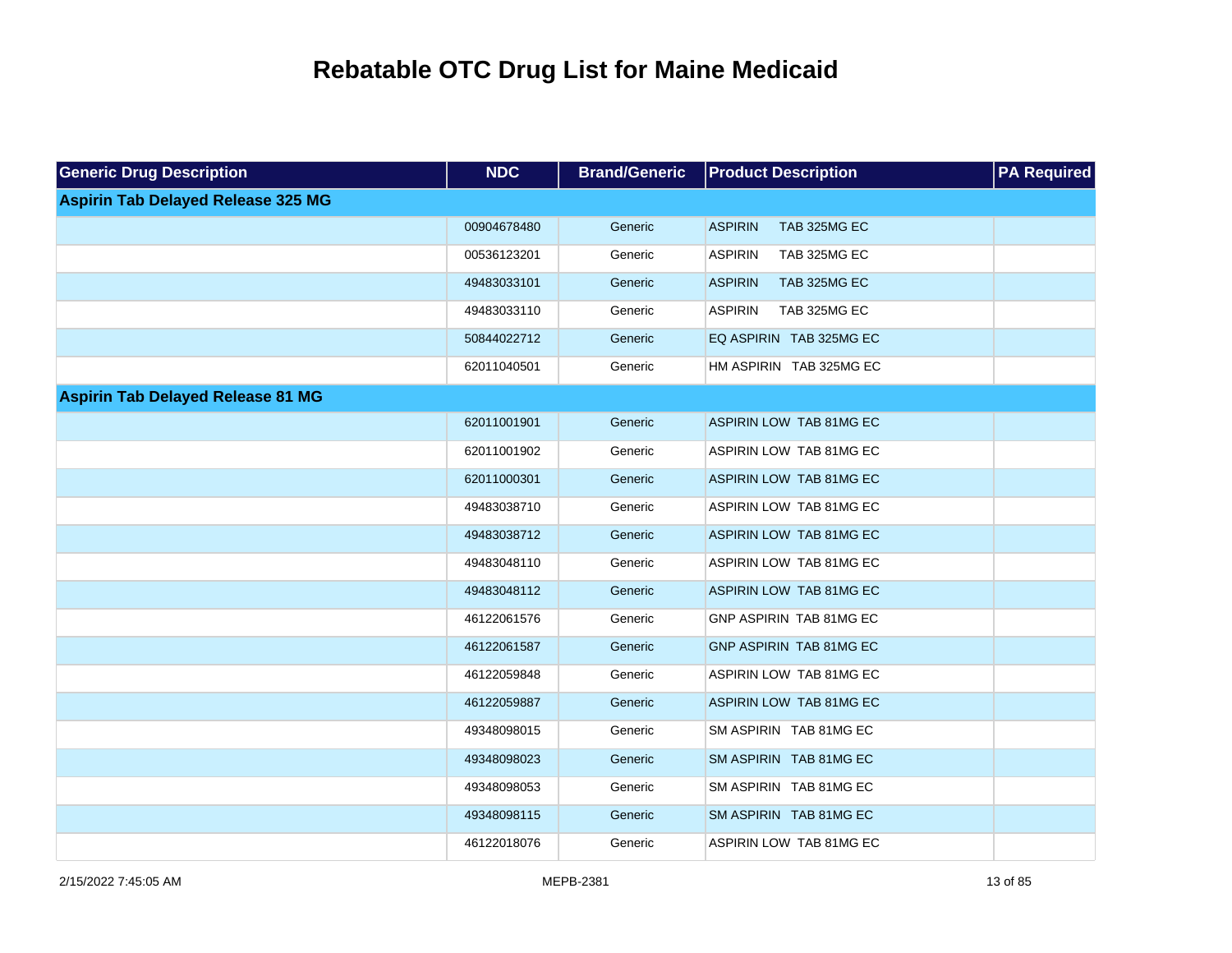| <b>Generic Drug Description</b>                  | <b>NDC</b>  | <b>Brand/Generic</b> | <b>Product Description</b>           | <b>PA Required</b> |
|--------------------------------------------------|-------------|----------------------|--------------------------------------|--------------------|
| <b>Aspirin Tab Delayed Release 81 MG</b>         |             |                      |                                      |                    |
|                                                  | 46122018087 | Generic              | ASPIRIN LOW TAB 81MG EC              |                    |
|                                                  | 00536123441 | Generic              | ASPIRIN LOW TAB 81MG EC              |                    |
|                                                  | 00536114941 | Generic              | <b>ASPIRIN</b><br>TAB 81MG EC        |                    |
|                                                  | 00904678370 | Generic              | ASPIRIN LOW TAB 81MG EC              |                    |
|                                                  | 00904675180 | Generic              | ASPIRIN LOW TAB 81MG EC              |                    |
|                                                  | 00904671318 | Generic              | ASPIRIN LOW TAB 81MG EC              |                    |
|                                                  | 63868037305 | Generic              | ASPIRIN LOW TAB 81MG EC              |                    |
|                                                  | 63868036320 | Generic              | ASPIRIN LOW TAB 81MG EC              |                    |
|                                                  | 63868036336 | Generic              | ASPIRIN LOW TAB 81MG EC              |                    |
|                                                  | 63739052210 | Generic              | TAB 81MG EC<br><b>ASPIRIN</b>        |                    |
|                                                  | 63739021202 | Generic              | ASPIRIN LOW TAB 81MG EC              |                    |
|                                                  | 70000017801 | Generic              | <b>ASPIRIN</b><br>TAB 81MG EC        |                    |
|                                                  | 70000017802 | Generic              | <b>ASPIRIN</b><br>TAB 81MG EC        |                    |
|                                                  | 70000017803 | Generic              | <b>ASPIRIN</b><br>TAB 81MG EC        |                    |
|                                                  | 70000021801 | Generic              | ASPIRIN LOW TAB 81MG EC              |                    |
|                                                  | 70000021802 | Generic              | ASPIRIN LOW TAB 81MG EC              |                    |
| Aspirin-Acetaminophen-Caffeine Tab 250-250-65 MG |             |                      |                                      |                    |
|                                                  | 70000024701 | Generic              | <b>MIGRAINE</b><br><b>TAB RELIEF</b> |                    |
|                                                  | 70000024702 | Generic              | MIGRAINE<br><b>TAB RELIEF</b>        |                    |
|                                                  | 70000014601 | Generic              | HEADACHE TAB RELIEF                  |                    |
|                                                  | 70677011901 | Generic              | SM MIGRAINE TAB RELIEF               |                    |
|                                                  | 63868048501 | Generic              | QC HEADACHE TAB RELIEF               |                    |
|                                                  | 63868048524 | Generic              | QC HEADACHE TAB RELIEF               |                    |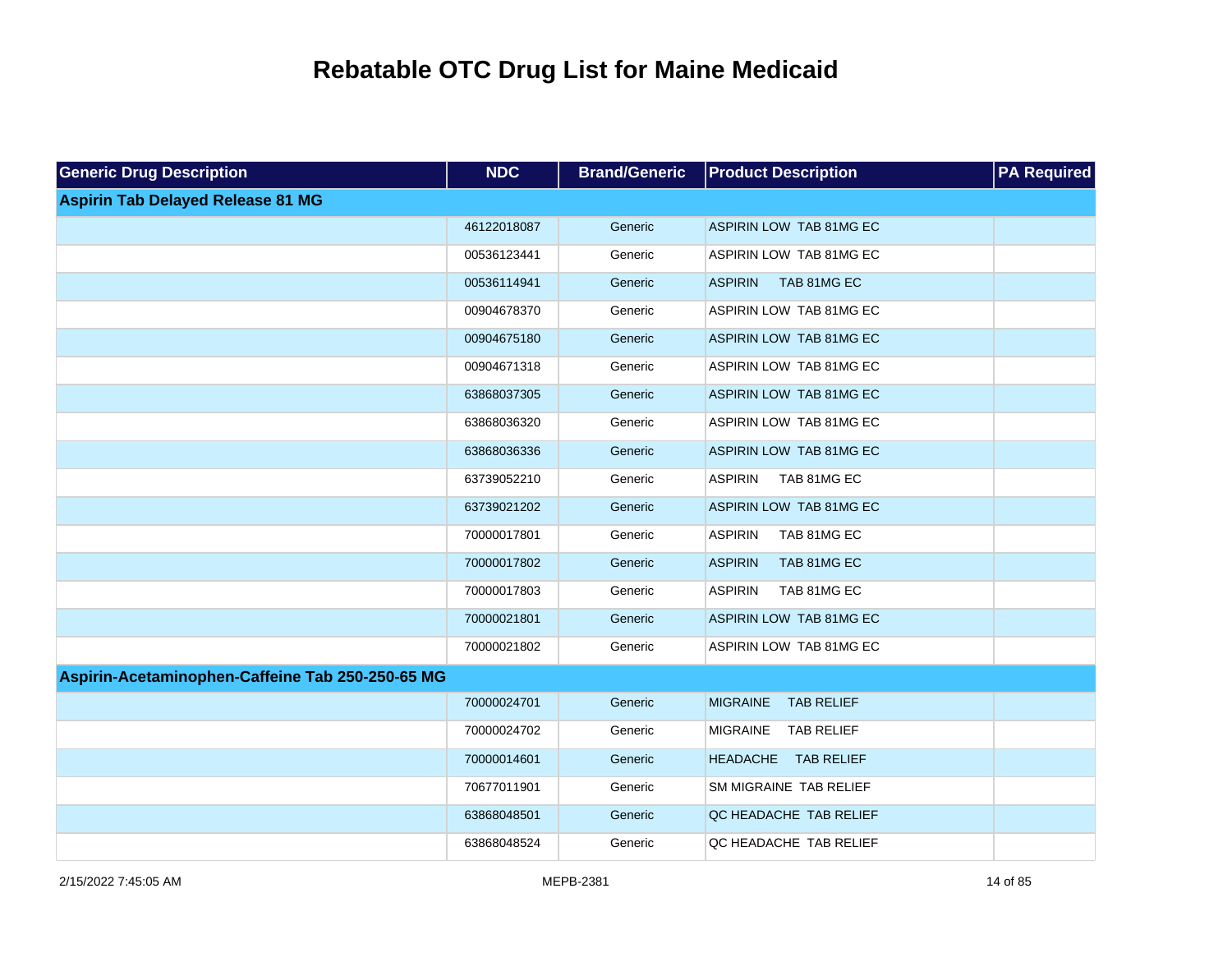| <b>Generic Drug Description</b>                           | <b>NDC</b>  | <b>Brand/Generic</b> | <b>Product Description</b>     | <b>PA Required</b> |
|-----------------------------------------------------------|-------------|----------------------|--------------------------------|--------------------|
| Aspirin-Acetaminophen-Caffeine Tab 250-250-65 MG          |             |                      |                                |                    |
|                                                           | 70000006601 | Generic              | HEADACHE TAB RELIEF            |                    |
|                                                           | 00904513559 | Generic              | PAIN RELIEVR TAB PLUS          |                    |
|                                                           | 00536132601 | Generic              | PAIN RELIEVR TAB PLUS          |                    |
|                                                           | 24385036571 | Generic              | <b>GNP MIGRAINE TAB RELIEF</b> |                    |
|                                                           | 24385036578 | Generic              | <b>GNP MIGRAINE TAB RELIEF</b> |                    |
|                                                           | 00113037462 | Generic              | <b>TAB FORMULA</b><br>MIGRAINE |                    |
|                                                           | 00113037478 | Generic              | MIGRAINE TAB FORMULA           |                    |
|                                                           | 46122038278 | Generic              | GNP HEADACHE TAB EXTRA ST      |                    |
|                                                           | 49348050610 | Generic              | SM MIGRAINE TAB RELIEF         |                    |
|                                                           | 46122069078 | Generic              | GNP HEADACH TAB RELIEF         |                    |
|                                                           | 62011024301 | Generic              | HM MIGRAINE TAB FORMULA        |                    |
| <b>Cromolyn Sodium Nasal Aerosol Soln 5.2 MG/ACT (4%)</b> |             |                      |                                |                    |
|                                                           | 57782039726 | Generic              | CROMOLYN SOD SPR 5.2/ACT       |                    |
| <b>Meclizine HCI Chew Tab 25 MG</b>                       |             |                      |                                |                    |
|                                                           | 49483033301 | Generic              | MOTION-TIME CHW 25MG           |                    |
|                                                           | 49483033310 | Generic              | MOTION-TIME CHW 25MG           |                    |
|                                                           | 51645099401 | Generic              | MECLIZINE CHW 25MG             |                    |
|                                                           | 51645099410 | Generic              | MECLIZINE CHW 25MG             |                    |
|                                                           | 00536101801 | Generic              | TRAVEL SICK CHW 25MG           |                    |
|                                                           | 00536101810 | Generic              | TRAVEL SICK CHW 25MG           |                    |
|                                                           | 00536129901 | Generic              | MECLIZINE CHW 25MG             |                    |
|                                                           | 00536129910 | Generic              | MECLIZINE CHW 25MG             |                    |
|                                                           | 63868016316 | Generic              | TRAVEL EASE CHW 25MG           |                    |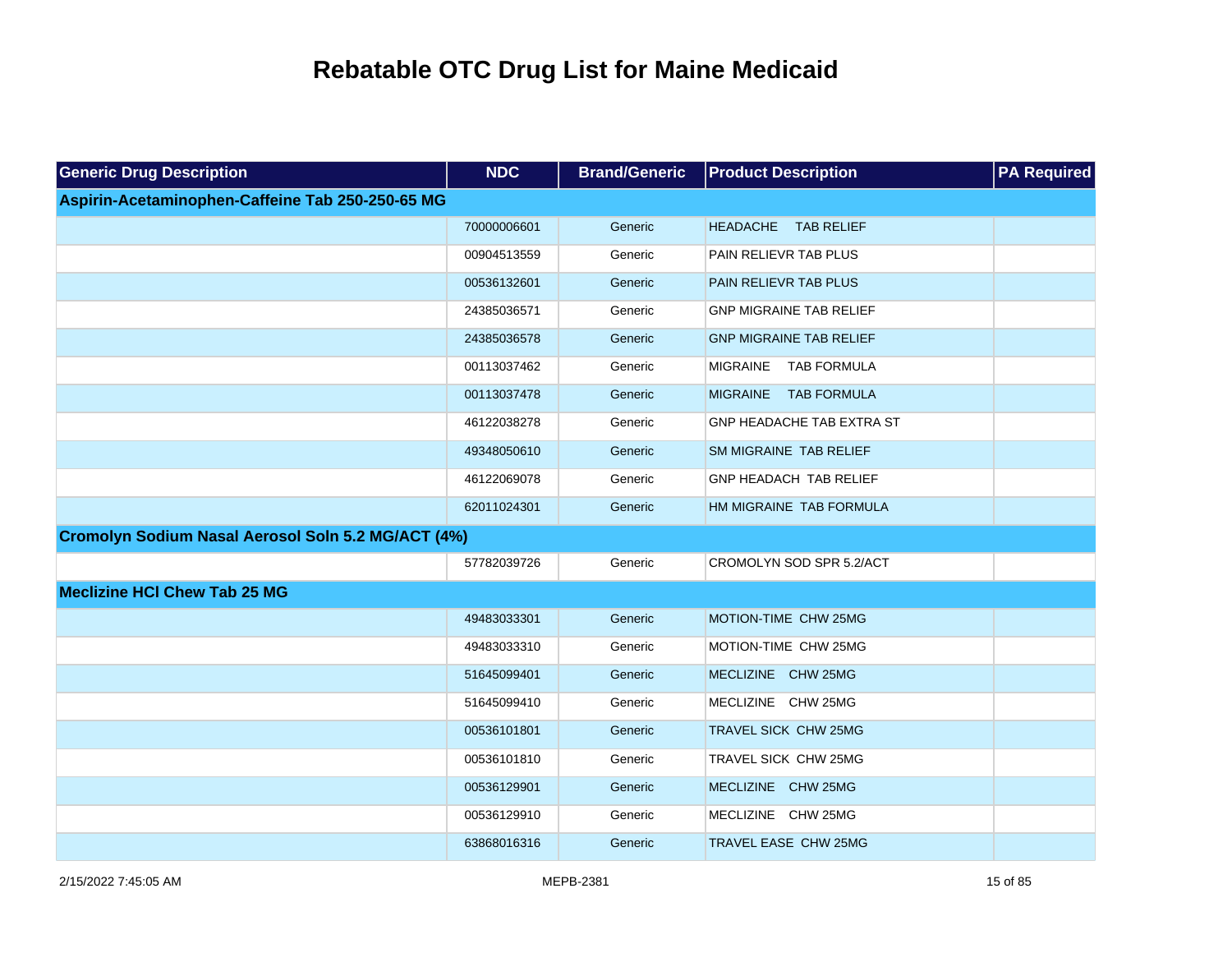| <b>Generic Drug Description</b>                    | <b>NDC</b>  | <b>Brand/Generic</b> | <b>Product Description</b> | <b>PA</b> Required |
|----------------------------------------------------|-------------|----------------------|----------------------------|--------------------|
| <b>Meclizine HCI Tab 12.5 MG</b>                   |             |                      |                            |                    |
|                                                    | 00536117801 | Generic              | MECLIZINE TAB 12.5MG       |                    |
|                                                    | 00536117810 | Generic              | MECLIZINE TAB 12.5MG       |                    |
|                                                    | 00536129701 | Generic              | MECLIZINE TAB 12.5MG       |                    |
|                                                    | 00536129710 | Generic              | MECLIZINE TAB 12.5MG       |                    |
| <b>Meclizine HCI Tab 25 MG</b>                     |             |                      |                            |                    |
|                                                    | 62011034501 | Generic              | MOTION RELF TAB 25MG       |                    |
|                                                    | 46122053551 | Generic              | MOTION SICK TAB 25MG       |                    |
|                                                    | 70677002601 | Generic              | MOTION SICK TAB 25MG       |                    |
|                                                    | 70000009701 | Generic              | MOTION SICKN TAB 25 MG     |                    |
| <b>Cetirizine HCI Oral Soln 1 MG/ML (5 MG/5ML)</b> |             |                      |                            |                    |
|                                                    | 70000021401 | Generic              | ALL DAY ALLG SOL 5MG/5ML   |                    |
|                                                    | 70000021501 | Generic              | ALL DAY ALLG SOL 1MG/ML    |                    |
|                                                    | 70000018601 | Generic              | ALL DAY ALLG SOL 5MG/5ML   |                    |
|                                                    | 70677001401 | Generic              | ALL DAY ALLG SOL 5MG/5ML   |                    |
|                                                    | 63868043004 | Generic              | CHILD ALLRGY SOL 5MG/5ML   |                    |
|                                                    | 69230031611 | Generic              | ALLERGY RELF SOL 1MG/ML    |                    |
|                                                    | 68094000459 | Generic              | CETIRIZINE SOL 1MG/ML      |                    |
|                                                    | 68094000462 | Generic              | CETIRIZINE SOL 1MG/ML      |                    |
|                                                    | 49348007834 | Generic              | ALL DAY ALLG SOL 5MG/5ML   |                    |
|                                                    | 49348032634 | Generic              | ALL DAY ALLG SOL 5MG/5ML   |                    |
|                                                    | 49348093434 | Generic              | ALL DAY ALLG SOL 5MG/5ML   |                    |
|                                                    | 46122020326 | Generic              | ALL DAY ALLG SOL 1MG/ML    |                    |
|                                                    | 46122002026 | Generic              | ALL DAY ALLG SOL 1MG/ML    |                    |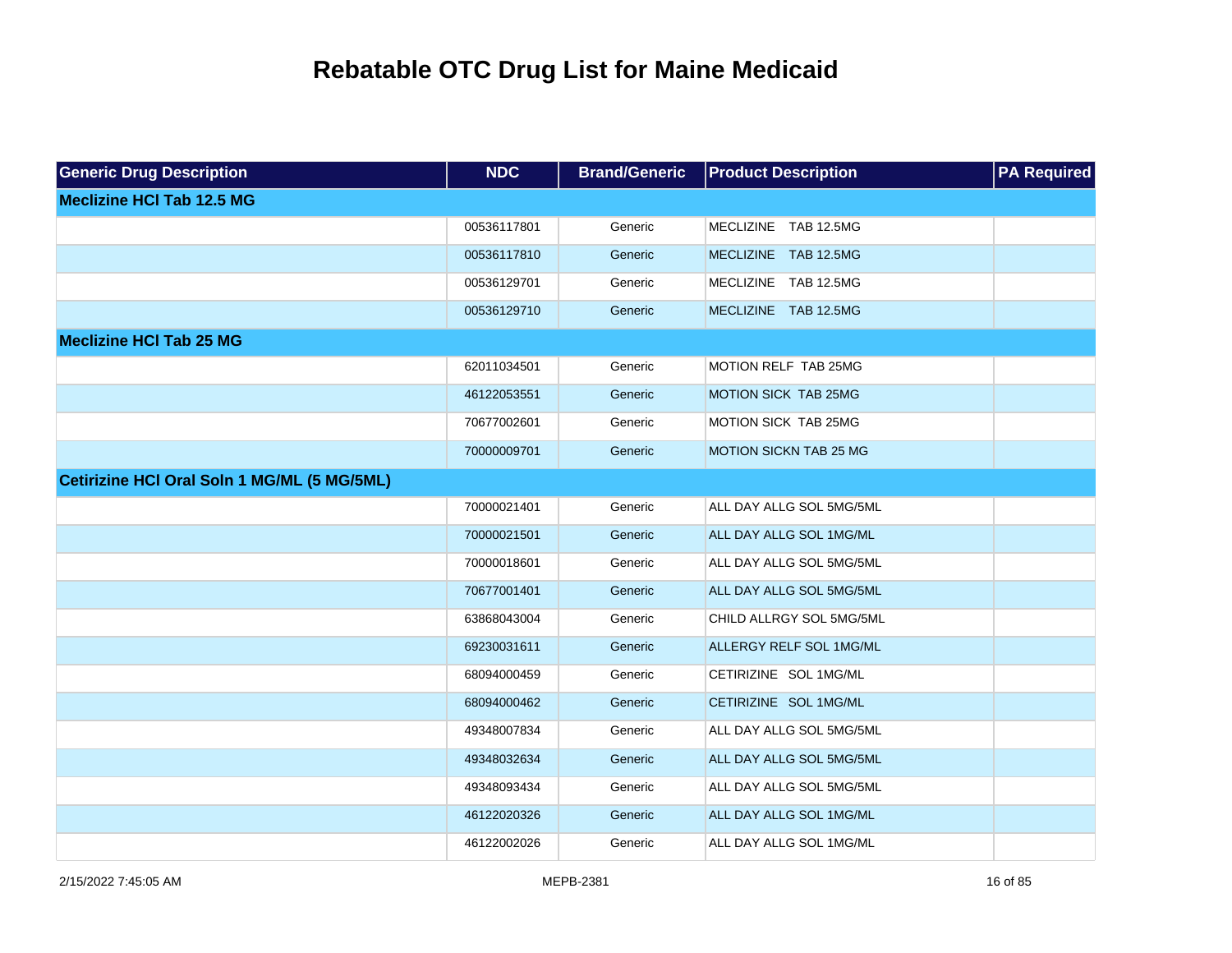| <b>Generic Drug Description</b>                    | <b>NDC</b>  | <b>Brand/Generic</b> | <b>Product Description</b> | <b>PA Required</b> |
|----------------------------------------------------|-------------|----------------------|----------------------------|--------------------|
| <b>Cetirizine HCI Oral Soln 1 MG/ML (5 MG/5ML)</b> |             |                      |                            |                    |
|                                                    | 46122010126 | Generic              | ALL DAY ALLG SOL 5MG/5ML   |                    |
|                                                    | 45802097426 | Generic              | CETIRIZINE SOL 1MG/ML      |                    |
|                                                    | 62011032201 | Generic              | ALL DAY ALLG SOL 5MG/5ML   |                    |
|                                                    | 62011032301 | Generic              | ALL DAY ALLG SOL 5MG/5ML   |                    |
|                                                    | 62011028501 | Generic              | ALL DAY ALLG SOL 5MG/5ML   |                    |
|                                                    | 54838055240 | Generic              | CETIRIZINE SOL 5MG/5ML     |                    |
|                                                    | 51672210208 | Generic              | CETIRIZINE SOL 5MG/5ML     |                    |
|                                                    | 00904676520 | Generic              | CETIRIZINE SOL 1MG/ML      |                    |
|                                                    | 00113018926 | Generic              | ALL DAY ALLG SOL 1MG/ML    |                    |
|                                                    | 00113050326 | Generic              | ALL DAY ALLG SOL 1MG/ML    |                    |
| <b>Cetirizine HCI Tab 10 MG</b>                    |             |                      |                            |                    |
|                                                    | 00113945813 | Generic              | ALL DAY ALLG TAB 10MG      |                    |
|                                                    | 00113945839 | Generic              | ALL DAY ALLG TAB 10MG      |                    |
|                                                    | 00113945866 | Generic              | ALL DAY ALLG TAB 10MG      |                    |
|                                                    | 00113945895 | Generic              | ALL DAY ALLG TAB 10MG      |                    |
|                                                    | 00378363701 | Generic              | CETIRIZINE TAB 10MG        |                    |
|                                                    | 00378363705 | Generic              | CETIRIZINE TAB 10MG        |                    |
|                                                    | 16571040210 | Generic              | CETIRIZINE TAB 10MG        |                    |
|                                                    | 16571040250 | Generic              | CETIRIZINE TAB 10MG        |                    |
|                                                    | 16714079901 | Generic              | CETIRIZINE TAB 10MG        |                    |
|                                                    | 16714079902 | Generic              | CETIRIZINE TAB 10MG        |                    |
|                                                    | 16714079903 | Generic              | CETIRIZINE TAB 10MG        |                    |
|                                                    | 16714079904 | Generic              | CETIRIZINE TAB 10MG        |                    |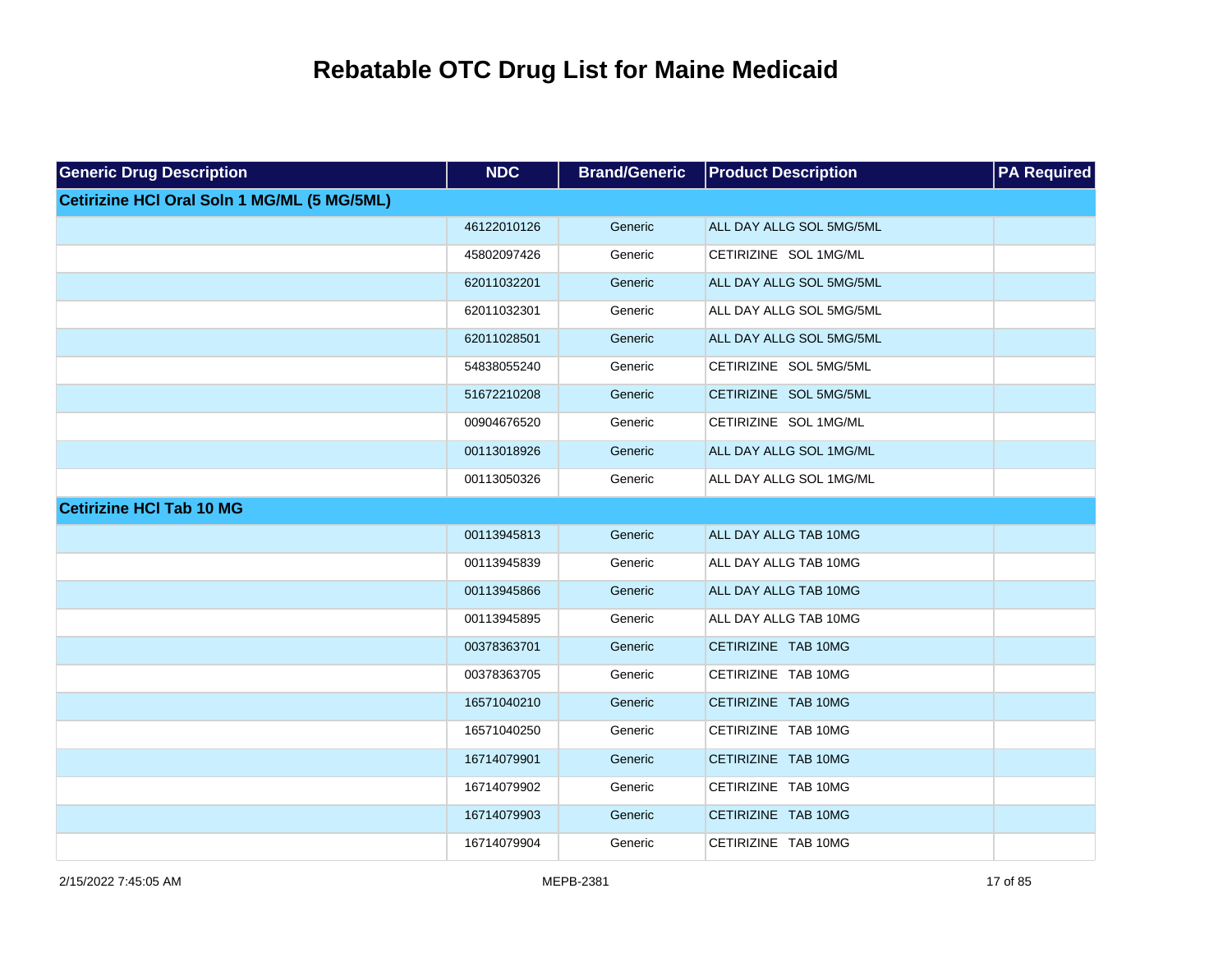| <b>Generic Drug Description</b> | <b>NDC</b>  | <b>Brand/Generic</b> | <b>Product Description</b> | <b>PA Required</b> |
|---------------------------------|-------------|----------------------|----------------------------|--------------------|
| <b>Cetirizine HCI Tab 10 MG</b> |             |                      |                            |                    |
|                                 | 00904671740 | Generic              | CETIRIZINE TAB 10MG        |                    |
|                                 | 00904671741 | Generic              | CETIRIZINE TAB 10MG        |                    |
|                                 | 00904671743 | Generic              | CETIRIZINE TAB 10MG        |                    |
|                                 | 00904671746 | Generic              | CETIRIZINE TAB 10MG        |                    |
|                                 | 00904671760 | Generic              | CETIRIZINE TAB 10MG        |                    |
|                                 | 00904671761 | Generic              | CETIRIZINE TAB 10MG        |                    |
|                                 | 00904671772 | Generic              | CETIRIZINE TAB 10MG        |                    |
|                                 | 00904671786 | Generic              | CETIRIZINE TAB 10MG        |                    |
|                                 | 55111069990 | Generic              | CETIRIZINE TAB 10MG        |                    |
|                                 | 60505263301 | Generic              | CETIRIZINE TAB 10MG        |                    |
|                                 | 60505263308 | Generic              | CETIRIZINE TAB 10MG        |                    |
|                                 | 51660093901 | Generic              | CETIRIZINE TAB 10MG        |                    |
|                                 | 51660093930 | Generic              | CETIRIZINE TAB 10MG        |                    |
|                                 | 51660093954 | Generic              | CETIRIZINE TAB 10MG        |                    |
|                                 | 51660093990 | Generic              | CETIRIZINE TAB 10MG        |                    |
|                                 | 51079059701 | Generic              | CETIRIZINE TAB 10MG        |                    |
|                                 | 51079059720 | Generic              | CETIRIZINE TAB 10MG        |                    |
|                                 | 62011030701 | Generic              | CETIRIZINE TAB 10MG        |                    |
|                                 | 62011038401 | Generic              | ALL DAY ALLG TAB 10MG      |                    |
|                                 | 62011041401 | Generic              | ALLERGY RELF TAB 10MG      |                    |
|                                 | 45802091939 | Generic              | CETIRIZINE TAB 10MG        |                    |
|                                 | 45802091987 | Generic              | CETIRIZINE TAB 10MG        |                    |
|                                 | 43598081112 | Generic              | CETIRIZINE TAB 10MG        |                    |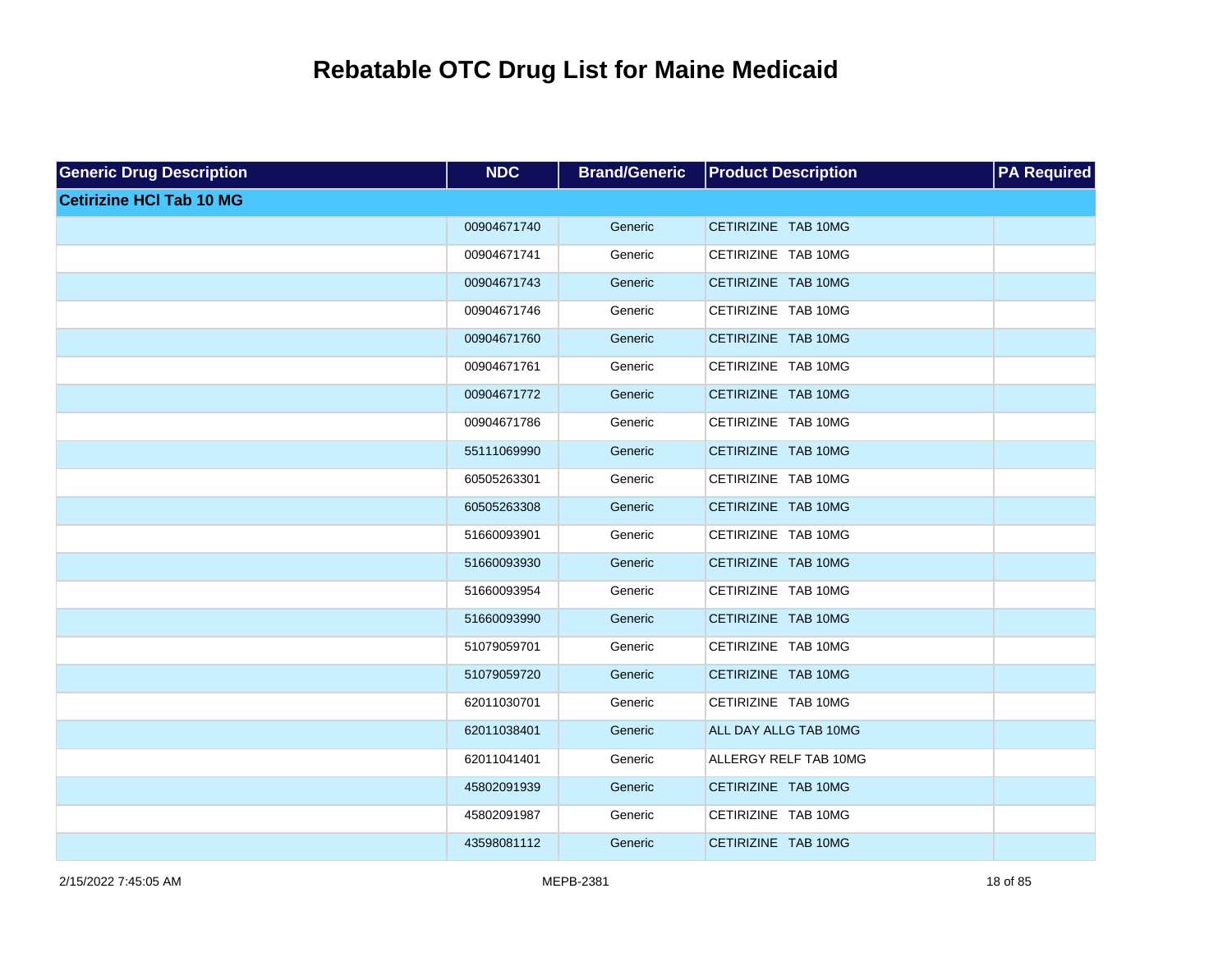| <b>Generic Drug Description</b> | <b>NDC</b>  | <b>Brand/Generic</b> | <b>Product Description</b> | <b>PA Required</b> |
|---------------------------------|-------------|----------------------|----------------------------|--------------------|
| <b>Cetirizine HCI Tab 10 MG</b> |             |                      |                            |                    |
|                                 | 43598081115 | Generic              | CETIRIZINE TAB 10MG        |                    |
|                                 | 24385099865 | Generic              | GNP ALL DAY TAB ALLERGY    |                    |
|                                 | 24385099874 | Generic              | GNP ALL DAY TAB ALLERGY    |                    |
|                                 | 24385099875 | Generic              | GNP ALL DAY TAB ALLERGY    |                    |
|                                 | 68001043604 | Generic              | CETIRIZINE TAB 10MG        |                    |
|                                 | 68001043696 | Generic              | CETIRIZINE TAB 10MG        |                    |
|                                 | 68001043697 | Generic              | CETIRIZINE TAB 10MG        |                    |
|                                 | 69230030401 | Generic              | ALLERGY RELI TAB 10MG      |                    |
|                                 | 69230030405 | Generic              | ALLERGY RELI TAB 10MG      |                    |
|                                 | 69230030430 | Generic              | ALLERGY RELI TAB 10MG      |                    |
|                                 | 70000004701 | Generic              | ALL DAY ALLG TAB 10MG      |                    |
|                                 | 63868066514 | Generic              | ALLGY RELIEF TAB 10MG      |                    |
|                                 | 63868066590 | Generic              | ALLGY RELIEF TAB 10MG      |                    |
|                                 | 70677005701 | Generic              | SM ALL DAY TAB 10MG        |                    |
|                                 | 70677007502 | Generic              | SM ALL DAY TAB 10MG        |                    |
|                                 | 70000038001 | Generic              | ALL DAY ALLG TAB 10MG      |                    |
|                                 | 70000038002 | Generic              | ALL DAY ALLG TAB 10MG      |                    |
|                                 | 70000038004 | Generic              | ALL DAY ALLG TAB 10MG      |                    |
| <b>Cetirizine HCI Tab 5 MG</b>  |             |                      |                            |                    |
|                                 | 60505263201 | Generic              | CETIRIZINE TAB 5MG         |                    |
|                                 | 16571040110 | Generic              | CETIRIZINE TAB 5MG         |                    |
|                                 | 00378363501 | Generic              | CETIRIZINE TAB 5MG         |                    |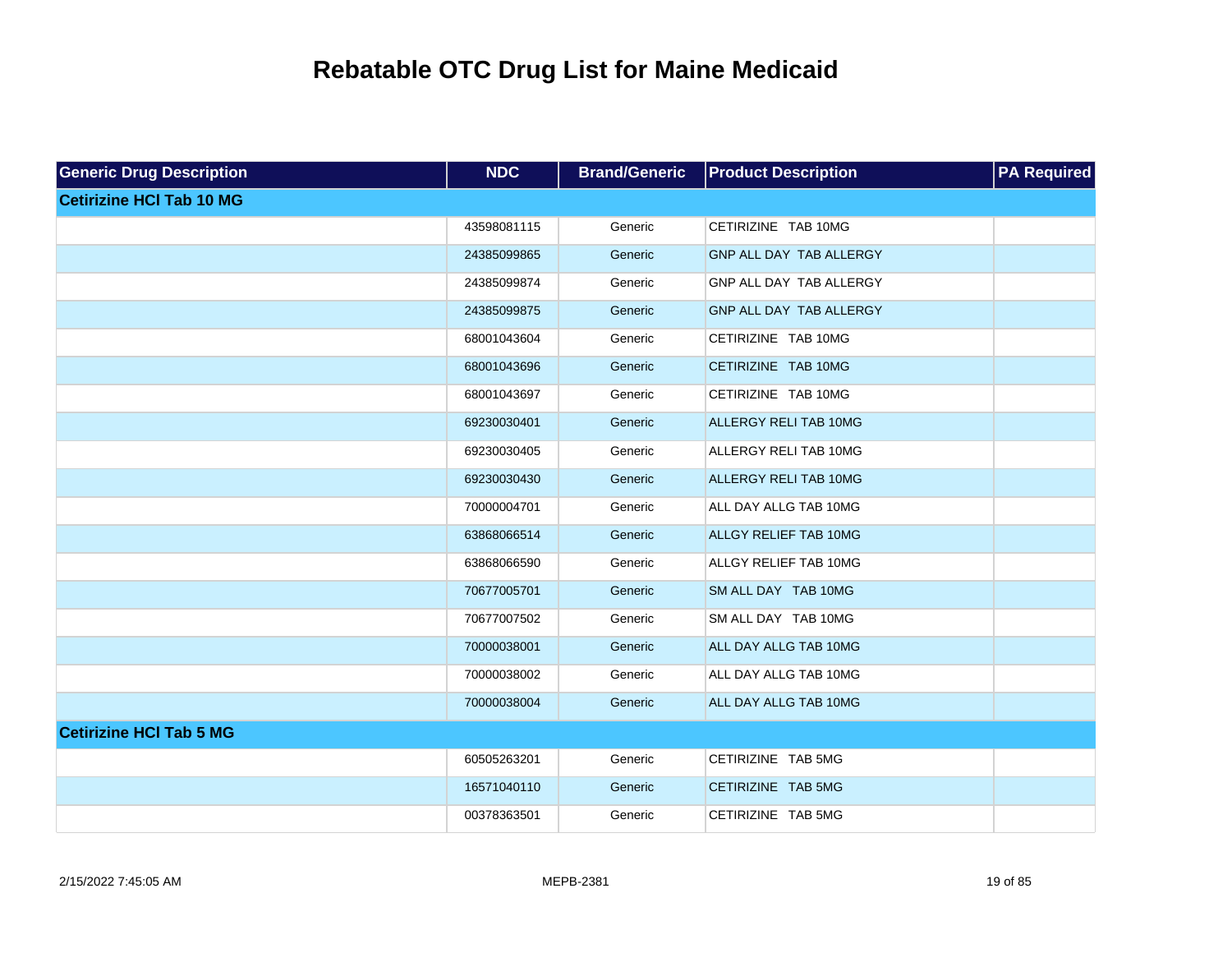| <b>Generic Drug Description</b>    | <b>NDC</b>  | <b>Brand/Generic</b> | <b>Product Description</b>    | <b>PA Required</b> |
|------------------------------------|-------------|----------------------|-------------------------------|--------------------|
| <b>Fexofenadine HCI Tab 180 MG</b> |             |                      |                               |                    |
|                                    | 00378078205 | Generic              | <b>FEXOFENADINE TAB 180MG</b> | PA REQUIRED        |
|                                    | 00378078293 | Generic              | FEXOFENADINE TAB 180MG        | PA REQUIRED        |
|                                    | 00113057122 | Generic              | ALLER-EASE TAB 180MG          | PA REQUIRED        |
|                                    | 00113057139 | Generic              | ALLER-EASE TAB 180MG          | PA REQUIRED        |
|                                    | 00113057195 | Generic              | ALLER-EASE TAB 180MG          | PA REQUIRED        |
|                                    | 16714089901 | Generic              | FEXOFENADINE TAB 180MG        | PA REQUIRED        |
|                                    | 16714089902 | Generic              | <b>FEXOFENADINE TAB 180MG</b> | PA REQUIRED        |
|                                    | 00904705040 | Generic              | FEXOFENADINE TAB 180MG        | PA REQUIRED        |
|                                    | 00904705060 | Generic              | <b>FEXOFENADINE TAB 180MG</b> | PA REQUIRED        |
|                                    | 00904671110 | Generic              | FEXOFENADINE TAB 180MG        | PA REQUIRED        |
|                                    | 00904671146 | Generic              | FEXOFENADINE TAB 180MG        | PA REQUIRED        |
|                                    | 62011023301 | Generic              | FEXOFENADINE TAB 180MG        | PA REQUIRED        |
|                                    | 62011040902 | Generic              | HM ALLERGY TAB 180MG          | PA REQUIRED        |
|                                    | 51079054801 | Generic              | FEXOFENADINE TAB 180MG        | PA REQUIRED        |
|                                    | 51079054820 | Generic              | <b>FEXOFENADINE TAB 180MG</b> | PA REQUIRED        |
|                                    | 49348096856 | Generic              | FEXOFENADINE TAB 180MG        | PA REQUIRED        |
|                                    | 55111078401 | Generic              | <b>FEXOFENADINE TAB 180MG</b> | PA REQUIRED        |
|                                    | 55111078430 | Generic              | FEXOFENADINE TAB 180MG        | PA REQUIRED        |
|                                    | 45802057178 | Generic              | <b>FEXOFENADINE TAB 180MG</b> | PA REQUIRED        |
|                                    | 46122046222 | Generic              | ALLERGY RELF TAB 180MG        | PA REQUIRED        |
|                                    | 46122046261 | Generic              | <b>ALLERGY RELF TAB 180MG</b> | PA REQUIRED        |
|                                    | 46122046265 | Generic              | ALLERGY RELF TAB 180MG        | PA REQUIRED        |
|                                    | 46122046275 | Generic              | <b>ALLERGY RELF TAB 180MG</b> | PA REQUIRED        |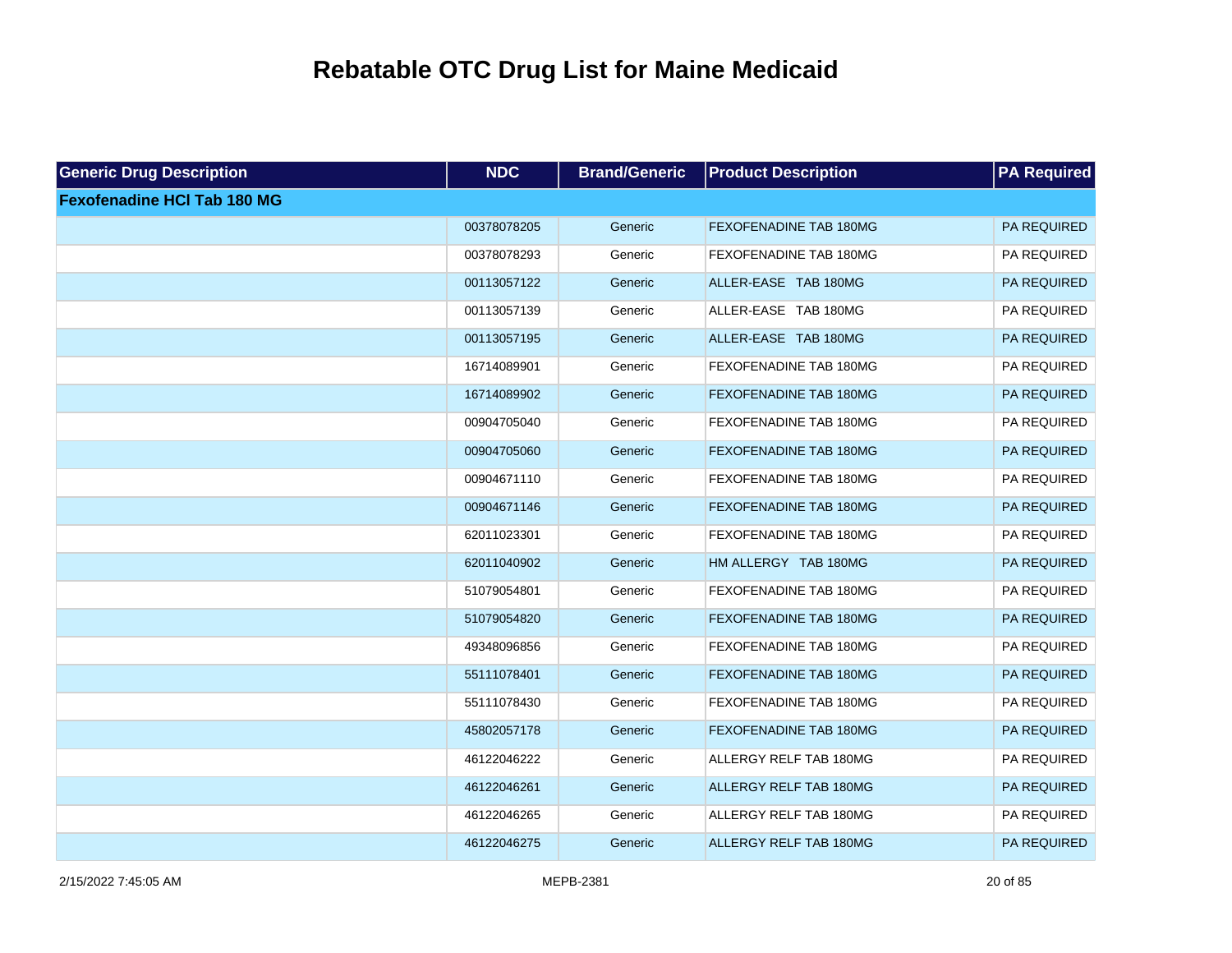| <b>Generic Drug Description</b>    | <b>NDC</b>  | <b>Brand/Generic</b> | <b>Product Description</b>         | <b>PA Required</b> |
|------------------------------------|-------------|----------------------|------------------------------------|--------------------|
| <b>Fexofenadine HCI Tab 180 MG</b> |             |                      |                                    |                    |
|                                    | 70000036101 | Generic              | 24HR ALLERGY TAB 180MG             | PA REQUIRED        |
|                                    | 70000036102 | Generic              | 24HR ALLERGY TAB 180MG             | PA REQUIRED        |
|                                    | 70000036103 | Generic              | 24HR ALLERGY TAB 180MG             | PA REQUIRED        |
|                                    | 70000036104 | Generic              | 24HR ALLERGY TAB 180MG             | PA REQUIRED        |
|                                    | 70000036105 | Generic              | 24HR ALLERGY TAB 180MG             | PA REQUIRED        |
|                                    | 70677007402 | Generic              | <b>FEXOFENADINE TAB 180MG</b>      | PA REQUIRED        |
|                                    | 63868066730 | Generic              | ALLERGY RELF TAB 180MG             | PA REQUIRED        |
|                                    | 63824092605 | Generic              | MUCINEX ALLR TAB 180MG             | PA REQUIRED        |
|                                    | 63824092610 | Generic              | MUCINEX ALLR TAB 180MG             | PA REQUIRED        |
|                                    | 63824092630 | Generic              | MUCINEX ALLR TAB 180MG             | PA REQUIRED        |
|                                    | 63824092640 | Generic              | MUCINEX ALLR TAB 180MG             | PA REQUIRED        |
|                                    | 69230020201 | Generic              | <b>ALLERGY</b><br><b>TAB 180MG</b> | PA REQUIRED        |
|                                    | 69230020230 | Generic              | <b>ALLERGY</b><br><b>TAB 180MG</b> | PA REQUIRED        |
|                                    | 69230020260 | Generic              | ALLERGY 24HR TAB 180MG             | PA REQUIRED        |
|                                    | 69230030001 | Generic              | ALLERGY RELF TAB 180MG             | PA REQUIRED        |
|                                    | 69230030005 | Generic              | ALLERGY RELF TAB 180MG             | PA REQUIRED        |
|                                    | 69230030030 | Generic              | ALLERGY RELF TAB 180MG             | PA REQUIRED        |
|                                    | 68001044000 | Generic              | FEXOFENADINE TAB 180MG             | PA REQUIRED        |
|                                    | 68001044004 | Generic              | FEXOFENADINE TAB 180MG             | PA REQUIRED        |
| <b>Fexofenadine HCI Tab 60 MG</b>  |             |                      |                                    |                    |
|                                    | 68001043900 | Generic              | <b>FEXOFENADINE TAB 60MG</b>       | PA REQUIRED        |
|                                    | 69230020105 | Generic              | FEXOFENADINE TAB 60MG              | PA REQUIRED        |
|                                    | 62011047601 | Generic              | HM ALLERGY TAB 60MG                | PA REQUIRED        |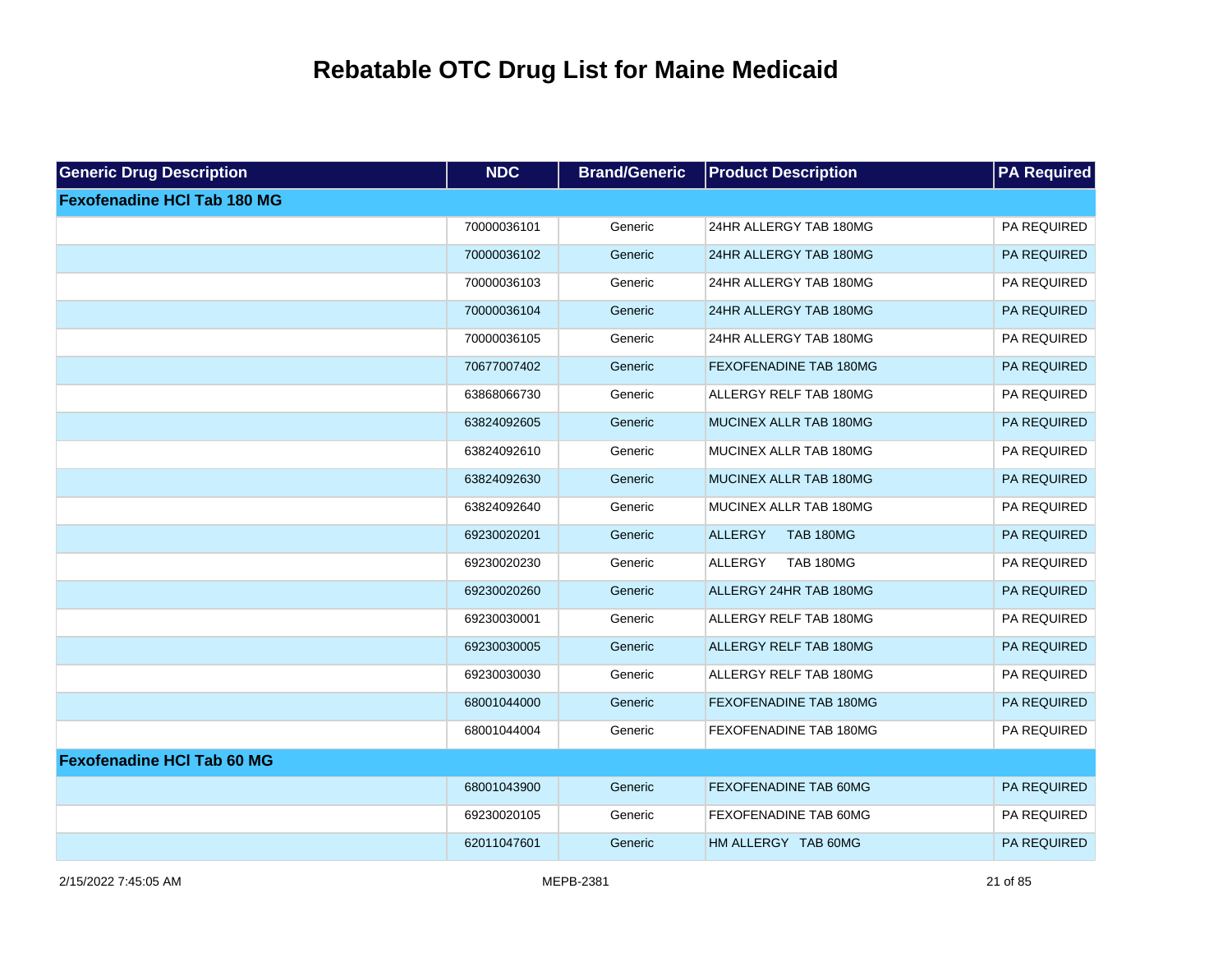| <b>Generic Drug Description</b>                    | <b>NDC</b>  | <b>Brand/Generic</b> | <b>Product Description</b>   | <b>PA Required</b> |
|----------------------------------------------------|-------------|----------------------|------------------------------|--------------------|
| <b>Fexofenadine HCI Tab 60 MG</b>                  |             |                      |                              |                    |
|                                                    | 70677012801 | Generic              | SM ALLERGY TAB 60MG          | PA REQUIRED        |
|                                                    | 45802042578 | Generic              | FEXOFENADINE TAB 60MG        | PA REQUIRED        |
|                                                    | 55111078301 | Generic              | FEXOFENADINE TAB 60MG        | PA REQUIRED        |
|                                                    | 51079054701 | Generic              | <b>FEXOFENADINE TAB 60MG</b> | PA REQUIRED        |
|                                                    | 51079054720 | Generic              | FEXOFENADINE TAB 60MG        | PA REQUIRED        |
|                                                    | 62011041301 | Generic              | <b>FEXOFENADINE TAB 60MG</b> | PA REQUIRED        |
|                                                    | 00904719240 | Generic              | FEXOFENADINE TAB 60MG        | PA REQUIRED        |
|                                                    | 00904719260 | Generic              | <b>FEXOFENADINE TAB 60MG</b> | PA REQUIRED        |
|                                                    | 00904697940 | Generic              | FEXOFENADINE TAB 60MG        | PA REQUIRED        |
|                                                    | 00904697960 | Generic              | <b>FEXOFENADINE TAB 60MG</b> | PA REQUIRED        |
|                                                    | 00113042553 | Generic              | ALLER-EASE TAB 60MG          | PA REQUIRED        |
|                                                    | 00378078105 | Generic              | <b>FEXOFENADINE TAB 60MG</b> | PA REQUIRED        |
|                                                    | 00378078191 | Generic              | FEXOFENADINE TAB 60MG        | PA REQUIRED        |
| <b>Loratadine Rapidly-Disintegrating Tab 10 MG</b> |             |                      |                              |                    |
|                                                    | 46122053952 | Generic              | LORATADINE TAB 10MG          | PA REQUIRED        |
| <b>Loratadine Syrup 5 MG/5ML</b>                   |             |                      |                              |                    |
|                                                    | 00121084910 | Generic              | LORATADINE SOL 10/10ML       |                    |
| <b>Loratadine Tab 10 MG</b>                        |             |                      |                              |                    |
|                                                    | 00113061239 | Generic              | <b>ALLERGY RELF TAB 10MG</b> |                    |
|                                                    | 00113061246 | Generic              | ALLERGY RELF TAB 10MG        |                    |
|                                                    | 00113061260 | Generic              | <b>ALLERGY RELF TAB 10MG</b> |                    |
|                                                    | 00113061265 | Generic              | ALLERGY RELF TAB 10MG        |                    |
|                                                    | 00113061275 | Generic              | ALLERGY RELF TAB 10MG        |                    |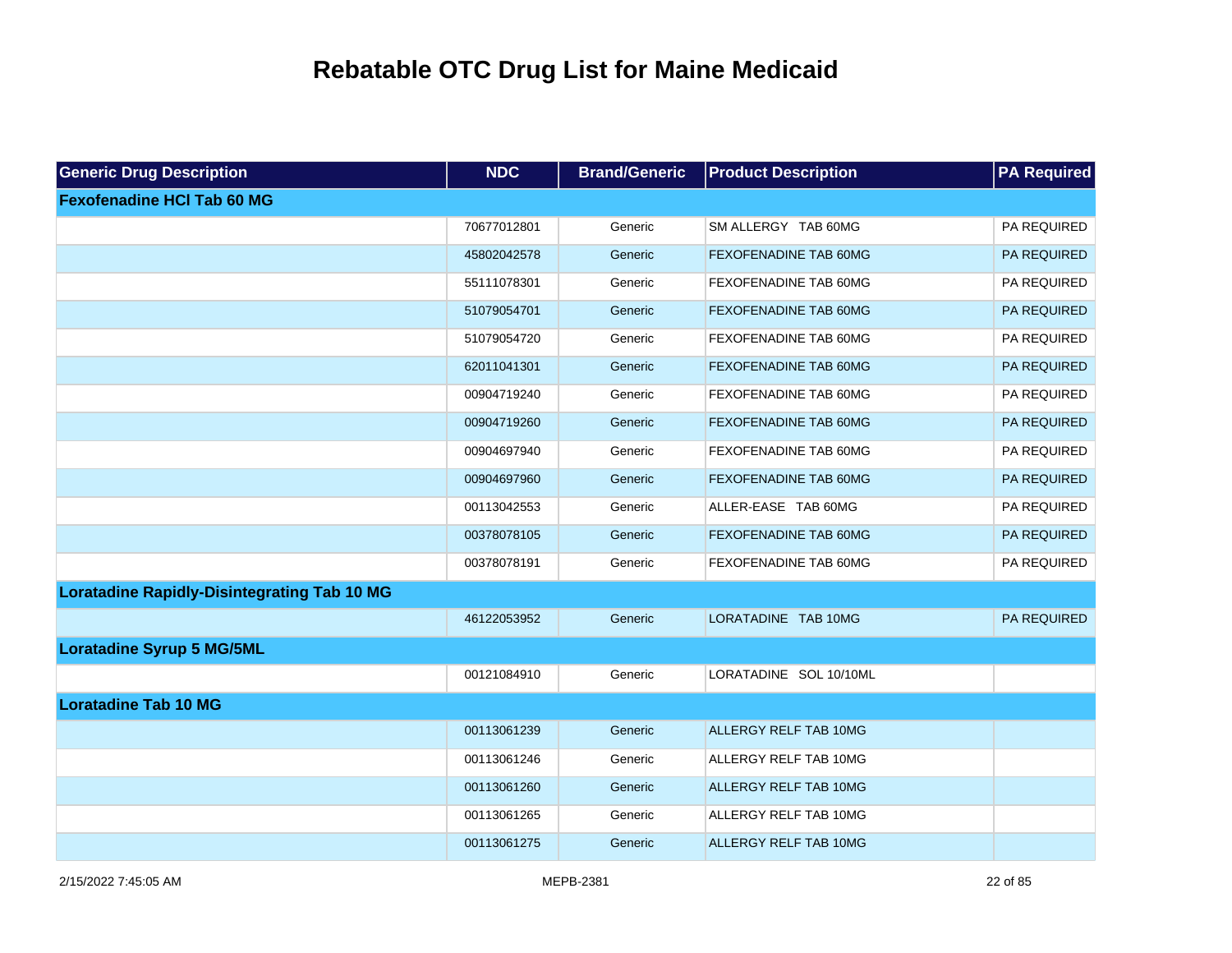| <b>Generic Drug Description</b> | <b>NDC</b>  | <b>Brand/Generic</b> | <b>Product Description</b>   | <b>PA Required</b> |
|---------------------------------|-------------|----------------------|------------------------------|--------------------|
| <b>Loratadine Tab 10 MG</b>     |             |                      |                              |                    |
|                                 | 00904685207 | Generic              | LORATADINE TAB 10MG          |                    |
|                                 | 00904685260 | Generic              | LORATADINE TAB 10MG          |                    |
|                                 | 00904685261 | Generic              | LORATADINE TAB 10MG          |                    |
|                                 | 00904685272 | Generic              | LORATADINE TAB 10MG          |                    |
|                                 | 00904685289 | Generic              | LORATADINE TAB 10MG          |                    |
|                                 | 16714089801 | Generic              | LORATADINE TAB 10MG          |                    |
|                                 | 16714089802 | Generic              | LORATADINE TAB 10MG          |                    |
|                                 | 16714089803 | Generic              | LORATADINE TAB 10MG          |                    |
|                                 | 24385047199 | Generic              | LORATADINE TAB 10MG          |                    |
|                                 | 49348011201 | Generic              | LORATADINE TAB 10MG          |                    |
|                                 | 49348081801 | Generic              | SM LORATADIN TAB 10MG        |                    |
|                                 | 49348081813 | Generic              | <b>SM LORATADIN TAB 10MG</b> |                    |
|                                 | 49348081845 | Generic              | <b>SM LORATADIN TAB 10MG</b> |                    |
|                                 | 49348081856 | Generic              | <b>SM LORATADIN TAB 10MG</b> |                    |
|                                 | 45802065065 | Generic              | LORATADINE TAB 10MG          |                    |
|                                 | 45802065078 | Generic              | LORATADINE TAB 10MG          |                    |
|                                 | 45802065087 | Generic              | LORATADINE TAB 10MG          |                    |
|                                 | 62011024802 | Generic              | LORATADINE TAB 10MG          |                    |
|                                 | 62011024803 | Generic              | LORATADINE TAB 10MG          |                    |
|                                 | 62011024804 | Generic              | LORATADINE TAB 10MG          |                    |
|                                 | 62011024805 | Generic              | LORATADINE TAB 10MG          |                    |
|                                 | 50268048915 | Generic              | LORATADINE TAB 10MG          |                    |
|                                 | 51079024601 | Generic              | LORATADINE TAB 10MG          |                    |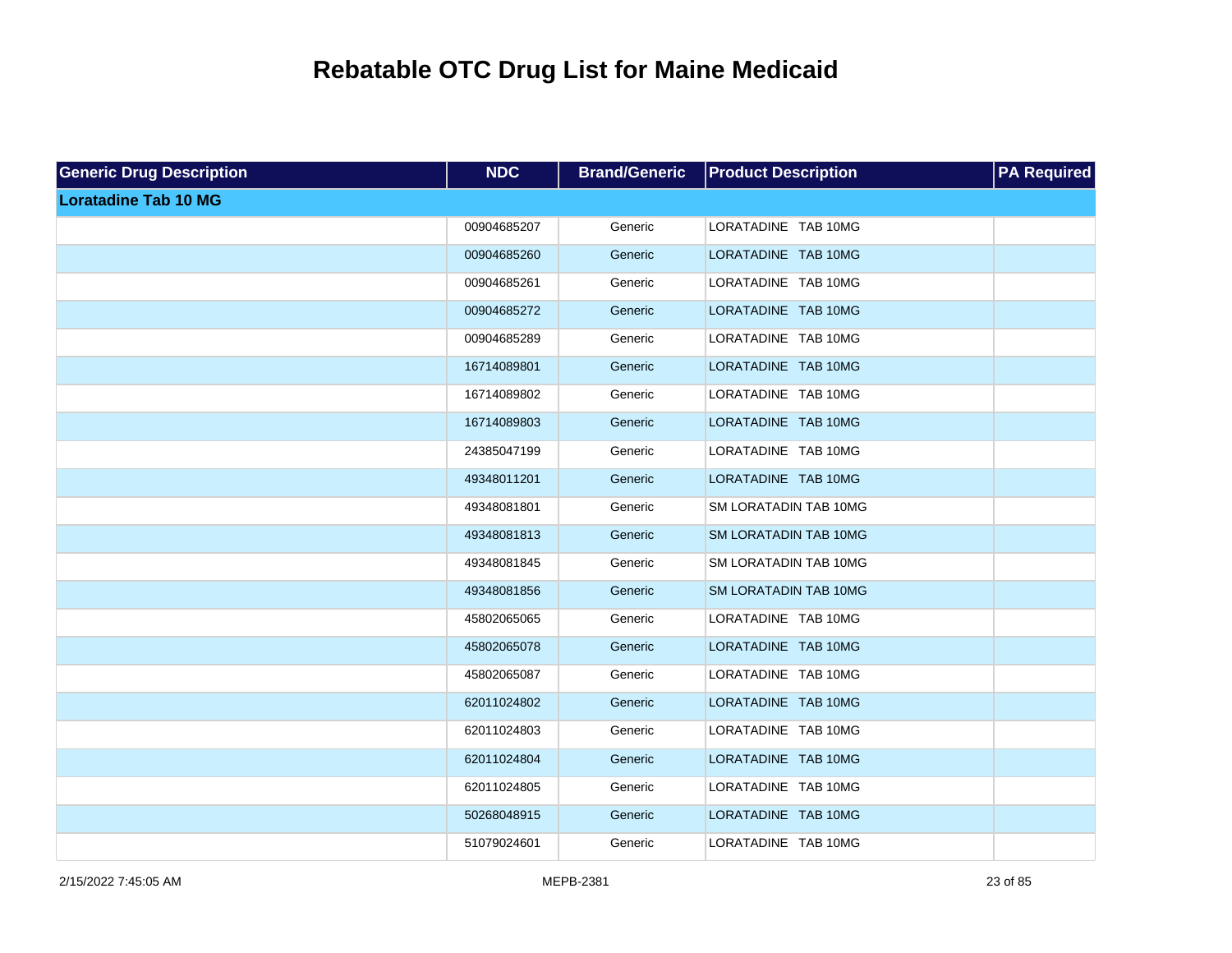| <b>Generic Drug Description</b> | <b>NDC</b>  | <b>Brand/Generic</b> | <b>Product Description</b> | <b>PA Required</b> |
|---------------------------------|-------------|----------------------|----------------------------|--------------------|
| <b>Loratadine Tab 10 MG</b>     |             |                      |                            |                    |
|                                 | 51079024620 | Generic              | LORATADINE TAB 10MG        |                    |
|                                 | 51660052601 | Generic              | ALLERGY RELF TAB 10MG      |                    |
|                                 | 51660052605 | Generic              | ALLERGY RELF TAB 10MG      |                    |
|                                 | 51660052611 | Generic              | ALLERGY RELF TAB 10MG      |                    |
|                                 | 51660052631 | Generic              | ALLERGY RELF TAB 10MG      |                    |
|                                 | 51660052653 | Generic              | ALLERGY RELF TAB 10MG      |                    |
|                                 | 60505014701 | Generic              | LORATADINE TAB 10MG        |                    |
|                                 | 60505014708 | Generic              | LORATADINE TAB 10MG        |                    |
|                                 | 70010016201 | Generic              | LORATADINE TAB 10MG        |                    |
|                                 | 70000021301 | Generic              | ALLERGY RELF TAB 10MG      |                    |
|                                 | 70000021302 | Generic              | ALLERGY RELF TAB 10MG      |                    |
|                                 | 70000021303 | Generic              | ALLERGY RELF TAB 10MG      |                    |
|                                 | 70000021304 | Generic              | ALLERGY RELF TAB 10MG      |                    |
|                                 | 70000021306 | Generic              | ALLERGY RELF TAB 10MG      |                    |
|                                 | 68084024801 | Generic              | LORATADINE TAB 10MG        |                    |
|                                 | 68084024811 | Generic              | LORATADINE TAB 10MG        |                    |
|                                 | 68001043800 | Generic              | LORATADINE TAB 10MG        |                    |
|                                 | 68001043804 | Generic              | LORATADINE TAB 10MG        |                    |
|                                 | 68001043896 | Generic              | LORATADINE TAB 10MG        |                    |
|                                 | 68001043897 | Generic              | LORATADINE TAB 10MG        |                    |
|                                 | 69230031201 | Generic              | ALLERGY RELF TAB 10MG      |                    |
|                                 | 69230031203 | Generic              | ALLERGY RELF TAB 10MG      |                    |
|                                 | 69230031230 | Generic              | ALLERGY RELF TAB 10MG      |                    |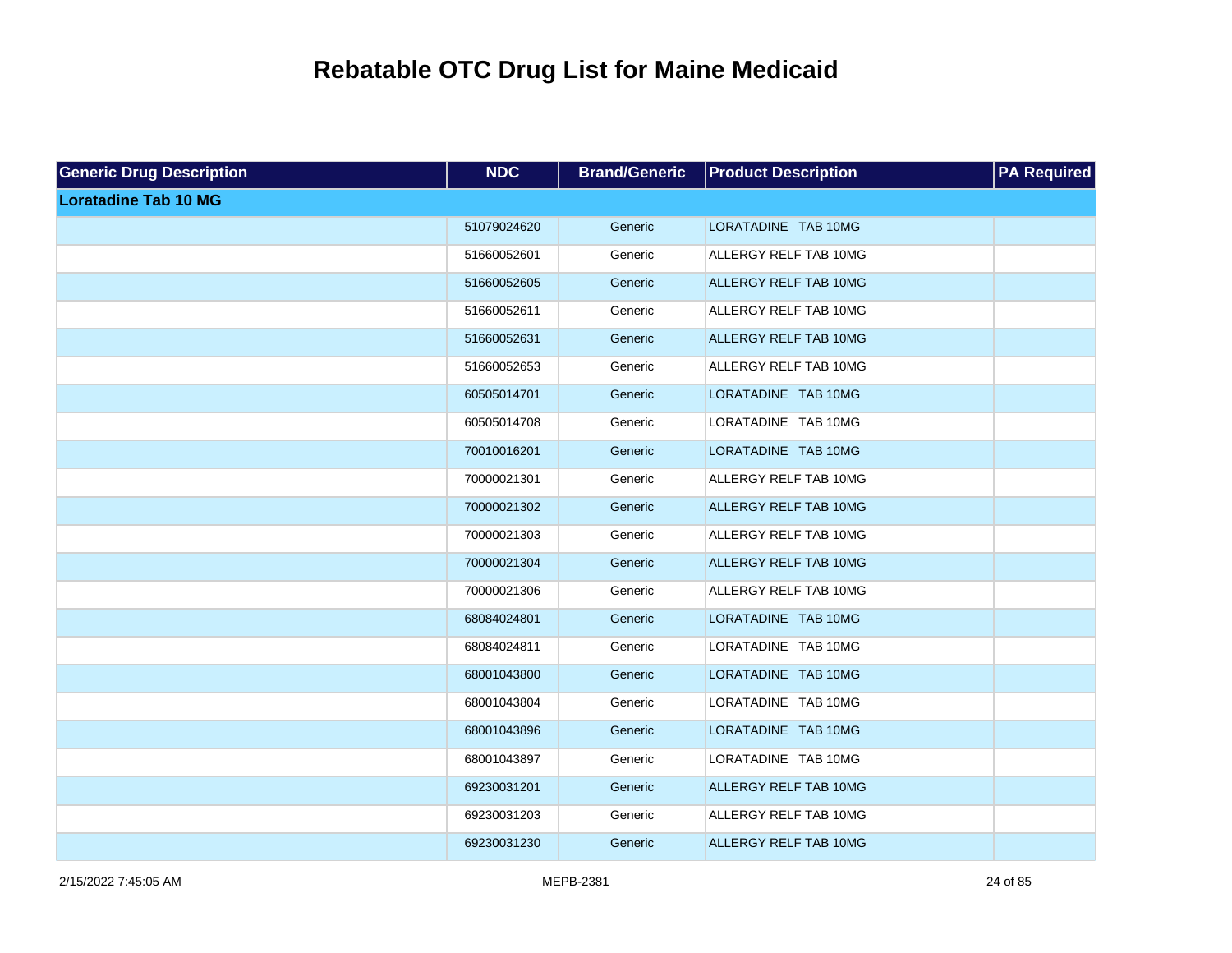| <b>Generic Drug Description</b>                | NDC         | <b>Brand/Generic</b> | <b>Product Description</b>  | <b>PA</b> Required |
|------------------------------------------------|-------------|----------------------|-----------------------------|--------------------|
| <b>Loratadine Tab 10 MG</b>                    |             |                      |                             |                    |
|                                                | 69230031701 | Generic              | ALLERGY RELF TAB 10MG       |                    |
|                                                | 69230031703 | Generic              | ALLERGY RELF TAB 10MG       |                    |
| <b>Chlorpheniramine Maleate Syrup 2 MG/5ML</b> |             |                      |                             |                    |
|                                                | 00485009816 | Generic              | ED CHLORPED SYP JR          |                    |
| <b>Chlorpheniramine Maleate Tab 4 MG</b>       |             |                      |                             |                    |
|                                                | 00536100601 | Generic              | ALLER-CHLOR TAB 4MG         |                    |
|                                                | 00536100610 | Generic              | ALLER-CHLOR TAB 4MG         |                    |
|                                                | 00904001224 | Generic              | <b>ALLERGY</b><br>TAB 4MG   |                    |
|                                                | 00904001259 | Generic              | ALLERGY<br>TAB 4MG          |                    |
|                                                | 00904001280 | Generic              | <b>ALLERGY</b><br>TAB 4MG   |                    |
|                                                | 49483024201 | Generic              | ALLERGY-TIME TAB 4MG        |                    |
|                                                | 49483024210 | Generic              | ALLERGY-TIME TAB 4MG        |                    |
|                                                | 62011031101 | Generic              | ALLERGY RELF TAB 4MG        |                    |
|                                                | 46122061862 | Generic              | GNP ALLERGY TAB 4MG         |                    |
|                                                | 46122061878 | Generic              | GNP ALLERGY TAB 4MG         |                    |
|                                                | 63868083324 | Generic              | <b>ALLERGY RELI TAB 4MG</b> |                    |
|                                                | 70000016001 | Generic              | ALLERGY<br>TAB 4MG          |                    |
|                                                | 70000016002 | Generic              | <b>ALLERGY</b><br>TAB 4MG   |                    |
|                                                | 70677000401 | Generic              | SM ALLERGY TAB 4MG          |                    |
| Diphenhydramine HCI Cap 25 MG                  |             |                      |                             |                    |
|                                                | 70000014401 | Generic              | ALLERGY RELF CAP 25MG       |                    |
|                                                | 70000020701 | Generic              | ALLERGY RELF CAP 25MG       |                    |
|                                                | 70000020702 | Generic              | ALLERGY RELF CAP 25MG       |                    |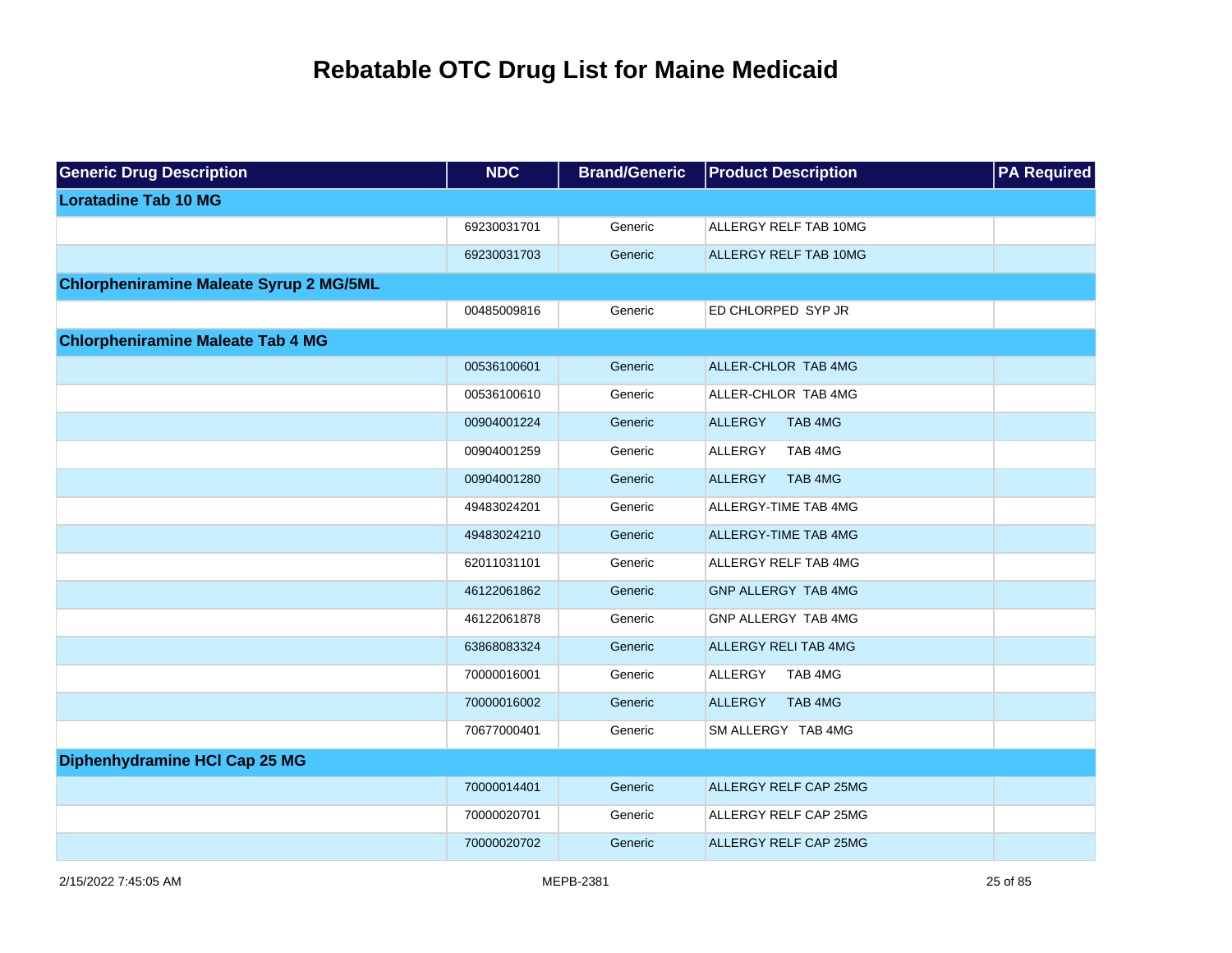| <b>Generic Drug Description</b>        | <b>NDC</b>  | <b>Brand/Generic</b> | <b>Product Description</b>  | <b>PA Required</b> |
|----------------------------------------|-------------|----------------------|-----------------------------|--------------------|
| Diphenhydramine HCI Cap 25 MG          |             |                      |                             |                    |
|                                        | 63868008701 | Generic              | COMP ALLERGY CAP 25MG       |                    |
|                                        | 63868008724 | Generic              | COMP ALLERGY CAP 25MG       |                    |
|                                        | 70000008501 | Generic              | ALLERGY RELF CAP 25MG       |                    |
|                                        | 42806064801 | Generic              | DIPHENHYDRAM CAP 25MG       |                    |
|                                        | 42806064810 | Generic              | DIPHENHYDRAM CAP 25MG       |                    |
|                                        | 46122044062 | Generic              | GNP ALLERGY CAP 25MG        |                    |
|                                        | 46122044078 | Generic              | GNP ALLERGY CAP 25MG        |                    |
|                                        | 46122042762 | Generic              | GNP ALLERGY CAP 25MG        |                    |
|                                        | 62011030901 | Generic              | HM ALLERGY CAP 25MG         |                    |
|                                        | 00904530624 | Generic              | <b>BANOPHEN</b><br>CAP 25MG |                    |
|                                        | 00904530660 | Generic              | <b>BANOPHEN</b><br>CAP 25MG |                    |
|                                        | 00904530661 | Generic              | DIPHENHYDRAM CAP 25MG       |                    |
|                                        | 00904530680 | Generic              | BANOPHEN CAP 25MG           |                    |
|                                        | 00536101001 | Generic              | DIPHENHIST CAP 25MG         |                    |
|                                        | 00113046262 | Generic              | ALLERGY RELF CAP 25MG       |                    |
| Diphenhydramine HCI Cap 50 MG          |             |                      |                             |                    |
|                                        | 00904530760 | Generic              | <b>BANOPHEN</b><br>CAP 50MG |                    |
|                                        | 00904530780 | Generic              | <b>BANOPHEN</b><br>CAP 50MG |                    |
|                                        | 00904205661 | Generic              | DIPHENHYDRAM CAP 50MG       |                    |
|                                        | 42806064901 | Generic              | DIPHENHYDRAM CAP 50MG       |                    |
|                                        | 42806064910 | Generic              | DIPHENHYDRAM CAP 50MG       |                    |
| Diphenhydramine HCI Liquid 12.5 MG/5ML |             |                      |                             |                    |
|                                        | 46122035626 | Generic              | GNP ALLERGY LIQ 50/20ML     |                    |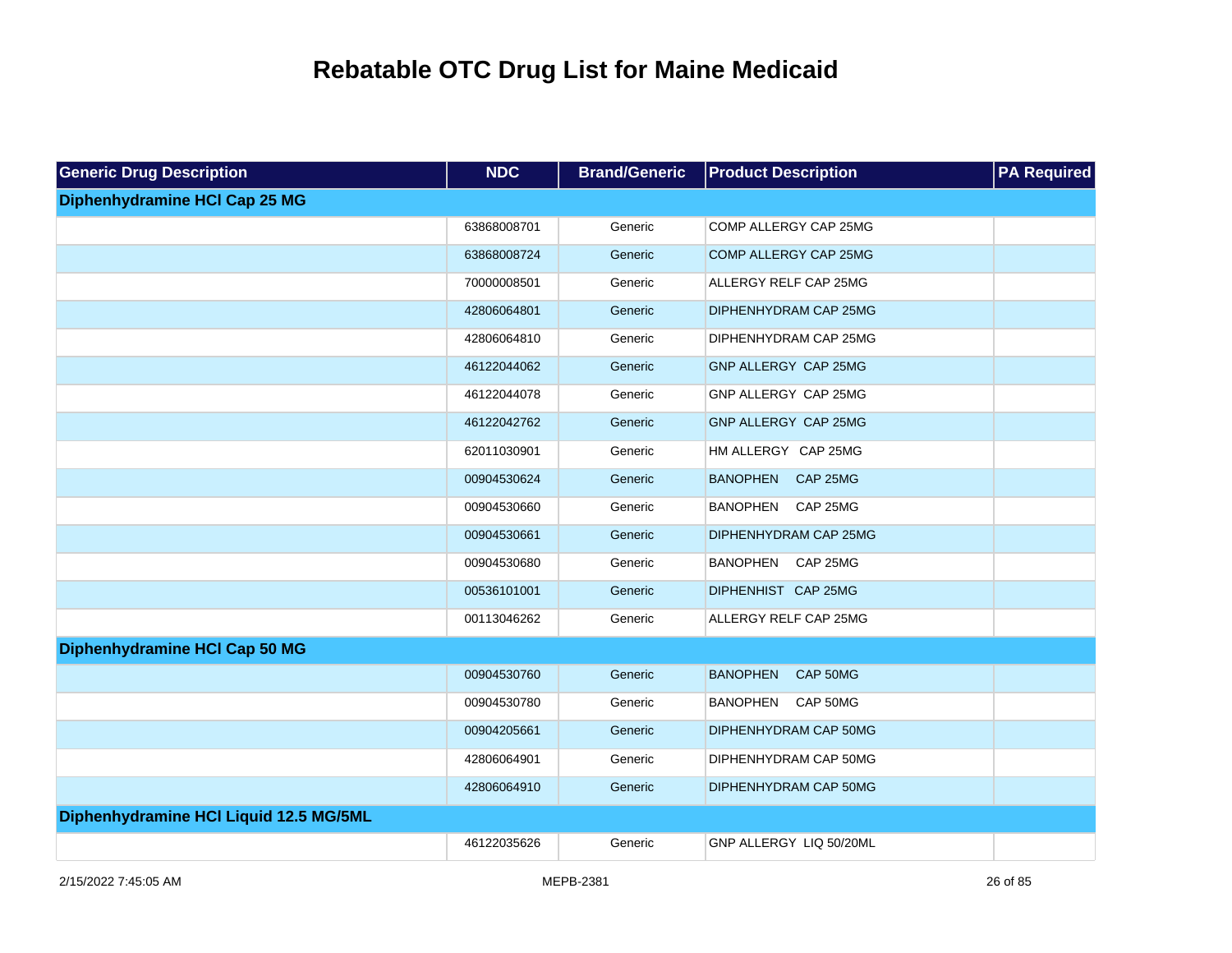| <b>Generic Drug Description</b>        | <b>NDC</b>  | <b>Brand/Generic</b> | <b>Product Description</b> | <b>PA Required</b> |
|----------------------------------------|-------------|----------------------|----------------------------|--------------------|
| Diphenhydramine HCI Liquid 12.5 MG/5ML |             |                      |                            |                    |
|                                        | 46122036126 | Generic              | ALLERGY CHLD LIQ 12.5/5ML  |                    |
|                                        | 49348004534 | Generic              | ALLERGY RELF LIQ 12.5/5ML  |                    |
|                                        | 49348004537 | Generic              | ALLERGY RELF LIQ 12.5/5ML  |                    |
|                                        | 46122067426 | Generic              | GNP ALLERGY LIQ CHILDREN   |                    |
|                                        | 46122068526 | Generic              | ALLERGY RLF LIQ 50/20ML    |                    |
|                                        | 62011028401 | Generic              | ALLERGY RELF LIQ 12.5/5ML  |                    |
|                                        | 60687026742 | Generic              | DIPHENHYDRAM LIQ 25/10ML   |                    |
|                                        | 60687026756 | Generic              | DIPHENHYDRAM LIQ 25/10ML   |                    |
|                                        | 58657052804 | Generic              | M-DRYL<br>LIQ 12.5/5ML     |                    |
|                                        | 58657052816 | Generic              | M-DRYL<br>LIQ 12.5/5ML     |                    |
|                                        | 54838013540 | Generic              | SILADRYL ALR LIQ 12.5/5ML  |                    |
|                                        | 54838013570 | Generic              | SILADRYL ALR LIQ 12.5/5ML  |                    |
|                                        | 54838013580 | Generic              | SILADRYL ALR LIQ 12.5/5ML  |                    |
|                                        | 24385037926 | Generic              | CHLD ALLERGY LIQ 12.5/5ML  |                    |
|                                        | 00904674070 | Generic              | DIPHENHYDRAM LIQ 12.5/5ML  |                    |
|                                        | 00904674172 | Generic              | DIPHENHYDRAM LIQ 25/10ML   |                    |
|                                        | 00904698516 | Generic              | DIPHENHYDRAM LIQ 12.5/5ML  |                    |
|                                        | 00904698520 | Generic              | DIPHENHYDRAM LIQ 12.5/5ML  |                    |
|                                        | 00113037926 | Generic              | ALLERGY RELF LIQ 12.5/5ML  |                    |
|                                        | 00121086500 | Generic              | DIPHENHYDRAM LIQ 12.5/5ML  |                    |
|                                        | 00121086530 | Generic              | DIPHENHYDRAM LIQ 12.5/5ML  |                    |
|                                        | 00121173000 | Generic              | DIPHENHYDRAM LIQ 25/10ML   |                    |
|                                        | 00121173030 | Generic              | DIPHENHYDRAM LIQ 25/10ML   |                    |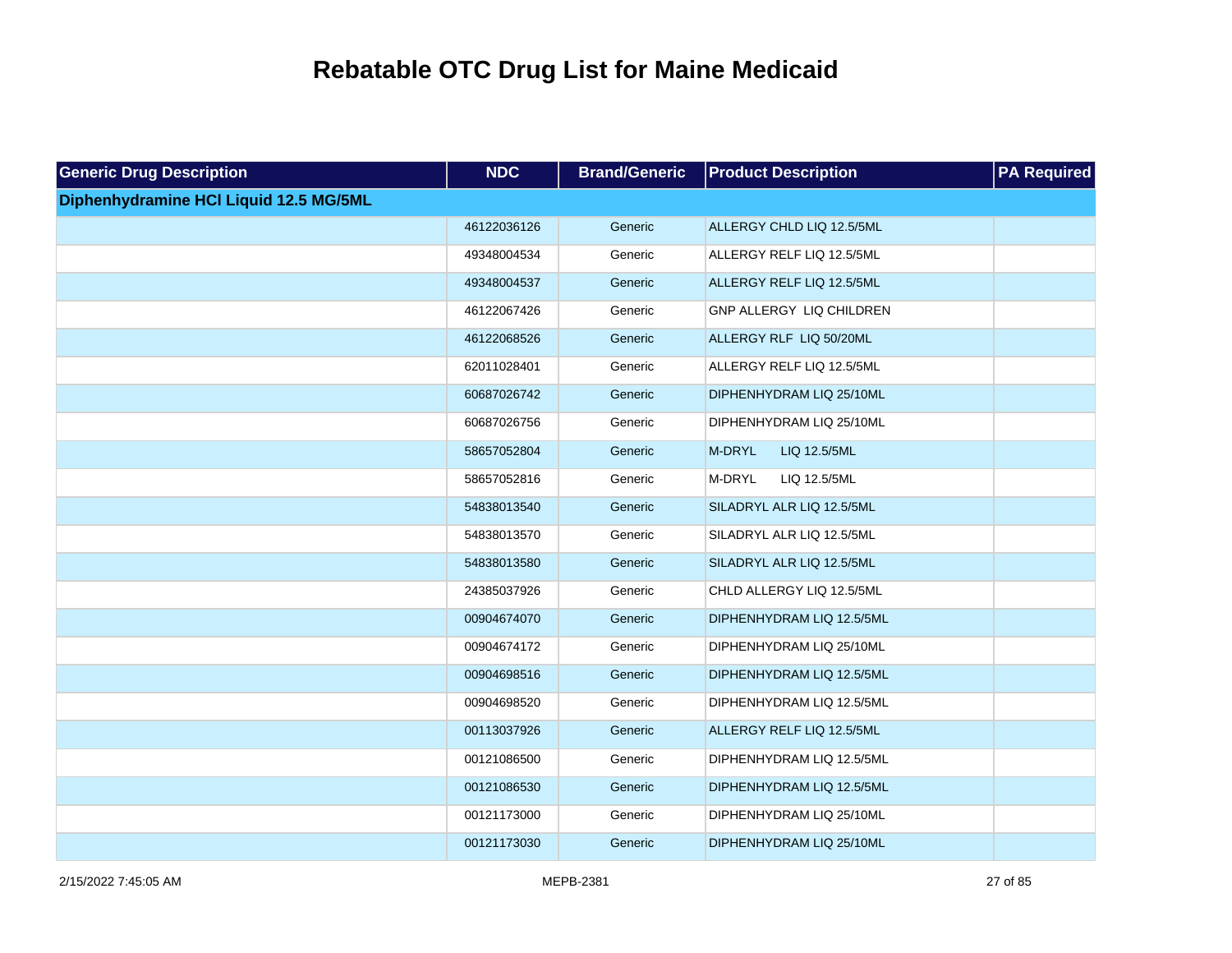| <b>Generic Drug Description</b>        | <b>NDC</b>  | <b>Brand/Generic</b> | <b>Product Description</b>   | <b>PA Required</b> |
|----------------------------------------|-------------|----------------------|------------------------------|--------------------|
| Diphenhydramine HCI Liquid 12.5 MG/5ML |             |                      |                              |                    |
|                                        | 69339015117 | Generic              | DIPHENHYDRAM LIQ 12.5/5ML    |                    |
|                                        | 69339015119 | Generic              | DIPHENHYDRAM LIQ 12.5/5ML    |                    |
|                                        | 69339015217 | Generic              | DIPHENHYDRAM LIQ 25/10ML     |                    |
|                                        | 69339015219 | Generic              | DIPHENHYDRAM LIQ 25/10ML     |                    |
|                                        | 68094002259 | Generic              | DIPHENHYDRAM LIQ 12.5/5ML    |                    |
|                                        | 68094002262 | Generic              | DIPHENHYDRAM LIQ 12.5/5ML    |                    |
|                                        | 68094002459 | Generic              | DIPHENHYDRAM LIQ 25/10ML     |                    |
|                                        | 68094002462 | Generic              | DIPHENHYDRAM LIQ 25/10ML     |                    |
|                                        | 63868037004 | Generic              | ALLERGY CHLD LIQ 12.5/5ML    |                    |
|                                        | 63868082354 | Generic              | ALLERGY CHLD LIQ 12.5/5ML    |                    |
|                                        | 70000047401 | Generic              | ALLERGY RELF LIQ 12.5/5ML    |                    |
|                                        | 70000047402 | Generic              | ALLERGY RELF LIQ 12.5/5ML    |                    |
|                                        | 70000049201 | Generic              | ALLERGY RELF LIQ 12.5/5ML    |                    |
| Diphenhydramine HCI Tab 25 MG          |             |                      |                              |                    |
|                                        | 70677000301 | Generic              | SM ALLERGY TAB 25MG          |                    |
|                                        | 70000013601 | Generic              | ALLERGY RELF TAB 25MG        |                    |
|                                        | 70000013602 | Generic              | <b>ALLERGY RELF TAB 25MG</b> |                    |
|                                        | 70000013603 | Generic              | ALLERGY RELF TAB 25MG        |                    |
|                                        | 63868049210 | Generic              | QC ALLERGY TAB 25MG          |                    |
|                                        | 63868049224 | Generic              | QC ALLERGY TAB 25MG          |                    |
|                                        | 68094001859 | Generic              | DIPHENHYDRAM TAB 25MG        |                    |
|                                        | 68094001861 | Generic              | DIPHENHYDRAM TAB 25MG        |                    |
|                                        | 00536121429 | Generic              | DIPHENHYDRAM TAB 25MG        |                    |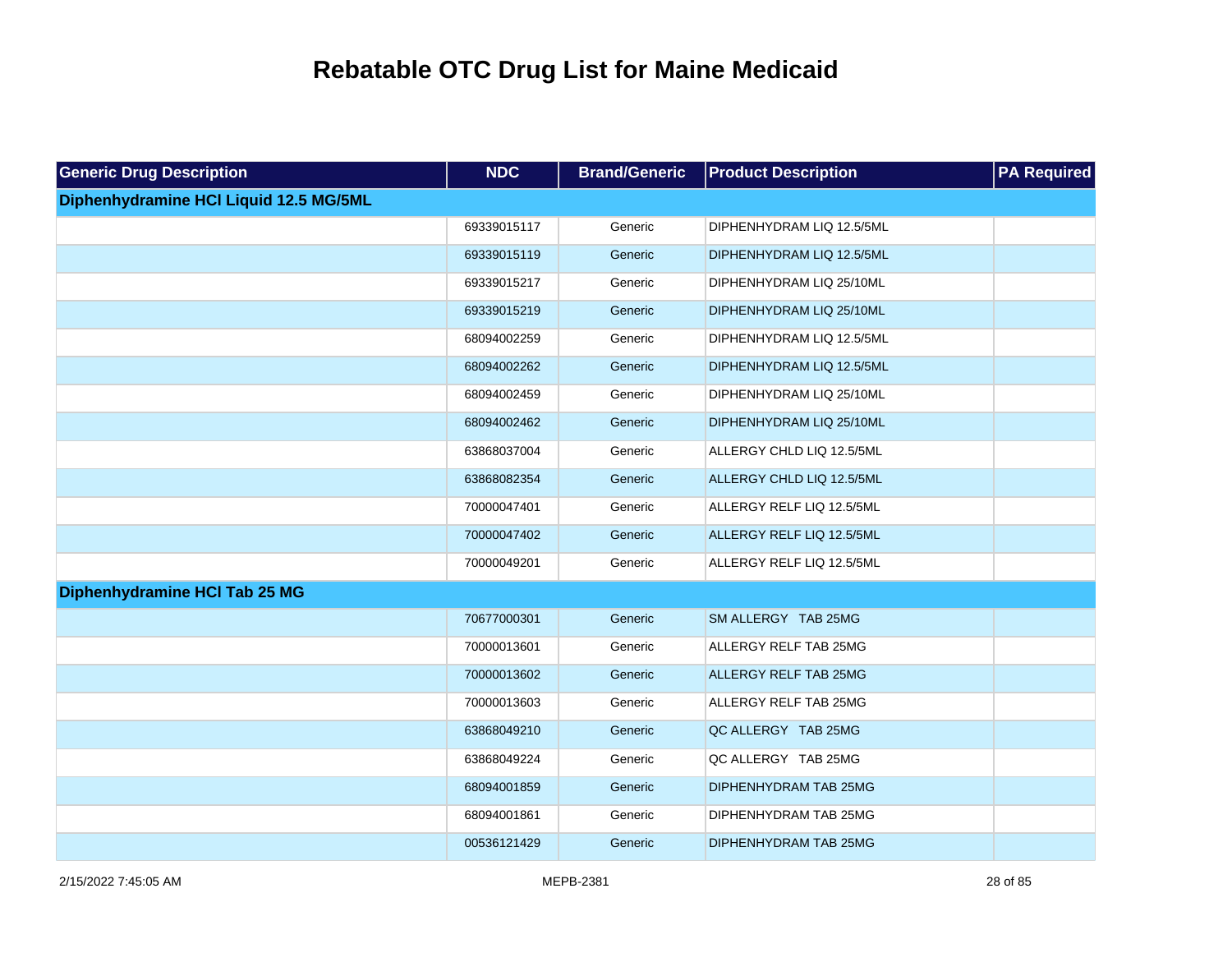| <b>Generic Drug Description</b>  | <b>NDC</b>  | <b>Brand/Generic</b> | <b>Product Description</b>   | <b>PA</b> Required |
|----------------------------------|-------------|----------------------|------------------------------|--------------------|
| Diphenhydramine HCI Tab 25 MG    |             |                      |                              |                    |
|                                  | 00113047962 | Generic              | ALLERGY RELF TAB 25MG        |                    |
|                                  | 00113047978 | Generic              | <b>ALLERGY RELF TAB 25MG</b> |                    |
|                                  | 00113047979 | Generic              | ALLERGY RELF TAB 25MG        |                    |
|                                  | 24385047978 | Generic              | GNP ALLERGY TAB 25MG         |                    |
|                                  | 00904555124 | Generic              | BANOPHEN TAB 25MG            |                    |
|                                  | 00904555159 | Generic              | BANOPHEN TAB 25MG            |                    |
|                                  | 49483006101 | Generic              | DIPHENHYDRAM TAB 25MG        |                    |
|                                  | 49483006110 | Generic              | DIPHENHYDRAM TAB 25MG        |                    |
|                                  | 62011031001 | Generic              | ALLERGY RELF TAB 25MG        |                    |
| <b>Loratadine Syrup 5 MG/5ML</b> |             |                      |                              |                    |
|                                  | 62011034801 | Generic              | LORATADINE SYP 5MG/5ML       |                    |
|                                  | 54838055440 | Generic              | LORATADINE SOL 5MG/5ML       |                    |
|                                  | 54838055840 | Generic              | LORATADINE SOL 5MG/5ML       |                    |
|                                  | 51672213108 | Generic              | LORATADINE SOL 5MG/5ML       |                    |
|                                  | 51672207308 | Generic              | LORATADINE SYP 5MG/5ML       |                    |
|                                  | 51672208508 | Generic              | LORATADINE SYP 5MG/5ML       |                    |
|                                  | 51672209208 | Generic              | LORATADINE SOL 5MG/5ML       |                    |
|                                  | 49348063634 | Generic              | LORATADINE SYP 5MG/5ML       |                    |
|                                  | 46122042326 | Generic              | LORATADINE SOL 5MG/5ML       |                    |
|                                  | 24385053126 | Generic              | LORATADINE SYP 5MG/5ML       |                    |
|                                  | 00904676720 | Generic              | LORATADINE SOL 5MG/5ML       |                    |
|                                  | 00121084940 | Generic              | LORATADINE SOL 10/10ML       |                    |
|                                  | 68001044998 | Generic              | LORATADINE SOL 5MG/5ML       |                    |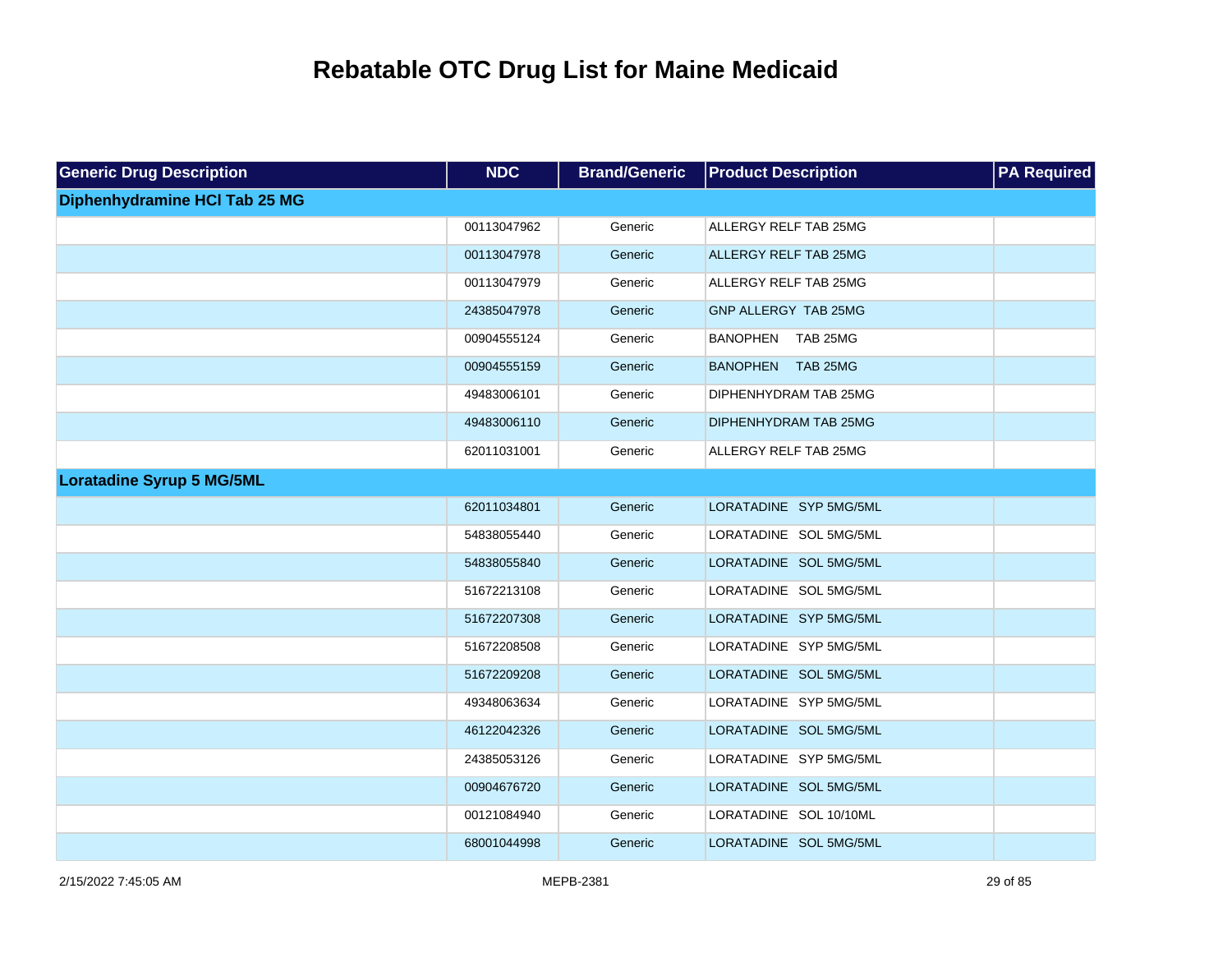| <b>Generic Drug Description</b>                  | <b>NDC</b>  | <b>Brand/Generic</b> | <b>Product Description</b> | <b>PA Required</b> |
|--------------------------------------------------|-------------|----------------------|----------------------------|--------------------|
| <b>Loratadine Syrup 5 MG/5ML</b>                 |             |                      |                            |                    |
|                                                  | 69230032212 | Generic              | LORATADINE SOL 5MG/5ML     |                    |
|                                                  | 69230032224 | Generic              | LORATADINE SOL 5MG/5ML     |                    |
|                                                  | 70000012501 | Generic              | ALLERGY CHLD SYP 5MG/5ML   |                    |
|                                                  | 70000025201 | Generic              | ALLERGY CHLD SOL 5MG/5ML   |                    |
|                                                  | 70000047301 | Generic              | ALLERGY RELF SOL 5MG/5ML   |                    |
|                                                  | 70677002901 | Generic              | SM ALLERGY SYP 5MG/5ML     |                    |
| Dextromethorphan-Guaifenesin Syrup 10-100 MG/5ML |             |                      |                            |                    |
|                                                  | 69339014905 | Generic              | GUAIF/DM HBR SYP 100-10/5  |                    |
|                                                  | 69339014919 | Generic              | GUAIF/DM HBR SYP 100-10/5  |                    |
|                                                  | 69339015001 | Generic              | GUAIF/DM HBR SYP 100-10/5  |                    |
|                                                  | 69339015019 | Generic              | GUAIF/DM HBR SYP 100-10/5  |                    |
|                                                  | 00121127600 | Generic              | <b>GUAIFENESIN SYP DM</b>  |                    |
|                                                  | 00121127610 | Generic              | <b>GUAIFENESIN SYP DM</b>  |                    |
|                                                  | 00121063800 | Generic              | <b>GUAIFENESIN SYP DM</b>  |                    |
|                                                  | 00121063805 | Generic              | <b>GUAIFENESIN SYP DM</b>  |                    |
|                                                  | 00536118497 | Generic              | COUGH/CHEST SYP DM         |                    |
|                                                  | 00113035926 | Generic              | TUSSIN DM SYP 100-10/5     |                    |
|                                                  | 00113035934 | Generic              | TUSSIN DM SYP 100-10/5     |                    |
|                                                  | 00536131385 | Generic              | CHEST CONGES SYP REL DM    |                    |
|                                                  | 49348086134 | Generic              | SM TUSSIN SYP DM           |                    |
|                                                  | 49348086137 | Generic              | SM TUSSIN SYP DM           |                    |
|                                                  | 49348001734 | Generic              | SM TUSSIN DM SYP 100-10/5  |                    |
|                                                  | 49348001737 | Generic              | SM TUSSIN DM SYP 100-10/5  |                    |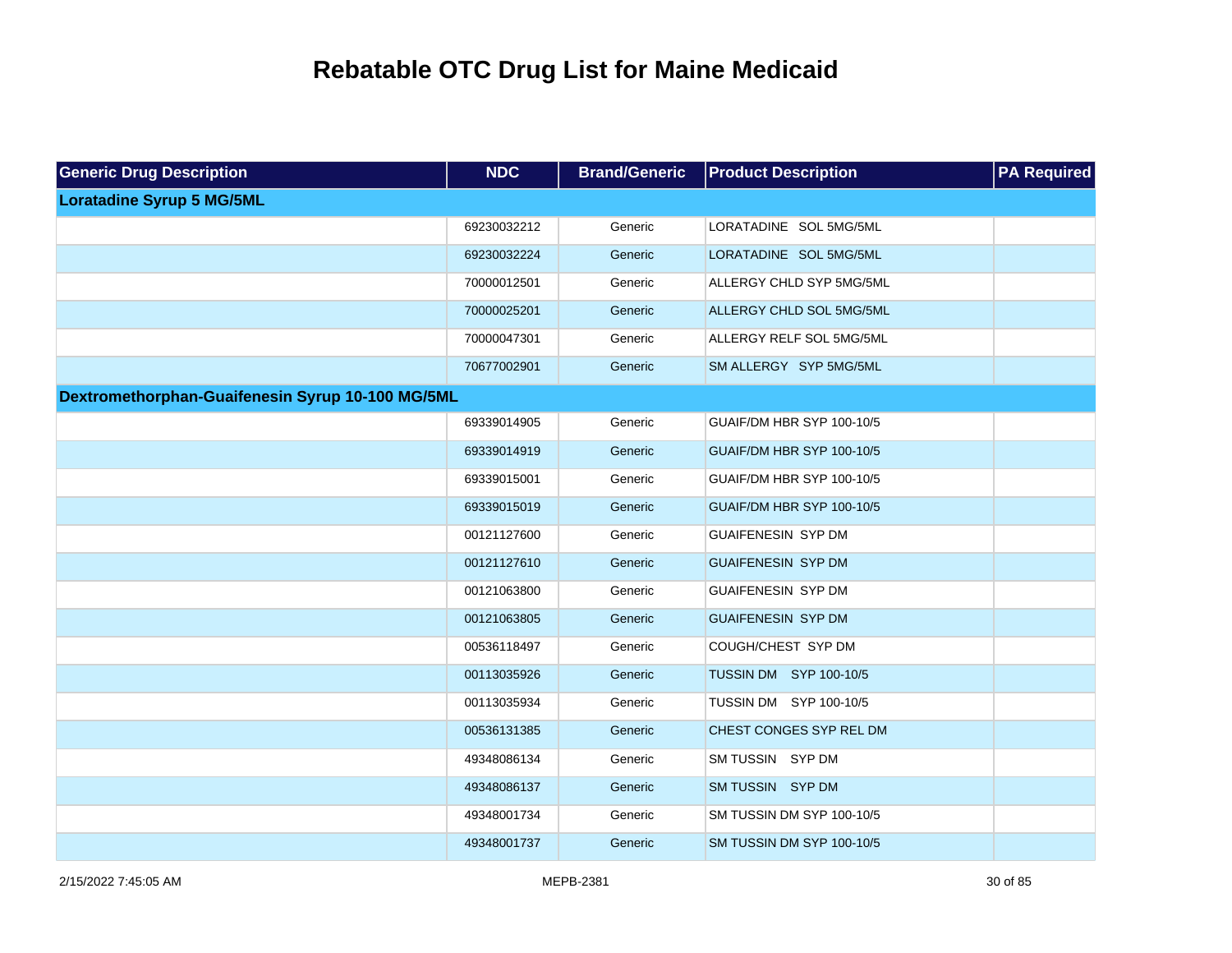| <b>Generic Drug Description</b>                  | <b>NDC</b>  | <b>Brand/Generic</b> | <b>Product Description</b>    | <b>PA Required</b> |
|--------------------------------------------------|-------------|----------------------|-------------------------------|--------------------|
| Dextromethorphan-Guaifenesin Syrup 10-100 MG/5ML |             |                      |                               |                    |
|                                                  | 49348001739 | Generic              | SM TUSSIN DM SYP 100-10/5     |                    |
|                                                  | 54838020940 | Generic              | SILTUSSIN-DM SYP ALC FREE     |                    |
|                                                  | 54838020970 | Generic              | SILTUSSIN-DM SYP ALC FREE     |                    |
|                                                  | 54838020980 | Generic              | SILTUSSIN-DM SYP ALC FREE     |                    |
|                                                  | 58657050508 | Generic              | GG/DM<br>SYP 100-10/5         |                    |
| <b>Guaifenesin Syrup 100 MG/5ML</b>              |             |                      |                               |                    |
|                                                  | 54838011740 | Generic              | SILTUSSIN SA SYP 100/5ML      |                    |
|                                                  | 54838011770 | Generic              | SILTUSSIN SA SYP 100/5ML      |                    |
|                                                  | 54838011780 | Generic              | SILTUSSIN SA SYP 100/5ML      |                    |
|                                                  | 00536131485 | Generic              | CHEST CONGES SYP 100/5ML      |                    |
|                                                  | 00904676316 | Generic              | <b>ROBAFEN</b><br>SYP 100/5ML |                    |
|                                                  | 00113006126 | Generic              | TUSSIN CHEST SYP 100/5ML      |                    |
|                                                  | 00113006134 | Generic              | TUSSIN CHEST SYP 100/5ML      |                    |
| <b>Pseudoephedrine HCI Tab 30 MG</b>             |             |                      |                               |                    |
|                                                  | 00113043262 | Generic              | NASAL DECONG TAB 30MG         |                    |
|                                                  | 00113200880 | Generic              | SINUS CNGST TAB 30MG          |                    |
|                                                  | 00904672760 | Generic              | SUDOGEST TAB 30MG             |                    |
|                                                  | 00904699061 | Generic              | PSEUDOEPHEDR TAB 30MG         |                    |
|                                                  | 24385043262 | Generic              | NASAL DECONG TAB 30MG         |                    |
|                                                  | 24385043280 | Generic              | NASAL DECONG TAB 30MG         |                    |
|                                                  | 00536360735 | Generic              | NASAL DECONG TAB 30MG         |                    |
|                                                  | 00904505359 | Generic              | SUDOGEST TAB 30MG             |                    |
|                                                  | 00904633724 | Generic              | SUDOGEST MAX TAB 30MG         |                    |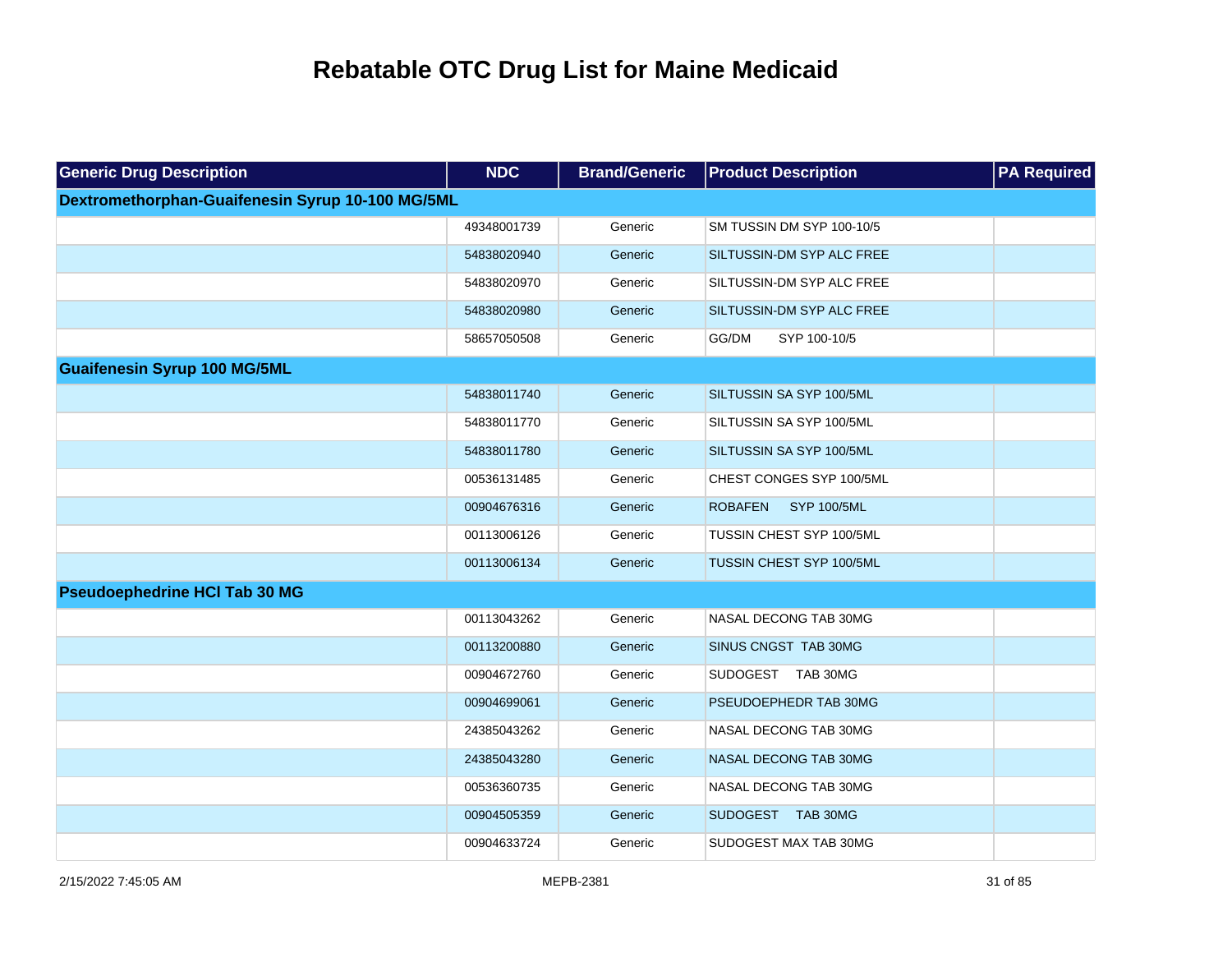| <b>Generic Drug Description</b>            | <b>NDC</b>  | <b>Brand/Generic</b> | <b>Product Description</b>          | <b>PA Required</b> |
|--------------------------------------------|-------------|----------------------|-------------------------------------|--------------------|
| <b>Pseudoephedrine HCI Tab 30 MG</b>       |             |                      |                                     |                    |
|                                            | 62011031201 | Generic              | NASAL DECONG TAB 30MG               |                    |
|                                            | 62011031202 | Generic              | NASAL DECONG TAB 30MG               |                    |
|                                            | 62011031203 | Generic              | NASAL DECONG TAB 30MG               |                    |
|                                            | 45802043262 | Generic              | PSEUDOEPHEDR TAB 30MG               |                    |
|                                            | 46122042862 | Generic              | GNP DECONGE TAB 30MG                |                    |
|                                            | 70000000201 | Generic              | NASAL DECONG TAB 30MG               |                    |
|                                            | 70000000202 | Generic              | NASAL DECONG TAB 30MG               |                    |
|                                            | 70677000501 | Generic              | NASAL DECONG TAB 30MG               |                    |
|                                            | 70677000502 | Generic              | NASAL DECONG TAB 30MG               |                    |
|                                            | 70677000503 | Generic              | NASAL DECONG TAB 30MG               |                    |
| <b>Pseudoephedrine HCI Tab 60 MG</b>       |             |                      |                                     |                    |
|                                            | 00904690706 | Generic              | PSEUDOEPHEDR TAB 60MG               |                    |
|                                            | 00904672846 | Generic              | SUDOGEST TAB 60MG                   |                    |
|                                            | 00904672852 | Generic              | SUDOGEST TAB 60MG                   |                    |
| <b>Carbamide Peroxide 6.5% Otic Soln</b>   |             |                      |                                     |                    |
|                                            | 00904662735 | Generic              | EAR DROPS DRO 6.5%                  |                    |
|                                            | 70000049001 | Generic              | <b>EARWAX</b><br><b>SOL REMOVAL</b> |                    |
|                                            | 70000049002 | Generic              | <b>EARWAX</b><br><b>SOL REMOVAL</b> |                    |
|                                            | 63868002615 | Generic              | EARWAX REMVL DRO 6.5% OT            |                    |
|                                            | 63868002616 | Generic              | EARWAX REMVL DRO 6.5% OT            |                    |
| Polyethylene Glycol 3350 Oral Packet 17 GM |             |                      |                                     |                    |
|                                            | 62559015710 | Generic              | POLYETH GLYC POW 3350 NF            | PA REQUIRED        |
|                                            | 62559015730 | Generic              | POLYETH GLYC POW 3350 NF            | PA REQUIRED        |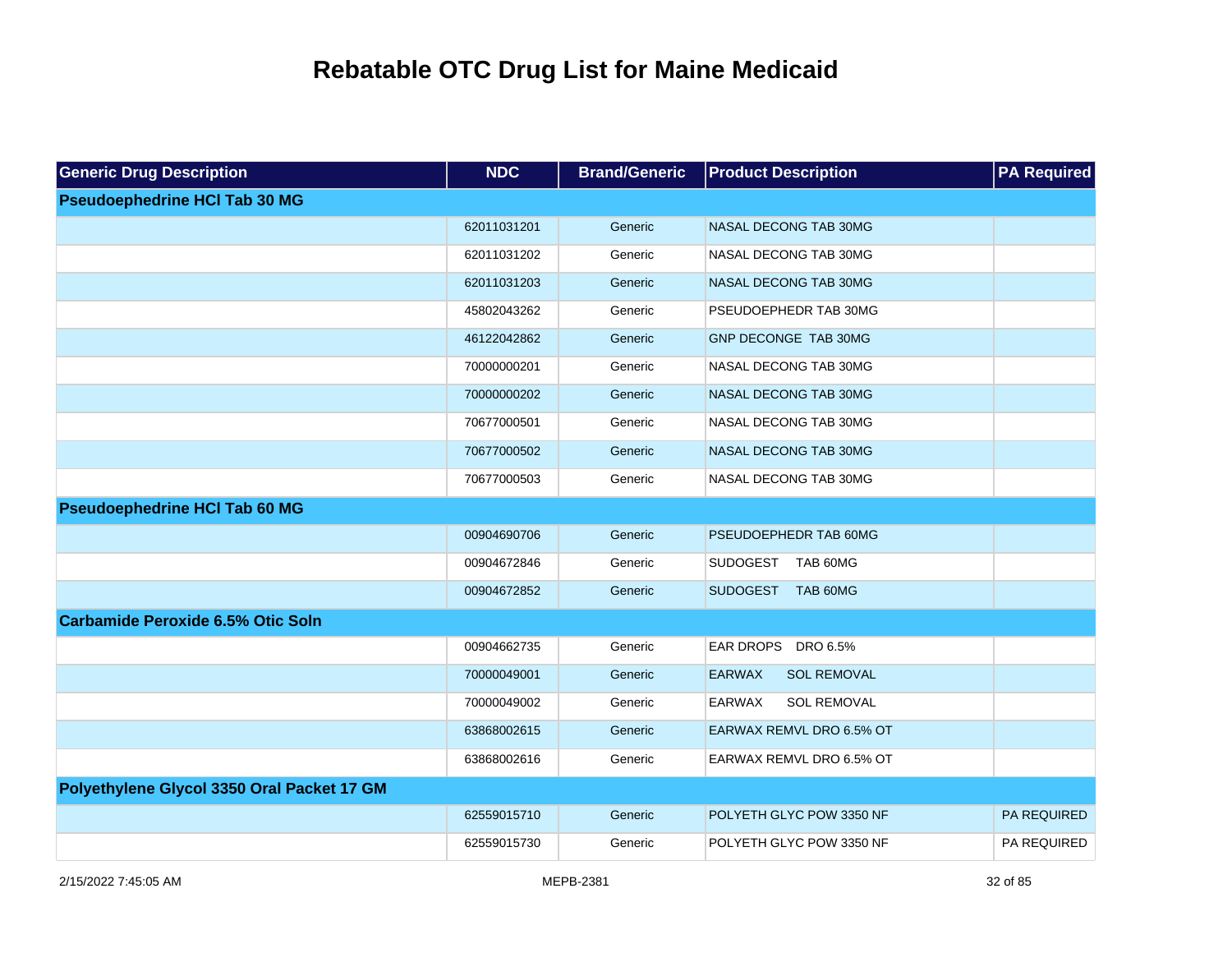| <b>Generic Drug Description</b>                  | <b>NDC</b>  | <b>Brand/Generic</b> | <b>Product Description</b> | <b>PA Required</b> |
|--------------------------------------------------|-------------|----------------------|----------------------------|--------------------|
| Polyethylene Glycol 3350 Oral Packet 17 GM       |             |                      |                            |                    |
|                                                  | 63739019861 | Generic              | POW<br>PEG 3350            | PA REQUIRED        |
|                                                  | 63739019862 | Generic              | PEG 3350<br><b>POW</b>     | PA REQUIRED        |
|                                                  | 69784018001 | Generic              | POLYETH GLYC POW 3350 NF   | PA REQUIRED        |
|                                                  | 69784018010 | Generic              | POLYETH GLYC POW 3350 NF   | PA REQUIRED        |
|                                                  | 69784018014 | Generic              | POLYETH GLYC POW 3350 NF   | PA REQUIRED        |
|                                                  | 69784018030 | Generic              | POLYETH GLYC POW 3350 NF   | PA REQUIRED        |
|                                                  | 00904642213 | Generic              | PEG 3350<br>POW            | PA REQUIRED        |
|                                                  | 00904642286 | Generic              | PEG 3350<br><b>POW</b>     | PA REQUIRED        |
|                                                  | 00904693126 | Generic              | PEG 3350<br>POW            | PA REQUIRED        |
|                                                  | 00904693176 | Generic              | PEG 3350<br><b>POW</b>     | PA REQUIRED        |
|                                                  | 00904693181 | Generic              | POW<br>PEG 3350            | PA REQUIRED        |
|                                                  | 46122001452 | Generic              | GNP CLEARLAX PAK 3350 NF   | PA REQUIRED        |
|                                                  | 45802086800 | Generic              | POLYETH GLYC POW 3350 NF   | PA REQUIRED        |
|                                                  | 45802086866 | Generic              | POLYETH GLYC POW 3350 NF   | PA REQUIRED        |
|                                                  | 60687043192 | Generic              | HEALTHYLAX POW             | PA REQUIRED        |
|                                                  | 60687043198 | Generic              | HEALTHYLAX POW             | PA REQUIRED        |
|                                                  | 60687043199 | Generic              | <b>HEALTHYLAX POW</b>      | PA REQUIRED        |
|                                                  | 51079030601 | Generic              | POLYETH GLYC POW 3350 NF   | PA REQUIRED        |
|                                                  | 51079030630 | Generic              | POLYETH GLYC POW 3350 NF   | PA REQUIRED        |
| Polyethylene Glycol 3350 Oral Powder 17 GM/SCOOP |             |                      |                            |                    |
|                                                  | 51991096158 | Generic              | POLYETH GLYC POW 3350 NF   |                    |
|                                                  | 51991096257 | Generic              | POLYETH GLYC POW 3350 NF   |                    |
|                                                  | 62011015304 | Generic              | HM CLEARLAX POW            |                    |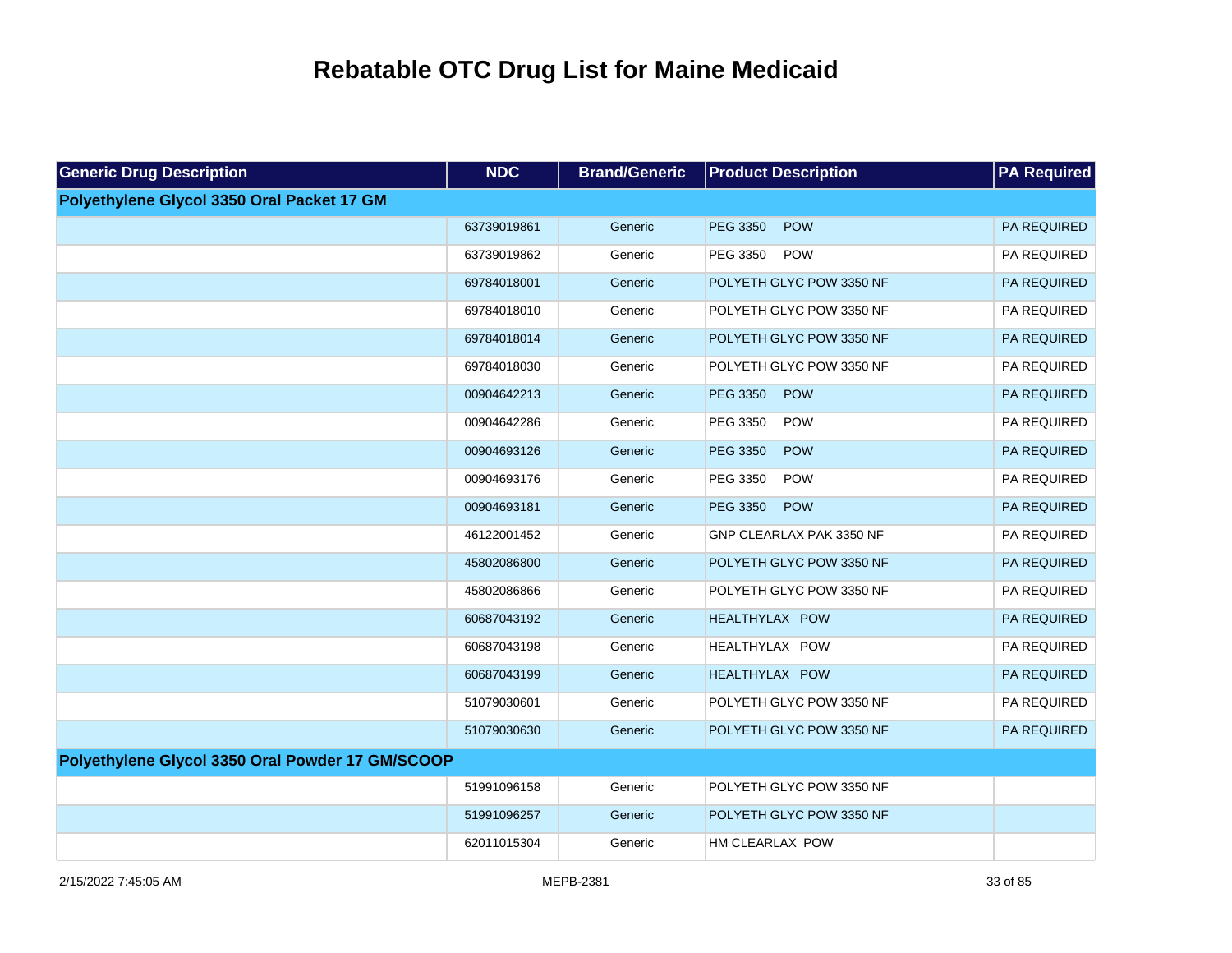| <b>Generic Drug Description</b>                  | <b>NDC</b>  | <b>Brand/Generic</b> | <b>Product Description</b>    | <b>PA Required</b> |
|--------------------------------------------------|-------------|----------------------|-------------------------------|--------------------|
| Polyethylene Glycol 3350 Oral Powder 17 GM/SCOOP |             |                      |                               |                    |
|                                                  | 62011028701 | Generic              | <b>HM CLEARLAX POW</b>        |                    |
|                                                  | 62011028702 | Generic              | HM CLEARLAX POW               |                    |
|                                                  | 45802086801 | Generic              | POLYETH GLYC POW 3350 NF      |                    |
|                                                  | 45802086802 | Generic              | POLYETH GLYC POW 3350 NF      |                    |
|                                                  | 45802086803 | Generic              | POLYETH GLYC POW 3350 NF      |                    |
|                                                  | 46122001471 | Generic              | <b>GNP CLEARLAX POW</b>       |                    |
|                                                  | 46122001431 | Generic              | <b>GNP CLEARLAX POW</b>       |                    |
|                                                  | 46122001433 | Generic              | <b>GNP CLEARLAX POW</b>       |                    |
|                                                  | 43386031208 | Generic              | <b>GAVILAX</b><br><b>POW</b>  |                    |
|                                                  | 43386031214 | Generic              | <b>GAVILAX</b><br><b>POW</b>  |                    |
|                                                  | 49348014370 | Generic              | SM CLEARLAX POW               |                    |
|                                                  | 49348014392 | Generic              | SM CLEARLAX POW               |                    |
|                                                  | 49348089350 | Generic              | <b>SM CLEARLAX POW</b>        |                    |
|                                                  | 11534018019 | Generic              | POLYETH GLYC POW 3350 NF      |                    |
|                                                  | 11534018028 | Generic              | POLYETH GLYC POW 3350 NF      |                    |
|                                                  | 11534018050 | Generic              | POLYETH GLYC POW 3350 NF      |                    |
|                                                  | 00113030601 | Generic              | <b>CLEARLAX</b><br><b>POW</b> |                    |
|                                                  | 00113030602 | Generic              | CLEARLAX<br><b>POW</b>        |                    |
|                                                  | 00113030603 | Generic              | <b>CLEARLAX</b><br><b>POW</b> |                    |
|                                                  | 00536105224 | Generic              | POW<br>PEG3350                |                    |
|                                                  | 00536105227 | Generic              | POW<br>PEG3350                |                    |
|                                                  | 00536105284 | Generic              | PEG3350<br><b>POW</b>         |                    |
|                                                  | 69230032434 | Generic              | POLYETH GLYC POW 3350         |                    |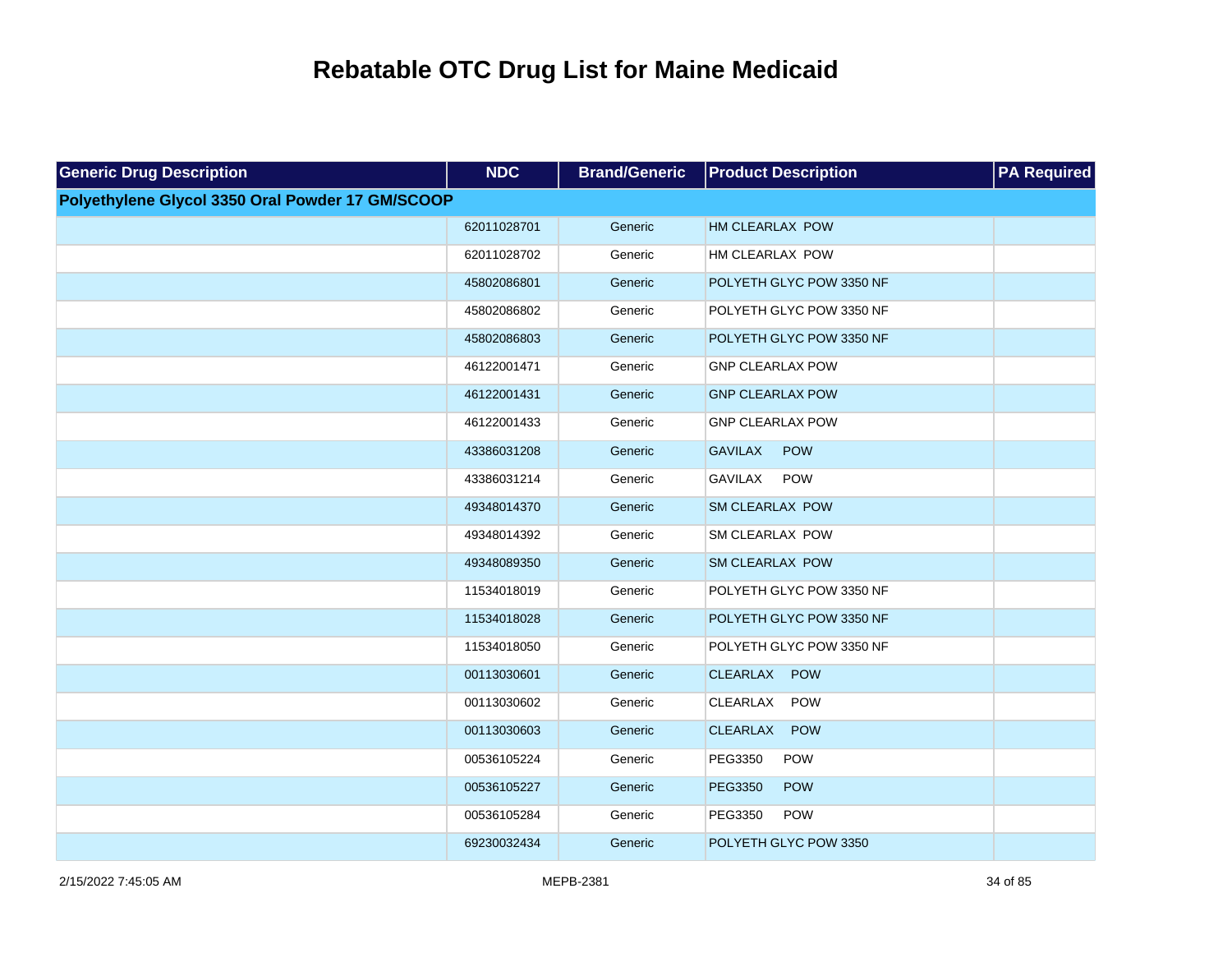| <b>Generic Drug Description</b>                  | <b>NDC</b>  | <b>Brand/Generic</b> | <b>Product Description</b> | <b>PA Required</b> |
|--------------------------------------------------|-------------|----------------------|----------------------------|--------------------|
| Polyethylene Glycol 3350 Oral Powder 17 GM/SCOOP |             |                      |                            |                    |
|                                                  | 68001050555 | Generic              | POLYETH GLYC POW 3350 NF   |                    |
|                                                  | 68001050569 | Generic              | POLYETH GLYC POW 3350 NF   |                    |
|                                                  | 62175019015 | Generic              | GLYCOLAX POW 3350 NF       |                    |
|                                                  | 62175019031 | Generic              | GLYCOLAX POW 3350 NF       |                    |
|                                                  | 62175019507 | Generic              | POLYETH GLYC POW 3350 NF   |                    |
|                                                  | 62175019515 | Generic              | POLYETH GLYC POW 3350 NF   |                    |
|                                                  | 62175019531 | Generic              | POLYETH GLYC POW 3350 NF   |                    |
|                                                  | 63868000214 | Generic              | NATURA-LAX POW 3350 NF     |                    |
|                                                  | 63868000230 | Generic              | NATURA-LAX POW 3350 NF     |                    |
|                                                  | 70000041501 | Generic              | CLEARLAX POW               |                    |
|                                                  | 70000041502 | Generic              | POW<br>CLEARLAX            |                    |
|                                                  | 70000041503 | Generic              | CLEARLAX<br><b>POW</b>     |                    |
| <b>Simethicone Chew Tab 125 MG</b>               |             |                      |                            |                    |
|                                                  | 00536122308 | Generic              | GAS RELIEF CHW 125MG       |                    |
|                                                  | 24385030789 | Generic              | GNP GAS RELF CHW 125MG     |                    |
|                                                  | 49348086348 | Generic              | SM GAS REL CHW 125MG       |                    |
|                                                  | 62011018901 | Generic              | HM GAS RELF CHW 125MG      |                    |
| <b>Simethicone Chew Tab 80 MG</b>                |             |                      |                            |                    |
|                                                  | 62011029101 | Generic              | HM GAS RELF CHW 80MG       |                    |
|                                                  | 49348014707 | Generic              | SM GAS RELIE CHW 80MG      |                    |
|                                                  | 49348018810 | Generic              | SM GAS RELF CHW 80MG       |                    |
|                                                  | 24385011878 | Generic              | GNP GAS RELF CHW 80MG      |                    |
|                                                  | 00904506860 | Generic              | MI-ACID GAS CHW 80MG       |                    |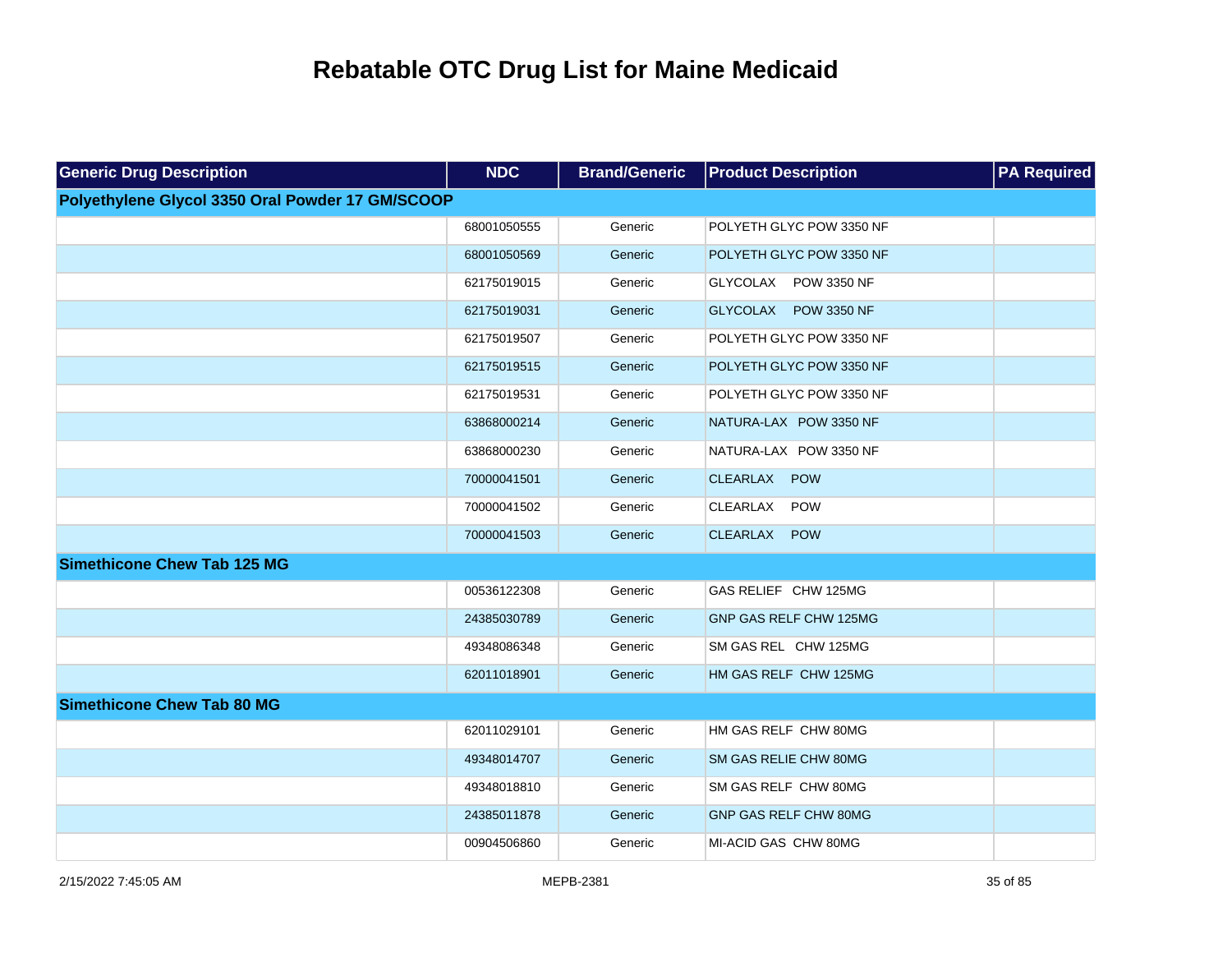| <b>Generic Drug Description</b>              | <b>NDC</b>  | <b>Brand/Generic</b> | <b>Product Description</b>         | <b>PA Required</b> |
|----------------------------------------------|-------------|----------------------|------------------------------------|--------------------|
| <b>Simethicone Chew Tab 80 MG</b>            |             |                      |                                    |                    |
|                                              | 00536120704 | Generic              | GAS RELIEF CHW 80MG                |                    |
|                                              | 70000043401 | Generic              | GAS RELIEF CHW 80MG                |                    |
| <b>Simethicone Susp 40 MG/0.6ML</b>          |             |                      |                                    |                    |
|                                              | 70000005101 | Generic              | GAS RELIEF DRO INFANTS             |                    |
|                                              | 00536130375 | Generic              | SIMETHICONE DRO INFANTS            |                    |
|                                              | 00113088210 | Generic              | SIMETHICONE DRO 20/0.3ML           |                    |
|                                              | 00904589430 | Generic              | GAS RELIEF DRO 20/0.3ML            |                    |
|                                              | 00536222075 | Generic              | GAS RELIEF DRO 20/0.3ML            |                    |
|                                              | 49348074027 | Generic              | GAS RELIEF DRO 20/0.3ML            |                    |
|                                              | 62011018701 | Generic              | GAS RELIEF DRO 20/0.3ML            |                    |
| Aluminum Hydroxide Gel Susp 320 MG/5ML       |             |                      |                                    |                    |
|                                              | 00536009185 | Generic              | ALUM HYDROX SUS 320/5ML            |                    |
| <b>Bismuth Subsalicylate Chew Tab 262 MG</b> |             |                      |                                    |                    |
|                                              | 00536102107 | Generic              | PEPTIC RELF CHW 262MG              |                    |
|                                              | 00113046991 | Generic              | STOMACH RELF CHW 262MG             |                    |
|                                              | 00904131546 | Generic              | BISMATROL CHW 262MG                |                    |
|                                              | 24385002465 | Generic              | PINK BISMUTH CHW 262MG             |                    |
|                                              | 00904720546 | Generic              | <b>BISMUTH</b><br><b>CHW 262MG</b> |                    |
|                                              | 62011014001 | Generic              | STOMACH RELF CHW 262MG             |                    |
|                                              | 49348095344 | Generic              | STOMACH RELF CHW 262MG             |                    |
|                                              | 70000043301 | Generic              | STOMACH RELF CHW 262MG             |                    |
|                                              | 70000043302 | Generic              | STOMACH RELF CHW 262MG             |                    |
|                                              | 70000059101 | Generic              | STOMACH RELF CHW 262MG             |                    |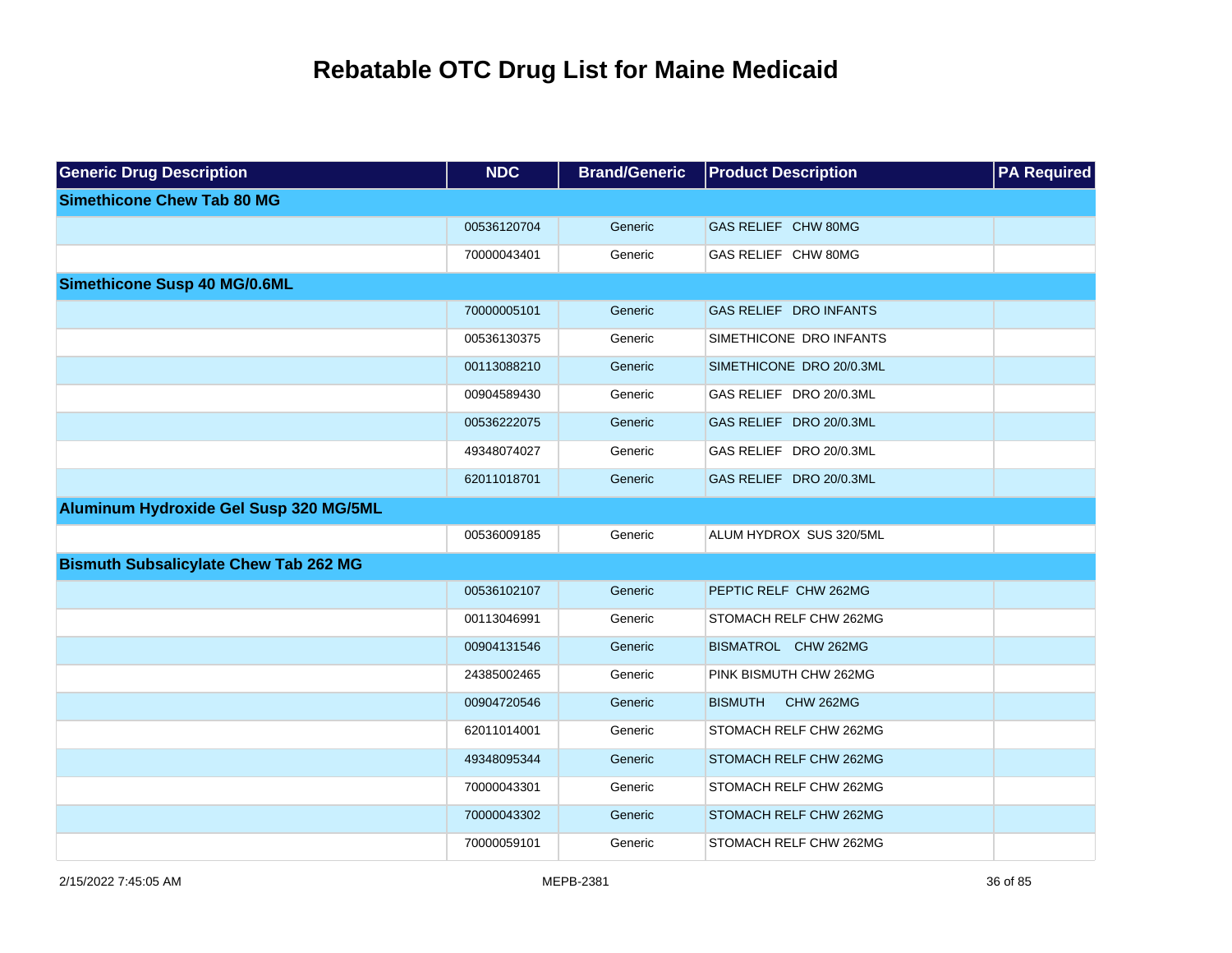| <b>Generic Drug Description</b>                     | <b>NDC</b>  | <b>Brand/Generic</b> | <b>Product Description</b>          | <b>PA Required</b> |
|-----------------------------------------------------|-------------|----------------------|-------------------------------------|--------------------|
| <b>Bismuth Subsalicylate Chew Tab 262 MG</b>        |             |                      |                                     |                    |
|                                                     | 70000059102 | Generic              | STOMACH RELF CHW 262MG              |                    |
| <b>Bismuth Subsalicylate Susp 262 MG/15ML</b>       |             |                      |                                     |                    |
|                                                     | 70677006201 | Generic              | SM STOMACH SUS 525/30ML             |                    |
|                                                     | 70000004401 | Generic              | STOMACH RELF SUS 525/30ML           |                    |
|                                                     | 70000004402 | Generic              | STOMACH RELF SUS 525/30ML           |                    |
|                                                     | 24385030226 | Generic              | STOMACH RELF SUS 262/15ML           |                    |
|                                                     | 00904131309 | Generic              | BISMATROL SUS 262/15ML              |                    |
|                                                     | 00536128636 | Generic              | STOMACH RELF SUS 525/30ML           |                    |
|                                                     | 00121091030 | Generic              | BISMUTH SUBS SUS 525/30ML           |                    |
|                                                     | 00121091040 | Generic              | BISMUTH SUBS SUS 525/30ML           |                    |
| <b>Bismuth Subsalicylate Tab 262 MG</b>             |             |                      |                                     |                    |
|                                                     | 24385001758 | Generic              | PINK BISMUTH TAB 262MG              |                    |
|                                                     | 49348051159 | Generic              | STOMACH RELF TAB 262MG              |                    |
| <b>Calcium Carbonate (Antacid) Chew Tab 1000 MG</b> |             |                      |                                     |                    |
|                                                     | 70000043601 | Generic              | <b>ANTACID</b><br><b>CHW 1000MG</b> |                    |
|                                                     | 70000045901 | Generic              | <b>ANTACID</b><br><b>CHW 1000MG</b> |                    |
| <b>Calcium Carbonate (Antacid) Chew Tab 500 MG</b>  |             |                      |                                     |                    |
|                                                     | 70677006601 | Generic              | SM ANTACID CHW 500MG                |                    |
|                                                     | 70677006701 | Generic              | SM ANTACID CHW 500MG                |                    |
|                                                     | 70000003401 | Generic              | <b>ANTACID</b><br>CHW 500MG         |                    |
|                                                     | 68084098832 | Generic              | <b>ANTACID</b><br>CHW 500MG         |                    |
|                                                     | 68084098833 | Generic              | <b>ANTACID</b><br>CHW 500MG         |                    |
|                                                     | 63868004715 | Generic              | QC ANTACID CHW 500MG                |                    |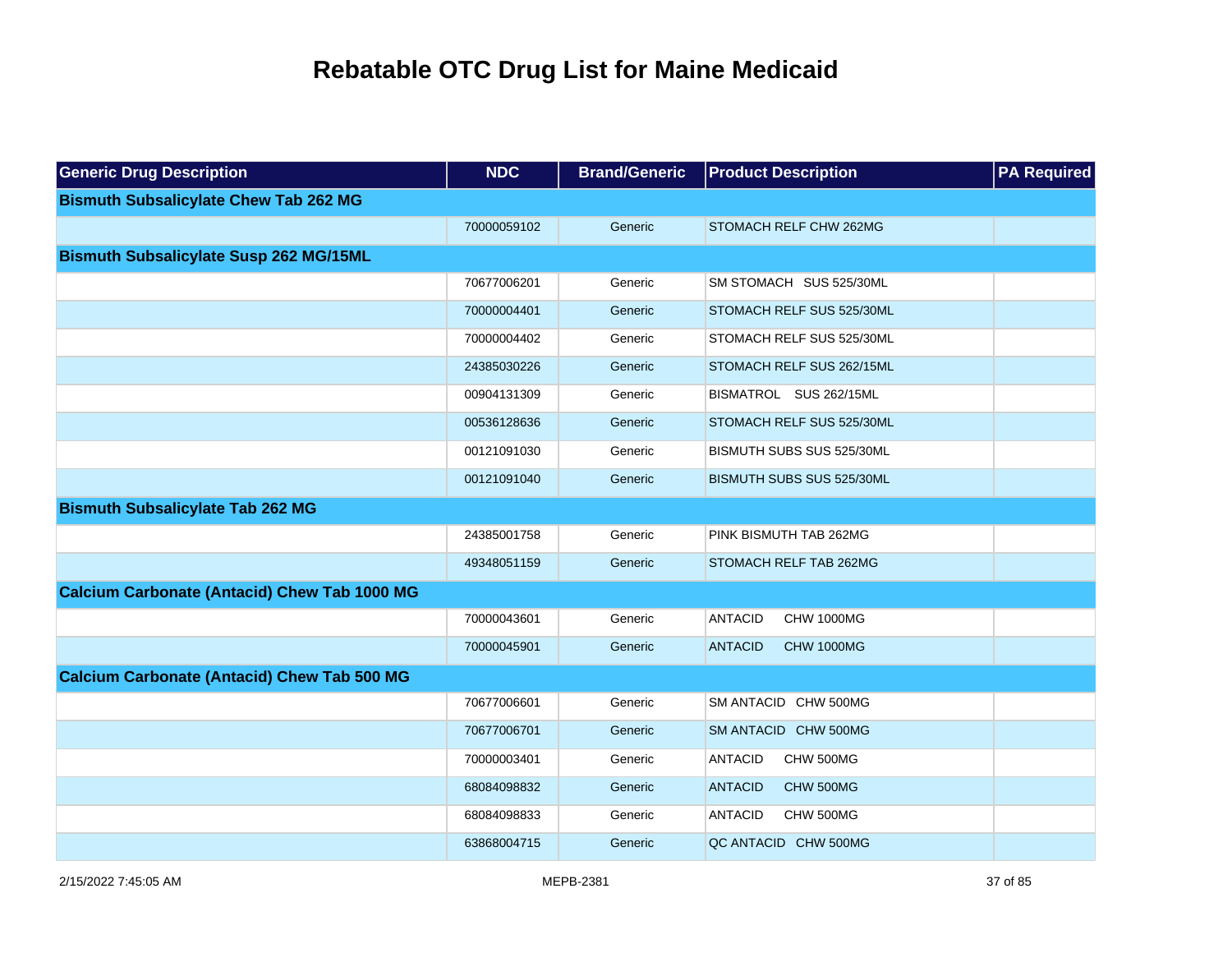| <b>Generic Drug Description</b>                     | <b>NDC</b>  | <b>Brand/Generic</b> | <b>Product Description</b>         | <b>PA Required</b> |
|-----------------------------------------------------|-------------|----------------------|------------------------------------|--------------------|
| <b>Calcium Carbonate (Antacid) Chew Tab 500 MG</b>  |             |                      |                                    |                    |
|                                                     | 49348010821 | Generic              | CALCIUM ANTA CHW 500MG             |                    |
|                                                     | 62011039801 | Generic              | HM ANTACID CHW 500MG               |                    |
|                                                     | 00904641292 | Generic              | CALC ANTACID CHW 500MG             |                    |
|                                                     | 00536100715 | Generic              | CAL-GEST<br>CHW 500MG              |                    |
|                                                     | 00536104815 | Generic              | <b>ANTACID</b><br>CHW 500MG        |                    |
| <b>Calcium Carbonate (Antacid) Chew Tab 750 MG</b>  |             |                      |                                    |                    |
|                                                     | 00536122522 | Generic              | <b>ANTACID</b><br><b>CHW 750MG</b> |                    |
|                                                     | 00536122922 | Generic              | CALC ANTACID CHW 750MG             |                    |
|                                                     | 24385010680 | Generic              | <b>ANTACID</b><br>CHW 750MG        |                    |
|                                                     | 62011039701 | Generic              | HM ANTACID CHW 750MG               |                    |
|                                                     | 62011022901 | Generic              | CALC ANTACID CHW 750MG             |                    |
|                                                     | 49348005539 | Generic              | CALC ANTACID CHW 750MG             |                    |
|                                                     | 46122022575 | Generic              | <b>GNP ANTACID CHW 750MG</b>       |                    |
|                                                     | 70000046001 | Generic              | <b>ANTACID</b><br>CHW 750MG        |                    |
|                                                     | 70000043002 | Generic              | CHW 750MG<br><b>ANTACID</b>        |                    |
|                                                     | 70000043101 | Generic              | CHW 750MG<br><b>ANTACID</b>        |                    |
| <b>Calcium Carbonate (Antacid) Susp 1250 MG/5ML</b> |             |                      |                                    |                    |
|                                                     | 00904709894 | Generic              | CALCIUM CARB SUS 1250/5ML          |                    |
|                                                     | 00121076616 | Generic              | CALCIUM CARB SUS 1250/5ML          |                    |
|                                                     | 00121476605 | Generic              | CALCIUM CARB SUS 1250/5ML          |                    |
|                                                     | 00054311763 | Generic              | CALCIUM CARB SUS 1250/5ML          |                    |
| <b>Magnesium Oxide Tab 400 MG</b>                   |             |                      |                                    |                    |
|                                                     | 00603020922 | Generic              | MAG OXIDE TAB 400MG                |                    |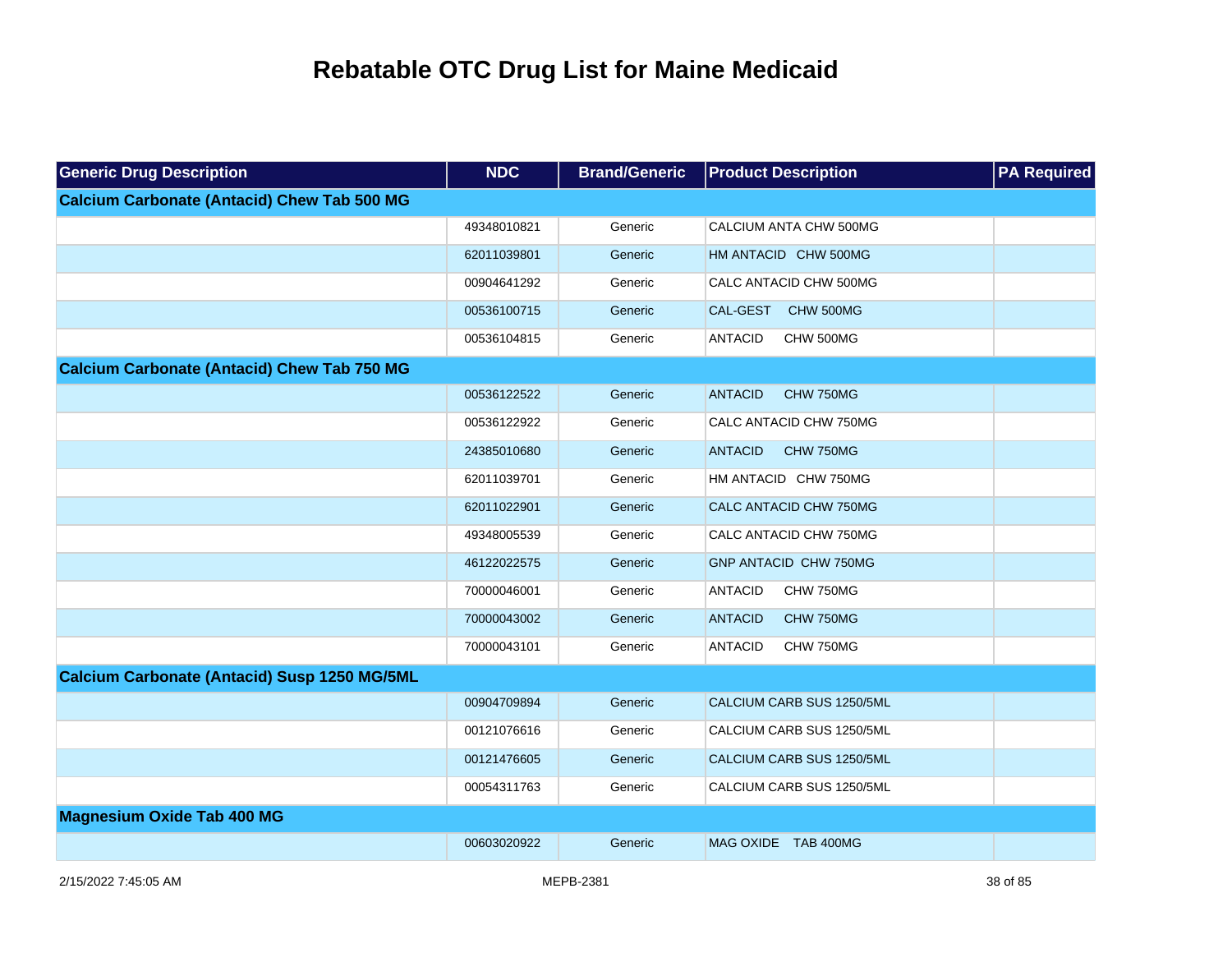| <b>Generic Drug Description</b>      | <b>NDC</b>  | <b>Brand/Generic</b> | <b>Product Description</b>   | <b>PA Required</b> |
|--------------------------------------|-------------|----------------------|------------------------------|--------------------|
| <b>Magnesium Oxide Tab 400 MG</b>    |             |                      |                              |                    |
|                                      | 58657012012 | Generic              | MAG OXIDE TAB 400MG          |                    |
|                                      | 69367029820 | Generic              | MAG OXIDE TAB 400MG          |                    |
| <b>Sodium Bicarbonate Tab 325 MG</b> |             |                      |                              |                    |
|                                      | 00536104610 | Generic              | SODIUM BICAR TAB 325MG       |                    |
| Sodium Bicarbonate Tab 650 MG        |             |                      |                              |                    |
|                                      | 00536104710 | Generic              | SODIUM BICAR TAB 650MG       |                    |
| <b>Loperamide HCI Cap 2 MG</b>       |             |                      |                              |                    |
|                                      | 62011039001 | Generic              | <b>ANTI-DIARRHE CAP 2MG</b>  |                    |
|                                      | 46122058162 | Generic              | <b>ANTI-DIARRHE CAP 2MG</b>  |                    |
|                                      | 63868087612 | Generic              | QC ANTI-DIAR CAP 2MG         |                    |
|                                      | 63868087624 | Generic              | QC ANTI-DIAR CAP 2MG         |                    |
|                                      | 70000046101 | Generic              | ANTI-DIARRHE CAP 2MG         |                    |
|                                      | 70677006001 | Generic              | <b>ANTI-DIARRHE CAP 2MG</b>  |                    |
| <b>Famotidine Tab 10 MG</b>          |             |                      |                              |                    |
|                                      | 63868071430 | Generic              | ACID CONTROL TAB 10MG        |                    |
|                                      | 70000004801 | Generic              | <b>ACID REDUCER TAB 10MG</b> |                    |
|                                      | 68001049404 | Generic              | FAMOTIDINE TAB 10MG          |                    |
|                                      | 68001049406 | Generic              | FAMOTIDINE TAB 10MG          |                    |
|                                      | 49348012812 | Generic              | ACID REDUCER TAB 10MG        |                    |
|                                      | 49348012813 | Generic              | <b>ACID REDUCER TAB 10MG</b> |                    |
|                                      | 49348012844 | Generic              | ACID REDUCER TAB 10MG        |                    |
|                                      | 46122039465 | Generic              | <b>ACID REDUCER TAB 10MG</b> |                    |
|                                      | 46122039475 | Generic              | ACID REDUCER TAB 10MG        |                    |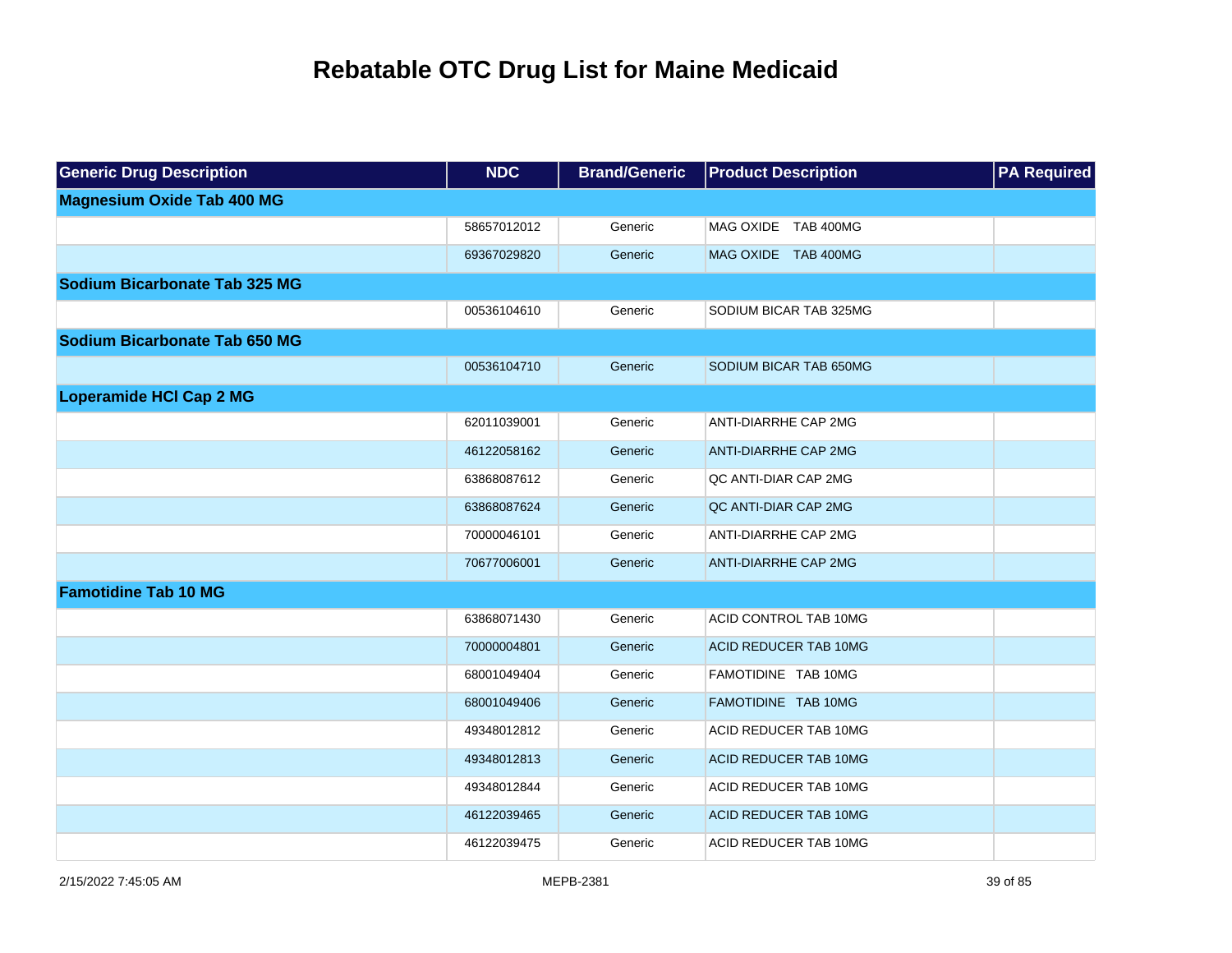| <b>Generic Drug Description</b> | <b>NDC</b>  | <b>Brand/Generic</b> | <b>Product Description</b>    | <b>PA Required</b> |
|---------------------------------|-------------|----------------------|-------------------------------|--------------------|
| <b>Famotidine Tab 10 MG</b>     |             |                      |                               |                    |
|                                 | 62011014201 | Generic              | FAMOTIDINE TAB 10MG           |                    |
|                                 | 55111011890 | Generic              | FAMOTIDINE TAB 10MG           |                    |
|                                 | 51660003531 | Generic              | <b>ACID CONTROL TAB 10MG</b>  |                    |
|                                 | 00093274865 | Generic              | FAMOTIDINE TAB 10MG           |                    |
|                                 | 00093274892 | Generic              | FAMOTIDINE TAB 10MG           |                    |
|                                 | 00093274894 | Generic              | FAMOTIDINE TAB 10MG           |                    |
|                                 | 00113014165 | Generic              | <b>ACID REDUCER TAB 10MG</b>  |                    |
|                                 | 00904552952 | Generic              | HEARTBURN TAB RELIEF          |                    |
|                                 | 00904552987 | Generic              | HEARTBURN TAB RELIEF          |                    |
| <b>Ranitidine HCI Tab 75 MG</b> |             |                      |                               |                    |
|                                 | 00113087665 | Generic              | ACID REDUCER TAB 75MG         |                    |
|                                 | 51660035230 | Generic              | ACID REDUCER TAB 75MG         |                    |
|                                 | 51660035260 | Generic              | ACID REDUCER TAB 75MG         |                    |
|                                 | 49348013612 | Generic              | ACID REDUCER TAB 75MG         |                    |
|                                 | 49348013644 | Generic              | ACID REDUCER TAB 75MG         |                    |
| *Sodium Phosphates - Enema***   |             |                      |                               |                    |
|                                 | 49348018614 | Generic              | <b>SM ENEMA</b><br><b>ENE</b> |                    |
|                                 | 49348018620 | Generic              | <b>SM ENEMA</b><br><b>ENE</b> |                    |
|                                 | 62011027101 | Generic              | <b>HM ENEMA</b><br>ENE R-T-U  |                    |
|                                 | 62011027102 | Generic              | HM ENEMA<br>ENE R-T-U         |                    |
|                                 | 00132020110 | <b>Brand</b>         | <b>FLEET</b><br><b>ENE</b>    |                    |
|                                 | 00132020140 | <b>Brand</b>         | <b>FLEET</b><br><b>ENE</b>    |                    |
|                                 | 00132020142 | <b>Brand</b>         | <b>FLEET</b><br><b>ENE</b>    |                    |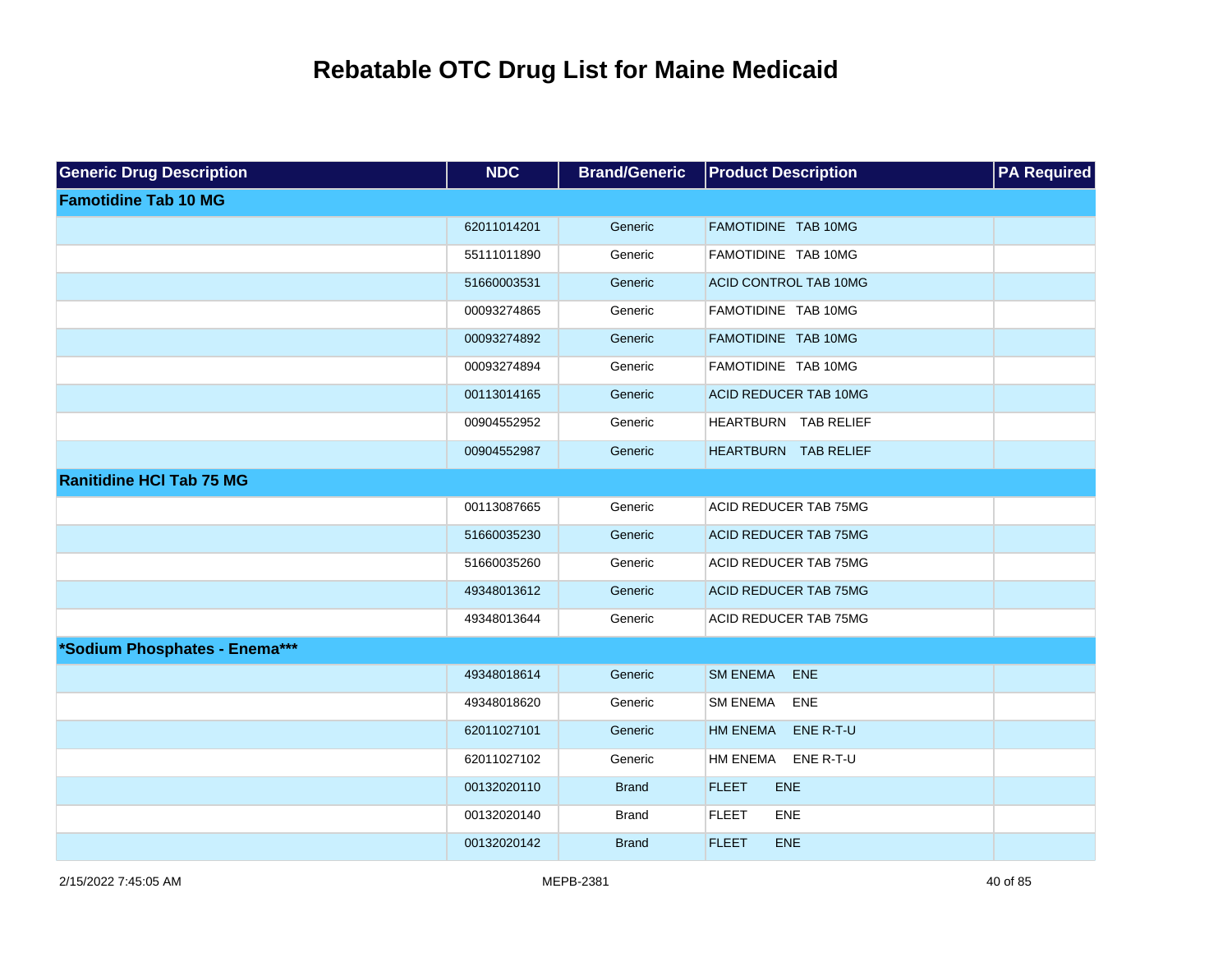| <b>Generic Drug Description</b>                         | <b>NDC</b>  | <b>Brand/Generic</b> | <b>Product Description</b>           | <b>PA Required</b> |
|---------------------------------------------------------|-------------|----------------------|--------------------------------------|--------------------|
| *Sodium Phosphates - Enema***                           |             |                      |                                      |                    |
|                                                         | 00132020145 | <b>Brand</b>         | <b>FLEET</b><br><b>ENE</b>           |                    |
|                                                         | 00904632078 | Generic              | <b>ENEMA READY- ENE -TO-USE</b>      |                    |
|                                                         | 00536741551 | Generic              | ENEMA READY- ENE -TO-USE             |                    |
|                                                         | 63868038045 | Generic              | QC ENEMA<br><b>ENE</b>               |                    |
|                                                         | 63868038090 | Generic              | QC ENEMA ENE                         |                    |
|                                                         | 70000010801 | Generic              | <b>ENEMA READY- ENE TO-USE</b>       |                    |
|                                                         | 70000010802 | Generic              | <b>ENEMA READY- ENE TO-USE</b>       |                    |
| Alum & Mag Hydroxide-Simethicone Susp 200-200-20 MG/5ML |             |                      |                                      |                    |
|                                                         | 70000006301 | Generic              | <b>SUS MINT</b><br><b>ANTACID</b>    |                    |
|                                                         | 70677011501 | Generic              | SM ANTACID SUS                       |                    |
|                                                         | 63868069457 | Generic              | QC ANTACID SUS                       |                    |
|                                                         | 63868071257 | Generic              | QC ANTACID SUS ANTI-GAS              |                    |
|                                                         | 66689006099 | Generic              | ALUMINA/MAG SUS SIMETHIC             |                    |
|                                                         | 00536131783 | Generic              | <b>ANTACID</b><br><b>SUS ANTIGAS</b> |                    |
|                                                         | 00904676414 | Generic              | MINTOX REGUL SUS MINT                |                    |
|                                                         | 00904683873 | Generic              | ALUM/MAGNES/ SUS SIMETH              |                    |
|                                                         | 00121176130 | Generic              | MAG-AL PLUS LIQ                      |                    |
|                                                         | 00536118583 | Generic              | ALMACONE SUS                         |                    |
|                                                         | 00536129383 | Generic              | <b>ANTACID</b><br><b>SUS REG ST</b>  |                    |
|                                                         | 00113085140 | Generic              | <b>ANTACID</b><br>SUS                |                    |
|                                                         | 00113035740 | Generic              | ANTACID PLUS SUS GAS REL             |                    |
|                                                         | 62011029201 | Generic              | HM ANTACID SUS                       |                    |
|                                                         | 49348015339 | Generic              | SM ANTACID SUS ADVANCED              |                    |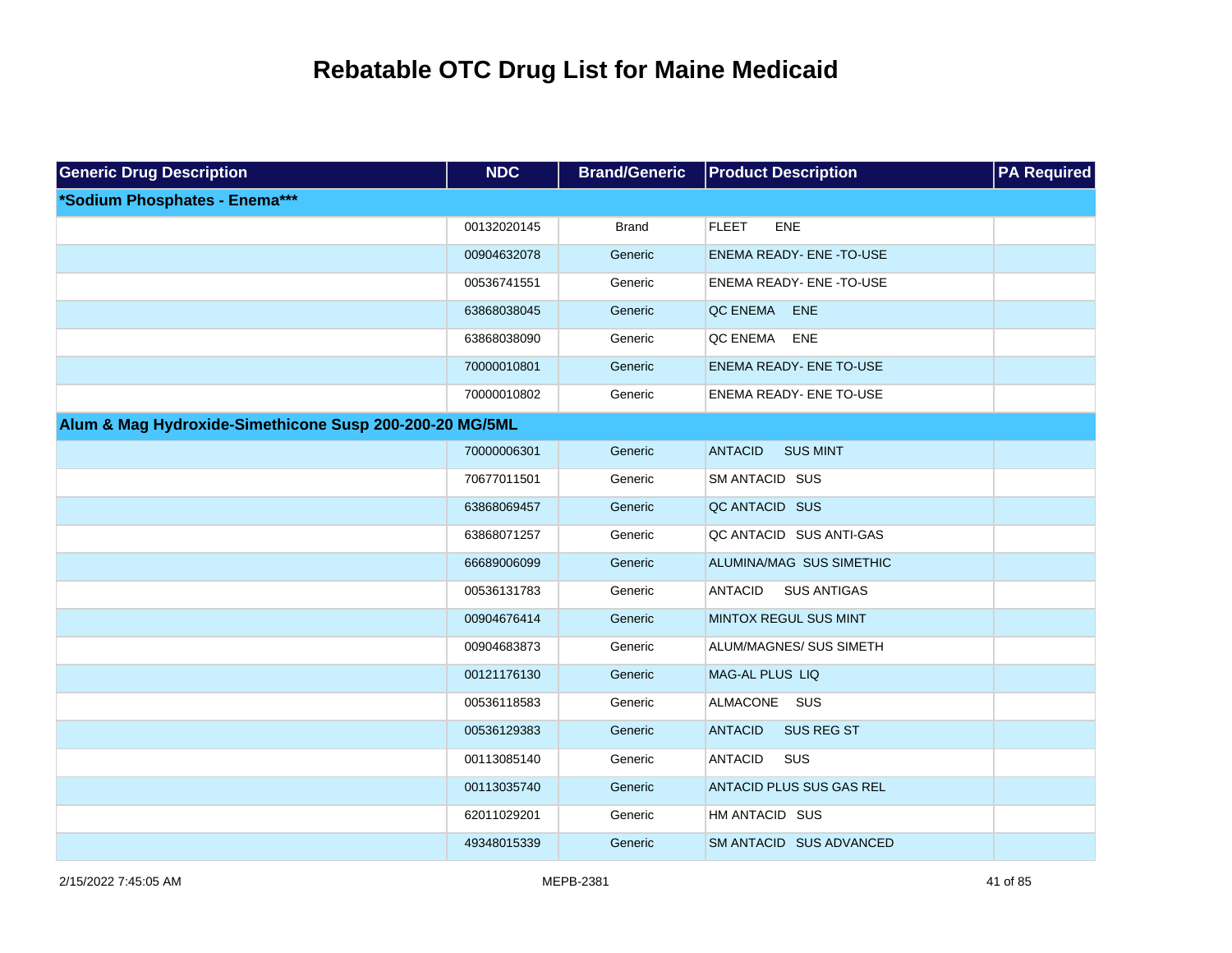| <b>Generic Drug Description</b>                         | <b>NDC</b>  | <b>Brand/Generic</b> | <b>Product Description</b>            | <b>PA Required</b> |
|---------------------------------------------------------|-------------|----------------------|---------------------------------------|--------------------|
| Alum & Mag Hydroxide-Simethicone Susp 200-200-20 MG/5ML |             |                      |                                       |                    |
|                                                         | 49348001939 | Generic              | SM ANTACID/ SUS ANTIGAS               |                    |
|                                                         | 46122043340 | Generic              | GNP ANTACID SUS REG ST                |                    |
|                                                         | 46122043440 | Generic              | <b>GNP ANTACID SUS COOLMINT</b>       |                    |
| Alum & Mag Hydroxide-Simethicone Susp 400-400-40 MG/5ML |             |                      |                                       |                    |
|                                                         | 46122043140 | Generic              | <b>GNP ANTACID SUS ORIGINAL</b>       |                    |
|                                                         | 46122043240 | Generic              | <b>GNP ANTACID SUS CHERRY</b>         |                    |
|                                                         | 49348030239 | Generic              | SM ANTACID SUS ADVANCED               |                    |
|                                                         | 49348030339 | Generic              | SM ANTACID SUS MAX ST                 |                    |
|                                                         | 62011014901 | Generic              | HM ANTACID SUS ANTI-GAS               |                    |
|                                                         | 62011012201 | Generic              | ADVANCED<br>SUS ANTACID               |                    |
|                                                         | 00113058840 | Generic              | <b>SUS ANTI-GAS</b><br><b>ANTACID</b> |                    |
|                                                         | 00113034040 | Generic              | <b>ANTACID PLUS SUS GAS REL</b>       |                    |
|                                                         | 00121176230 | Generic              | MAG-AL PLUS LIQ XS                    |                    |
|                                                         | 00536001583 | Generic              | ALMACONE DBL SUS STRENGTH             |                    |
|                                                         | 00904683973 | Generic              | <b>ALUM/MAGNES/ SUS SIMETH</b>        | <b>PA REQUIRED</b> |
|                                                         | 00904675514 | Generic              | <b>MI-ACID</b><br><b>SUS MAX ST</b>   |                    |
|                                                         | 00536131883 | Generic              | <b>ANTACID</b><br><b>SUS ANTIGAS</b>  |                    |
|                                                         | 00904572514 | Generic              | <b>MINTOX</b><br><b>SUS MAX ST</b>    |                    |
|                                                         | 66689006199 | Generic              | ALUM/MAGNES/ SUS SIMETH               | PA REQUIRED        |
|                                                         | 63868071557 | Generic              | QC ANTACID SUS ANTI-GAS               |                    |
|                                                         | 70000006201 | Generic              | <b>SUS MAX ST</b><br><b>ANTACID</b>   |                    |
|                                                         | 70000042201 | Generic              | <b>ANTACID MAX SUS CHERRY</b>         |                    |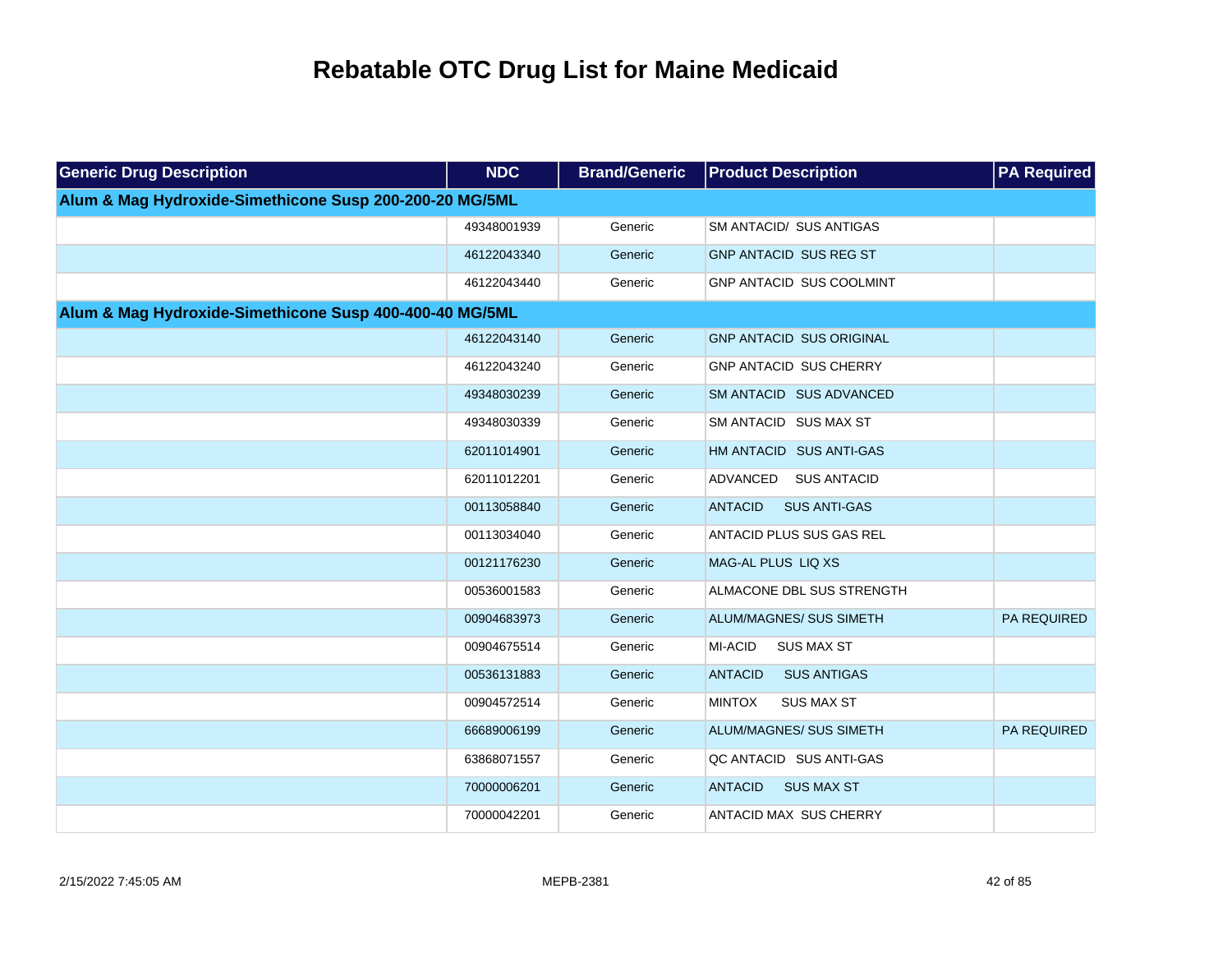| <b>Generic Drug Description</b>           | <b>NDC</b>  | <b>Brand/Generic</b> | <b>Product Description</b>     | <b>PA Required</b> |
|-------------------------------------------|-------------|----------------------|--------------------------------|--------------------|
| <b>Bisacodyl Suppos 10 MG</b>             |             |                      |                                |                    |
|                                           | 70000045101 | Generic              | <b>GENTLE LAXAT SUP 10MG</b>   |                    |
|                                           | 70000045102 | Generic              | <b>GENTLE LAXAT SUP 10MG</b>   |                    |
|                                           | 70000057301 | Generic              | <b>GENTLE LAXAT SUP 10MG</b>   |                    |
|                                           | 70000057302 | Generic              | <b>GENTLE LAXAT SUP 10MG</b>   |                    |
|                                           | 63868032808 | Generic              | QC LAXATIVE SUP 10MG           |                    |
|                                           | 00574705012 | Generic              | BISACODYL SUP 10MG             |                    |
|                                           | 00574705050 | Generic              | BISACODYL SUP 10MG             |                    |
|                                           | 00904714212 | Generic              | BISACODYL SUP 10MG             |                    |
|                                           | 00904698112 | Generic              | BISACODYL SUP 10MG             |                    |
|                                           | 00904698160 | Generic              | BISACODYL SUP 10MG             |                    |
|                                           | 00536123801 | Generic              | BISACODYL SUP 10MG             |                    |
|                                           | 46122060851 | Generic              | <b>GENTLE LAXAT SUP 10MG</b>   |                    |
| <b>Bisacodyl Tab Delayed Release 5 MG</b> |             |                      |                                |                    |
|                                           | 49348003205 | Generic              | SM GENTLE TAB LAXATIVE         |                    |
|                                           | 49348003210 | Generic              | SM GENTLE TAB LAXATIVE         |                    |
|                                           | 46122052963 | Generic              | GNP GNTL LAX TAB 5MG EC        |                    |
|                                           | 46122052978 | Generic              | GNP GNTL LAX TAB 5MG EC        |                    |
|                                           | 46122042963 | Generic              | <b>GNP LAXATIVE TAB 5MG EC</b> |                    |
|                                           | 24385090363 | Generic              | GNP LAXATIVE TAB 5MG EC        |                    |
|                                           | 62011027701 | Generic              | HM LAXATIVE TAB 5MG            |                    |
|                                           | 62011027702 | Generic              | HM LAXATIVE TAB 5MG            |                    |
|                                           | 62011027703 | Generic              | HM LAXATIVE TAB 5MG            |                    |
|                                           | 49483000301 | Generic              | BISACODYL TAB 5MG EC           |                    |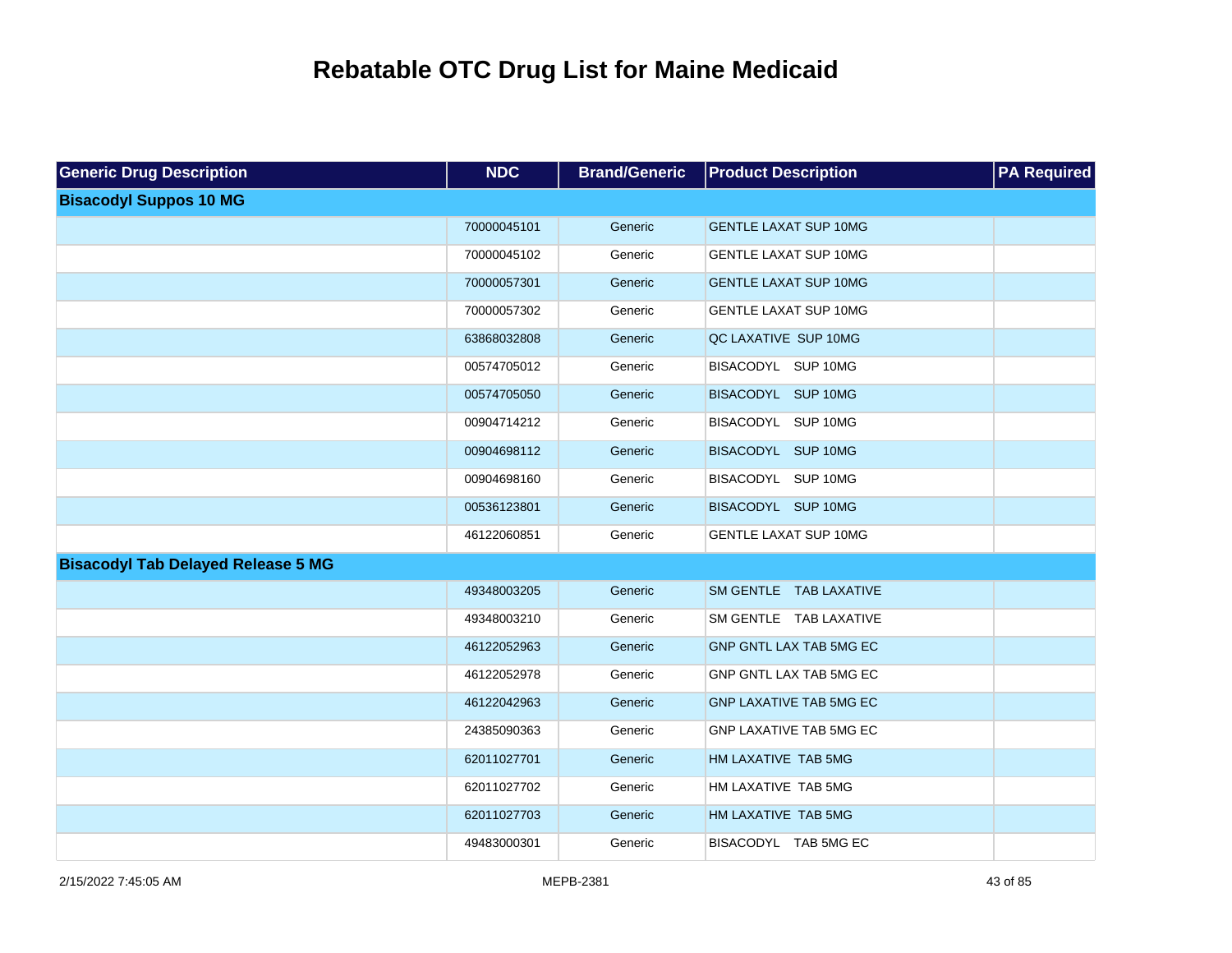| <b>Generic Drug Description</b>           | <b>NDC</b>  | <b>Brand/Generic</b> | <b>Product Description</b>       | <b>PA Required</b> |
|-------------------------------------------|-------------|----------------------|----------------------------------|--------------------|
| <b>Bisacodyl Tab Delayed Release 5 MG</b> |             |                      |                                  |                    |
|                                           | 49483000310 | Generic              | BISACODYL TAB 5MG EC             |                    |
|                                           | 00904674817 | Generic              | BISACODYL TAB 5MG EC             |                    |
|                                           | 00904674860 | Generic              | BISACODYL TAB 5MG EC             |                    |
|                                           | 00904674880 | Generic              | BISACODYL TAB 5MG EC             |                    |
|                                           | 00904640761 | Generic              | BISACODYL TAB 5MG EC             |                    |
|                                           | 70000053801 | Generic              | GENTLE LAXAT TAB 5MG EC          |                    |
|                                           | 70000022101 | Generic              | <b>GENTLE LAXAT TAB 5MG EC</b>   |                    |
|                                           | 70000022102 | Generic              | GENTLE LAXAT TAB 5MG EC          |                    |
|                                           | 70000022103 | Generic              | <b>GENTLE LAXAT TAB 5MG EC</b>   |                    |
| <b>Calcium Polycarbophil Tab 625 MG</b>   |             |                      |                                  |                    |
|                                           | 70000043201 | Generic              | FIBER LAXATV TAB 625MG           |                    |
|                                           | 70000006701 | Generic              | FIBR LAX+CAL TAB 625MG           |                    |
|                                           | 00904250091 | Generic              | <b>FIBER</b><br><b>TAB 625MG</b> |                    |
|                                           | 00536430605 | Generic              | FIBER-LAX TAB 625MG              |                    |
|                                           | 00536430608 | Generic              | FIBER-LAX TAB 625MG              |                    |
|                                           | 00536430611 | Generic              | FIBER-LAX TAB 625MG              |                    |
|                                           | 24385012576 | Generic              | FIBER-CAPS TAB 625MG             |                    |
|                                           | 49348019013 | Generic              | SM FIBER TAB 625MG               |                    |
| <b>Docusate Calcium Cap 240 MG</b>        |             |                      |                                  |                    |
|                                           | 46122068878 | Generic              | STOOL SOFT CAP 240MG             |                    |
|                                           | 00904699740 | Generic              | DOCUSATE CAL CAP 240MG           |                    |
|                                           | 00904699760 | Generic              | DOCUSATE CAL CAP 240MG           |                    |
|                                           | 00904699780 | Generic              | DOCUSATE CAL CAP 240MG           |                    |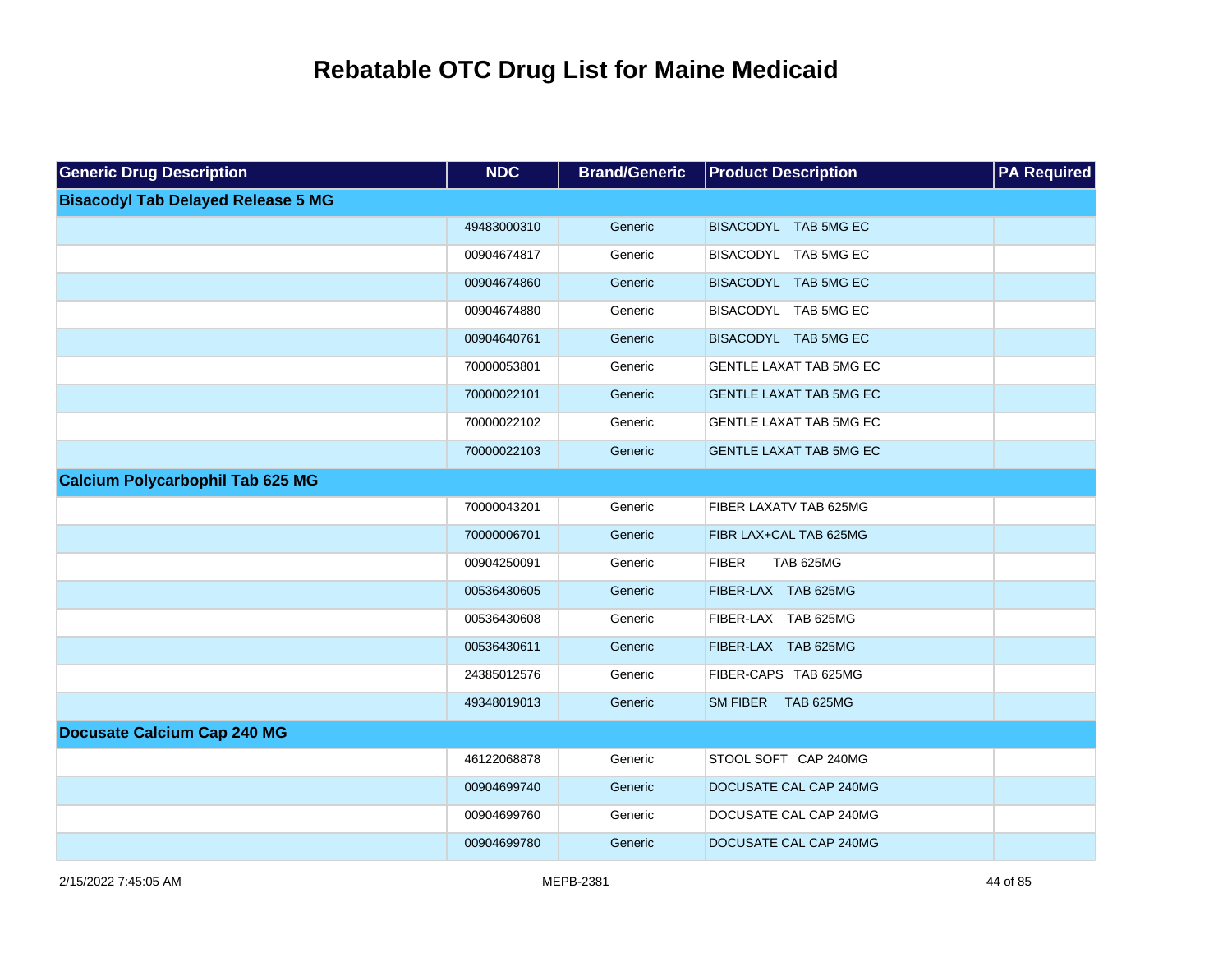| <b>Generic Drug Description</b>    | <b>NDC</b>  | <b>Brand/Generic</b> | <b>Product Description</b>         | <b>PA Required</b> |
|------------------------------------|-------------|----------------------|------------------------------------|--------------------|
| <b>Docusate Calcium Cap 240 MG</b> |             |                      |                                    |                    |
|                                    | 00904645959 | Generic              | <b>CAP 240MG</b><br><b>KAO-TIN</b> |                    |
|                                    | 00536106505 | Generic              | STOOL SOFTNR CAP 240MG             |                    |
|                                    | 00536106510 | Generic              | STOOL SOFTNR CAP 240MG             |                    |
| <b>Docusate Sodium Cap 100 MG</b>  |             |                      |                                    |                    |
|                                    | 00536106210 | Generic              | STOOL SOFTNR CAP 100MG             |                    |
|                                    | 00536106229 | Generic              | STOOL SOFTNR CAP 100MG             |                    |
|                                    | 00113048672 | Generic              | STOOL SOFTNR CAP 100MG             |                    |
|                                    | 00904645561 | Generic              | CAP 100MG<br><b>DOK</b>            |                    |
|                                    | 00904645760 | Generic              | CAP 100MG<br><b>DOK</b>            |                    |
|                                    | 00904645780 | Generic              | CAP 100MG<br><b>DOK</b>            |                    |
|                                    | 00904699860 | Generic              | DOCUSATE SOD CAP 100MG             |                    |
|                                    | 00904699880 | Generic              | DOCUSATE SOD CAP 100MG             |                    |
|                                    | 00904711561 | Generic              | DOCUSATE CAP 100MG                 | <b>PA REQUIRED</b> |
|                                    | 49348048310 | Generic              | STOOL SOFTNR CAP 100MG             |                    |
|                                    | 49348048319 | Generic              | STOOL SOFTNR CAP 100MG             |                    |
|                                    | 45802048678 | Generic              | DOCUSATE SOD CAP 100MG             |                    |
|                                    | 46122045172 | Generic              | STOOL SOFTNR CAP 100MG             |                    |
|                                    | 46122045178 | Generic              | STOOL SOFTNR CAP 100MG             |                    |
|                                    | 46122045185 | Generic              | STOOL SOFTNR CAP 100MG             |                    |
|                                    | 60687012901 | Generic              | DOCUSATE SOD CAP 100MG             |                    |
|                                    | 60687012911 | Generic              | DOCUSATE SOD CAP 100MG             |                    |
|                                    | 62011038601 | Generic              | STOOL SOFTNR CAP 100MG             |                    |
|                                    | 62011036101 | Generic              | HM STOOL SOF CAP 100MG             |                    |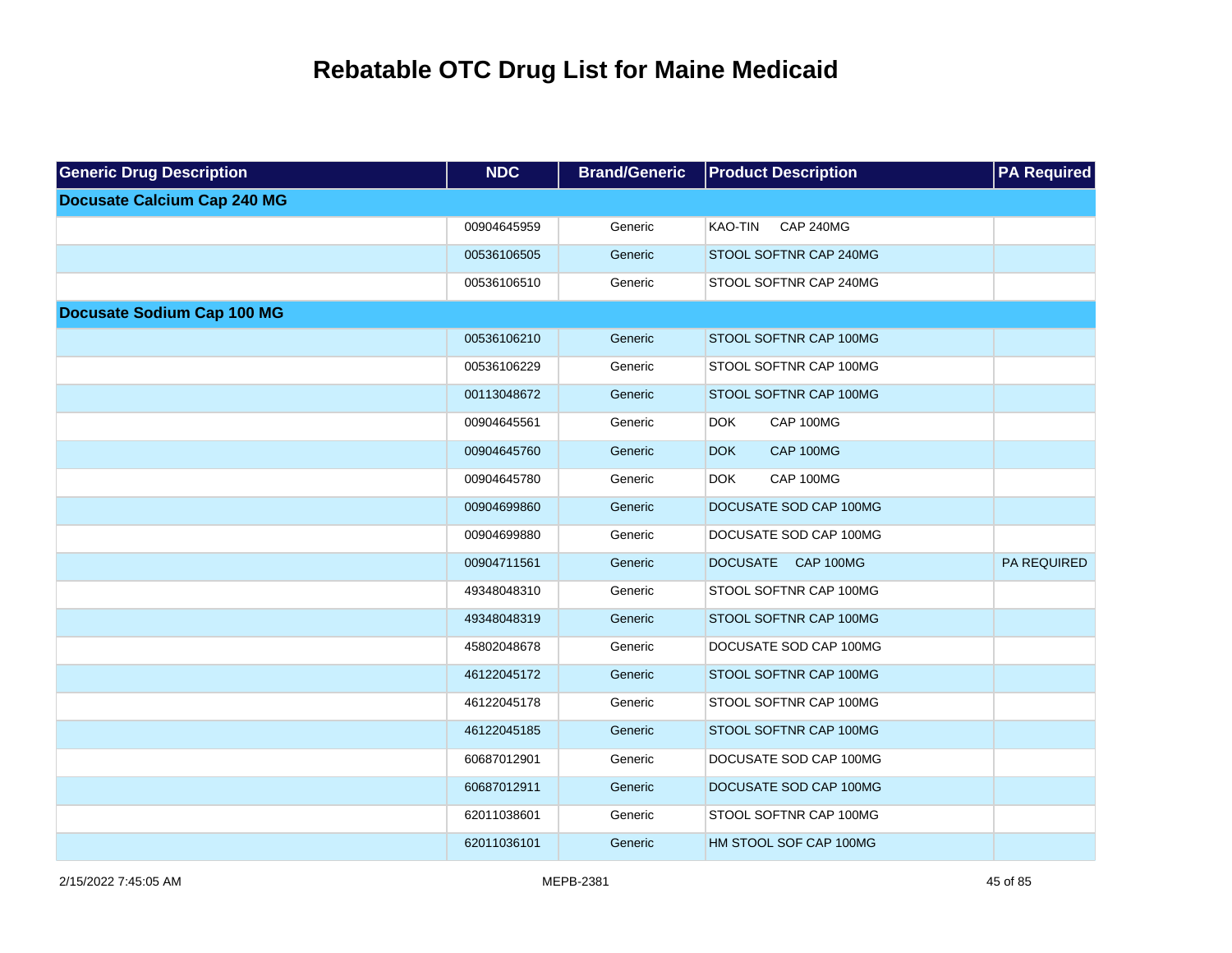| <b>Generic Drug Description</b>   | <b>NDC</b>  | <b>Brand/Generic</b> | <b>Product Description</b> | <b>PA Required</b> |
|-----------------------------------|-------------|----------------------|----------------------------|--------------------|
| <b>Docusate Sodium Cap 100 MG</b> |             |                      |                            |                    |
|                                   | 62011042102 | Generic              | STOOL SOFTNR CAP 100MG     |                    |
|                                   | 63868056025 | Generic              | STOOL SOFTNR CAP 100MG     |                    |
|                                   | 67618010110 | <b>Brand</b>         | COLACE<br>CAP 100MG        | PA REQUIRED        |
|                                   | 67618010130 | <b>Brand</b>         | <b>COLACE</b><br>CAP 100MG | PA REQUIRED        |
|                                   | 67618010152 | <b>Brand</b>         | COLACE<br>CAP 100MG        | PA REQUIRED        |
|                                   | 67618010160 | <b>Brand</b>         | <b>COLACE</b><br>CAP 100MG | PA REQUIRED        |
|                                   | 63739047801 | Generic              | DOCUSATE SOD CAP 100MG     |                    |
|                                   | 63739047802 | Generic              | DOCUSATE SOD CAP 100MG     |                    |
|                                   | 63739047840 | Generic              | DOCUSATE SOD CAP 100MG     |                    |
|                                   | 63739047848 | Generic              | DOCUSATE SOD CAP 100MG     |                    |
|                                   | 70000036501 | Generic              | STOOL SOFTNR CAP 100MG     |                    |
|                                   | 70000036502 | Generic              | STOOL SOFTNR CAP 100MG     |                    |
|                                   | 70000036503 | Generic              | STOOL SOFTNR CAP 100MG     |                    |
|                                   | 70000009101 | Generic              | STOOL SOFTEN CAP 100MG     |                    |
|                                   | 70000009102 | Generic              | STOOL SOFTEN CAP 100MG     |                    |
|                                   | 70000009103 | Generic              | STOOL SOFTEN CAP 100MG     |                    |
|                                   | 70677003401 | Generic              | STOOL SOFTNR CAP 100MG     |                    |
|                                   | 70677003402 | Generic              | STOOL SOFTNR CAP 100MG     |                    |
| <b>Docusate Sodium Cap 250 MG</b> |             |                      |                            |                    |
|                                   | 70000038501 | Generic              | STOOL SOFTEN CAP 250MG     |                    |
|                                   | 62011047401 | Generic              | STOOL SOFTEN CAP 250MG     |                    |
|                                   | 62011024401 | Generic              | STOOL SOFTNR CAP 250MG     |                    |
|                                   | 46122026378 | Generic              | STOOL SOFTNR CAP 250MG     |                    |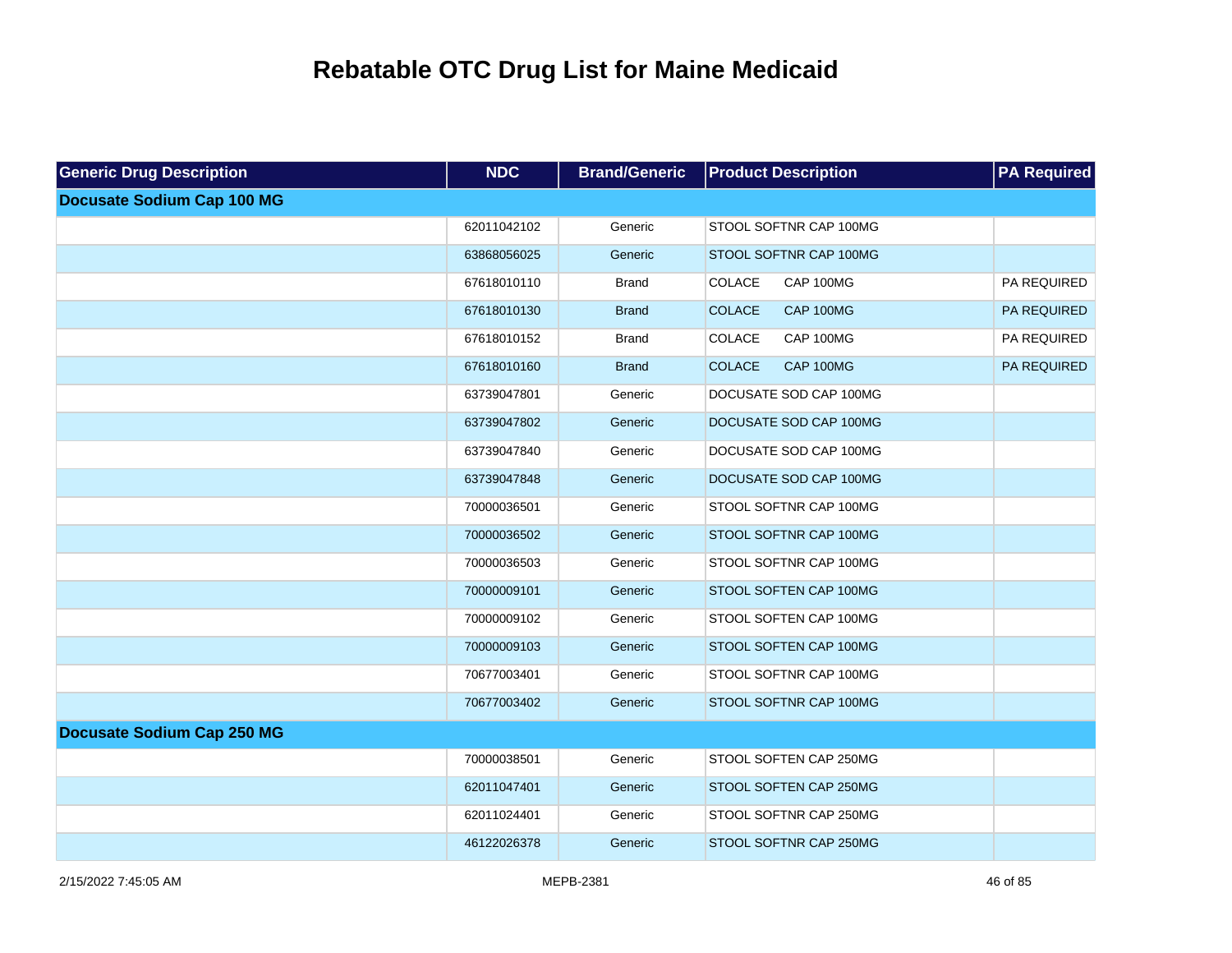| <b>Generic Drug Description</b>    | <b>NDC</b>  | <b>Brand/Generic</b> | <b>Product Description</b>     | <b>PA Required</b> |
|------------------------------------|-------------|----------------------|--------------------------------|--------------------|
| <b>Docusate Sodium Cap 250 MG</b>  |             |                      |                                |                    |
|                                    | 00904699960 | Generic              | DOCUSATE SOD CAP 250MG         |                    |
|                                    | 00904699980 | Generic              | DOCUSATE SOD CAP 250MG         |                    |
|                                    | 00904645859 | Generic              | <b>CAP 250MG</b><br><b>DOK</b> |                    |
|                                    | 00536106401 | Generic              | STOOL SOFTNR CAP 250MG         |                    |
|                                    | 00536106410 | Generic              | STOOL SOFTNR CAP 250MG         |                    |
| <b>Docusate Sodium Cap 50 MG</b>   |             |                      |                                |                    |
|                                    | 67618011128 | <b>Brand</b>         | <b>COLACE CLEAR CAP 50MG</b>   | PA REQUIRED        |
| Docusate Sodium Enema 283 MG/5ML   |             |                      |                                |                    |
|                                    | 00904692093 | Generic              | DOCUSATE MIN ENE 283MG         | PA REQUIRED        |
|                                    | 17433987603 | Generic              | <b>ENEMEEZ MINI ENE</b>        | PA REQUIRED        |
|                                    | 17433987805 | Generic              | DOCUSOL MINI ENE               | PA REQUIRED        |
| Docusate Sodium Liquid 150 MG/15ML |             |                      |                                |                    |
|                                    | 00536130485 | Generic              | DOCUSATE SOD LIQ 50MG/5ML      |                    |
|                                    | 00121187000 | Generic              | DOCUSATE SOD LIQ 50MG/5ML      |                    |
|                                    | 00121187010 | Generic              | DOCUSATE SOD LIQ 50MG/5ML      |                    |
|                                    | 00121093516 | Generic              | DOCUSATE SOD LIQ 50MG/5ML      |                    |
|                                    | 00121054410 | Generic              | DOCUSATE SOD LIQ 50MG/5ML      |                    |
|                                    | 54838011680 | Generic              | <b>SILACE</b><br>LIQ 10MG/ML   |                    |
|                                    | 50383034910 | Generic              | <b>DOCU</b><br>LIQ 100/10ML    |                    |
|                                    | 50383034911 | Generic              | <b>DOCU</b><br>LIQ 100/10ML    |                    |
|                                    | 50383077110 | Generic              | <b>DOCU</b><br>LIQ 50MG/5ML    |                    |
|                                    | 50383077111 | Generic              | <b>DOCU</b><br>LIQ 50MG/5ML    |                    |
|                                    | 50383077116 | Generic              | <b>DOCU</b><br>LIQ 50MG/5ML    |                    |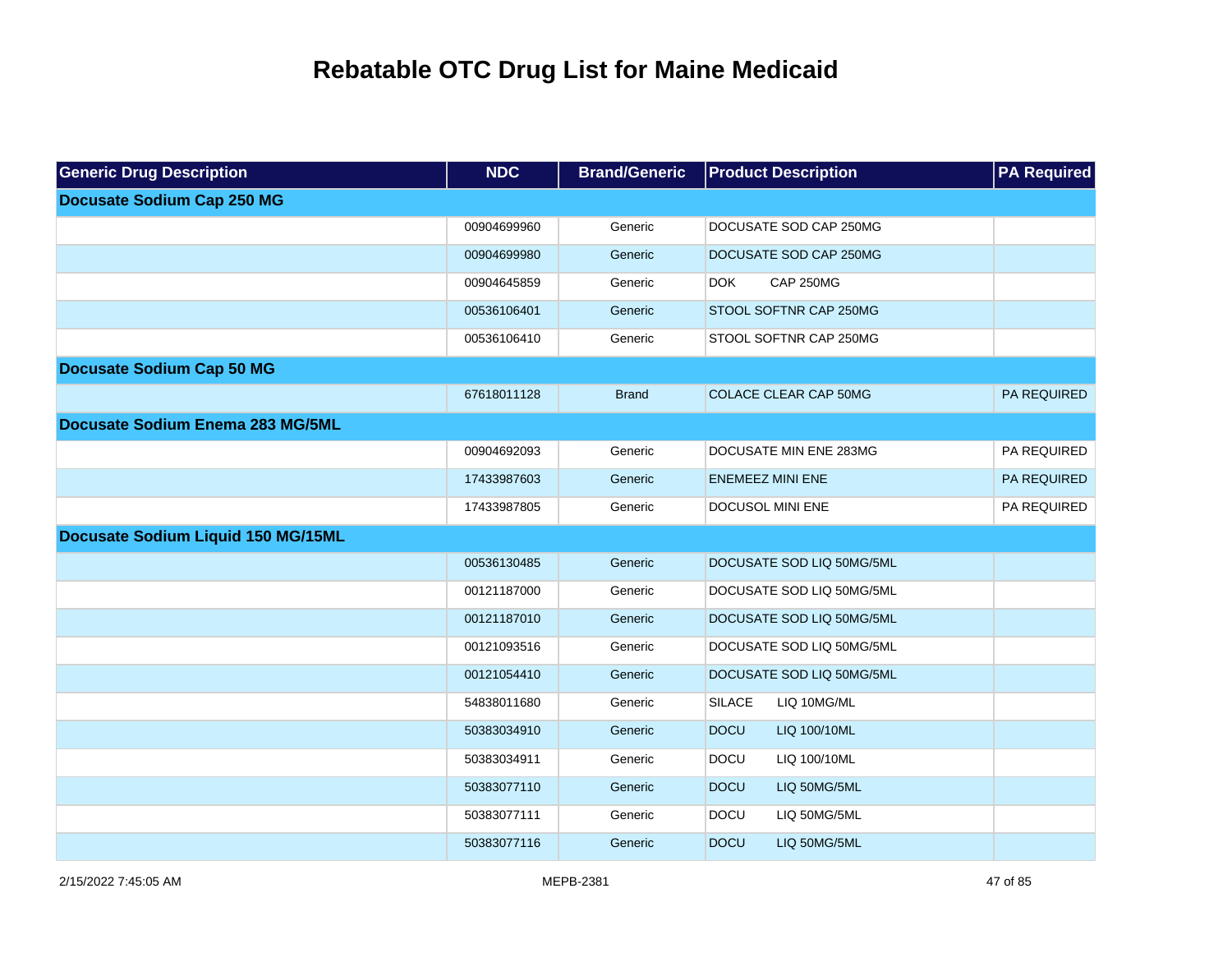| <b>Generic Drug Description</b>            | <b>NDC</b>  | <b>Brand/Generic</b> | <b>Product Description</b>       | <b>PA Required</b> |
|--------------------------------------------|-------------|----------------------|----------------------------------|--------------------|
| Docusate Sodium Syrup 60 MG/15ML           |             |                      |                                  |                    |
|                                            | 54838010780 | Generic              | <b>SILACE</b><br>SYP 60/15ML     |                    |
| <b>Magnesium Citrate Soln</b>              |             |                      |                                  |                    |
|                                            | 62011038001 | Generic              | MAG CITRATE SOL LEMON            |                    |
|                                            | 62011038101 | Generic              | MAG CITRATE SOL CHERRY           |                    |
|                                            | 00904678744 | Generic              | MAG CITRATE SOL LEMON            |                    |
|                                            | 63868093510 | Generic              | MAG CITRATE SOL LEMON            |                    |
|                                            | 63868094210 | Generic              | MAG CITRATE SOL CHERRY           |                    |
|                                            | 63868094410 | Generic              | MAG CITRATE SOL GRAPE            |                    |
|                                            | 70000042401 | Generic              | MAG CITRATE SOL LEMON            |                    |
|                                            | 70677005101 | Generic              | MAG CITRATE SOL LEMON            |                    |
|                                            | 70677005301 | Generic              | SM MAGNESIUM SOL CHERRY          |                    |
| <b>Magnesium Hydroxide Susp 400 MG/5ML</b> |             |                      |                                  |                    |
|                                            | 70677004301 | Generic              | <b>SM MILK MAGN SUS ORIGINAL</b> |                    |
|                                            | 70000006401 | Generic              | MILK OF MAGN SUS 400/5ML         |                    |
|                                            | 70000006501 | Generic              | MILK OF MAGN SUS 1200/15         |                    |
|                                            | 66689005301 | Generic              | MILK OF MAGN SUS 2400/30         |                    |
|                                            | 66689005399 | Generic              | MILK OF MAGN SUS 2400/30         |                    |
|                                            | 63868078757 | Generic              | MILK OF MAGN SUS 400/5ML         |                    |
|                                            | 63868078857 | Generic              | MILK OF MAGN SUS 400/5ML         |                    |
|                                            | 63868031012 | Generic              | MILK OF MAGN SUS 400/5ML         |                    |
|                                            | 70000006101 | Generic              | MILK OF MAGN SUS 1200/15         |                    |
|                                            | 00904684673 | Generic              | MILK OF MAGN SUS 2400MG          |                    |
|                                            | 00904675614 | Generic              | MILK OF MAGN SUS                 |                    |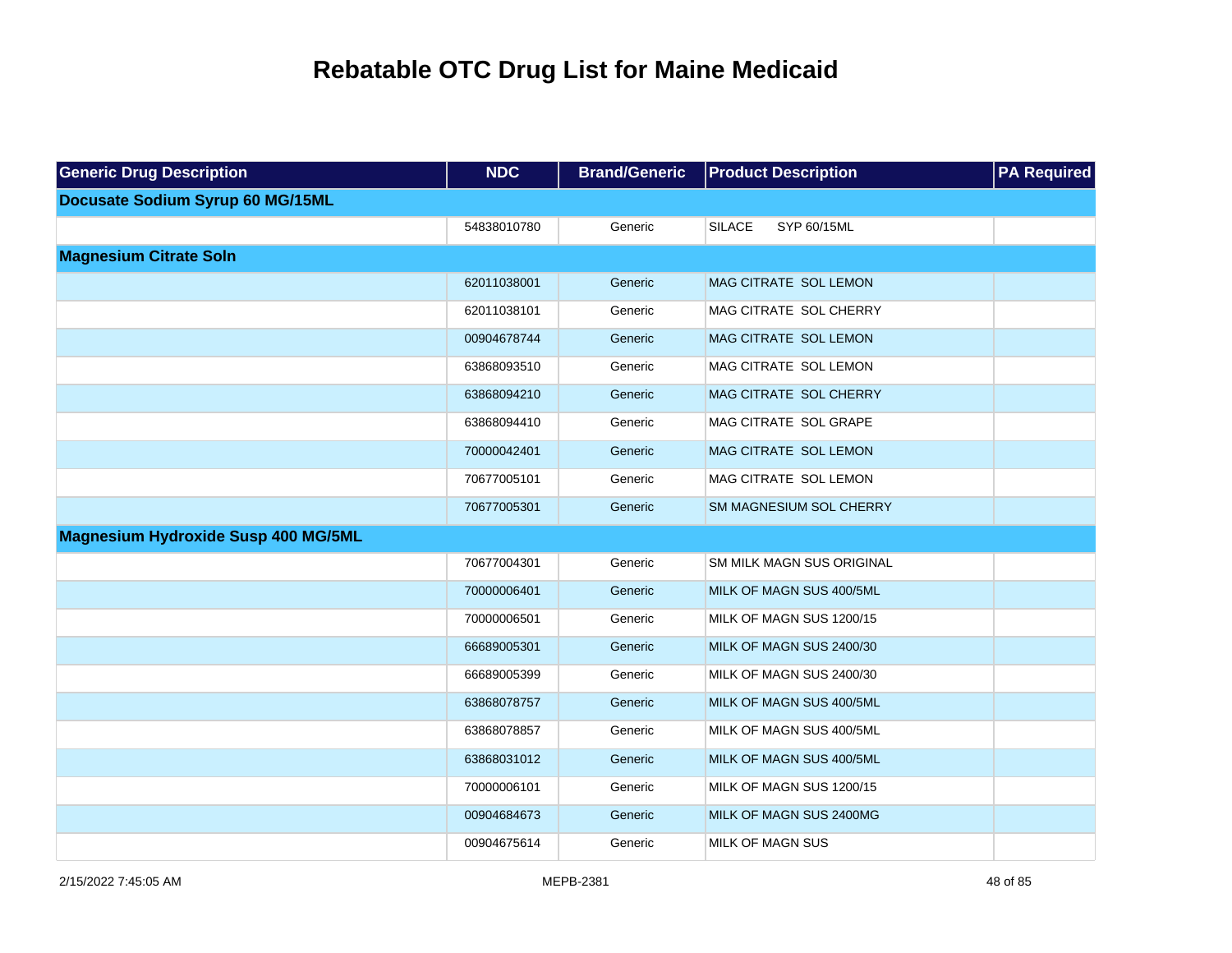| <b>Generic Drug Description</b>            | <b>NDC</b>  | <b>Brand/Generic</b> | <b>Product Description</b>       | <b>PA Required</b> |
|--------------------------------------------|-------------|----------------------|----------------------------------|--------------------|
| <b>Magnesium Hydroxide Susp 400 MG/5ML</b> |             |                      |                                  |                    |
|                                            | 00904675714 | Generic              | MILK OF MAGN SUS 1200/15         |                    |
|                                            | 00904078816 | Generic              | MILK OF MAGN SUS 1200/15         |                    |
|                                            | 00536131983 | Generic              | <b>MILK OF MAGN SUS</b>          |                    |
|                                            | 00536247085 | Generic              | MILK OF MAGN SUS                 |                    |
|                                            | 00121043130 | Generic              | <b>MILK OF MAGN SUS</b>          |                    |
|                                            | 00113033240 | Generic              | MILK OF MAGN SUS FRSH MNT        |                    |
|                                            | 00113039640 | Generic              | <b>MILK OF MAGN SUS</b>          |                    |
|                                            | 62011012301 | Generic              | MILK OF MAGN SUS 400/5ML         |                    |
|                                            | 62011012401 | Generic              | MILK OF MAGN SUS 400/5ML         |                    |
|                                            | 60687042976 | Generic              | MILK OF MAGN SUS 400/5ML         |                    |
|                                            | 46122043540 | Generic              | <b>GNP MILK MAG SUS CHERRY</b>   |                    |
|                                            | 46122043640 | Generic              | <b>GNP MILK MAG SUS MINT</b>     |                    |
|                                            | 46122043740 | Generic              | <b>GNP MILK MAG SUS ORIGINAL</b> |                    |
|                                            | 49348030539 | Generic              | MILK OF MAGN SUS 1200/15         |                    |
|                                            | 49348030739 | Generic              | MILK OF MAGN SUS 1200/15         |                    |
|                                            | 49348030839 | Generic              | MILK OF MAGN SUS 1200/15         |                    |
|                                            | 49348017138 | Generic              | MILK OF MAGN SUS 1200/15         |                    |
| <b>Methylcellulose Powder Laxative</b>     |             |                      |                                  |                    |
|                                            | 00904567516 | Generic              | SOLUBLE FIB POW THERAPY          |                    |
| <b>Methylcellulose Tab 500 MG</b>          |             |                      |                                  |                    |
|                                            | 24385046678 | Generic              | FIBER THERAP TAB 500MG           |                    |
|                                            | 49348054110 | Generic              | SM FIBER LAX TAB 500MG           |                    |
|                                            | 62011013401 | Generic              | HM FIBER TAB 500MG               |                    |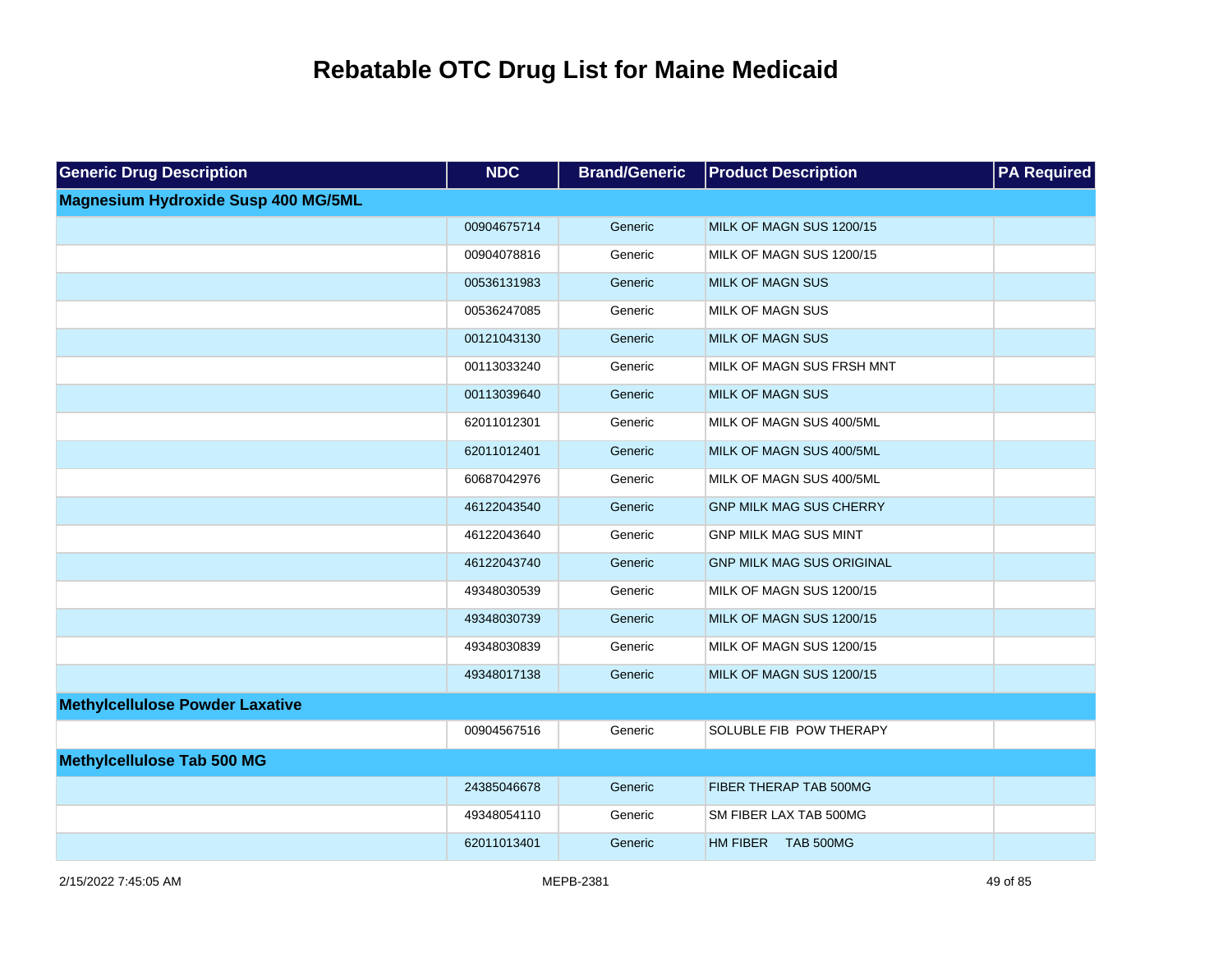| <b>Generic Drug Description</b>    | <b>NDC</b>  | <b>Brand/Generic</b> | <b>Product Description</b>         | <b>PA Required</b> |
|------------------------------------|-------------|----------------------|------------------------------------|--------------------|
| <b>Mineral Oil</b>                 |             |                      |                                    |                    |
|                                    | 46122039516 | Generic              | <b>GNP MINERAL OIL</b>             |                    |
|                                    | 63868093816 | Generic              | QC MINERAL OIL HEAVY               |                    |
|                                    | 70000044801 | Generic              | OIL<br>MINERAL                     |                    |
| <b>Mineral Oil Enema</b>           |             |                      |                                    |                    |
|                                    | 70000010901 | Generic              | MINERAL OIL ENE                    |                    |
|                                    | 49348018520 | Generic              | SM ENEMA ENE                       |                    |
|                                    | 62011027001 | Generic              | MINERAL OIL ENE                    |                    |
|                                    | 49348088020 | Generic              | MINERAL OIL ENE                    |                    |
|                                    | 00132030140 | <b>Brand</b>         | FLEET OIL ENE                      |                    |
| <b>Sennosides Cap 8.6 MG</b>       |             |                      |                                    |                    |
|                                    | 70000044101 | Generic              | <b>SENNA</b><br>CAP 8.6MG          |                    |
| <b>Sennosides Chew Tab 15 MG</b>   |             |                      |                                    |                    |
|                                    | 70000047701 | Generic              | CHOC LAXATIV CHW 15MG              | PA REQUIRED        |
| <b>Sennosides Syrup 8.8 MG/5ML</b> |             |                      |                                    |                    |
|                                    | 00536126659 | Generic              | <b>SENNA</b><br>LIQ 8.8/5ML        |                    |
|                                    | 50268073124 | Generic              | <b>SENNA</b><br><b>SYP 8.8/5ML</b> |                    |
| <b>Sennosides Tab 15 MG</b>        |             |                      |                                    |                    |
|                                    | 70000044301 | Generic              | <b>LAXATIVE REG TAB 15MG</b>       | PA REQUIRED        |
| <b>Sennosides Tab 17.2 MG</b>      |             |                      |                                    |                    |
|                                    | 67618012006 | Generic              | <b>SENOKOT EXTR TAB 17.2MG</b>     | <b>PA REQUIRED</b> |
|                                    | 67618012012 | Generic              | SENOKOT EXTR TAB 17.2MG            | <b>PA REQUIRED</b> |
| <b>Sennosides Tab 25 MG</b>        |             |                      |                                    |                    |
|                                    | 70000007701 | Generic              | <b>LAXATIVE MAX TAB 25MG</b>       | PA REQUIRED        |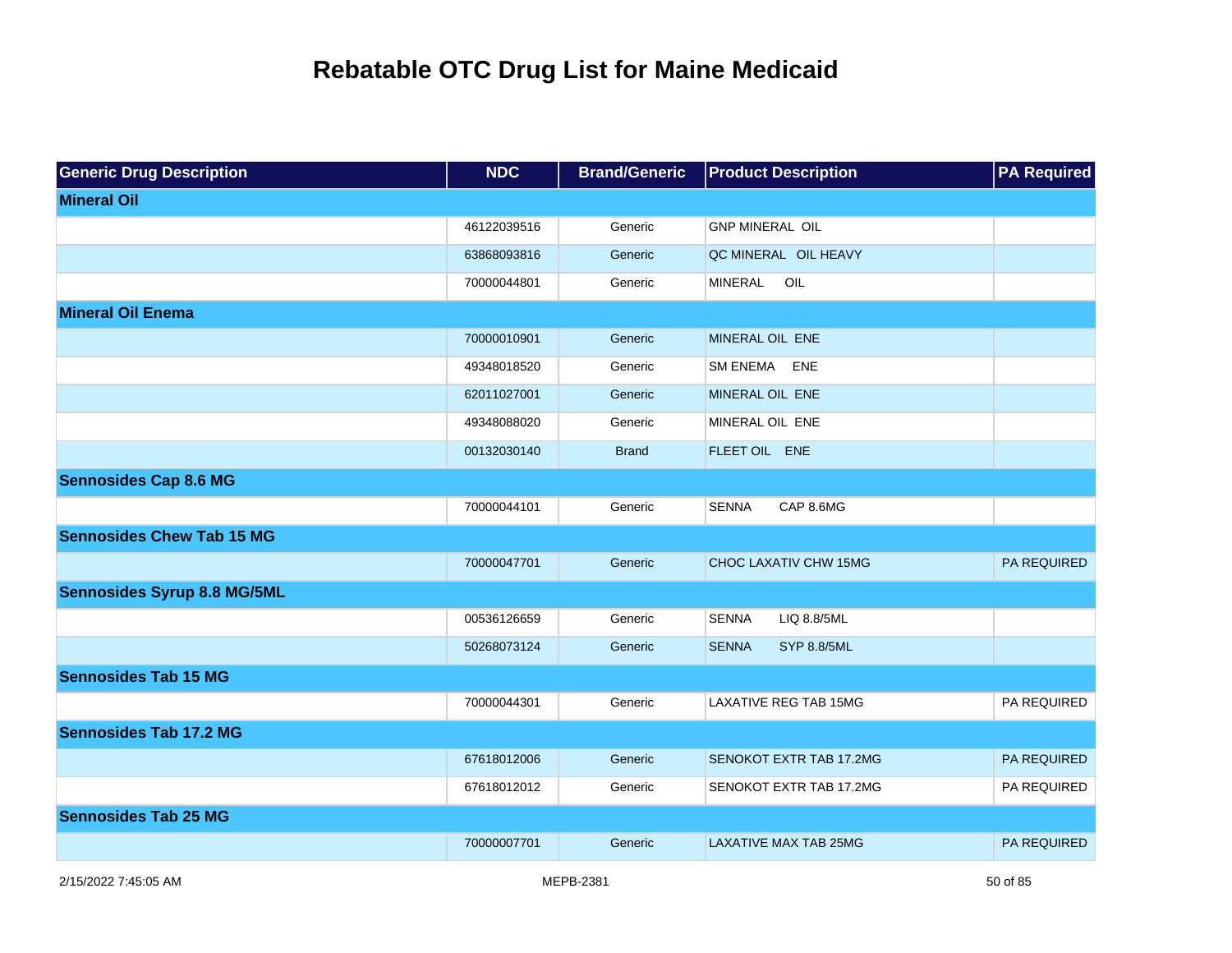| <b>Generic Drug Description</b>          | <b>NDC</b>  | <b>Brand/Generic</b> | <b>Product Description</b>         | <b>PA Required</b> |
|------------------------------------------|-------------|----------------------|------------------------------------|--------------------|
| <b>Sennosides Tab 25 MG</b>              |             |                      |                                    |                    |
|                                          | 49348019304 | Generic              | SM LAXATIVE TAB 25MG               | PA REQUIRED        |
| <b>Sennosides Tab 8.6 MG</b>             |             |                      |                                    |                    |
|                                          | 46122057578 | Generic              | SENNA LAX TAB 8.6MG                |                    |
|                                          | 51645085199 | Generic              | <b>SENNA</b><br>TAB 8.6MG          |                    |
|                                          | 49483008001 | Generic              | SENNA-TIME TAB 8.6MG               |                    |
|                                          | 49483008010 | Generic              | SENNA-TIME TAB 8.6MG               |                    |
|                                          | 62011038701 | Generic              | HM SENNA TAB 8.6MG                 |                    |
|                                          | 00904643480 | Generic              | <b>SENNA</b><br>TAB 8.6MG          |                    |
|                                          | 00904652261 | Generic              | SENNA-LAX TAB 8.6MG                |                    |
|                                          | 00904672559 | Generic              | <b>SENNA</b><br>TAB 8.6MG          |                    |
|                                          | 00904672580 | Generic              | TAB 8.6MG<br><b>SENNA</b>          |                    |
|                                          | 67618030010 | <b>Brand</b>         | <b>SENOKOT</b><br>TAB 8.6MG        |                    |
|                                          | 67618030020 | <b>Brand</b>         | <b>SENOKOT</b><br><b>TAB 8.6MG</b> |                    |
|                                          | 67618030050 | <b>Brand</b>         | <b>SENOKOT</b><br>TAB 8.6MG        |                    |
|                                          | 63868025710 | Generic              | NAT VEG LAX TAB 8.6MG              |                    |
|                                          | 70000044701 | Generic              | <b>SENNA</b><br>TAB 8.6MG          |                    |
|                                          | 70000044702 | Generic              | <b>SENNA</b><br>TAB 8.6MG          |                    |
|                                          | 70000044703 | Generic              | TAB 8.6MG<br><b>SENNA</b>          |                    |
|                                          | 70677005801 | Generic              | SM SENNA LAX TAB 8.6MG             |                    |
| Sennosides-Docusate Sodium Cap 8.6-50 MG |             |                      |                                    |                    |
|                                          | 70000044501 | <b>Brand</b>         | SENNA PLUS CAP 8.6-50MG            | PA REQUIRED        |
|                                          | 70000044201 | <b>Brand</b>         | STL SOFT/LAX CAP 8.5-50MG          | PA REQUIRED        |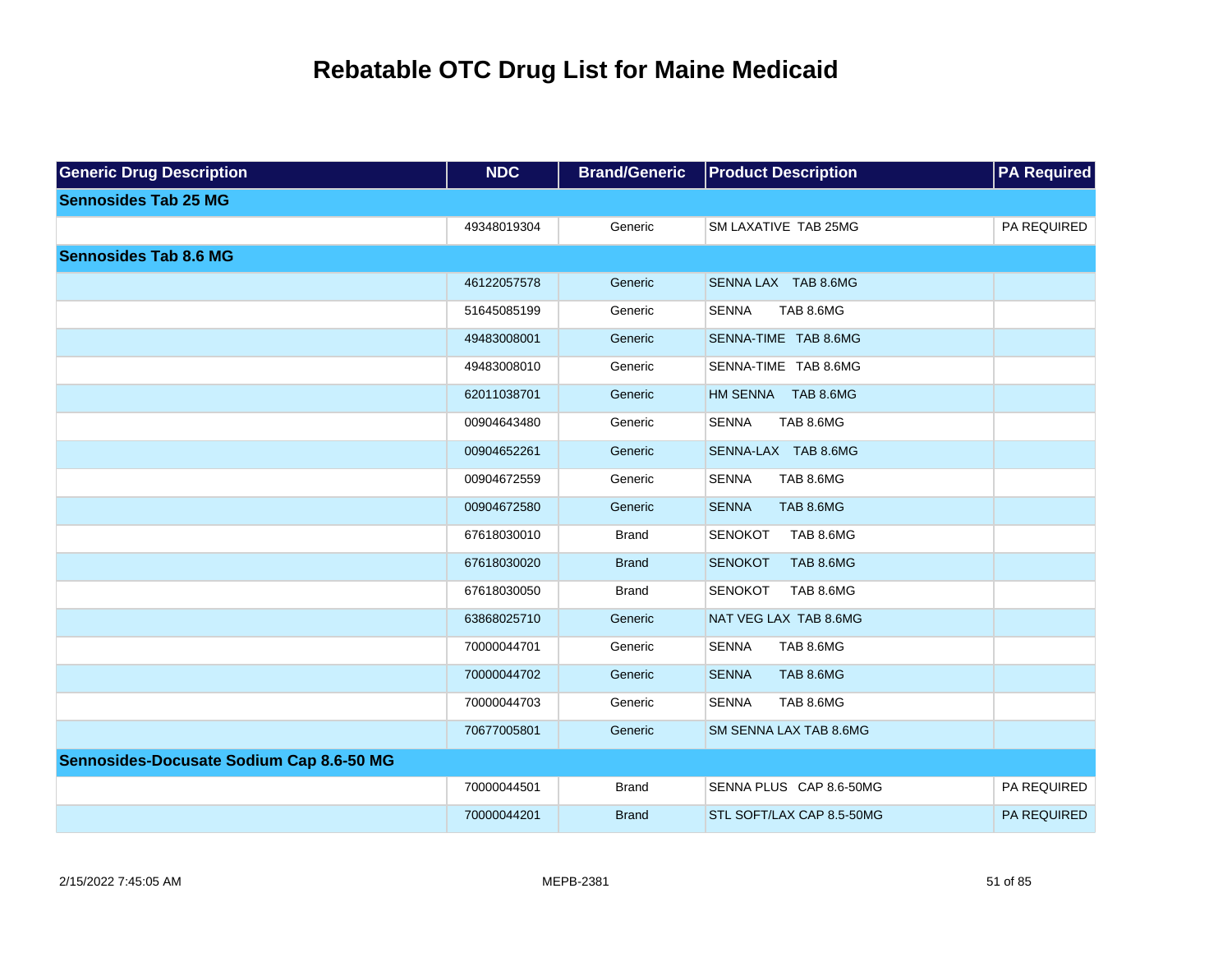| <b>Generic Drug Description</b>          | <b>NDC</b>  | <b>Brand/Generic</b> | <b>Product Description</b>      | <b>PA Required</b> |
|------------------------------------------|-------------|----------------------|---------------------------------|--------------------|
| Sennosides-Docusate Sodium Tab 8.6-50 MG |             |                      |                                 |                    |
|                                          | 70677005901 | Generic              | SENNA/DSS TAB 8.6-50MG          |                    |
|                                          | 70677008301 | Generic              | SM STOOL SOF TAB 8.6-50MG       |                    |
|                                          | 70677004201 | Generic              | SM SENNA-S TAB 8.6-50MG         |                    |
|                                          | 70000052601 | Generic              | STOOL SOFTNR TAB 8.6-50MG       |                    |
|                                          | 70000052001 | Generic              | SENNA PLUS TAB 8.6-50MG         |                    |
|                                          | 63868013510 | Generic              | STOOL SOFTNR TAB 8.6-50MG       |                    |
|                                          | 63739043201 | Generic              | SENNA/DSS TAB 8.6-50MG          |                    |
|                                          | 63739043210 | Generic              | SENNA/DSS TAB 8.6-50MG          |                    |
|                                          | 67618011010 | Generic              | COLACE 2IN1 TAB 8.6-50MG        |                    |
|                                          | 67618011030 | Generic              | COLACE 2IN1 TAB 8.6-50MG        |                    |
|                                          | 67618011060 | Generic              | COLACE 2IN1 TAB 8.6-50MG        |                    |
|                                          | 63868087460 | Generic              | STOOL SOFTNR TAB 8.6-50MG       |                    |
|                                          | 67618031001 | <b>Brand</b>         | SENOKOT S TAB 8.6-50MG          |                    |
|                                          | 67618031030 | <b>Brand</b>         | SENOKOT S TAB 8.6-50MG          |                    |
|                                          | 67618031060 | <b>Brand</b>         | SENOKOT S TAB 8.6-50MG          |                    |
|                                          | 00904672361 | Generic              | <b>DOK PLUS</b><br>TAB 50-8.6MG |                    |
|                                          | 00904672461 | Generic              | SENNA PLUS TAB 8.6-50MG         |                    |
|                                          | 00536408610 | Generic              | SENEXON-S TAB 8.6-50MG          |                    |
|                                          | 00536116701 | Generic              | DSS/SENNA TAB 50-8.6MG          |                    |
|                                          | 00536116901 | Generic              | SENEXON-S TAB 8.6-50MG          |                    |
|                                          | 00536124701 | Generic              | SENEXON-S TAB 8.6-50MG          |                    |
|                                          | 00536124710 | Generic              | SENEXON-S TAB 8.6-50MG          |                    |
|                                          | 00536124801 | Generic              | STIMULANT TAB 8.6-50MG          |                    |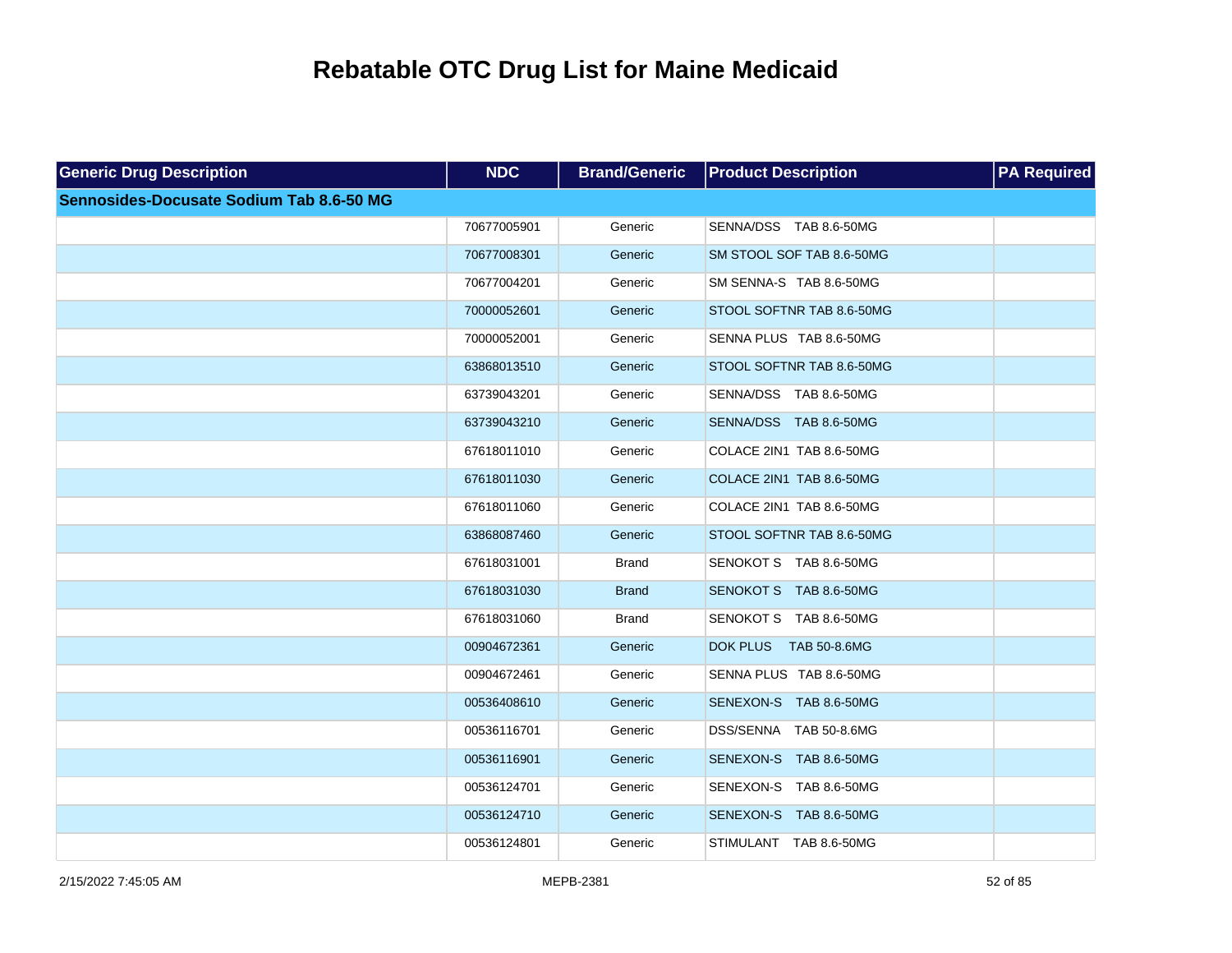| <b>Generic Drug Description</b>                                    | <b>NDC</b>  | <b>Brand/Generic</b> | <b>Product Description</b>     | <b>PA Required</b> |
|--------------------------------------------------------------------|-------------|----------------------|--------------------------------|--------------------|
| Sennosides-Docusate Sodium Tab 8.6-50 MG                           |             |                      |                                |                    |
|                                                                    | 00536124810 | Generic              | STIMULANT TAB 8.6-50MG         |                    |
|                                                                    | 62011039501 | Generic              | HM STOOL SOF TAB 8.6-50MG      |                    |
|                                                                    | 62011036401 | Generic              | HM SENNA-S TAB 8.6-50MG        |                    |
|                                                                    | 62011041701 | Generic              | HM STOOL SOF TAB 8.6-50MG      |                    |
|                                                                    | 60687062201 | Generic              | SENNA/DSS TAB 8.6-50MG         |                    |
|                                                                    | 60687062211 | Generic              | SENNA/DSS TAB 8.6-50MG         |                    |
|                                                                    | 49483008101 | Generic              | SENNA-TIME S TAB 8.6-50MG      |                    |
|                                                                    | 49483008110 | Generic              | SENNA-TIME S TAB 8.6-50MG      |                    |
|                                                                    | 60258095106 | Generic              | <b>SENNA-S</b><br>TAB 8.6-50MG |                    |
|                                                                    | 46122056778 | Generic              | STOOL SOFTNR TAB 8.6-50MG      |                    |
|                                                                    | 46122062572 | Generic              | SENNA PLUS TAB 8.6-50MG        |                    |
|                                                                    | 46122066978 | Generic              | STOOL SOFTNR TAB 8.6-50MG      |                    |
|                                                                    | 49348018719 | Generic              | SM STOOL TAB SOFTENER          |                    |
| <b>Omeprazole Magnesium Delayed Release Tab 20 MG (Base Equiv)</b> |             |                      |                                |                    |
|                                                                    | 00536132213 | Generic              | OMEPRAZOLE TAB 20MG DR         | PA REQUIRED        |
|                                                                    | 00536132271 | Generic              | OMEPRAZOLE TAB 20MG DR         | PA REQUIRED        |
|                                                                    | 00536132288 | Generic              | OMEPRAZOLE TAB 20MG DR         | PA REQUIRED        |
|                                                                    | 69230031835 | Generic              | OMEPRAZOLE TAB 20MG            | PA REQUIRED        |
|                                                                    | 69230031836 | Generic              | OMEPRAZOLE TAB 20MG            | PA REQUIRED        |
|                                                                    | 69230031837 | Generic              | OMEPRAZOLE TAB 20MG            | PA REQUIRED        |
|                                                                    | 70000052101 | Generic              | OMEPRAZOLE TAB 20MG DR         | PA REQUIRED        |
|                                                                    | 70000052102 | Generic              | OMEPRAZOLE TAB 20MG DR         | PA REQUIRED        |
|                                                                    | 70000052103 | Generic              | OMEPRAZOLE TAB 20MG DR         | PA REQUIRED        |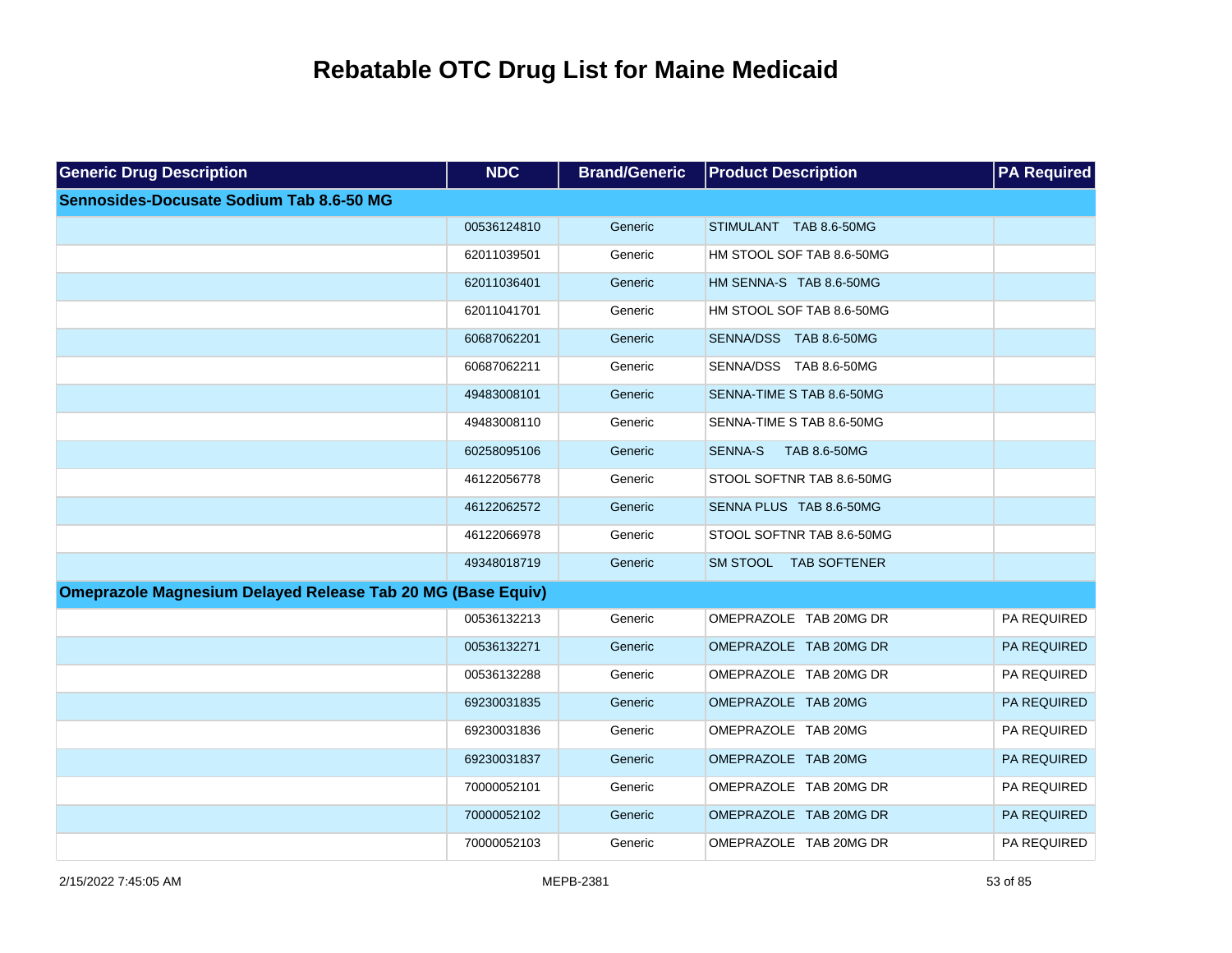| <b>Generic Drug Description</b>                                    | <b>NDC</b>  | <b>Brand/Generic</b> | <b>Product Description</b>      | <b>PA Required</b> |
|--------------------------------------------------------------------|-------------|----------------------|---------------------------------|--------------------|
| <b>Omeprazole Magnesium Delayed Release Tab 20 MG (Base Equiv)</b> |             |                      |                                 |                    |
|                                                                    | 70000052104 | Generic              | OMEPRAZOLE TAB 20MG DR          | <b>PA REQUIRED</b> |
| Polysaccharide Iron Complex Cap 150 MG (Iron Equivalent)           |             |                      |                                 |                    |
|                                                                    | 63044020301 | Generic              | IFEREX 150 CAP                  | PA REQUIRED        |
|                                                                    | 63044020361 | Generic              | IFEREX 150 CAP                  | PA REQUIRED        |
| <b>Coal Tar Shampoo 0.5%</b>                                       |             |                      |                                 |                    |
|                                                                    | 00904525944 | Generic              | THERAPEUTIC SHA                 |                    |
|                                                                    | 00096073608 | <b>Brand</b>         | DHS TAR GEL SHA 0.5%            |                    |
|                                                                    | 00096073704 | <b>Brand</b>         | <b>DHS TAR</b><br><b>SHA</b>    |                    |
|                                                                    | 00096073708 | <b>Brand</b>         | <b>DHS TAR</b><br><b>SHA</b>    |                    |
|                                                                    | 49348060247 | Generic              | ANTI-DANDRUF SHA COAL TAR       |                    |
| Diphenhydramine HCI Syrup 12.5 MG/5ML                              |             |                      |                                 |                    |
|                                                                    | 54838015440 | <b>Brand</b>         | SILPHEN COUG SYP 12.5/5ML       | PA REQUIRED        |
|                                                                    | 54838015470 | <b>Brand</b>         | SILPHEN COUG SYP 12.5/5ML       | PA REQUIRED        |
|                                                                    | 54838015480 | <b>Brand</b>         | SILPHEN COUG SYP 12.5/5ML       | PA REQUIRED        |
| Diphenhydramine-Acetaminophen Tab 25-500 MG (sleep)                |             |                      |                                 |                    |
|                                                                    | 62011002501 | Generic              | ACETAMIN PM TAB 25-500MG        |                    |
|                                                                    | 62011025601 | Generic              | PAIN RELIEVR TAB 25-500MG       |                    |
|                                                                    | 62011025001 | Generic              | PAIN RELIEVE TAB 25-500         |                    |
|                                                                    | 49348015109 | Generic              | PAIN RELIEVE TAB 25-500MG       |                    |
|                                                                    | 49348014010 | Generic              | PAIN RELIEVE TAB 25-500         |                    |
|                                                                    | 46122064371 | Generic              | PAIN RELIEF TAB 25-500MG        |                    |
|                                                                    | 46122041971 | Generic              | GNP PAIN PM TAB 25-500MG        |                    |
|                                                                    | 00113035571 | Generic              | <b>HEADACHE PM TAB 25-500MG</b> |                    |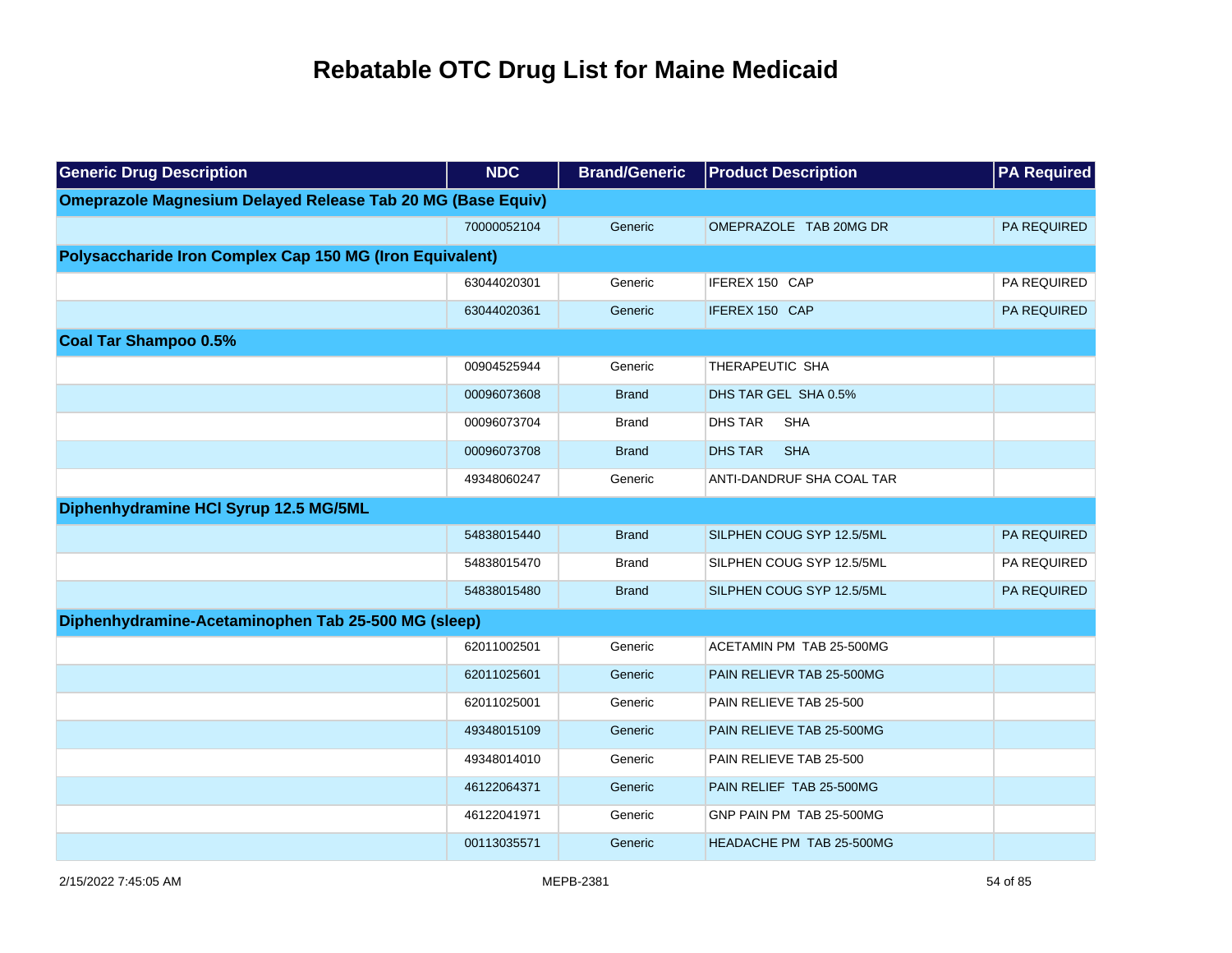| <b>Generic Drug Description</b>                     | <b>NDC</b>  | <b>Brand/Generic</b> | <b>Product Description</b> | <b>PA Required</b> |
|-----------------------------------------------------|-------------|----------------------|----------------------------|--------------------|
| Diphenhydramine-Acetaminophen Tab 25-500 MG (sleep) |             |                      |                            |                    |
|                                                     | 00113043771 | Generic              | PAIN RELIEF TAB 25-500MG   |                    |
|                                                     | 00904673151 | Generic              | ACETAMIN PM TAB 25-500MG   |                    |
|                                                     | 63868032501 | Generic              | PAIN RELIEVE TAB 25-500MG  |                    |
|                                                     | 63868032550 | Generic              | PAIN RELIEVE TAB 25-500MG  |                    |
|                                                     | 63868009450 | Generic              | PAIN RELIEF TAB PM         |                    |
|                                                     | 70000041101 | Generic              | ACETAMIN PM TAB 25-500MG   |                    |
|                                                     | 70000041102 | Generic              | ACETAMIN PM TAB 25-500MG   |                    |
|                                                     | 70000041103 | Generic              | ACETAMIN PM TAB 25-500MG   |                    |
| Nicotine TD Patch 24HR 14 MG/24HR                   |             |                      |                            |                    |
|                                                     | 70000051101 | Generic              | NICOTINE TD DIS 14MG/24H   |                    |
|                                                     | 70000051102 | Generic              | NICOTINE TD DIS 14MG/24H   |                    |
|                                                     | 70677003101 | Generic              | SM NICOTINE DIS 14MG/24H   |                    |
|                                                     | 68001043388 | Generic              | NICOTINE TD DIS 14MG/24H   |                    |
|                                                     | 68001043390 | Generic              | NICOTINE TD DIS 14MG/24H   |                    |
|                                                     | 00536589553 | Generic              | NICOTINE TD DIS 14MG/24H   |                    |
|                                                     | 00536589571 | Generic              | NICOTINE TD DIS 14MG/24H   |                    |
|                                                     | 00536589588 | Generic              | NICOTINE TD DIS 14MG/24H   |                    |
|                                                     | 00536110788 | Generic              | NICOTINE TD DIS 14MG/24H   |                    |
|                                                     | 46122035274 | Generic              | GNP NICOTINE DIS 14MG/24H  |                    |
|                                                     | 43598044770 | Generic              | NICOTINE TD DIS 14MG/24H   |                    |
|                                                     | 43598044774 | Generic              | NICOTINE TD DIS 14MG/24H   |                    |
|                                                     | 62011035001 | Generic              | HM NICOTINE DIS 14MG/24H   |                    |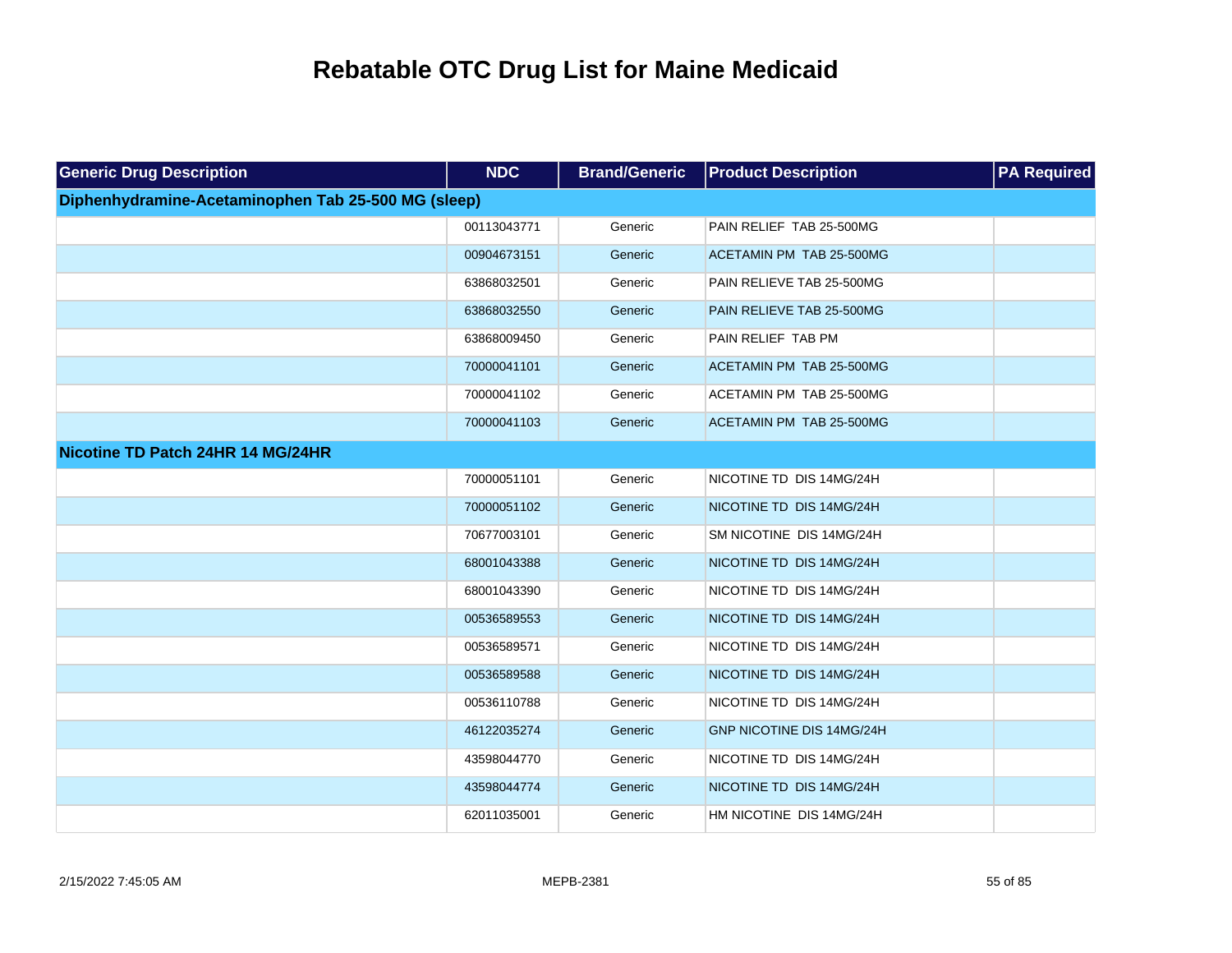| <b>Generic Drug Description</b>   | <b>NDC</b>  | <b>Brand/Generic</b> | <b>Product Description</b> | <b>PA Required</b> |
|-----------------------------------|-------------|----------------------|----------------------------|--------------------|
| Nicotine TD Patch 24HR 21 MG/24HR |             |                      |                            |                    |
|                                   | 62011035101 | Generic              | HM NICOTINE DIS 21MG/24H   |                    |
|                                   | 43598044828 | Generic              | NICOTINE TD DIS 21MG/24H   |                    |
|                                   | 43598044870 | Generic              | NICOTINE TD DIS 21MG/24H   |                    |
|                                   | 43598044874 | Generic              | NICOTINE TD DIS 21MG/24H   |                    |
|                                   | 46122035374 | Generic              | GNP NICOTINE DIS 21MG/24H  |                    |
|                                   | 46122056807 | Generic              | GNP NICOTINE DIS 21MG/24H  |                    |
|                                   | 00536110888 | Generic              | NICOTINE TD DIS 21MG/24H   |                    |
|                                   | 00536589653 | Generic              | NICOTINE TD DIS 21MG/24H   |                    |
|                                   | 00536589671 | Generic              | NICOTINE TD DIS 21MG/24H   |                    |
|                                   | 00536589688 | Generic              | NICOTINE TD DIS 21MG/24H   |                    |
|                                   | 68001043488 | Generic              | NICOTINE TD DIS STEP 1     |                    |
|                                   | 68001043490 | Generic              | NICOTINE TD DIS STEP 1     |                    |
|                                   | 68001043491 | Generic              | NICOTINE TD DIS STEP 1     |                    |
|                                   | 70677003201 | Generic              | SM NICOTINE DIS 21MG/24H   |                    |
|                                   | 70000051201 | Generic              | NICOTINE TD DIS 21MG/24H   |                    |
|                                   | 70000051202 | Generic              | NICOTINE TD DIS 21MG/24H   |                    |
| Nicotine TD Patch 24HR 7 MG/24HR  |             |                      |                            |                    |
|                                   | 70000051001 | Generic              | NICOTINE TD DIS 7MG/24HR   |                    |
|                                   | 70677003001 | Generic              | SM NICOTINE DIS 7MG/24HR   |                    |
|                                   | 68001043288 | Generic              | NICOTINE TD DIS STEP 3     |                    |
|                                   | 68001043290 | Generic              | NICOTINE TD DIS STEP 3     |                    |
|                                   | 00536589453 | Generic              | NICOTINE TD DIS 7MG/24HR   |                    |
|                                   | 00536589488 | Generic              | NICOTINE TD DIS 7MG/24HR   |                    |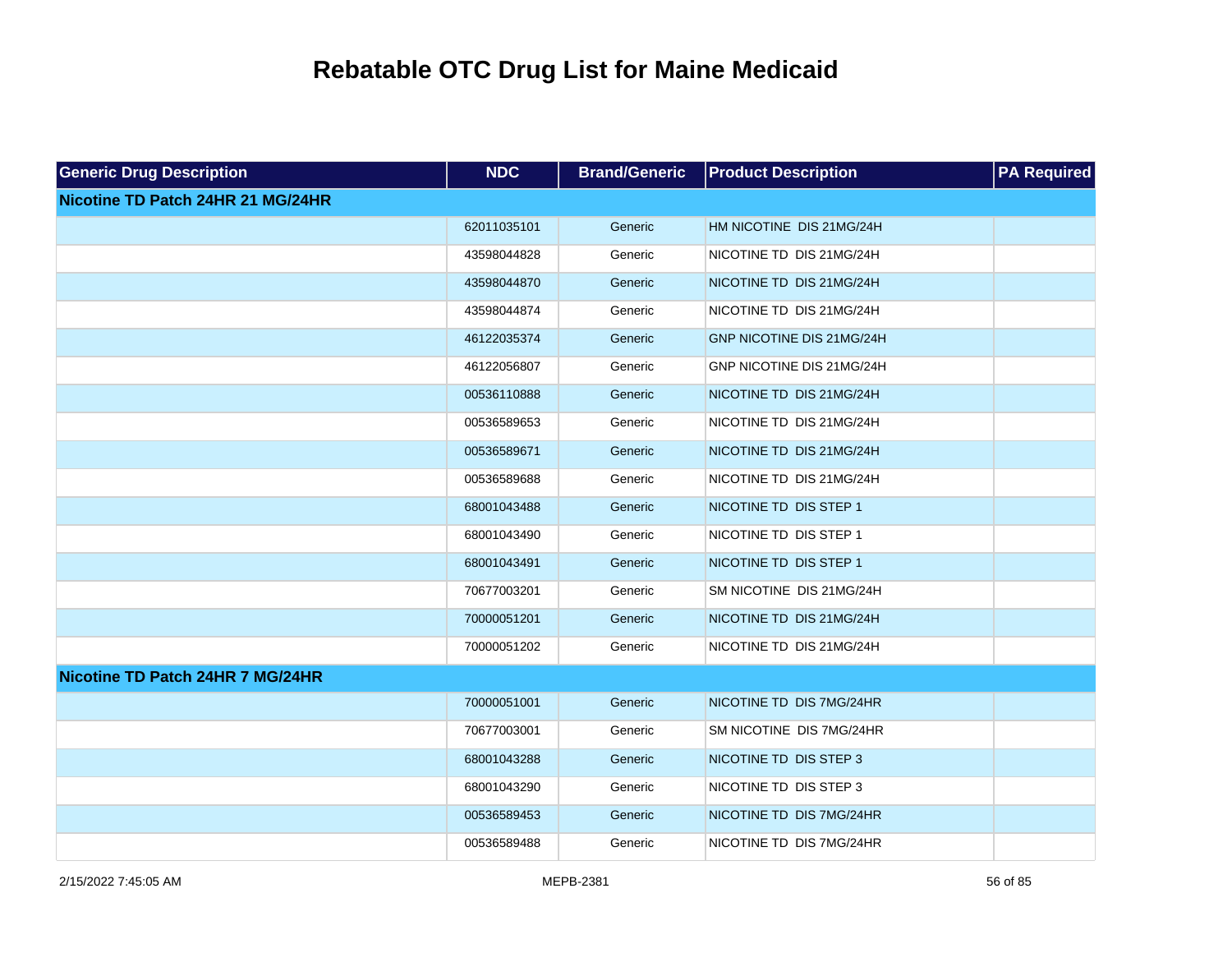| <b>Generic Drug Description</b>     | <b>NDC</b>  | <b>Brand/Generic</b> | <b>Product Description</b>       | <b>PA Required</b> |
|-------------------------------------|-------------|----------------------|----------------------------------|--------------------|
| Nicotine TD Patch 24HR 7 MG/24HR    |             |                      |                                  |                    |
|                                     | 00536110688 | Generic              | NICOTINE TD DIS 7MG/24HR         |                    |
|                                     | 46122035474 | Generic              | <b>GNP NICOTINE DIS 7MG/24HR</b> |                    |
|                                     | 43598044670 | Generic              | NICOTINE TD DIS 7MG/24HR         |                    |
|                                     | 43598044674 | Generic              | NICOTINE TD DIS 7MG/24HR         |                    |
|                                     | 62011034901 | Generic              | HM NICOTINE DIS 7MG/24HR         |                    |
| <b>Nicotine Polacrilex Gum 2 MG</b> |             |                      |                                  |                    |
|                                     | 62011042501 | Generic              | HM NICOTINE GUM 2MG              |                    |
|                                     | 62011004702 | Generic              | HM NICOTINE GUM 2MG MINT         |                    |
|                                     | 45802020625 | Generic              | NICOTINE POL GUM 2MG MINT        |                    |
|                                     | 46122028460 | Generic              | <b>GNP NICOTINE GUM 2MG MINT</b> |                    |
|                                     | 46122017125 | Generic              | GNP NICOTINE GUM 2MG MINT        |                    |
|                                     | 46122017320 | Generic              | <b>GNP NICOTINE GUM 2MG ORIG</b> |                    |
|                                     | 46122044858 | Generic              | <b>GNP NICOTINE GUM 2MG MINT</b> |                    |
|                                     | 46122066478 | Generic              | <b>GNP NICOTINE GUM 2MG FRT</b>  |                    |
|                                     | 49348057308 | Generic              | SM NICOTINE GUM 2MG              |                    |
|                                     | 49348057336 | Generic              | SM NICOTINE GUM 2MG              |                    |
|                                     | 49348078710 | Generic              | SM NICOTINE GUM 2MG MINT         |                    |
|                                     | 49348069136 | Generic              | SM NICOTINE GUM 2MG MINT         |                    |
|                                     | 00113045660 | Generic              | NICOTINE GUM 2MG                 |                    |
|                                     | 00113020625 | Generic              | NICOTINE POL GUM 2MG MINT        |                    |
|                                     | 00113002971 | Generic              | NICOTINE GUM 2MG                 |                    |
|                                     | 00536338601 | Generic              | NICOTINE POL GUM 2MGFRUIT        |                    |
|                                     | 00536340401 | Generic              | NICOTINE POL GUM 2MG CINN        |                    |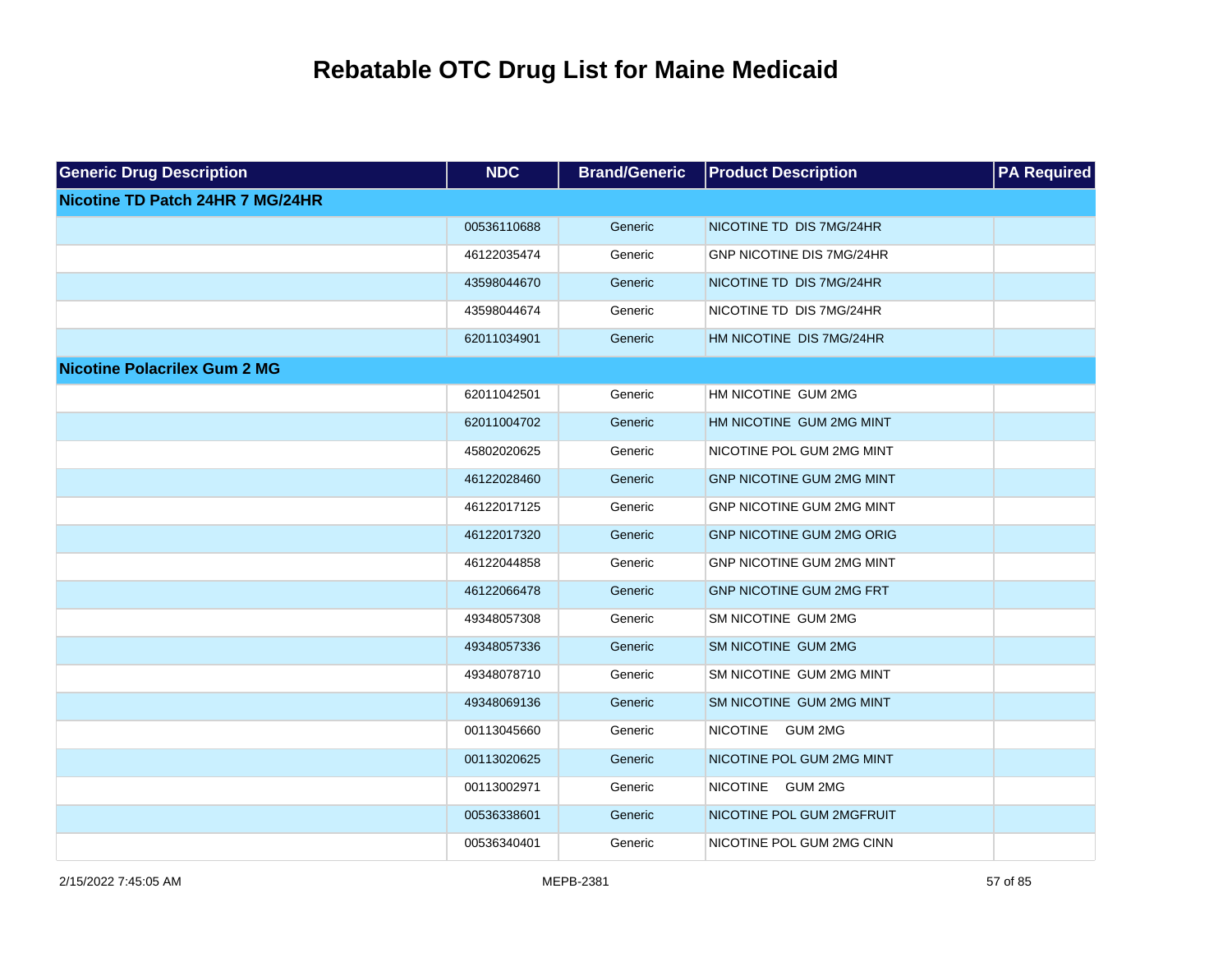| <b>Generic Drug Description</b>     | <b>NDC</b>  | <b>Brand/Generic</b> | <b>Product Description</b> | <b>PA Required</b> |
|-------------------------------------|-------------|----------------------|----------------------------|--------------------|
| <b>Nicotine Polacrilex Gum 2 MG</b> |             |                      |                            |                    |
|                                     | 00536136206 | Generic              | NICOTINE POL GUM 2MG       |                    |
|                                     | 00536136223 | Generic              | NICOTINE POL GUM 2MG       |                    |
|                                     | 00536136234 | Generic              | NICOTINE POL GUM 2MG       |                    |
|                                     | 00536302906 | Generic              | NICOTINE POL GUM 2MG ORIG  |                    |
|                                     | 00536302923 | Generic              | NICOTINE POL GUM 2MG ORIG  |                    |
|                                     | 00536302934 | Generic              | NICOTINE POL GUM 2MG ORIG  |                    |
|                                     | 00536311201 | Generic              | NICOTINE POL GUM 2MG MINT  |                    |
|                                     | 00536311237 | Generic              | NICOTINE POL GUM 2MG MINT  |                    |
|                                     | 63739037010 | Generic              | NICOTINE POL GUM 2MG CINN  |                    |
|                                     | 63739037163 | Generic              | NICOTINE POL GUM 2MG       |                    |
|                                     | 70677008501 | Generic              | SM NICOTINE GUM 2MG        |                    |
|                                     | 70000034501 | Generic              | NICOTINE POL GUM 2MG ORIG  |                    |
|                                     | 70000034601 | Generic              | NICOTINE POL GUM 2MGFRUIT  |                    |
|                                     | 70000034701 | Generic              | NICOTINE POL GUM 2MG MINT  |                    |
|                                     | 70000034801 | Generic              | NICOTINE POL GUM 2MG MINT  |                    |
|                                     | 70000034802 | Generic              | NICOTINE POL GUM 2MG MINT  |                    |
| <b>Nicotine Polacrilex Gum 4 MG</b> |             |                      |                            |                    |
|                                     | 70000034101 | Generic              | NICOTINE POL GUM 4MG ORIG  |                    |
|                                     | 70000034201 | Generic              | NICOTINE POL GUM 4MGFRUIT  |                    |
|                                     | 70000034301 | Generic              | NICOTINE POL GUM 4MG MINT  |                    |
|                                     | 70000034401 | Generic              | NICOTINE POL GUM 4MG MINT  |                    |
|                                     | 70000034402 | Generic              | NICOTINE POL GUM 4MG MINT  |                    |
|                                     | 70677008601 | Generic              | SM NICOTINE GUM 4MG        |                    |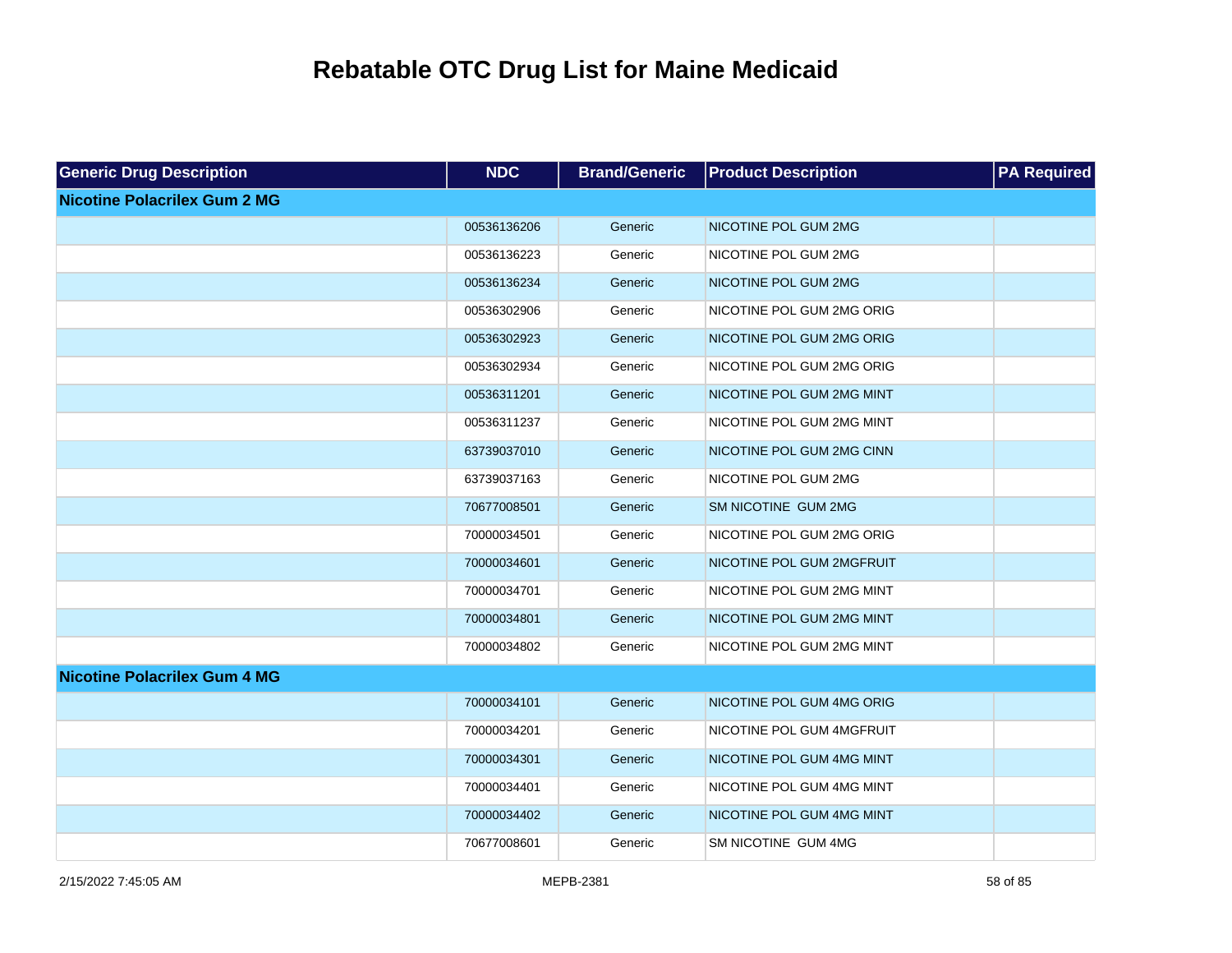| <b>Generic Drug Description</b>     | <b>NDC</b>  | <b>Brand/Generic</b> | <b>Product Description</b>        | <b>PA Required</b> |
|-------------------------------------|-------------|----------------------|-----------------------------------|--------------------|
| <b>Nicotine Polacrilex Gum 4 MG</b> |             |                      |                                   |                    |
|                                     | 63739036810 | Generic              | NICOTINE POL GUM 4MGFRUIT         |                    |
|                                     | 63739036910 | Generic              | NICOTINE POL GUM 4MG CINN         |                    |
|                                     | 00536311301 | Generic              | NICOTINE POL GUM 4MG MINT         |                    |
|                                     | 00536311337 | Generic              | NICOTINE POL GUM 4MG MINT         |                    |
|                                     | 00536303006 | Generic              | NICOTINE POL GUM 4MG ORIG         |                    |
|                                     | 00536303023 | Generic              | NICOTINE POL GUM 4MG ORIG         |                    |
|                                     | 00536137206 | Generic              | NICOTINE POL GUM 4MG MINT         |                    |
|                                     | 00536137223 | Generic              | NICOTINE POL GUM 4MG MINT         |                    |
|                                     | 00536137234 | Generic              | NICOTINE POL GUM 4MG MINT         |                    |
|                                     | 00536340501 | Generic              | NICOTINE POL GUM 4MG              |                    |
|                                     | 00536338701 | Generic              | NICOTINE POL GUM 4MG              |                    |
|                                     | 24385059871 | Generic              | GNP NICOTINE GUM 4MG MINT         |                    |
|                                     | 00113017060 | Generic              | <b>NICOTINE</b><br><b>GUM 4MG</b> |                    |
|                                     | 00113017071 | Generic              | <b>NICOTINE</b><br><b>GUM 4MG</b> |                    |
|                                     | 00113042225 | Generic              | NICOTINE POL GUM 4MG MINT         |                    |
|                                     | 00113053260 | Generic              | <b>NICOTINE</b><br><b>GUM 4MG</b> |                    |
|                                     | 00113053278 | Generic              | <b>NICOTINE</b><br><b>GUM 4MG</b> |                    |
|                                     | 49348069236 | Generic              | SM NICOTINE GUM 4MG MINT          |                    |
|                                     | 49348057208 | Generic              | SM NICOTINE GUM 4MG               |                    |
|                                     | 49348057236 | Generic              | SM NICOTINE GUM 4MG               |                    |
|                                     | 49348078810 | Generic              | SM NICOTINE GUM 4MG MINT          |                    |
|                                     | 46122066678 | Generic              | GNP NICOTINE GUM 4MG FRT          |                    |
|                                     | 46122044958 | Generic              | <b>GNP NICOTINE GUM 4MG MINT</b>  |                    |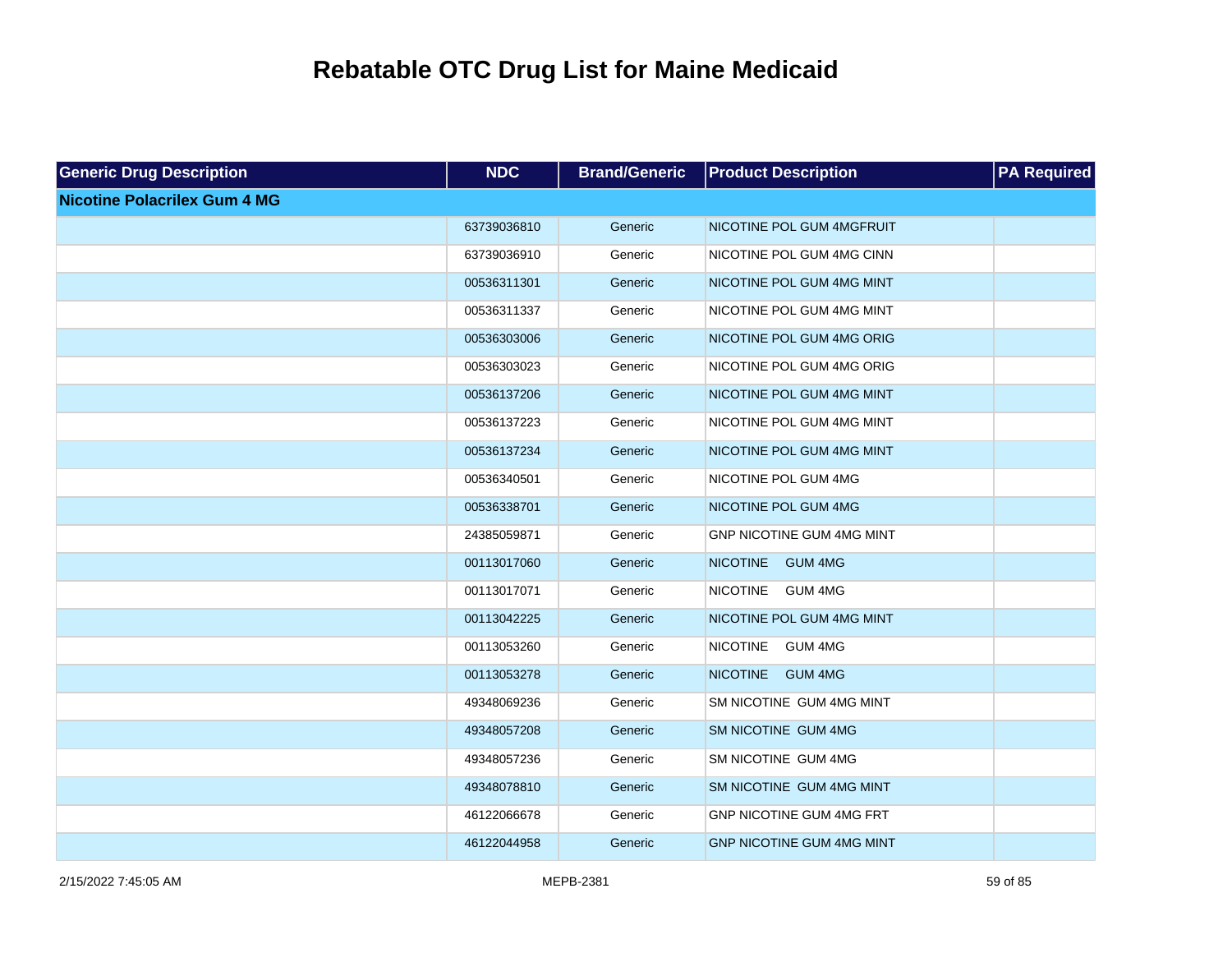| <b>Generic Drug Description</b>         | <b>NDC</b>  | <b>Brand/Generic</b> | <b>Product Description</b>             | <b>PA Required</b> |
|-----------------------------------------|-------------|----------------------|----------------------------------------|--------------------|
| <b>Nicotine Polacrilex Gum 4 MG</b>     |             |                      |                                        |                    |
|                                         | 46122017460 | Generic              | GNP NICOTINE GUM 4MG ORIG              |                    |
|                                         | 46122017225 | Generic              | <b>GNP NICOTINE GUM 4MG MINT</b>       |                    |
|                                         | 46122028660 | Generic              | GNP NICOTINE GUM 4MG MINT              |                    |
|                                         | 45802000125 | Generic              | NICOTINE POL GUM 4MG MINT              |                    |
|                                         | 62011017001 | Generic              | HM NICOTINE GUM 4MG MINT               |                    |
|                                         | 62011042601 | Generic              | HM NICOTINE GUM 4MG FRT                |                    |
| <b>Nicotine Polacrilex Lozenge 2 MG</b> |             |                      |                                        |                    |
|                                         | 62011042701 | Generic              | HM NICOTINE LOZ 2MG CINN               |                    |
|                                         | 62011042901 | Generic              | HM NICOTINE LOZ 2MG                    |                    |
|                                         | 62011019901 | Generic              | HM NICOTINE LOZ 2MG MINT               |                    |
|                                         | 62011004801 | Generic              | HM NICOTINE LOZ 2MG MINT               |                    |
|                                         | 45802008901 | Generic              | <b>NICOTINE</b><br>LOZ 2MG MINT        |                    |
|                                         | 45802008902 | Generic              | <b>NICOTINE</b><br><b>LOZ 2MG MINT</b> |                    |
|                                         | 43598048672 | Generic              | <b>NICOTINE</b><br>LOZ 2MG MINT        |                    |
|                                         | 45802034403 | Generic              | NICOTINE POL LOZ 2MG MINT              |                    |
|                                         | 45802034405 | Generic              | NICOTINE POL LOZ 2MG MINT              |                    |
|                                         | 46122025415 | Generic              | <b>GNP NICOTINE LOZ MINI 2MG</b>       |                    |
|                                         | 46122025460 | Generic              | <b>GNP NICOTINE LOZ MINI 2MG</b>       |                    |
|                                         | 46122017608 | Generic              | <b>GNP NICOTINE LOZ 2MG MINT</b>       |                    |
|                                         | 46122066315 | Generic              | <b>GNP NICOTINE LOZ MINI 2MG</b>       |                    |
|                                         | 49348085216 | Generic              | SM NICOTINE LOZ 2MG MINT               |                    |
|                                         | 00113073402 | Generic              | LOZ 2MG MINT<br><b>NICOTINE</b>        |                    |
|                                         | 00113034405 | Generic              | NICOTINE POL LOZ 2MG MINT              |                    |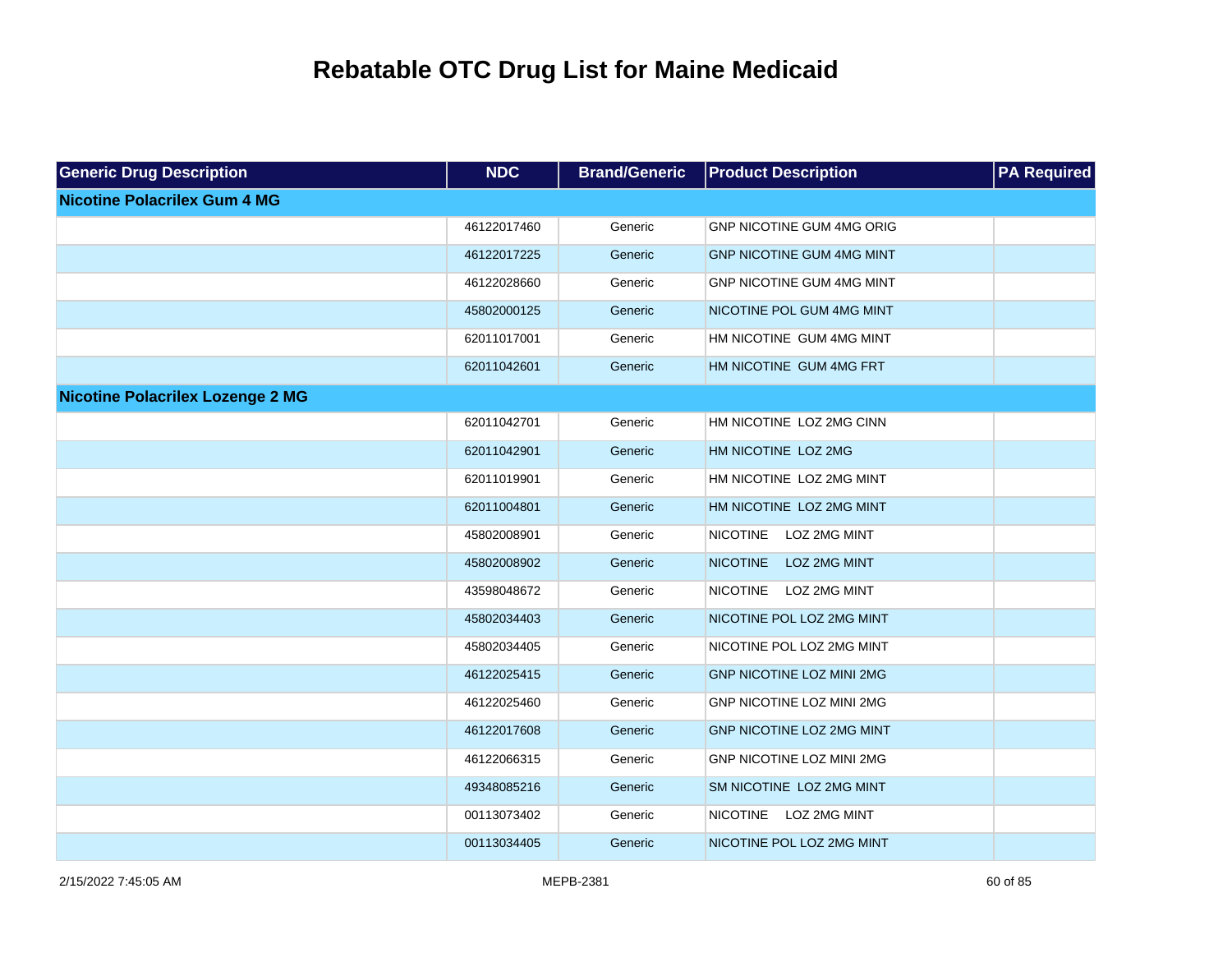| <b>Generic Drug Description</b>         | <b>NDC</b>  | <b>Brand/Generic</b> | <b>Product Description</b>             | <b>PA Required</b> |
|-----------------------------------------|-------------|----------------------|----------------------------------------|--------------------|
| <b>Nicotine Polacrilex Lozenge 2 MG</b> |             |                      |                                        |                    |
|                                         | 00536123981 | Generic              | <b>NICOTINE</b><br>LOZ MINI 2MG        |                    |
|                                         | 00536133709 | Generic              | NICOTINE POL LOZ 2MG MINT              |                    |
|                                         | 70677008701 | Generic              | SM NICOTINE LOZ 2MG CINN               |                    |
|                                         | 70677008901 | Generic              | SM NICOTINE LOZ 2MG CHRY               |                    |
|                                         | 70000056001 | Generic              | NICOTINE POL LOZ 2MG MINI              |                    |
|                                         | 70000056201 | Generic              | NICOTINE POL LOZ 2MG MINT              |                    |
| <b>Nicotine Polacrilex Lozenge 4 MG</b> |             |                      |                                        |                    |
|                                         | 70000056101 | Generic              | <b>NICOTINE</b><br>LOZ 4MG MINT        |                    |
|                                         | 70000055901 | Generic              | NICOTINE POL LOZ 4MG MINT              |                    |
|                                         | 70677009001 | Generic              | SM NICOTINE LOZ 4MG                    |                    |
|                                         | 70677008801 | Generic              | SM NICOTINE LOZ 4MG CINN               |                    |
|                                         | 00536133809 | Generic              | <b>NICOTINE</b><br>LOZ 4MG MINT        |                    |
|                                         | 00536124181 | Generic              | NICOTINE POL LOZ 4MG MINT              |                    |
|                                         | 00113087305 | Generic              | NICOTINE POL LOZ 4MG MINT              |                    |
|                                         | 00113087306 | Generic              | NICOTINE POL LOZ 4MG MINT              |                    |
|                                         | 00113095702 | Generic              | <b>NICOTINE</b><br>LOZ 4MG MINT        |                    |
|                                         | 00113095760 | Generic              | <b>NICOTINE</b><br><b>LOZ 4MG MINT</b> |                    |
|                                         | 49348085316 | Generic              | SM NICOTINE LOZ 4MG MINT               |                    |
|                                         | 46122066515 | Generic              | <b>GNP NICOTINE LOZ 4MG CHER</b>       |                    |
|                                         | 46122017708 | Generic              | GNP NICOTINE LOZ 4MG MINT              |                    |
|                                         | 46122025515 | Generic              | GNP NICOTINE LOZ 4MG MINT              |                    |
|                                         | 46122025560 | Generic              | GNP NICOTINE LOZ 4MG MINT              |                    |
|                                         | 45802095701 | Generic              | <b>NICOTINE</b><br><b>LOZ 4MG MINT</b> |                    |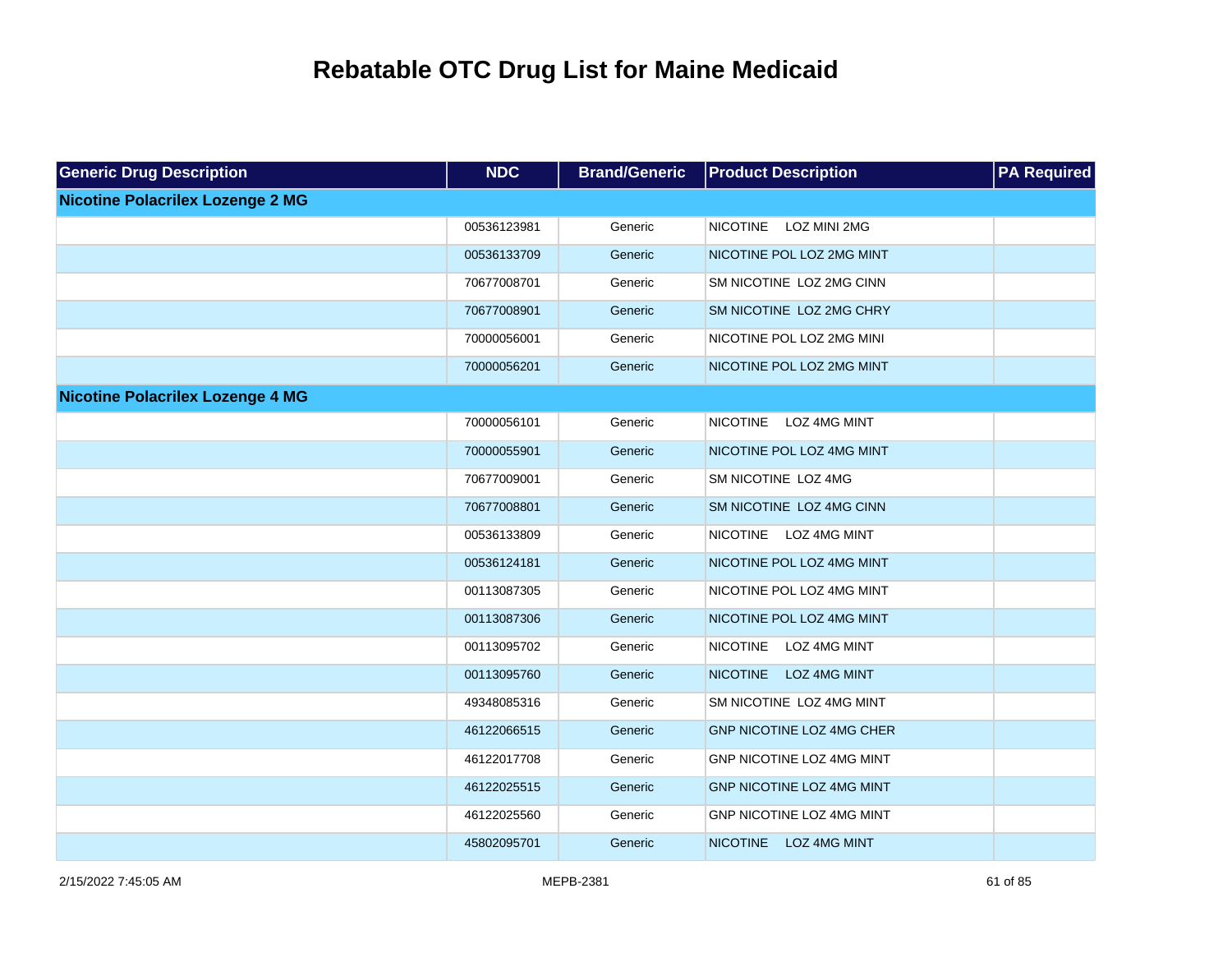| <b>Generic Drug Description</b>         | <b>NDC</b>  | <b>Brand/Generic</b> | <b>Product Description</b>      | <b>PA Required</b> |
|-----------------------------------------|-------------|----------------------|---------------------------------|--------------------|
| <b>Nicotine Polacrilex Lozenge 4 MG</b> |             |                      |                                 |                    |
|                                         | 45802095702 | Generic              | <b>NICOTINE</b><br>LOZ 4MG MINT |                    |
|                                         | 45802087303 | Generic              | NICOTINE POL LOZ 4MG MINT       |                    |
|                                         | 45802087305 | Generic              | NICOTINE POL LOZ 4MG MINT       |                    |
|                                         | 43598048772 | Generic              | NICOTINE POL LOZ 4MG MINT       |                    |
|                                         | 62011020001 | Generic              | HM NICOTINE LOZ 4MG MINT        |                    |
|                                         | 62011017101 | Generic              | HM NICOTINE LOZ 4MG MINT        |                    |
|                                         | 62011043001 | Generic              | HM NICOTINE LOZ 4MG MINT        |                    |
|                                         | 62011042801 | Generic              | HM NICOTINE LOZ 4MG CINN        |                    |
| <b>Ibuprofen Susp 100 MG/5ML</b>        |             |                      |                                 |                    |
|                                         | 62011021401 | Generic              | IBUPROFEN SUS 100/5ML           |                    |
|                                         | 62011003001 | Generic              | IBUPROFEN SUS 100/5ML           |                    |
|                                         | 62011003002 | Generic              | IBUPROFEN SUS 100/5ML           |                    |
|                                         | 61269076194 | Generic              | <b>IBUPROFEN CH SUS 100/5ML</b> |                    |
|                                         | 61269076394 | Generic              | IBUPROFEN CH SUS 100/5ML        |                    |
|                                         | 62011001001 | Generic              | IBUPROFEN SUS 100/5ML           |                    |
|                                         | 62011001101 | Generic              | IBUPROFEN SUS 100/5ML           |                    |
|                                         | 51672213001 | Generic              | IBUPROFEN SUS 100/5ML           |                    |
|                                         | 51672213008 | Generic              | IBUPROFEN SUS 100/5ML           |                    |
|                                         | 45802013326 | Generic              | IBUPROFEN SUS 100/5ML           |                    |
|                                         | 45802014026 | Generic              | IBUPROFEN SUS 100/5ML           |                    |
|                                         | 45802089726 | Generic              | IBUPROFEN SUS 100/5ML           |                    |
|                                         | 45802089734 | Generic              | IBUPROFEN SUS 100/5ML           |                    |
|                                         | 24385090526 | Generic              | IBUPROFEN SUS 100/5ML           |                    |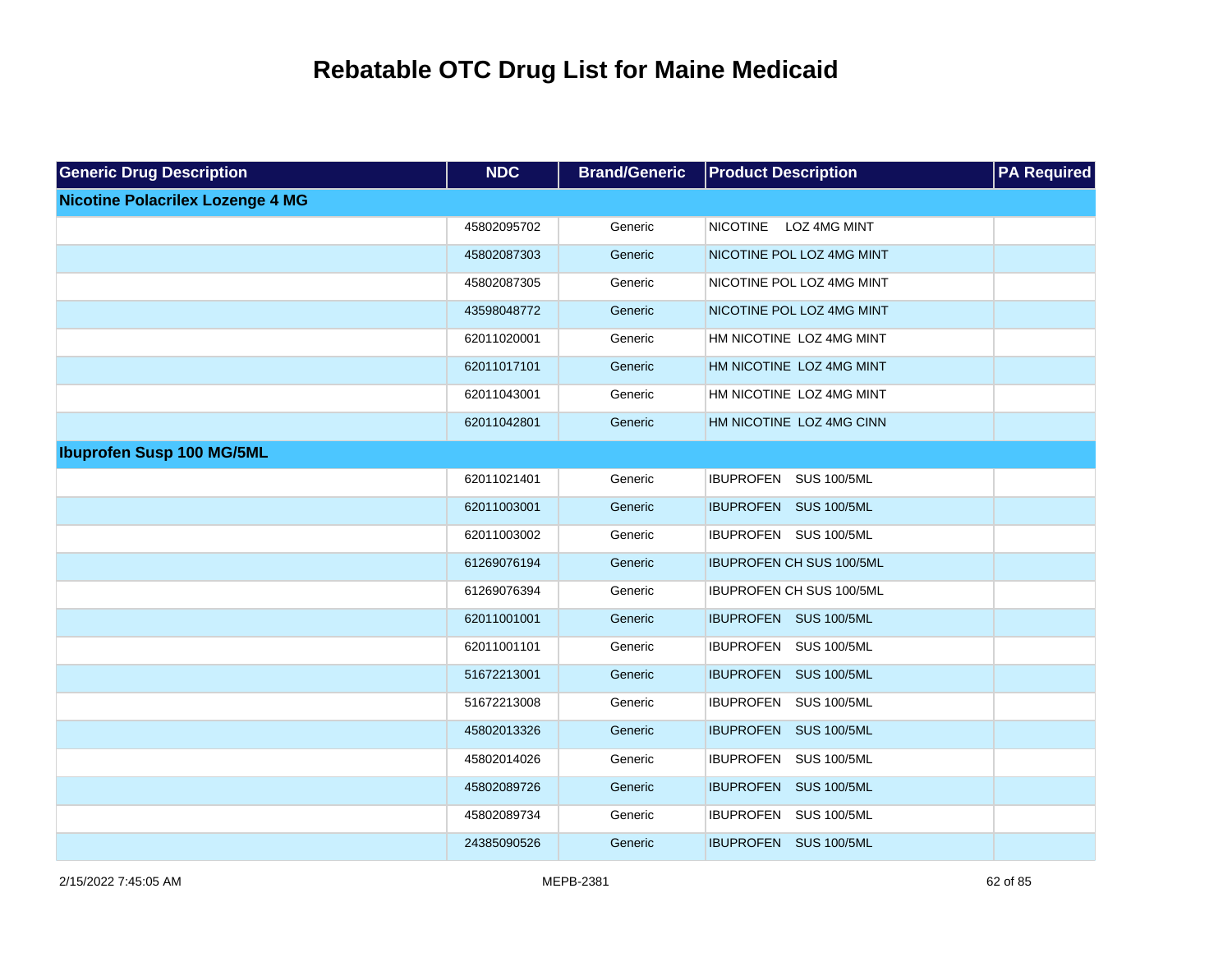| <b>Generic Drug Description</b>  | <b>NDC</b>  | <b>Brand/Generic</b> | <b>Product Description</b>      | <b>PA Required</b> |
|----------------------------------|-------------|----------------------|---------------------------------|--------------------|
| <b>Ibuprofen Susp 100 MG/5ML</b> |             |                      |                                 |                    |
|                                  | 24385090534 | Generic              | IBUPROFEN SUS 100/5ML           |                    |
|                                  | 49348087634 | Generic              | IBUPROFEN SUS 100/5ML           |                    |
|                                  | 49348022934 | Generic              | IBUPROFEN SUS 100/5ML           |                    |
|                                  | 49348022937 | Generic              | IBUPROFEN SUS 100/5ML           |                    |
|                                  | 49348049934 | Generic              | IBUPROFEN SUS 100/5ML           |                    |
|                                  | 49348050034 | Generic              | IBUPROFEN SUS 100/5ML           |                    |
|                                  | 00113089726 | Generic              | IBUPROFEN SUS 100/5ML           |                    |
|                                  | 00113089734 | Generic              | IBUPROFEN SUS 100/5ML           |                    |
|                                  | 00113066026 | Generic              | IBUPROFEN SUS 100/5ML           |                    |
|                                  | 00113068526 | Generic              | IBUPROFEN SUS 100/5ML           |                    |
|                                  | 00113016626 | Generic              | IBUPROFEN SUS 100/5ML           |                    |
|                                  | 00113016634 | Generic              | IBUPROFEN SUS 100/5ML           |                    |
|                                  | 00121182800 | Generic              | IBUPROFEN SUS 200/10ML          |                    |
|                                  | 00121182810 | Generic              | IBUPROFEN SUS 200/10ML          |                    |
|                                  | 00121183605 | Generic              | IBUPROFEN SUS 100/5ML           |                    |
|                                  | 00121091400 | Generic              | IBUPROFEN SUS 100/5ML           |                    |
|                                  | 00121091405 | Generic              | IBUPROFEN SUS 100/5ML           |                    |
|                                  | 00121091700 | Generic              | <b>IBUPROFEN CH SUS 100/5ML</b> |                    |
|                                  | 00121091705 | Generic              | IBUPROFEN CH SUS 100/5ML        |                    |
|                                  | 00472176098 | Generic              | IBUPROFEN SUS 100/5ML           |                    |
|                                  | 00472176194 | Generic              | IBUPROFEN CH SUS 100/5ML        |                    |
|                                  | 00472176394 | Generic              | IBUPROFEN SUS 100/5ML           |                    |
|                                  | 00472176494 | Generic              | IBUPROFEN SUS 100/5ML           |                    |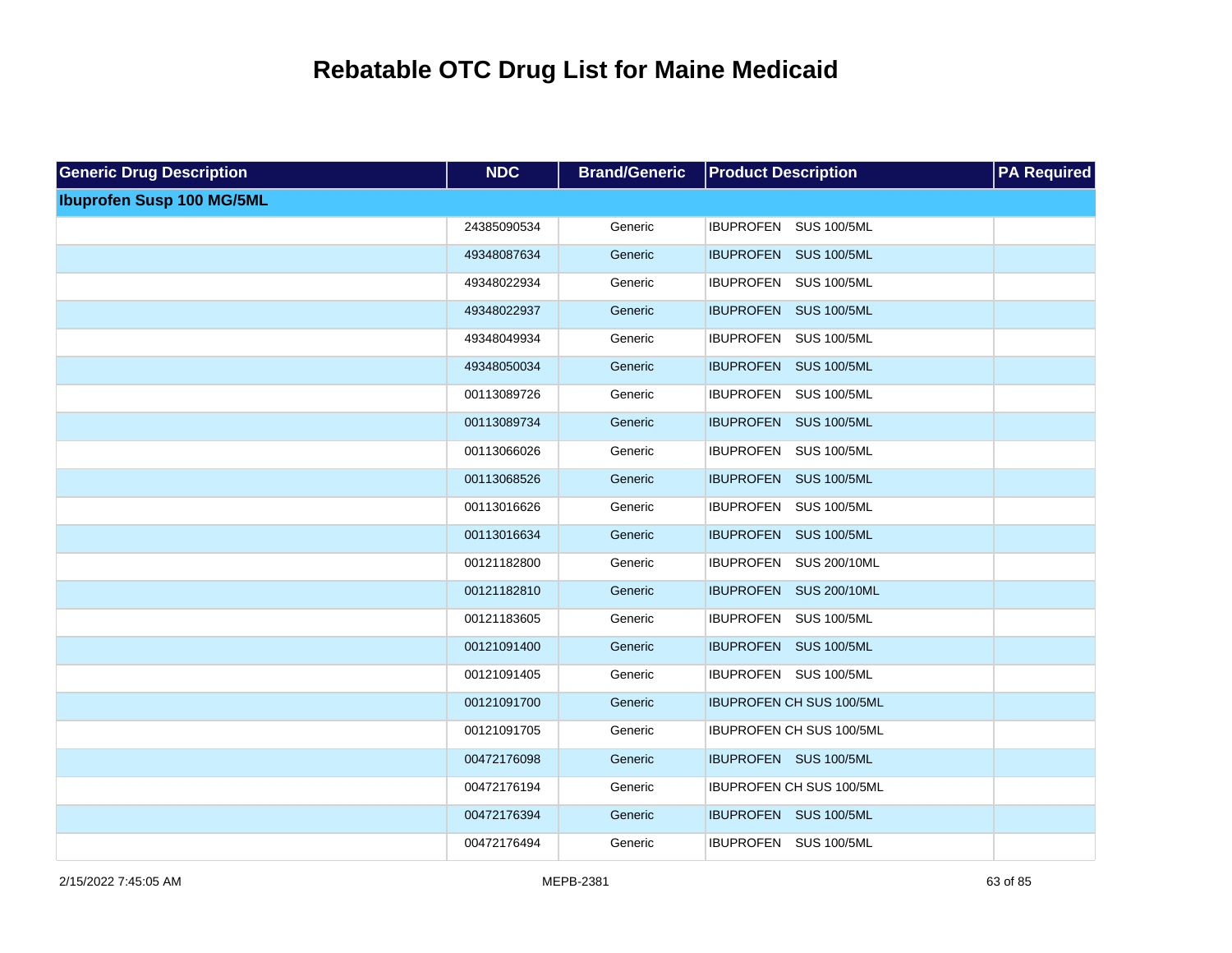| <b>Generic Drug Description</b>  | <b>NDC</b>  | <b>Brand/Generic</b> | <b>Product Description</b> | <b>PA Required</b> |
|----------------------------------|-------------|----------------------|----------------------------|--------------------|
| <b>Ibuprofen Susp 100 MG/5ML</b> |             |                      |                            |                    |
|                                  | 00904557720 | Generic              | IBUPROFEN SUS 100/5ML      |                    |
|                                  | 00904530909 | Generic              | IBUPROFEN SUS 100/5ML      |                    |
|                                  | 00904530920 | Generic              | IBUPROFEN SUS 100/5ML      |                    |
|                                  | 24385037226 | Generic              | IBUPROFEN SUS 100/5ML      |                    |
|                                  | 24385036126 | Generic              | IBUPROFEN SUS 100/5ML      |                    |
|                                  | 24385036134 | Generic              | IBUPROFEN SUS 100/5ML      |                    |
|                                  | 24385000926 | Generic              | IBUPROFEN SUS 100/5ML      |                    |
|                                  | 24385000934 | Generic              | IBUPROFEN SUS 100/5ML      |                    |
|                                  | 70000018101 | Generic              | IBUPROFEN SUS 100/5ML      |                    |
|                                  | 70000025901 | Generic              | IBUPROFEN SUS 100/5ML      |                    |
|                                  | 70000026201 | Generic              | IBUPROFEN SUS 100/5ML      |                    |
|                                  | 70000026301 | Generic              | IBUPROFEN SUS 100/5ML      |                    |
|                                  | 70000026302 | Generic              | IBUPROFEN SUS 100/5ML      |                    |
|                                  | 70000026401 | Generic              | IBUPROFEN SUS 100/5ML      |                    |
|                                  | 63868077604 | Generic              | IBUPROFEN SUS 100/5ML      |                    |
|                                  | 63868077904 | Generic              | IBUPROFEN SUS 100/5ML      |                    |
|                                  | 63868077908 | Generic              | IBUPROFEN SUS 100/5ML      |                    |
|                                  | 63868075618 | Generic              | IBUPROFEN SUS 100/5ML      |                    |
|                                  | 63868075818 | Generic              | IBUPROFEN SUS 100/5ML      |                    |
|                                  | 68001043592 | Generic              | IBUPROFEN SUS 100/5ML      |                    |
|                                  | 68001043594 | Generic              | IBUPROFEN SUS 100/5ML      |                    |
|                                  | 68094003701 | Generic              | IBUPROFEN SUS 100/5ML      |                    |
|                                  | 68094003758 | Generic              | IBUPROFEN SUS 100/5ML      |                    |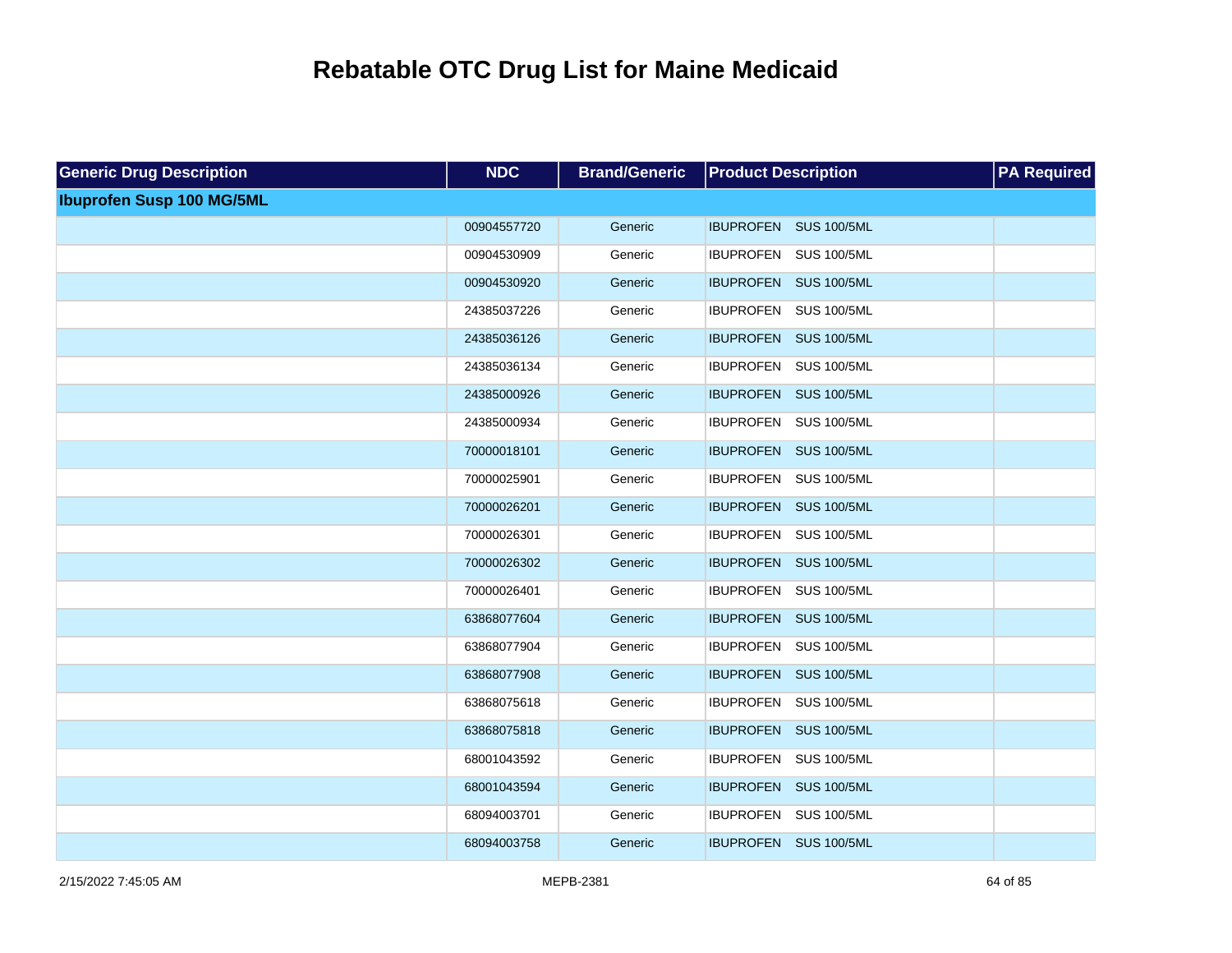| <b>Generic Drug Description</b>  | <b>NDC</b>  | <b>Brand/Generic</b> | <b>Product Description</b> | <b>PA Required</b> |
|----------------------------------|-------------|----------------------|----------------------------|--------------------|
| <b>Ibuprofen Susp 100 MG/5ML</b> |             |                      |                            |                    |
|                                  | 68094060059 | Generic              | IBUPROFEN SUS 100/5ML      |                    |
|                                  | 68094060061 | Generic              | IBUPROFEN SUS 100/5ML      |                    |
|                                  | 68094060062 | Generic              | IBUPROFEN SUS 100/5ML      |                    |
|                                  | 68094049459 | Generic              | IBUPROFEN SUS 100/5ML      |                    |
|                                  | 68094049461 | Generic              | IBUPROFEN SUS 100/5ML      |                    |
|                                  | 68094049462 | Generic              | IBUPROFEN SUS 100/5ML      |                    |
|                                  | 68094050359 | Generic              | IBUPROFEN SUS 100/5ML      |                    |
|                                  | 68094050361 | Generic              | IBUPROFEN SUS 100/5ML      |                    |
|                                  | 68094050362 | Generic              | IBUPROFEN SUS 100/5ML      |                    |
|                                  | 69230030811 | Generic              | IBUPROFEN SUS 100/5ML      |                    |
|                                  | 69230030812 | Generic              | IBUPROFEN SUS 100/5ML      |                    |
|                                  | 69230030911 | Generic              | IBUPROFEN SUS 100/5ML      |                    |
|                                  | 69230030912 | Generic              | IBUPROFEN SUS 100/5ML      |                    |
|                                  | 69230031011 | Generic              | IBUPROFEN SUS 100/5ML      |                    |
|                                  | 69230031012 | Generic              | IBUPROFEN SUS 100/5ML      |                    |
|                                  | 69230031111 | Generic              | IBUPROFEN SUS 100/5ML      |                    |
|                                  | 69230031112 | Generic              | IBUPROFEN SUS 100/5ML      |                    |
| <b>Ibuprofen Tab 200 MG</b>      |             |                      |                            |                    |
|                                  | 70000000301 | Generic              | IBUPROFEN TAB 200MG        |                    |
|                                  | 70000000302 | Generic              | IBUPROFEN TAB 200MG        |                    |
|                                  | 63868097924 | Generic              | QC IBUPROFEN TAB 200MG     |                    |
|                                  | 63868098350 | Generic              | QC IBUPROFEN TAB 200MG     |                    |
|                                  | 63868077324 | Generic              | QC IBUPROFEN TAB 200MG     |                    |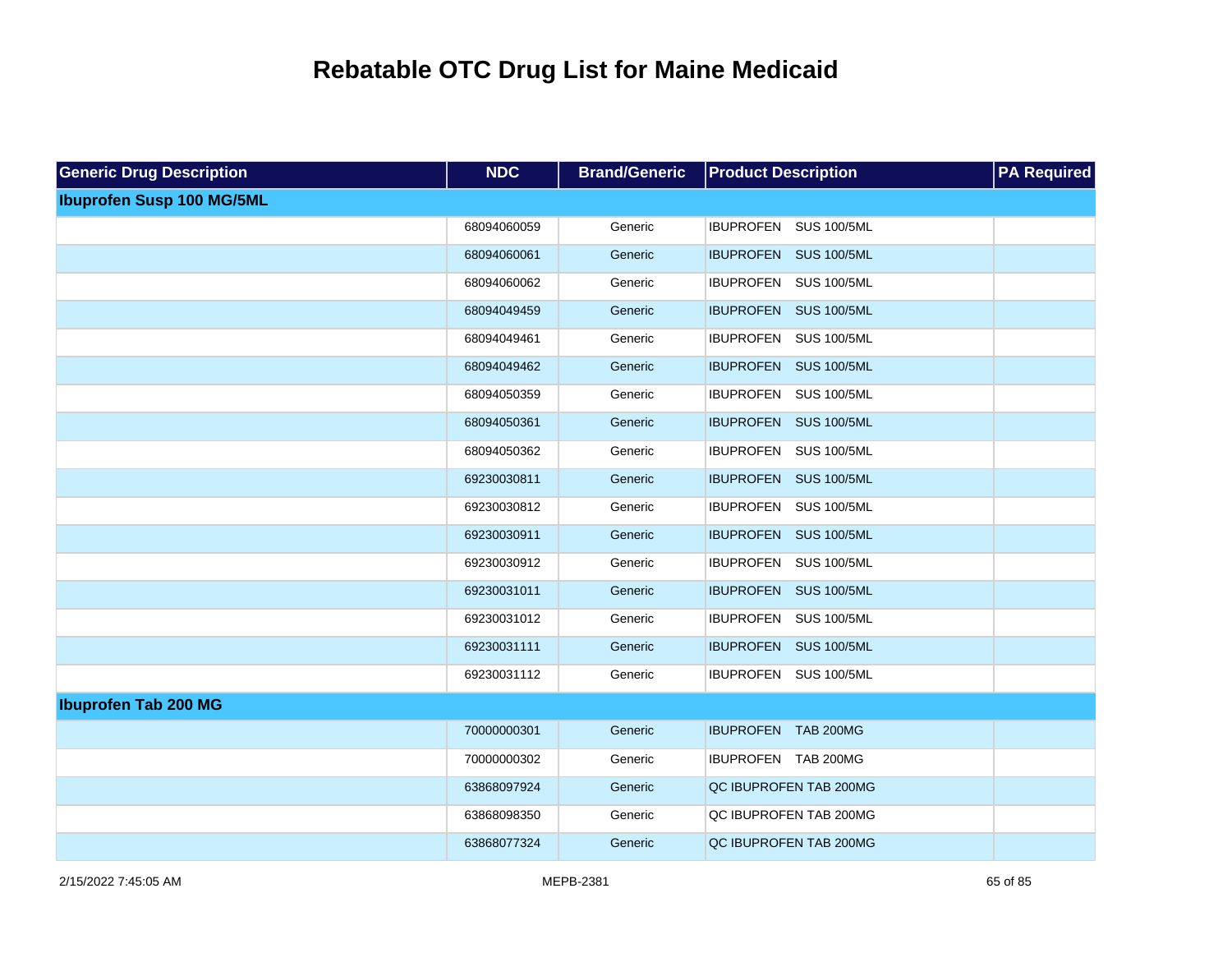| <b>Generic Drug Description</b> | <b>NDC</b>  | <b>Brand/Generic</b> | <b>Product Description</b>         | <b>PA Required</b> |
|---------------------------------|-------------|----------------------|------------------------------------|--------------------|
| <b>Ibuprofen Tab 200 MG</b>     |             |                      |                                    |                    |
|                                 | 63868079150 | Generic              | QC IBUPROFEN TAB 200MG             |                    |
|                                 | 63868079301 | Generic              | QC IBUPROFEN TAB 200MG             |                    |
|                                 | 63868079401 | Generic              | QC IBUPROFEN TAB 200MG             |                    |
|                                 | 70000029101 | Generic              | IBUPROFEN TAB 200MG                |                    |
|                                 | 70000017501 | Generic              | IBUPROFEN TAB 200MG                |                    |
|                                 | 70000017502 | Generic              | IBUPROFEN TAB 200MG                |                    |
|                                 | 70000017503 | Generic              | IBUPROFEN TAB 200MG                |                    |
|                                 | 70000017505 | Generic              | IBUPROFEN TAB 200MG                |                    |
|                                 | 70000017508 | Generic              | IBUPROFEN TAB 200MG                |                    |
|                                 | 70000017601 | Generic              | IBUPROFEN TAB 200MG                |                    |
|                                 | 70000017604 | Generic              | IBUPROFEN TAB 200MG                |                    |
|                                 | 70000017605 | Generic              | IBUPROFEN TAB 200MG                |                    |
|                                 | 70000030801 | Generic              | IBUPROFEN TAB 200MG                |                    |
|                                 | 70000030802 | Generic              | IBUPROFEN TAB 200MG                |                    |
|                                 | 00904791251 | Generic              | IBUPROFEN TAB 200MG                |                    |
|                                 | 00904791259 | Generic              | IBUPROFEN TAB 200MG                |                    |
|                                 | 00904791451 | Generic              | <b>IBU-200</b><br><b>TAB 200MG</b> |                    |
|                                 | 00904791459 | Generic              | <b>IBU-200</b><br><b>TAB 200MG</b> |                    |
|                                 | 00904791461 | Generic              | IBUPROFEN TAB 200MG                |                    |
|                                 | 24385005878 | Generic              | IBUPROFEN TAB 200MG                |                    |
|                                 | 24385005978 | Generic              | IBUPROFEN TAB 200MG                |                    |
|                                 | 24385060471 | Generic              | IBUPROFEN TAB 200MG                |                    |
|                                 | 24385060478 | Generic              | IBUPROFEN TAB 200MG                |                    |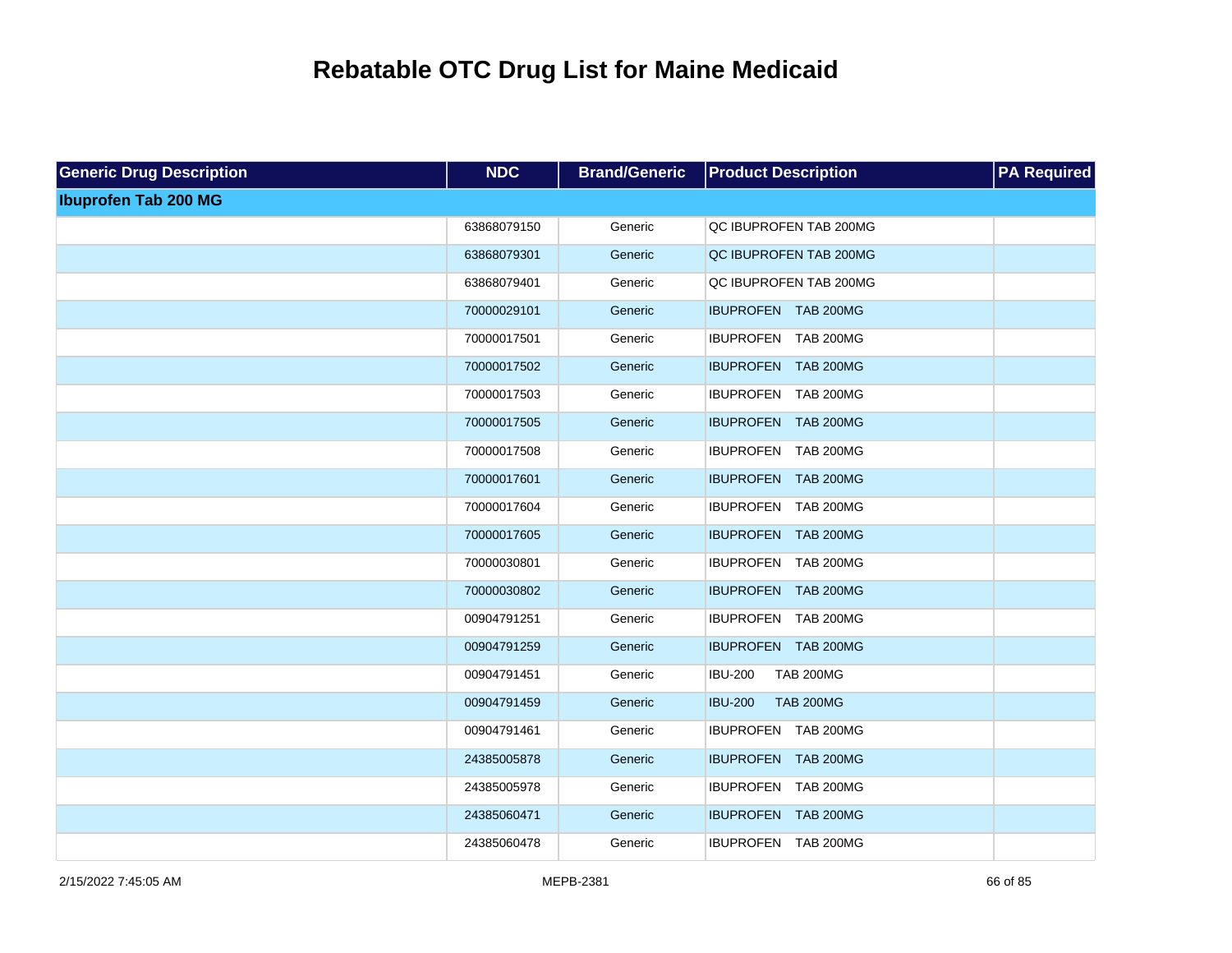| <b>Generic Drug Description</b> | <b>NDC</b>  | <b>Brand/Generic</b> | <b>Product Description</b> | <b>PA Required</b> |
|---------------------------------|-------------|----------------------|----------------------------|--------------------|
| <b>Ibuprofen Tab 200 MG</b>     |             |                      |                            |                    |
|                                 | 24385060485 | Generic              | IBUPROFEN TAB 200MG        |                    |
|                                 | 00904674724 | Generic              | IBUPROFEN TAB 200MG        |                    |
|                                 | 00904674740 | Generic              | IBUPROFEN TAB 200MG        |                    |
|                                 | 00904674751 | Generic              | IBUPROFEN TAB 200MG        |                    |
|                                 | 00904674759 | Generic              | IBUPROFEN TAB 200MG        |                    |
|                                 | 00904674770 | Generic              | IBUPROFEN TAB 200MG        |                    |
|                                 | 00904674780 | Generic              | IBUPROFEN TAB 200MG        |                    |
|                                 | 00113007471 | Generic              | IBUPROFEN TAB 200MG        |                    |
|                                 | 00113007478 | Generic              | IBUPROFEN TAB 200MG        |                    |
|                                 | 00113060462 | Generic              | IBUPROFEN TAB 200MG        |                    |
|                                 | 00113060471 | Generic              | IBUPROFEN TAB 200MG        |                    |
|                                 | 00113060478 | Generic              | IBUPROFEN TAB 200MG        |                    |
|                                 | 00113060485 | Generic              | IBUPROFEN TAB 200MG        |                    |
|                                 | 00113060490 | Generic              | IBUPROFEN TAB 200MG        |                    |
|                                 | 00113051771 | Generic              | IBUPROFEN TAB 200MG        |                    |
|                                 | 00113064762 | Generic              | IBUPROFEN TAB 200MG        |                    |
|                                 | 00113064771 | Generic              | IBUPROFEN TAB 200MG        |                    |
|                                 | 00113064778 | Generic              | IBUPROFEN TAB 200MG        |                    |
|                                 | 49348070604 | Generic              | IBUPROFEN TAB 200MG        |                    |
|                                 | 49348070609 | Generic              | IBUPROFEN TAB 200MG        |                    |
|                                 | 49348070610 | Generic              | IBUPROFEN TAB 200MG        |                    |
|                                 | 49348070614 | Generic              | IBUPROFEN TAB 200MG        |                    |
|                                 | 49348070616 | Generic              | IBUPROFEN TAB 200MG        |                    |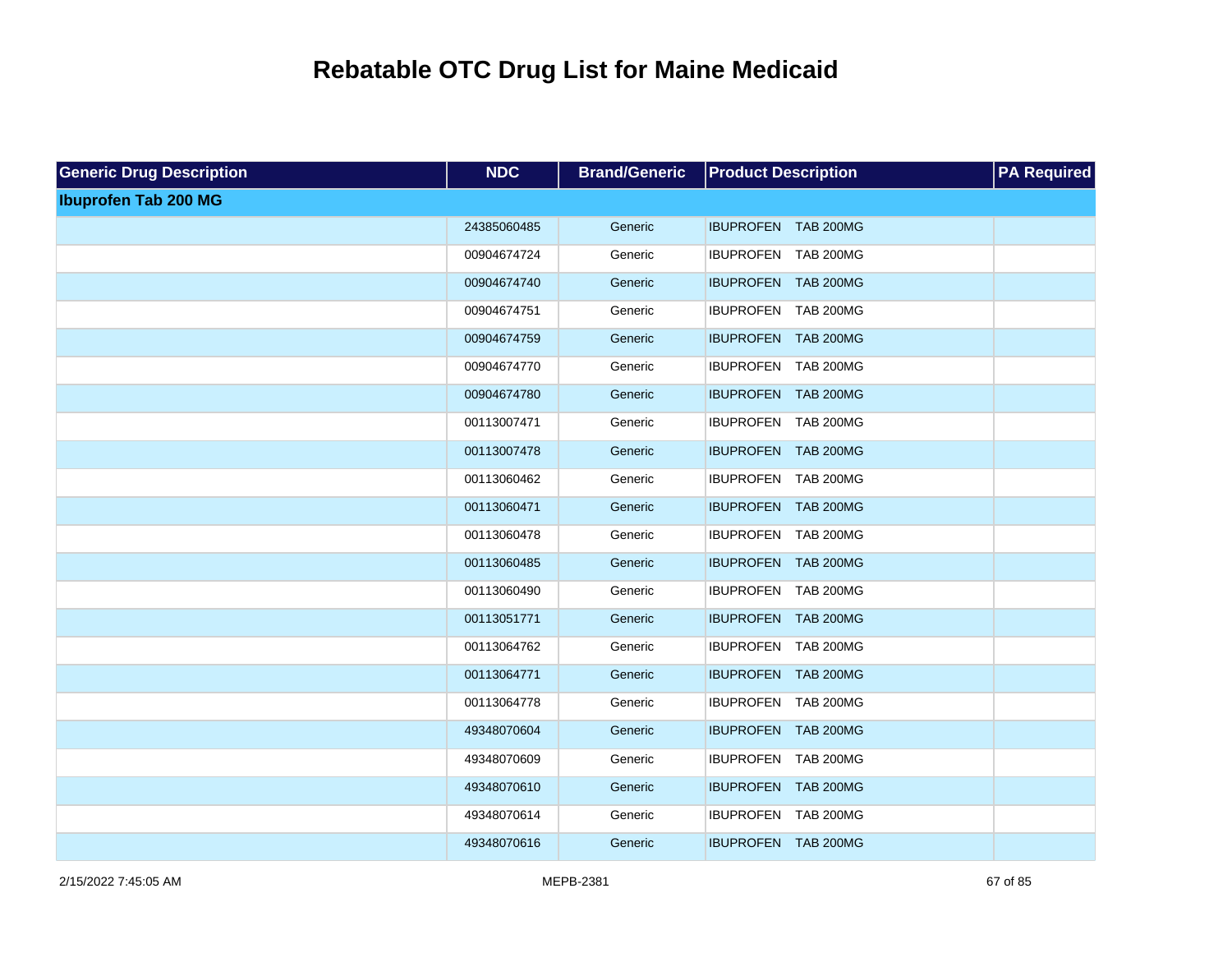| <b>Generic Drug Description</b>   | <b>NDC</b>  | <b>Brand/Generic</b> | <b>Product Description</b> | <b>PA Required</b> |
|-----------------------------------|-------------|----------------------|----------------------------|--------------------|
| <b>Ibuprofen Tab 200 MG</b>       |             |                      |                            |                    |
|                                   | 49348072710 | Generic              | SM IBUPROFEN TAB 200MG     |                    |
|                                   | 49348092709 | Generic              | SM IBUPROFEN TAB 200MG     |                    |
|                                   | 49348092710 | Generic              | SM IBUPROFEN TAB 200MG     |                    |
|                                   | 49348019609 | Generic              | IBUPROFEN TAB 200MG        |                    |
|                                   | 49348019610 | Generic              | IBUPROFEN TAB 200MG        |                    |
|                                   | 49348019635 | Generic              | IBUPROFEN TAB 200MG        |                    |
|                                   | 24385064771 | Generic              | IBUPROFEN TAB 200MG        |                    |
|                                   | 24385064778 | Generic              | IBUPROFEN TAB 200MG        |                    |
|                                   | 46122054890 | Generic              | IBUPROFEN TAB 200MG        |                    |
|                                   | 49483060101 | Generic              | IBUPROFEN TAB 200MG        |                    |
|                                   | 49483060110 | Generic              | IBUPROFEN TAB 200MG        |                    |
|                                   | 62011001401 | Generic              | HM IBUPROFEN TAB 200MG     |                    |
|                                   | 62011001402 | Generic              | HM IBUPROFEN TAB 200MG     |                    |
|                                   | 62011001403 | Generic              | HM IBUPROFEN TAB 200MG     |                    |
|                                   | 62011001407 | Generic              | HM IBUPROFEN TAB 200MG     |                    |
|                                   | 62011001501 | Generic              | HM IBUPROFEN TAB 200MG     |                    |
|                                   | 62011001502 | Generic              | HM IBUPROFEN TAB 200MG     |                    |
|                                   | 62011022201 | Generic              | HM IBUPROFEN TAB 200MG     |                    |
|                                   | 62011022202 | Generic              | HM IBUPROFEN TAB 200MG     |                    |
| <b>Naproxen Sodium Tab 220 MG</b> |             |                      |                            |                    |
|                                   | 62011001701 | Generic              | NAPROXEN SOD TAB 220MG     |                    |
|                                   | 62011001702 | Generic              | NAPROXEN SOD TAB 220MG     |                    |
|                                   | 49483060901 | Generic              | NAPROXEN SOD TAB 220MG     |                    |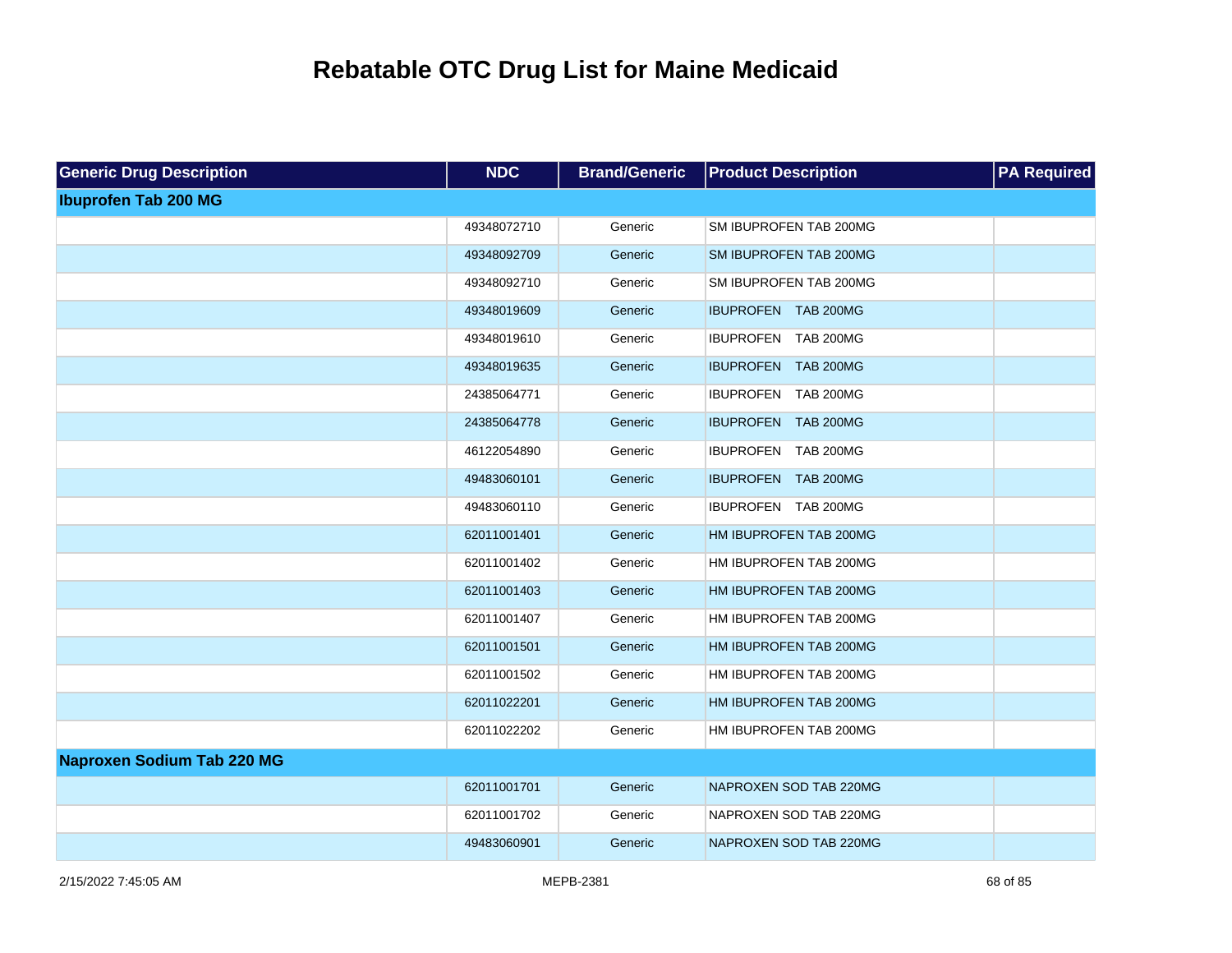| <b>Generic Drug Description</b>   | <b>NDC</b>  | <b>Brand/Generic</b> | <b>Product Description</b>          | <b>PA Required</b> |
|-----------------------------------|-------------|----------------------|-------------------------------------|--------------------|
| <b>Naproxen Sodium Tab 220 MG</b> |             |                      |                                     |                    |
|                                   | 49483060905 | Generic              | NAPROXEN SOD TAB 220MG              |                    |
|                                   | 46122056271 | Generic              | <b>NAPROXEN</b><br><b>TAB 220MG</b> |                    |
|                                   | 46122056278 | Generic              | <b>TAB 220MG</b><br><b>NAPROXEN</b> |                    |
|                                   | 46122056471 | Generic              | <b>NAPROXEN</b><br><b>TAB 220MG</b> |                    |
|                                   | 46122056478 | Generic              | <b>NAPROXEN</b><br><b>TAB 220MG</b> |                    |
|                                   | 46122056481 | Generic              | <b>TAB 220MG</b><br><b>NAPROXEN</b> |                    |
|                                   | 45802049071 | Generic              | NAPROXEN SOD TAB 220MG              |                    |
|                                   | 45802049078 | Generic              | NAPROXEN SOD TAB 220MG              |                    |
|                                   | 49348030609 | Generic              | NAPROXEN SOD TAB 220MG              |                    |
|                                   | 49348030610 | Generic              | NAPROXEN SOD TAB 220MG              |                    |
|                                   | 00113090162 | Generic              | NAPROXEN SOD TAB 220MG              |                    |
|                                   | 00113090178 | Generic              | NAPROXEN SOD TAB 220MG              |                    |
|                                   | 00113436862 | Generic              | NAPROXEN SOD TAB 220MG              |                    |
|                                   | 00113436871 | Generic              | NAPROXEN SOD TAB 220MG              |                    |
|                                   | 00113436878 | Generic              | NAPROXEN SOD TAB 220MG              |                    |
|                                   | 00536109301 | Generic              | ALL DAY RELF TAB 220MG              |                    |
|                                   | 00536109306 | Generic              | ALL DAY RELF TAB 220MG              |                    |
|                                   | 00536109401 | Generic              | ALL DAY RELF TAB 220MG              |                    |
|                                   | 00536109406 | Generic              | ALL DAY RELF TAB 220MG              |                    |
|                                   | 70000017101 | Generic              | ALL DAY PAIN TAB 220MG              |                    |
|                                   | 70000017103 | Generic              | ALL DAY PAIN TAB 220MG              |                    |
|                                   | 70000020101 | Generic              | ALL DAY PAIN TAB 220MG              |                    |
|                                   | 70000020102 | Generic              | ALL DAY PAIN TAB 220MG              |                    |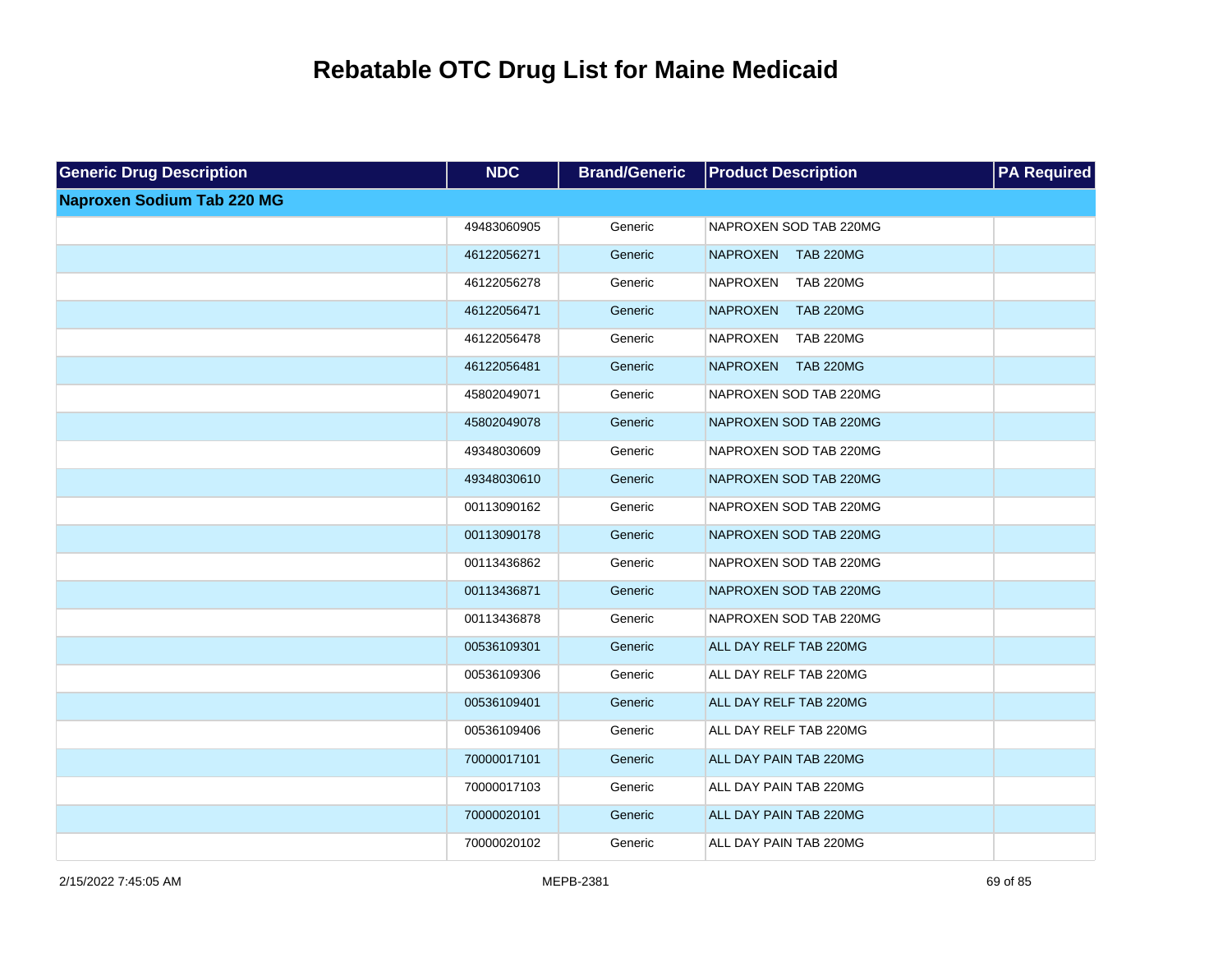| <b>Generic Drug Description</b>                   | <b>NDC</b>  | <b>Brand/Generic</b> | <b>Product Description</b>     | <b>PA Required</b> |
|---------------------------------------------------|-------------|----------------------|--------------------------------|--------------------|
| <b>Naproxen Sodium Tab 220 MG</b>                 |             |                      |                                |                    |
|                                                   | 70000020103 | Generic              | ALL DAY PAIN TAB 220MG         |                    |
|                                                   | 63868046501 | Generic              | NAPROXEN SOD TAB 220MG         |                    |
|                                                   | 63868046550 | Generic              | NAPROXEN SOD TAB 220MG         |                    |
|                                                   | 63868046650 | Generic              | NAPROXEN SOD TAB 220MG         |                    |
|                                                   | 69230031301 | Generic              | ALL DAY PAIN TAB 220MG         |                    |
|                                                   | 69230031305 | Generic              | ALL DAY PAIN TAB 220MG         |                    |
|                                                   | 69230031350 | Generic              | ALL DAY PAIN TAB 220MG         |                    |
| Ketotifen Fumarate Ophth Soln 0.025% (Base Equiv) |             |                      |                                |                    |
|                                                   | 70000012401 | Generic              | EYE ITCH REL DRO 0.025%OP      |                    |
|                                                   | 70000052201 | Generic              | EYE ITCH REL DRO 0.025%OP      |                    |
|                                                   | 70000052202 | Generic              | EYE ITCH REL DRO 0.025%OP      |                    |
|                                                   | 76385010617 | Generic              | <b>KETOTIF FUM DRO</b>         |                    |
|                                                   | 00536125240 | Generic              | EYE ITCH REL DRO 0.025%OP      |                    |
|                                                   | 00065401105 | <b>Brand</b>         | <b>ZADITOR</b><br>DRO 0.025%OP |                    |
|                                                   | 00065401106 | <b>Brand</b>         | <b>ZADITOR</b><br>DRO 0.025%OP |                    |
|                                                   | 24208060105 | Generic              | ALAWAY CHILD DRO 0.025%OP      |                    |
|                                                   | 24208060110 | Generic              | <b>ALAWAY</b><br>DRO 0.025%OP  |                    |
|                                                   | 17478071710 | Generic              | KETOTIF FUM DRO 0.025%OP       |                    |
|                                                   | 49348010717 | Generic              | EYE ITCH REL DRO 0.025%OP      |                    |
| Olopatadine HCI Ophth Soln 0.1% (Base Equivalent) |             |                      |                                |                    |
|                                                   | 46122067264 | Generic              | OLOPATADINE DRO 0.1% OP        |                    |
|                                                   | 00536130840 | Generic              | OLOPATADINE DRO 0.1%           |                    |
|                                                   | 00065427401 | <b>Brand</b>         | <b>PATADAY</b><br>SOL 0.1%     | <b>PA REQUIRED</b> |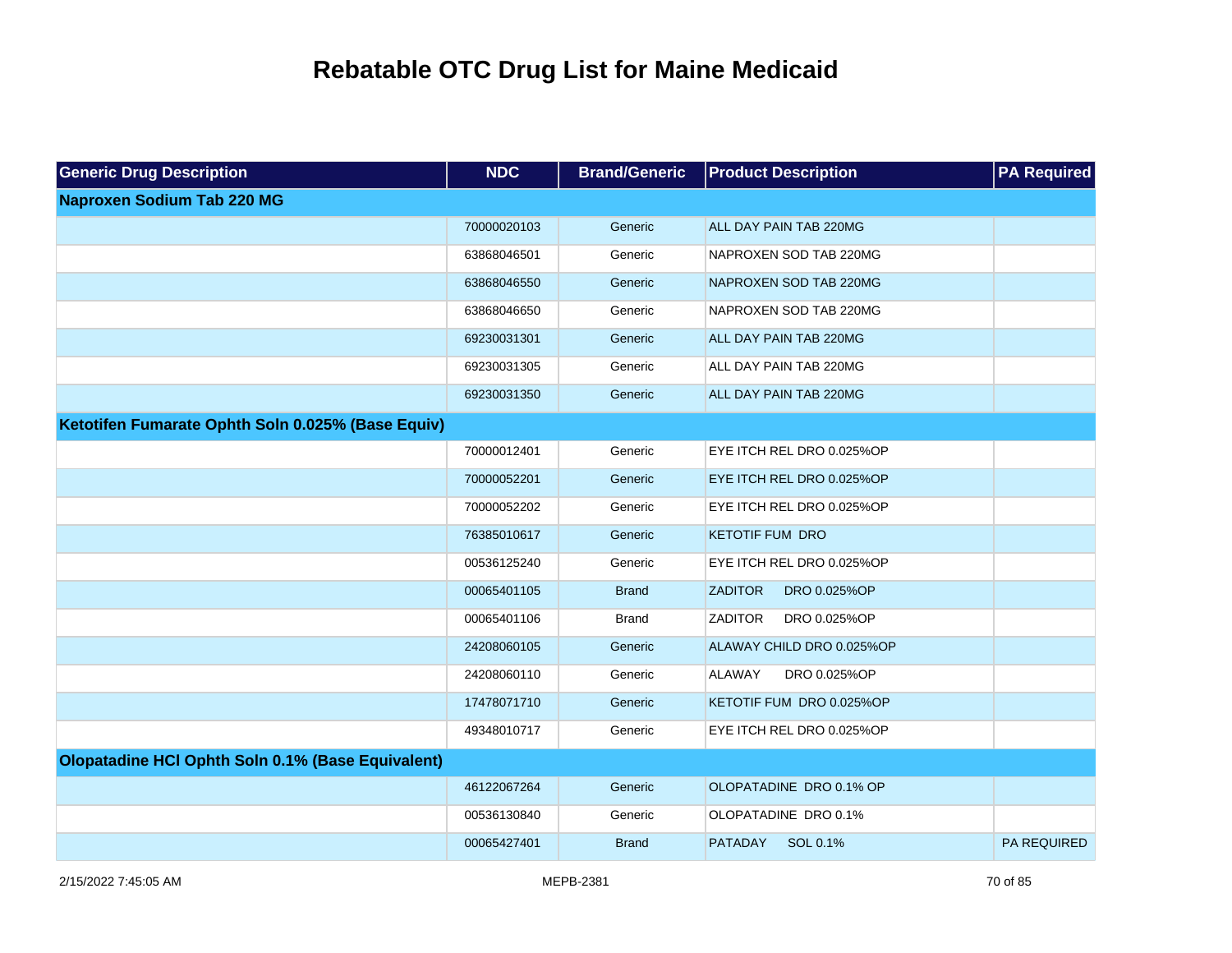| <b>Generic Drug Description</b>                   | <b>NDC</b>  | <b>Brand/Generic</b> | <b>Product Description</b>       | <b>PA Required</b> |
|---------------------------------------------------|-------------|----------------------|----------------------------------|--------------------|
| Olopatadine HCI Ophth Soln 0.1% (Base Equivalent) |             |                      |                                  |                    |
|                                                   | 70000005401 | Generic              | EYE ALLERGY SOL ITCH/RED         |                    |
|                                                   | 62011046901 | Generic              | EYE ALLERGY SOL ITCH/RED         |                    |
| Olopatadine HCI Ophth Soln 0.2% (Base Equivalent) |             |                      |                                  |                    |
|                                                   | 70000005301 | Generic              | EYE ALLERGY SOL ITCH REL         | PA REQUIRED        |
|                                                   | 70677012201 | Generic              | SM OLOPATADI SOL 0.2%            | PA REQUIRED        |
|                                                   | 00065815001 | <b>Brand</b>         | PATADAY<br>SOL 0.2%              | PA REQUIRED        |
|                                                   | 00065815003 | <b>Brand</b>         | SOL 0.2%<br><b>PATADAY</b>       | PA REQUIRED        |
|                                                   | 00536130723 | Generic              | OLOPATADINE SOL 0.2%             | PA REQUIRED        |
|                                                   | 46122067127 | Generic              | GNP OLOPATAD SOL 0.2%            | PA REQUIRED        |
| Olopatadine HCI Ophth Soln 0.7% (Base Equivalent) |             |                      |                                  |                    |
|                                                   | 00065081601 | <b>Brand</b>         | PATADAY<br>SOL 0.7%              | PA REQUIRED        |
|                                                   | 00065081604 | <b>Brand</b>         | <b>PATADAY</b><br>SOL 0.7%       | PA REQUIRED        |
| *Artificial Tear Ophth Solution***                |             |                      |                                  |                    |
|                                                   | 00065042636 | Generic              | GENTEAL TEAR SOL MODERATE        |                    |
|                                                   | 00065042637 | Generic              | <b>GENTEAL TEAR SOL MODERATE</b> |                    |
| *White Petrolatum-Mineral Oil Ophth Ointment***   |             |                      |                                  |                    |
|                                                   | 00065050935 | Generic              | <b>SYSTANE</b><br><b>OIN</b>     | PA REQUIRED        |
|                                                   | 00065051801 | Generic              | <b>GENTEAL TEAR OIN NT-TIME</b>  | PA REQUIRED        |
|                                                   | 00023024004 | Generic              | REFRESH P.M. OIN OP              | PA REQUIRED        |
|                                                   | 00023031204 | Generic              | REFRESH LACR OIN OP              | PA REQUIRED        |
|                                                   | 00023031207 | Generic              | REFRESH LACR OIN OP              | PA REQUIRED        |
|                                                   | 00904648838 | Generic              | LUBRIFRESH OIN P.M.              |                    |
|                                                   | 17478006235 | Generic              | ARTIFI TEARS OIN OP              | PA REQUIRED        |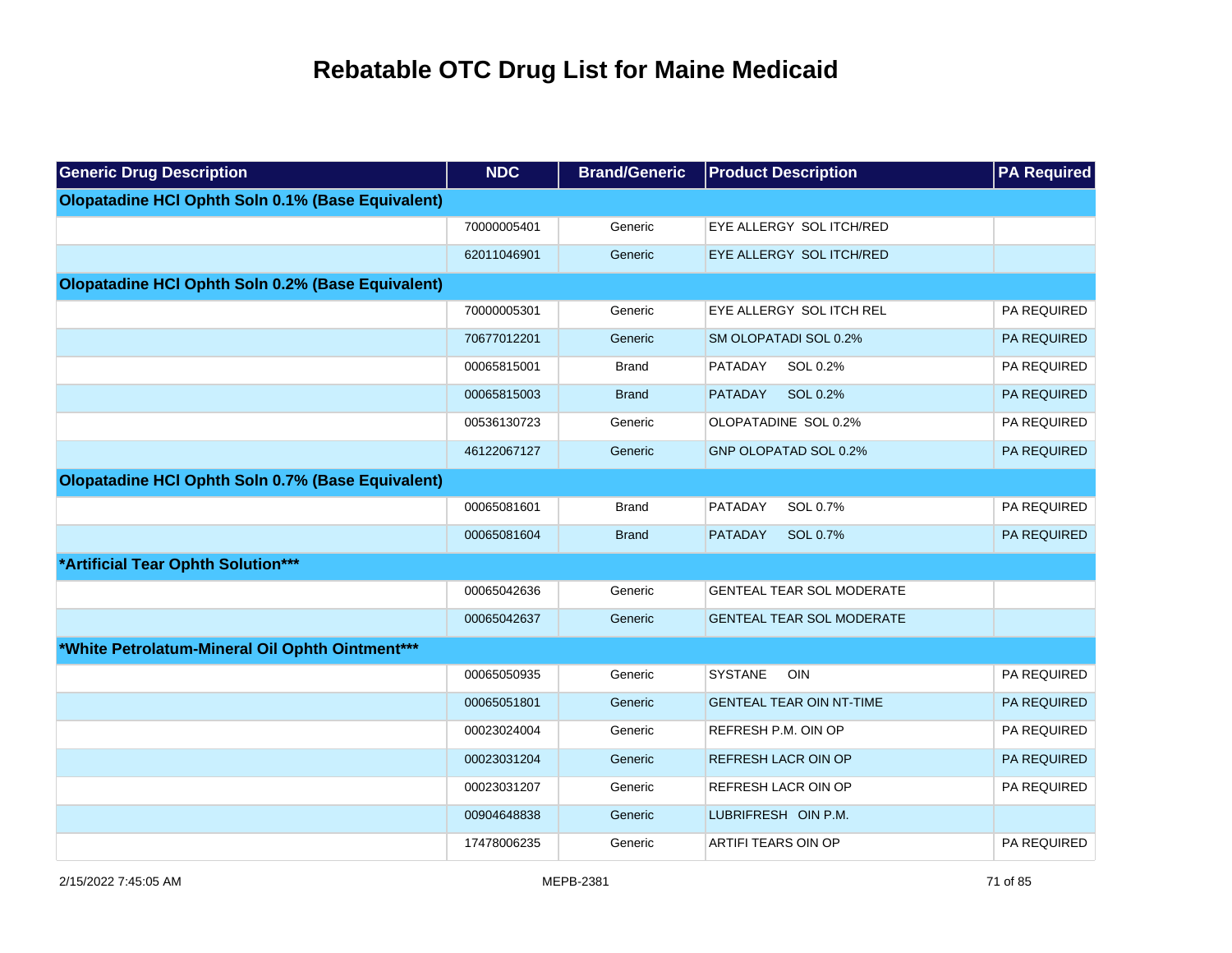| <b>Generic Drug Description</b>                      | <b>NDC</b>  | <b>Brand/Generic</b> | <b>Product Description</b>       | <b>PA Required</b> |
|------------------------------------------------------|-------------|----------------------|----------------------------------|--------------------|
| *White Petrolatum-Mineral Oil Ophth Ointment***      |             |                      |                                  |                    |
|                                                      | 70000051301 | Generic              | <b>LUBRICNT EYE OIN NIGHTTIM</b> | <b>PA REQUIRED</b> |
| Carboxymethylcellulose Sodium (PF) Ophth Soln 0.5%   |             |                      |                                  |                    |
|                                                      | 70000001201 | Generic              | LUBRICNT EYE DRO 0.5% OP         | PA REQUIRED        |
|                                                      | 70000001202 | Generic              | LUBRICNT EYE DRO 0.5% OP         | PA REQUIRED        |
|                                                      | 00904632946 | Generic              | LUBRICNT EYE DRO 0.5% OP         | <b>PA REQUIRED</b> |
|                                                      | 00904632951 | Generic              | LUBRICNT EYE DRO 0.5% OP         | PA REQUIRED        |
|                                                      | 00023040330 | <b>Brand</b>         | REFRESH PLUS DRO 0.5% OP         |                    |
|                                                      | 00023040350 | <b>Brand</b>         | REFRESH PLUS DRO 0.5% OP         |                    |
|                                                      | 00023040370 | Brand                | REFRESH PLUS DRO 0.5% OP         |                    |
|                                                      | 00113032365 | Generic              | LUBRICATING DRO 0.5%             | PA REQUIRED        |
|                                                      | 49348032944 | Generic              | LUBRICATING DRO 0.5%             | PA REQUIRED        |
|                                                      | 46122019565 | Generic              | LUBRICNT EYE DRO 0.5% OP         | <b>PA REQUIRED</b> |
|                                                      | 62011020301 | Generic              | LUBRICATING DRO 0.5%             | PA REQUIRED        |
| <b>Carboxymethylcellulose Sodium Ophth Gel 1%</b>    |             |                      |                                  |                    |
|                                                      | 00023920515 | <b>Brand</b>         | REFRESH LIQU DRO 1% OP           | PA REQUIRED        |
|                                                      | 70000008901 | Generic              | DRY EYE RELF GEL 1%              | PA REQUIRED        |
| <b>Carboxymethylcellulose Sodium Ophth Soln 0.5%</b> |             |                      |                                  |                    |
|                                                      | 70000009001 | Generic              | LUBRICNT EYE DRO 0.5% OP         |                    |
|                                                      | 70000009002 | Generic              | LUBRICNT EYE DRO 0.5% OP         |                    |
|                                                      | 00023079801 | <b>Brand</b>         | REFRESH TEAR DRO 0.5% OP         |                    |
|                                                      | 00023079815 | <b>Brand</b>         | REFRESH TEAR DRO 0.5% OP         |                    |
|                                                      | 50268006815 | Generic              | CARBOXYMETHY SOL 0.5%            |                    |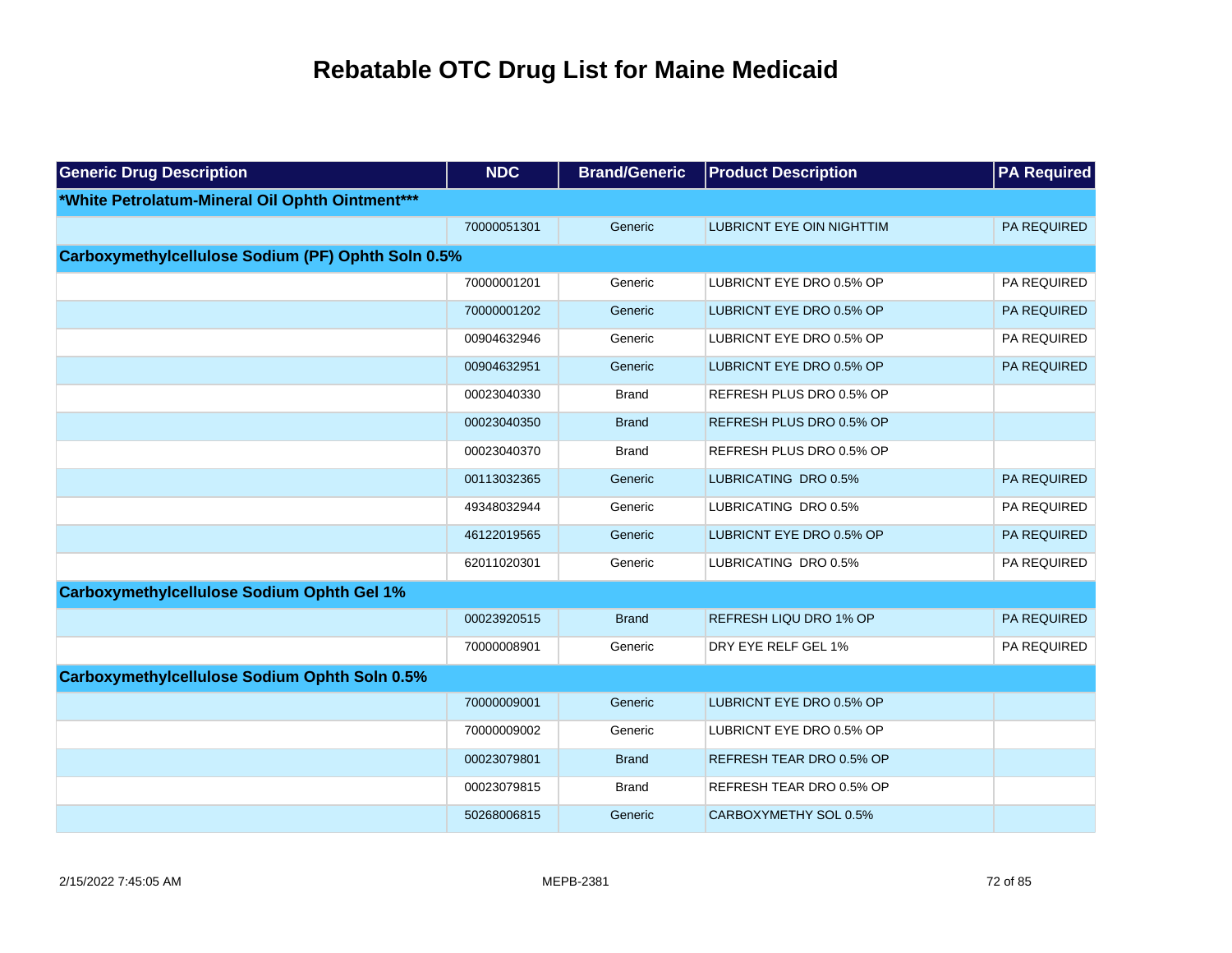| <b>Generic Drug Description</b>                  | <b>NDC</b>  | <b>Brand/Generic</b> | <b>Product Description</b>          | <b>PA Required</b> |
|--------------------------------------------------|-------------|----------------------|-------------------------------------|--------------------|
| Dextran 70-Hypromellose (PF) Ophth Soln 0.1-0.3% |             |                      |                                     |                    |
|                                                  | 00065041928 | Generic              | <b>BION TEARS SOL OP</b>            |                    |
|                                                  | 00065806301 | <b>Brand</b>         | <b>GENTEAL TEAR SOL MOD PF</b>      | PA REQUIRED        |
| Dextran 70-Hypromellose Ophth Soln 0.1-0.3%      |             |                      |                                     |                    |
|                                                  | 00536128294 | Generic              | LUBRICATING SOL TEARS               |                    |
| <b>Polyvinyl Alcohol Ophth Soln 1.4%</b>         |             |                      |                                     |                    |
|                                                  | 00536132594 | Generic              | POLYVINYL AL SOL 1.4% OP            |                    |
|                                                  | 17478006012 | Generic              | ARTIFI TEARS SOL 1.4% OP            |                    |
| Naphazoline w/ Pheniramine Ophth Soln 0.025-0.3% |             |                      |                                     |                    |
|                                                  | 00065008515 | <b>Brand</b>         | NAPHCON-A SOL OP                    |                    |
|                                                  | 00065008542 | <b>Brand</b>         | NAPHCON-A SOL OP                    |                    |
| Sodium Chloride Hypertonic Ophth Oint 5%         |             |                      |                                     |                    |
|                                                  | 00536125391 | Generic              | SOD CHLORIDE OIN 5% OP              |                    |
|                                                  | 17478062235 | Generic              | SOD CHLORIDE OIN 5% OP              |                    |
|                                                  | 24208038555 | <b>Brand</b>         | <b>MURO 128</b><br><b>OIN 5% OP</b> |                    |
|                                                  | 24208038556 | <b>Brand</b>         | <b>MURO 128</b><br><b>OIN 5% OP</b> |                    |
| <b>Sodium Chloride Hypertonic Ophth Soln 5%</b>  |             |                      |                                     |                    |
|                                                  | 24208027715 | <b>Brand</b>         | MURO 128 SOL 5% OP                  |                    |
|                                                  | 17478062312 | Generic              | SOD CHLORIDE SOL 5% OP              |                    |
|                                                  | 00536125494 | Generic              | SOD CHLORIDE SOL 5% OP              |                    |
| Tetrahydrozoline HCI Ophth Soln 0.05%            |             |                      |                                     |                    |
|                                                  | 00536121794 | Generic              | EYE DROPS SOL 0.05% OP              |                    |
|                                                  | 24385007505 | Generic              | GNP EYE DROP SOL 0.05% OP           |                    |
|                                                  | 62011010201 | Generic              | HM EYE DROPS SOL 0.05% OP           |                    |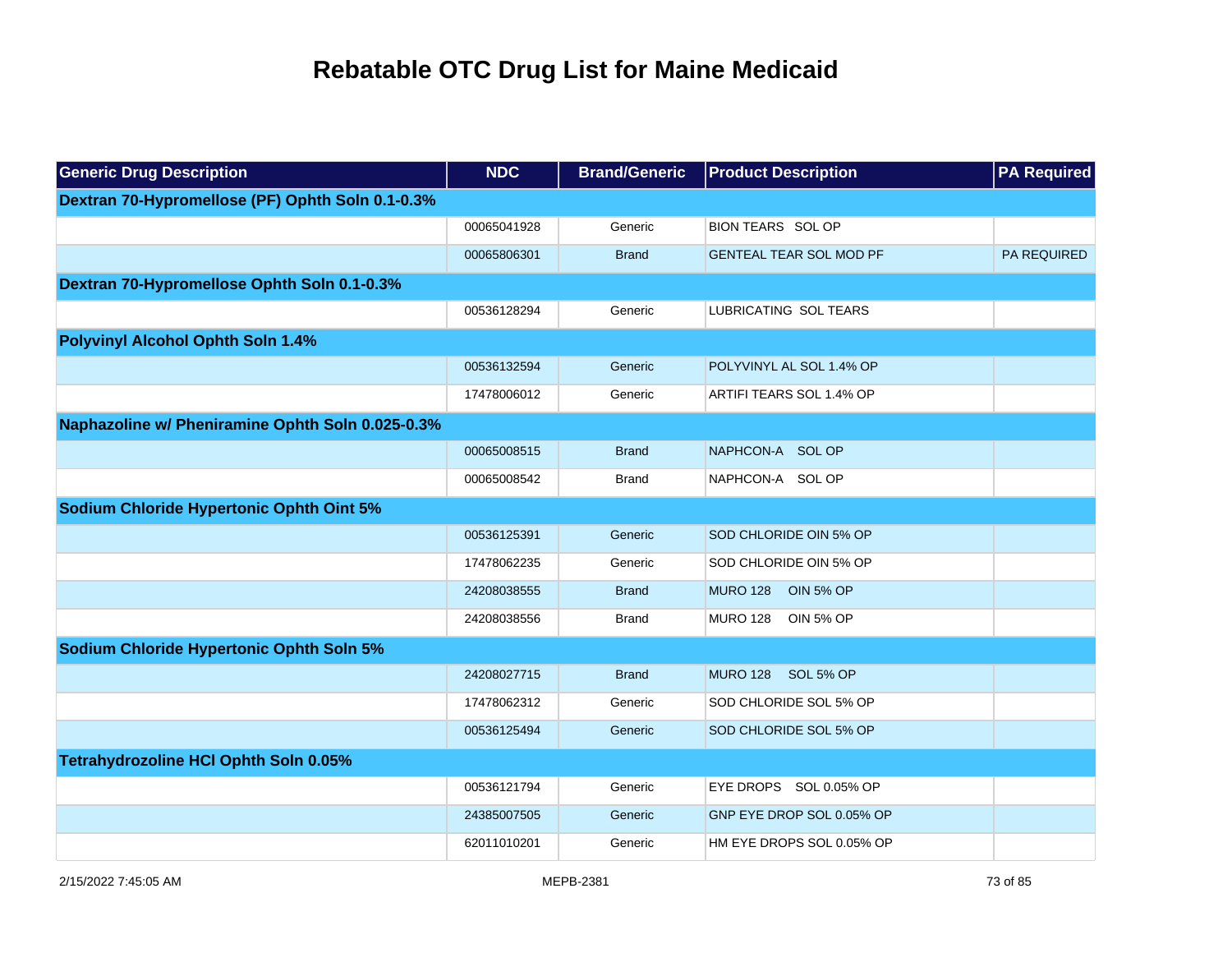| <b>Generic Drug Description</b>        | <b>NDC</b>  | <b>Brand/Generic</b> | <b>Product Description</b>  | <b>PA Required</b> |
|----------------------------------------|-------------|----------------------|-----------------------------|--------------------|
| Tetrahydrozoline HCI Ophth Soln 0.05%  |             |                      |                             |                    |
|                                        | 70000045401 | Generic              | EYE DROPS SOL 0.05% OP      |                    |
| <b>Benzoyl Peroxide Gel 10%</b>        |             |                      |                             |                    |
|                                        | 45802030801 | Generic              | BENZOYL PER GEL 10%         | PA REQUIRED        |
|                                        | 45802030896 | Generic              | BENZOYL PER GEL 10%         | PA REQUIRED        |
|                                        | 00536105625 | Generic              | <b>ACNE MEDICAT GEL 10%</b> | PA REQUIRED        |
|                                        | 00536105656 | Generic              | <b>ACNE MEDICAT GEL 10%</b> | PA REQUIRED        |
| <b>Benzoyl Peroxide Gel 5%</b>         |             |                      |                             |                    |
|                                        | 00536105525 | Generic              | <b>ACNE MEDICAT GEL 5%</b>  | PA REQUIRED        |
|                                        | 00536105556 | Generic              | <b>ACNE MEDICAT GEL 5%</b>  | PA REQUIRED        |
|                                        | 00536105557 | Generic              | <b>ACNE MEDICAT GEL 5%</b>  | PA REQUIRED        |
|                                        | 45802021601 | Generic              | BENZOYL PER GEL 5%          | PA REQUIRED        |
|                                        | 45802021696 | Generic              | BENZOYL PER GEL 5%          | PA REQUIRED        |
| <b>Benzoyl Peroxide Liq 10%</b>        |             |                      |                             |                    |
|                                        | 45802031801 | Generic              | BENZOYL PER LIQ 10% WASH    | PA REQUIRED        |
|                                        | 45802031834 | Generic              | BENZOYL PER LIQ 10% WASH    | PA REQUIRED        |
|                                        | 00536126163 | Generic              | BENZOYL PER LIQ 10% WASH    | PA REQUIRED        |
|                                        | 67405083005 | Generic              | BENZOYL PER LIQ 10% WASH    | PA REQUIRED        |
|                                        | 67405083008 | Generic              | BENZOYL PER LIQ 10% WASH    | PA REQUIRED        |
| <b>Benzoyl Peroxide Lotion 5%</b>      |             |                      |                             |                    |
|                                        | 00536105775 | <b>Brand</b>         | <b>ACNE MEDICAT LOT 5%</b>  | PA REQUIRED        |
| *Neomycin-Bacitracin-Polymyxin Oint*** |             |                      |                             |                    |
|                                        | 00472017934 | Generic              | <b>TRIPLE ANTIB OIN</b>     |                    |
|                                        | 00472017956 | Generic              | <b>TRIPLE ANTIB OIN</b>     |                    |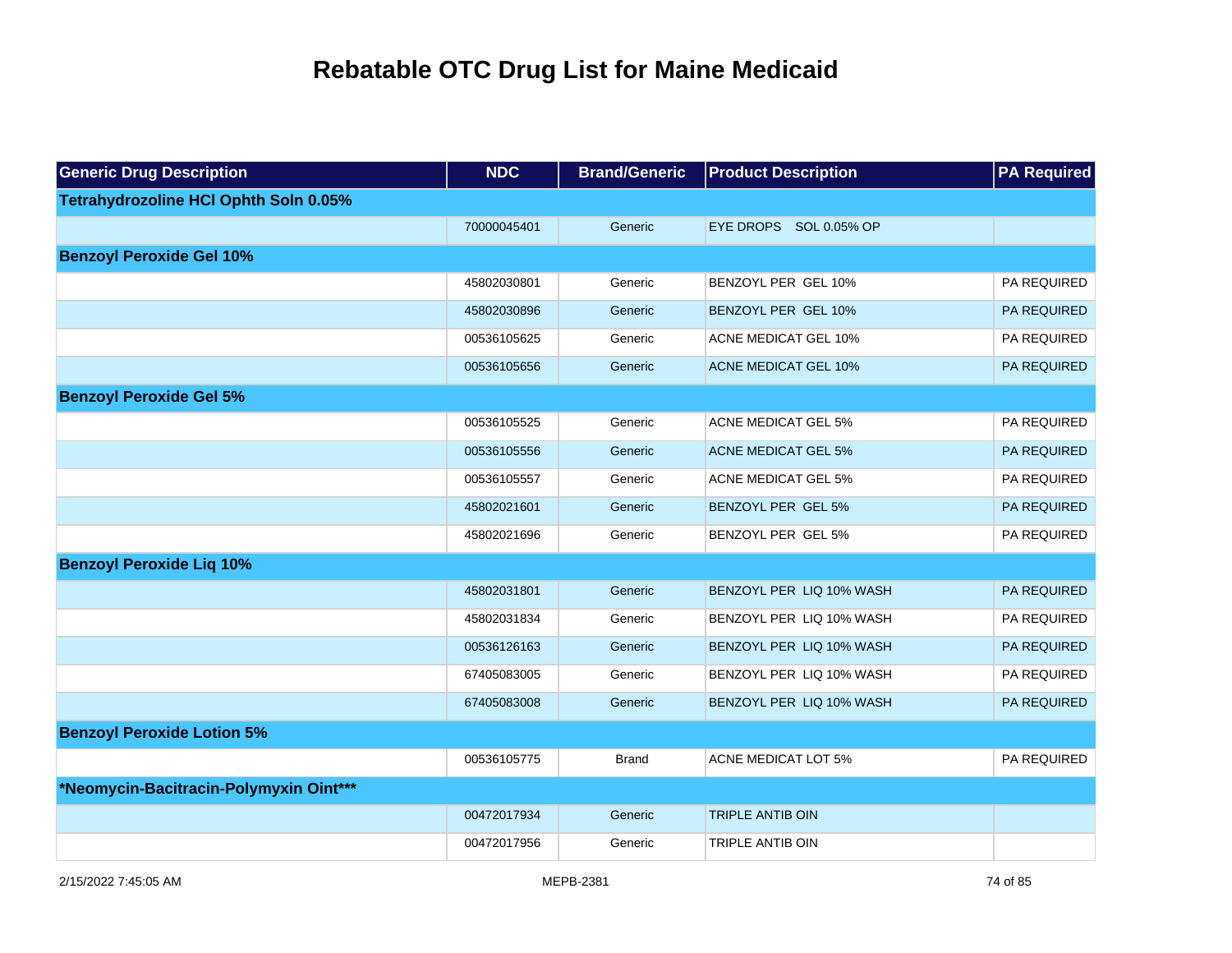| <b>Generic Drug Description</b>        | <b>NDC</b>  | <b>Brand/Generic</b> | <b>Product Description</b>       | <b>PA Required</b> |
|----------------------------------------|-------------|----------------------|----------------------------------|--------------------|
| *Neomycin-Bacitracin-Polymyxin Oint*** |             |                      |                                  |                    |
|                                        | 00113008464 | Generic              | FIRST AID OIN ANTIBIOT           |                    |
|                                        | 00904880567 | Generic              | <b>TRIPLE ANTIB OIN</b>          |                    |
|                                        | 00904073431 | Generic              | <b>TRIPLE ANTIB OIN</b>          |                    |
|                                        | 00713026831 | Generic              | TRIPLE ANTIB OIN                 |                    |
|                                        | 00904668067 | Generic              | <b>TRIPLE ANTIB OIN FRST AID</b> |                    |
|                                        | 45802014301 | Generic              | TRIPLE ANTIB OIN                 |                    |
|                                        | 45802014303 | Generic              | <b>TRIPLE ANTIB OIN</b>          |                    |
|                                        | 45802014370 | Generic              | TRIPLE ANTIB OIN                 |                    |
|                                        | 46122041403 | Generic              | GNP TRIPLE OIN ANTIBIOT          |                    |
|                                        | 46122041405 | Generic              | GNP TRIPLE OIN ANTIBIOT          |                    |
|                                        | 61269017934 | Generic              | <b>TRIPLE ANTIB OIN</b>          |                    |
|                                        | 61269017956 | Generic              | TRIPLE ANTIB OIN                 |                    |
|                                        | 62011032101 | Generic              | HM TRIPLE OIN ANTIBIOT           |                    |
|                                        | 51672212001 | Generic              | TRIPLE ANTIB OIN                 |                    |
|                                        | 51672212002 | Generic              | <b>TRIPLE ANTIB OIN</b>          |                    |
|                                        | 51672201601 | Generic              | <b>TRIPLE ANTIB OIN</b>          |                    |
|                                        | 51672201602 | Generic              | <b>TRIPLE ANTIB OIN</b>          |                    |
|                                        | 70000005801 | Generic              | TRIPLE ANTIB OIN                 |                    |
|                                        | 68001048345 | Generic              | <b>TRIPLE ANTIB OIN</b>          |                    |
|                                        | 68001048346 | Generic              | TRIPLE ANTIB OIN                 |                    |
|                                        | 70000009401 | Generic              | <b>TRIPLE ANTIB OIN</b>          |                    |
|                                        | 70512010230 | Generic              | TRIPLE ANTIB OIN                 |                    |
|                                        | 70677001301 | Generic              | SM TRIPLE OIN ANTIBIOT           |                    |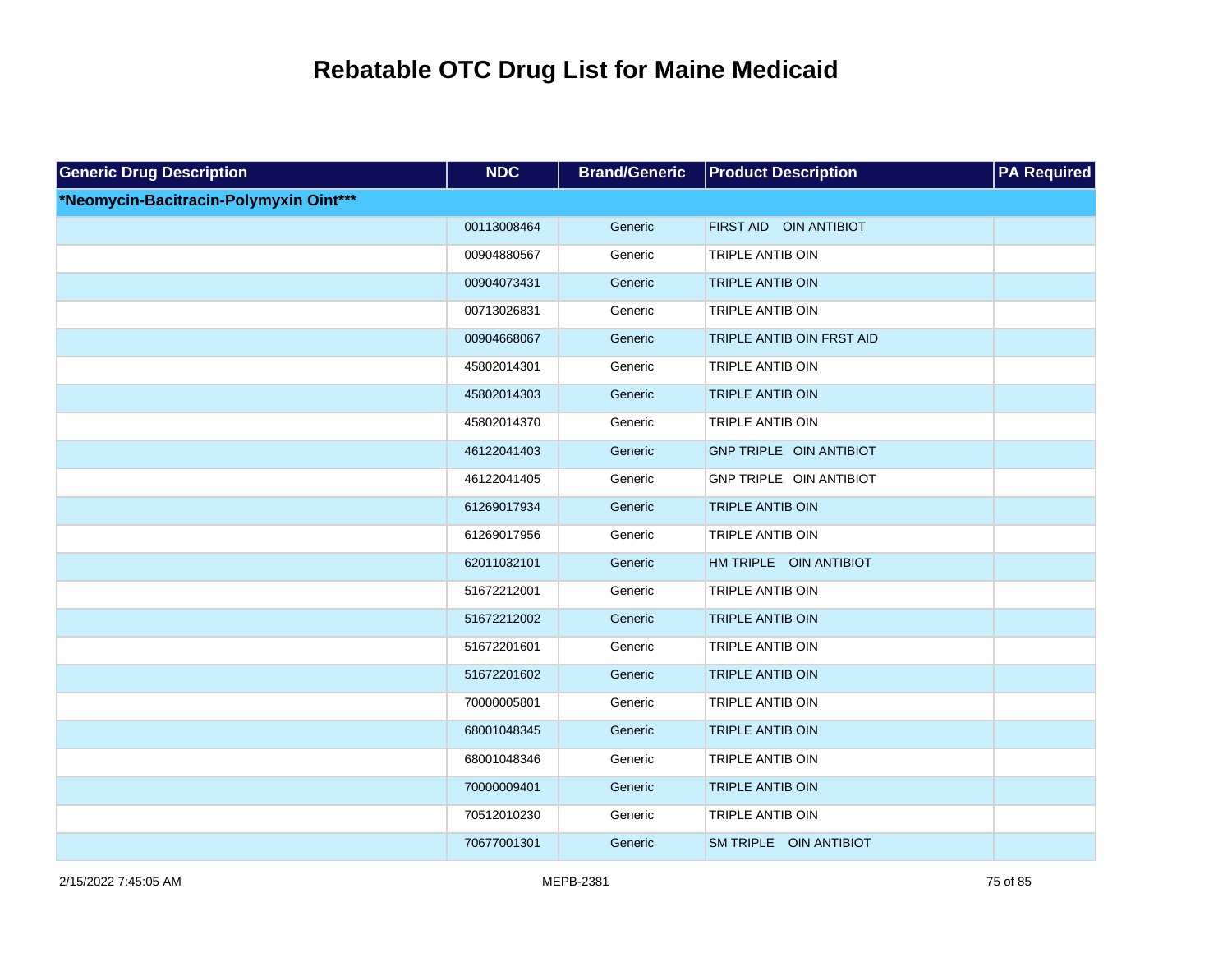| <b>Generic Drug Description</b>         | <b>NDC</b>  | <b>Brand/Generic</b> | <b>Product Description</b> | <b>PA Required</b> |
|-----------------------------------------|-------------|----------------------|----------------------------|--------------------|
| <b>Bacitracin Oint 500 Unit/GM</b>      |             |                      |                            |                    |
|                                         | 68001047746 | Generic              | BACITRACIN OIN 500/GM      |                    |
|                                         | 68001047747 | Generic              | BACITRACIN OIN 500/GM      |                    |
|                                         | 68001047748 | Generic              | BACITRACIN OIN 500/GM      |                    |
|                                         | 63868096028 | Generic              | BACITRACIN OIN 500/GM      |                    |
|                                         | 45802006001 | Generic              | BACITRACIN OIN 500/GM      |                    |
|                                         | 45802006003 | Generic              | BACITRACIN OIN 500/GM      |                    |
|                                         | 45802006070 | Generic              | BACITRACIN OIN 500/GM      |                    |
|                                         | 00713028031 | Generic              | BACITRACIN OIN 500/GM      |                    |
|                                         | 00536125628 | Generic              | BACITRACIN OIN 500/GM      |                    |
| <b>Bacitracin Zinc Oint 500 Unit/GM</b> |             |                      |                            |                    |
|                                         | 00536126328 | Generic              | BACITR ZINC OIN 500/GM     | PA REQUIRED        |
|                                         | 00472110534 | Generic              | BACITR ZINC OIN 500/GM     | PA REQUIRED        |
|                                         | 00472110556 | Generic              | BACITR ZINC OIN 500/GM     | PA REQUIRED        |
|                                         | 00904667967 | Generic              | BACITR ZINC OIN 500/GM     | PA REQUIRED        |
|                                         | 00904880467 | Generic              | BACITR ZINC OIN 500/GM     |                    |
|                                         | 24385006003 | Generic              | BACITR ZINC OIN 500/GM     | PA REQUIRED        |
|                                         | 00904702367 | Generic              | BACITRACIN OIN 500/GM      | PA REQUIRED        |
|                                         | 49348015472 | Generic              | SM ANTIBIOTI OIN 500/GM    | PA REQUIRED        |
|                                         | 51672207501 | Generic              | BACITR ZINC OIN 500/GM     | PA REQUIRED        |
|                                         | 51672207502 | Generic              | BACITR ZINC OIN 500/GM     | PA REQUIRED        |
|                                         | 61269010534 | Generic              | BACITR ZINC OIN 500UNIT    | PA REQUIRED        |
|                                         | 61269010556 | Generic              | BACITR ZINC OIN 500UNIT    | PA REQUIRED        |
|                                         | 62011009401 | Generic              | BACITRACIN OIN 500/GM      | <b>PA REQUIRED</b> |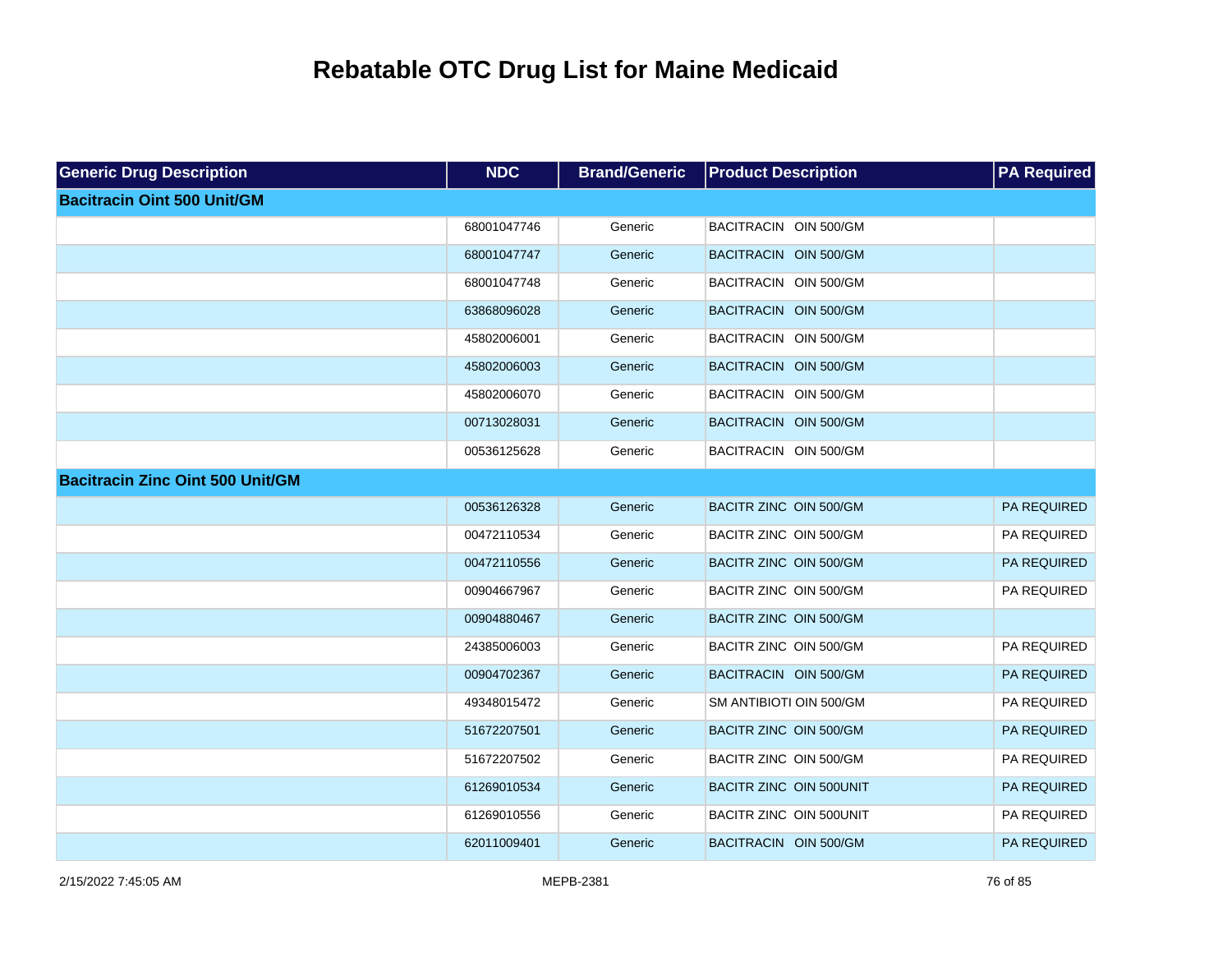| <b>Generic Drug Description</b>         | <b>NDC</b>  | <b>Brand/Generic</b> | <b>Product Description</b> | <b>PA</b> Required |
|-----------------------------------------|-------------|----------------------|----------------------------|--------------------|
| <b>Bacitracin Zinc Oint 500 Unit/GM</b> |             |                      |                            |                    |
|                                         | 70000054701 | Generic              | BACITR ZINC OIN 500UNIT    | PA REQUIRED        |
|                                         | 70000047001 | Generic              | BACITR ZINC OIN 500/GM     | PA REQUIRED        |
| <b>Clotrimazole Cream 1%</b>            |             |                      |                            |                    |
|                                         | 70000054202 | Generic              | ATHLETE FOOT CRE 1%        |                    |
|                                         | 70512010030 | Generic              | <b>CLOTRIMAZOLE CRE 1%</b> |                    |
|                                         | 68001047545 | Generic              | ANTIFUNGAL CRE 1%          |                    |
|                                         | 68001047547 | Generic              | ANTIFUNGAL CRE 1%          |                    |
|                                         | 59088047607 | Generic              | MICOTRIN AC CRE 1%         |                    |
|                                         | 51672200201 | Generic              | <b>CLOTRIMAZOLE CRE 1%</b> |                    |
|                                         | 51672200202 | Generic              | <b>CLOTRIMAZOLE CRE 1%</b> |                    |
|                                         | 49348027972 | Generic              | <b>CLOTRIMAZOLE CRE 1%</b> |                    |
|                                         | 45802043401 | Generic              | <b>CLOTRIMAZOLE CRE 1%</b> |                    |
|                                         | 45802043411 | Generic              | <b>CLOTRIMAZOLE CRE 1%</b> |                    |
|                                         | 00904782231 | Generic              | <b>CLOTRIMAZOLE CRE 1%</b> |                    |
|                                         | 00904782236 | Generic              | <b>CLOTRIMAZOLE CRE 1%</b> |                    |
|                                         | 24385020501 | Generic              | ATHLETE FOOT CRE 1%        |                    |
|                                         | 24385020503 | Generic              | <b>ATHLETE FOOT CRE 1%</b> |                    |
|                                         | 00472035056 | Generic              | <b>CLOTRIMAZOLE CRE 1%</b> |                    |
|                                         | 00536126526 | Generic              | <b>CLOTRIMAZOLE CRE 1%</b> |                    |
|                                         | 00536127211 | Generic              | ANTIFUNGAL CRE 1%          |                    |
|                                         | 00536127222 | Generic              | ANTIFUNGAL CRE 1%          |                    |
| <b>Miconazole Nitrate Cream 2%</b>      |             |                      |                            |                    |
|                                         | 00536113428 | Generic              | MICONAZOLE CRE 2%          |                    |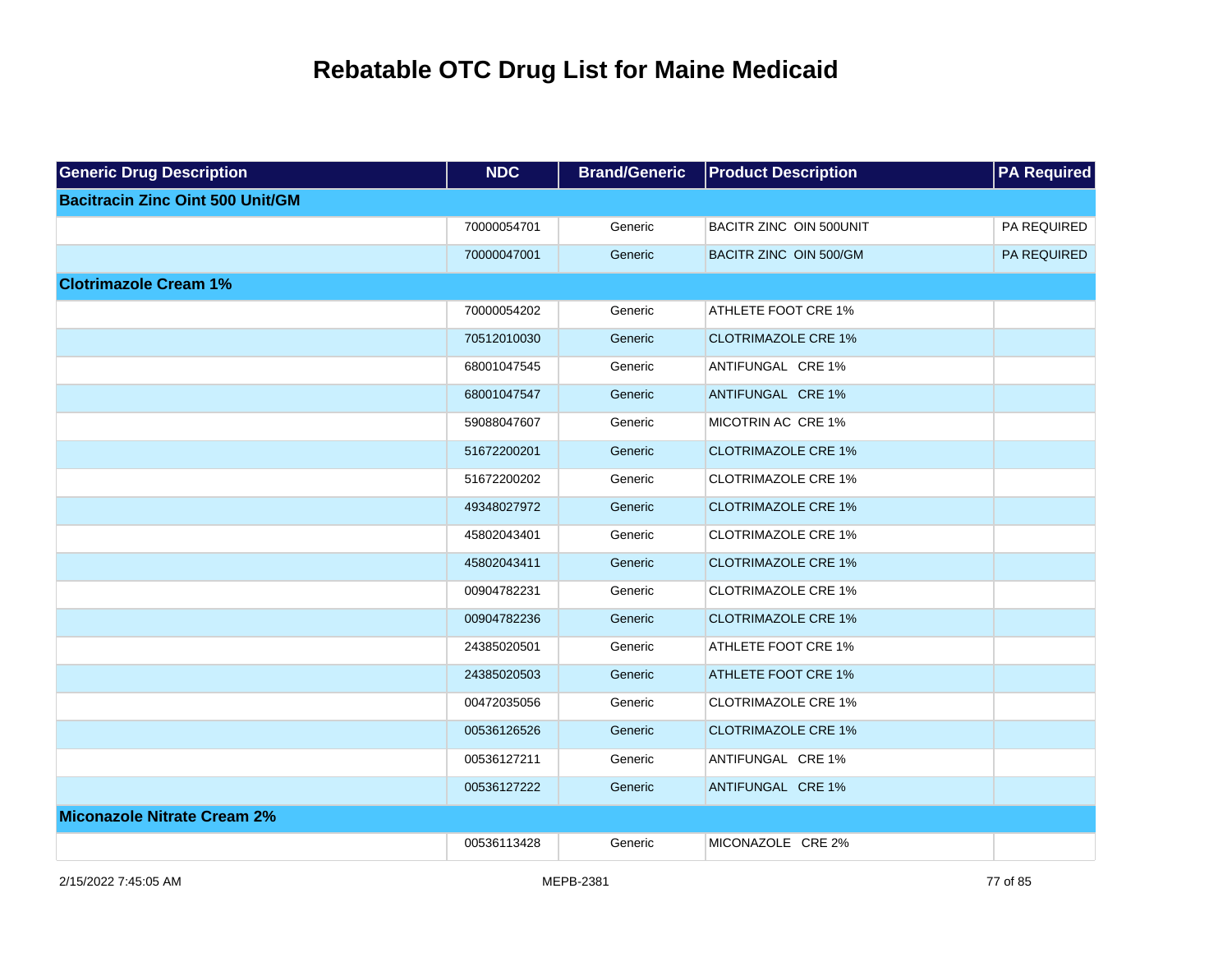| <b>Generic Drug Description</b>    | <b>NDC</b>  | <b>Brand/Generic</b> | <b>Product Description</b> | <b>PA Required</b> |
|------------------------------------|-------------|----------------------|----------------------------|--------------------|
| <b>Miconazole Nitrate Cream 2%</b> |             |                      |                            |                    |
|                                    | 00472073514 | Generic              | ANTIFUNGAL CRE 2%          |                    |
|                                    | 00472073542 | Generic              | ANTIFUNGAL CRE 2%          |                    |
|                                    | 00472073556 | Generic              | ANTIFUNGAL CRE 2%          |                    |
|                                    | 49348068972 | Generic              | <b>SM ANTIFUNGL CRE 2%</b> |                    |
|                                    | 51672200101 | Generic              | MICONAZOLE CRE 2%          |                    |
|                                    | 51672200102 | Generic              | MICONAZOLE CRE 2%          |                    |
|                                    | 61269073514 | Generic              | MICONAZOLE CRE 2%          |                    |
|                                    | 61269073542 | Generic              | MICONAZOLE CRE 2%          |                    |
|                                    | 61269073556 | Generic              | MICONAZOLE CRE 2%          |                    |
|                                    | 70000034001 | Generic              | MICONAZOLE CRE 2%          |                    |
| <b>Terbinafine HCI Cream 1%</b>    |             |                      |                            |                    |
|                                    | 70000033801 | Generic              | ATHLETE FOOT CRE 1%        | PA REQUIRED        |
|                                    | 51672208001 | Generic              | <b>TERBINAFINE CRE 1%</b>  | PA REQUIRED        |
|                                    | 51672208002 | Generic              | <b>TERBINAFINE CRE 1%</b>  | PA REQUIRED        |
|                                    | 49348079072 | Generic              | ATHLETE FOOT CRE 1%        | PA REQUIRED        |
|                                    | 24385052403 | Generic              | <b>TERBINAFINE CRE 1%</b>  | PA REQUIRED        |
|                                    | 24385052405 | Generic              | TERBINAFINE CRE 1%         | PA REQUIRED        |
| <b>Tolnaftate Aerosol Pow 1%</b>   |             |                      |                            |                    |
|                                    | 70000032201 | Generic              | ATHLETES FT AER 1% POW     |                    |
| <b>Tolnaftate Cream 1%</b>         |             |                      |                            |                    |
|                                    | 70000049401 | Generic              | TOLNAFTATE CRE 1%          |                    |
|                                    | 70000008401 | Generic              | TOLNAFTATE CRE 1%          |                    |
|                                    | 63868010446 | Generic              | TOLNAFTATE CRE 1%          |                    |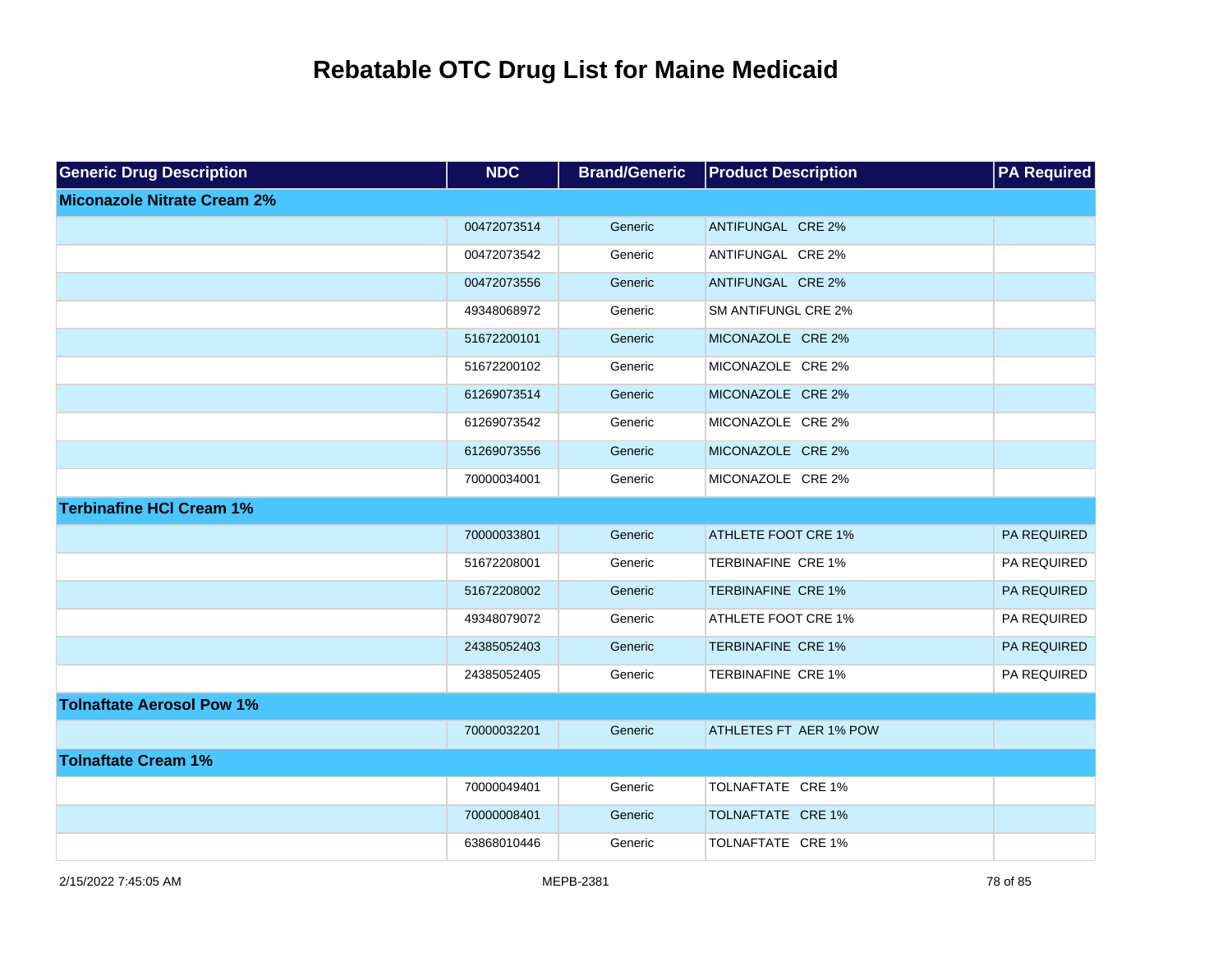| <b>Generic Drug Description</b>          | <b>NDC</b>  | <b>Brand/Generic</b> | <b>Product Description</b>        | <b>PA Required</b> |
|------------------------------------------|-------------|----------------------|-----------------------------------|--------------------|
| <b>Tolnaftate Cream 1%</b>               |             |                      |                                   |                    |
|                                          | 24385003203 | Generic              | TOLNAFTATE CRE 1%                 |                    |
|                                          | 00904072236 | Generic              | ANTIFUNGAL CRE 1%                 |                    |
|                                          | 00536131543 | Generic              | TOLNAFTATE CRE 1%                 |                    |
|                                          | 49348015529 | Generic              | <b>SM ANTIFUNGL CRE 1%</b>        |                    |
|                                          | 51672202001 | Generic              | TOLNAFTATE CRE 1%                 |                    |
|                                          | 51672202002 | Generic              | TOLNAFTATE CRE 1%                 |                    |
| <b>Selenium Sulfide Lotion 1%</b>        |             |                      |                                   |                    |
|                                          | 00536199553 | Generic              | <b>ANTI-DANDRUF SHA 1%</b>        |                    |
|                                          | 70000053101 | Generic              | DANDRUFF SHA 1%                   |                    |
| <b>Chlorhexidine Gluconate Liquid 4%</b> |             |                      |                                   |                    |
|                                          | 67618020004 | Generic              | BETASEPT LIQ 4%                   |                    |
|                                          | 67618020008 | Generic              | <b>LIQ 4%</b><br><b>BETASEPT</b>  |                    |
|                                          | 67618020016 | Generic              | <b>LIQ 4%</b><br><b>BETASEPT</b>  |                    |
|                                          | 67618020030 | Generic              | <b>BETASEPT</b><br><b>LIQ 4%</b>  |                    |
|                                          | 67618020032 | Generic              | BETASEPT LIQ 4%                   |                    |
| <b>Povidone-lodine Soln 10%</b>          |             |                      |                                   |                    |
|                                          | 67618015001 | <b>Brand</b>         | <b>BETADINE</b><br>SOL 10%        | PA REQUIRED        |
|                                          | 67618015004 | <b>Brand</b>         | <b>BETADINE</b><br><b>SOL 10%</b> | PA REQUIRED        |
|                                          | 67618015005 | <b>Brand</b>         | <b>BETADINE</b><br>SOL 10%        | PA REQUIRED        |
|                                          | 67618015008 | <b>Brand</b>         | <b>BETADINE</b><br><b>SOL 10%</b> | PA REQUIRED        |
|                                          | 67618015009 | <b>Brand</b>         | <b>BETADINE</b><br>SOL 10%        | PA REQUIRED        |
|                                          | 67618015017 | <b>Brand</b>         | <b>BETADINE</b><br>SOL 10%        | PA REQUIRED        |
|                                          | 67618015032 | <b>Brand</b>         | SOL 10%<br><b>BETADINE</b>        | PA REQUIRED        |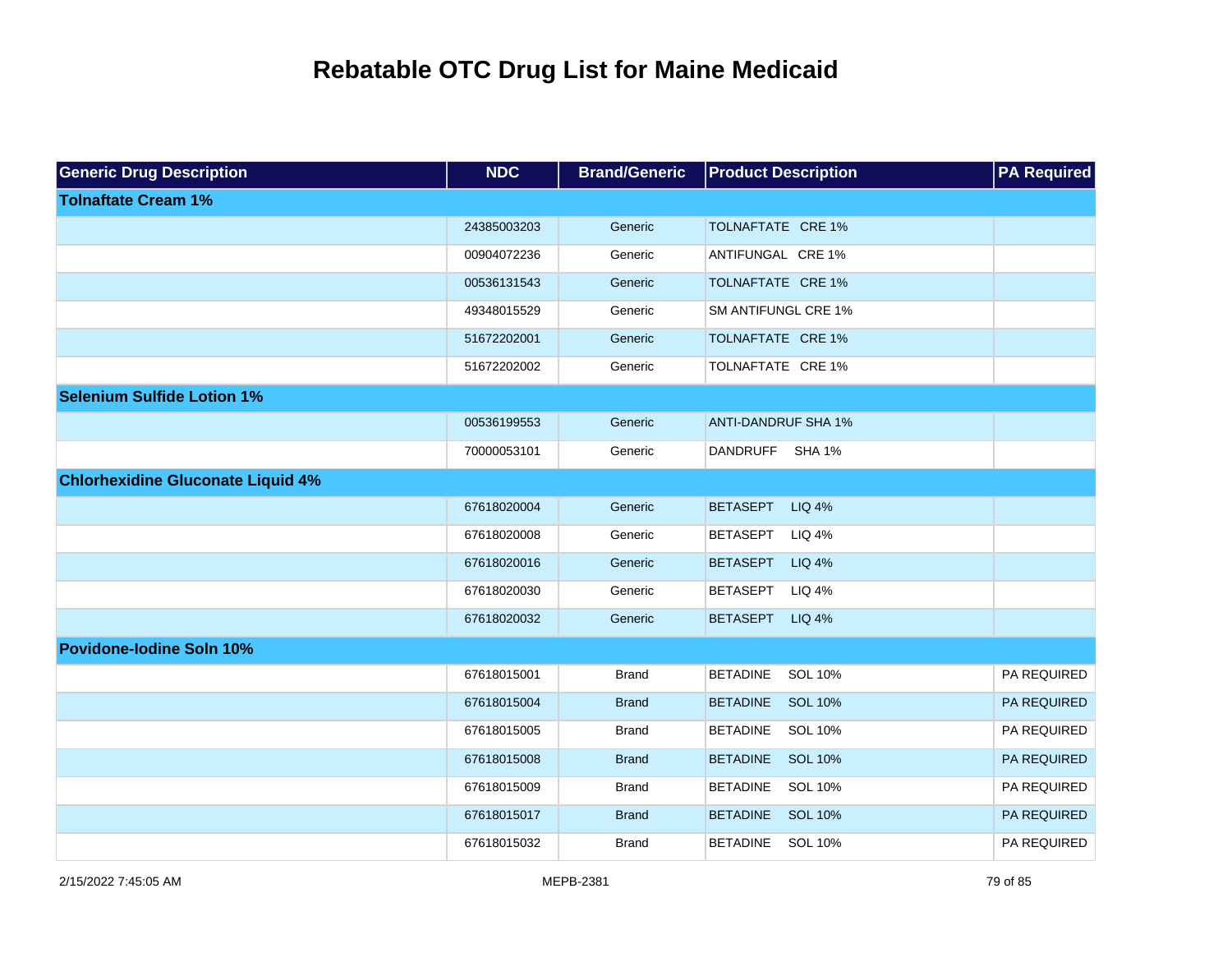| <b>Generic Drug Description</b>  | <b>NDC</b>  | <b>Brand/Generic</b> | <b>Product Description</b> | <b>PA Required</b> |
|----------------------------------|-------------|----------------------|----------------------------|--------------------|
| <b>Povidone-lodine Soln 10%</b>  |             |                      |                            |                    |
|                                  | 63868023008 | Generic              | POVIDONE/IOD SOL 10%       |                    |
|                                  | 70000006001 | Generic              | POVIDONE-IOD SOL 10%       |                    |
|                                  | 70000040201 | Generic              | POVIDONE-IOD SOL 10%       |                    |
|                                  | 00904110309 | Generic              | POVIDONE-IOD SOL 10%       |                    |
|                                  | 62011011801 | Generic              | HM POVID-IOD SOL 10%       |                    |
|                                  | 49348062237 | Generic              | SM POVID-IOD SOL 10%       |                    |
|                                  | 49348062238 | Generic              | SM POVID-IOD SOL 10%       |                    |
| <b>Zinc Oxide Oint 20%</b>       |             |                      |                            |                    |
|                                  | 46122011846 | Generic              | ZINC OXIDE OIN 20%         |                    |
|                                  | 00536570025 | Generic              | ZINC OXIDE OIN 20%         |                    |
|                                  | 00536570028 | Generic              | ZINC OXIDE OIN 20%         |                    |
|                                  | 00536570098 | Generic              | ZINC OXIDE OIN 20%         |                    |
|                                  | 00536131625 | Generic              | ZINC OXIDE OIN 20%         |                    |
|                                  | 00536131628 | Generic              | ZINC OXIDE OIN 20%         |                    |
|                                  | 00536131698 | Generic              | ZINC OXIDE OIN 20%         |                    |
|                                  | 70000033401 | Generic              | ZINC OXIDE OIN 20%         |                    |
|                                  | 70512010330 | Generic              | ZINC OXIDE OIN 20%         |                    |
| <b>Hydrocortisone Cream 0.5%</b> |             |                      |                            |                    |
|                                  | 24385019003 | Generic              | HYDROCORT CRE 0.5%         |                    |
| <b>Hydrocortisone Cream 1%</b>   |             |                      |                            |                    |
|                                  | 24385002103 | Generic              | GNP HYDROCOR CRE 1% PLUS   |                    |
|                                  | 00472034356 | Generic              | HYDROCORT CRE 1%           |                    |
|                                  | 00113097364 | Generic              | ANTI-ITCH CRE 1%           |                    |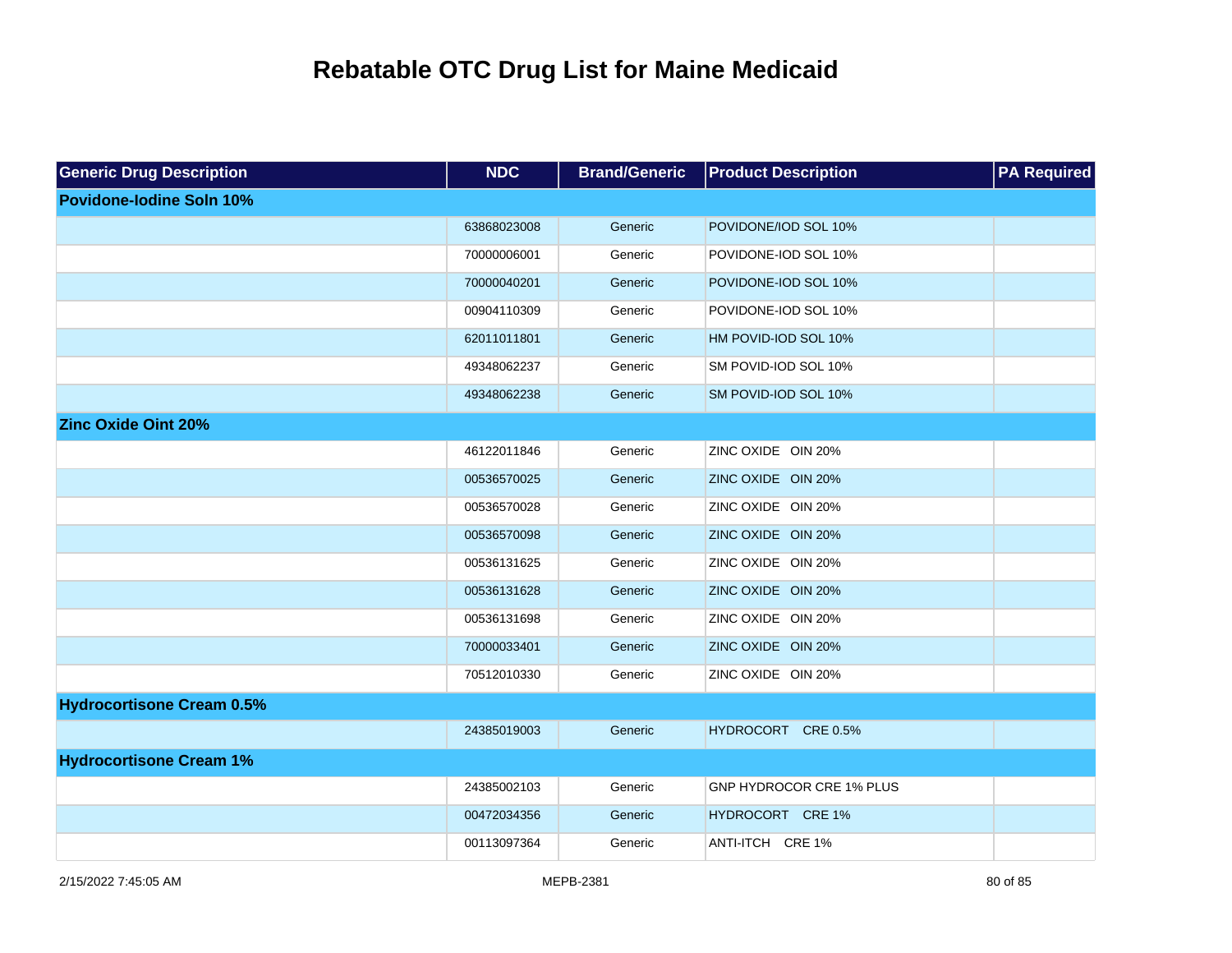| <b>Generic Drug Description</b>           | <b>NDC</b>  | <b>Brand/Generic</b> | <b>Product Description</b>  | <b>PA Required</b> |
|-------------------------------------------|-------------|----------------------|-----------------------------|--------------------|
| <b>Hydrocortisone Cream 1%</b>            |             |                      |                             |                    |
|                                           | 00113054164 | Generic              | ANTI-ITCH CRE 1%            |                    |
|                                           | 45802043803 | Generic              | HYDROCORT CRE 1%            |                    |
|                                           | 45802043805 | Generic              | HYDROCORT CRE 1%            |                    |
|                                           | 49348052172 | Generic              | SM HYDROCORT CRE 1%         |                    |
|                                           | 49348052178 | Generic              | SM HYDROCORT CRE 1%         |                    |
|                                           | 61269034356 | Generic              | HYDROCORT CRE 1%            |                    |
|                                           | 51672201301 | Generic              | HYDROCORT CRE 1%            |                    |
|                                           | 51672201302 | Generic              | HYDROCORT CRE 1%            |                    |
|                                           | 51672206302 | Generic              | HYDROCORT CRE 1%            |                    |
|                                           | 51672206902 | Generic              | HYDROCORT CRE 1%            |                    |
|                                           | 70000048501 | Generic              | HYDROCORT CRE 1%            |                    |
| <b>Hydrocortisone Oint 1%</b>             |             |                      |                             |                    |
|                                           | 51672201802 | Generic              | HYDROCORT OIN 1%            |                    |
|                                           | 61269034556 | Generic              | HYDROCORT OIN 1%            |                    |
|                                           | 49348052272 | Generic              | SM HYDROCORT OIN 1%         |                    |
|                                           | 45802027603 | Generic              | HYDROCORT OIN 1%            |                    |
|                                           | 00113047164 | Generic              | ANTI-ITCH OIN 1%            |                    |
|                                           | 00472034556 | Generic              | HYDROCORT OIN 1%            |                    |
|                                           | 24385027603 | Generic              | HYDROCORT OIN 1%            |                    |
| Lactic Acid (Ammonium Lactate) Cream 12%  |             |                      |                             |                    |
|                                           | 63044040420 | Generic              | AMMONIUM LAC CRE 12%        |                    |
| Lactic Acid (Ammonium Lactate) Lotion 12% |             |                      |                             |                    |
|                                           | 63044048409 | Generic              | <b>AMMONIUM LAC LOT 12%</b> |                    |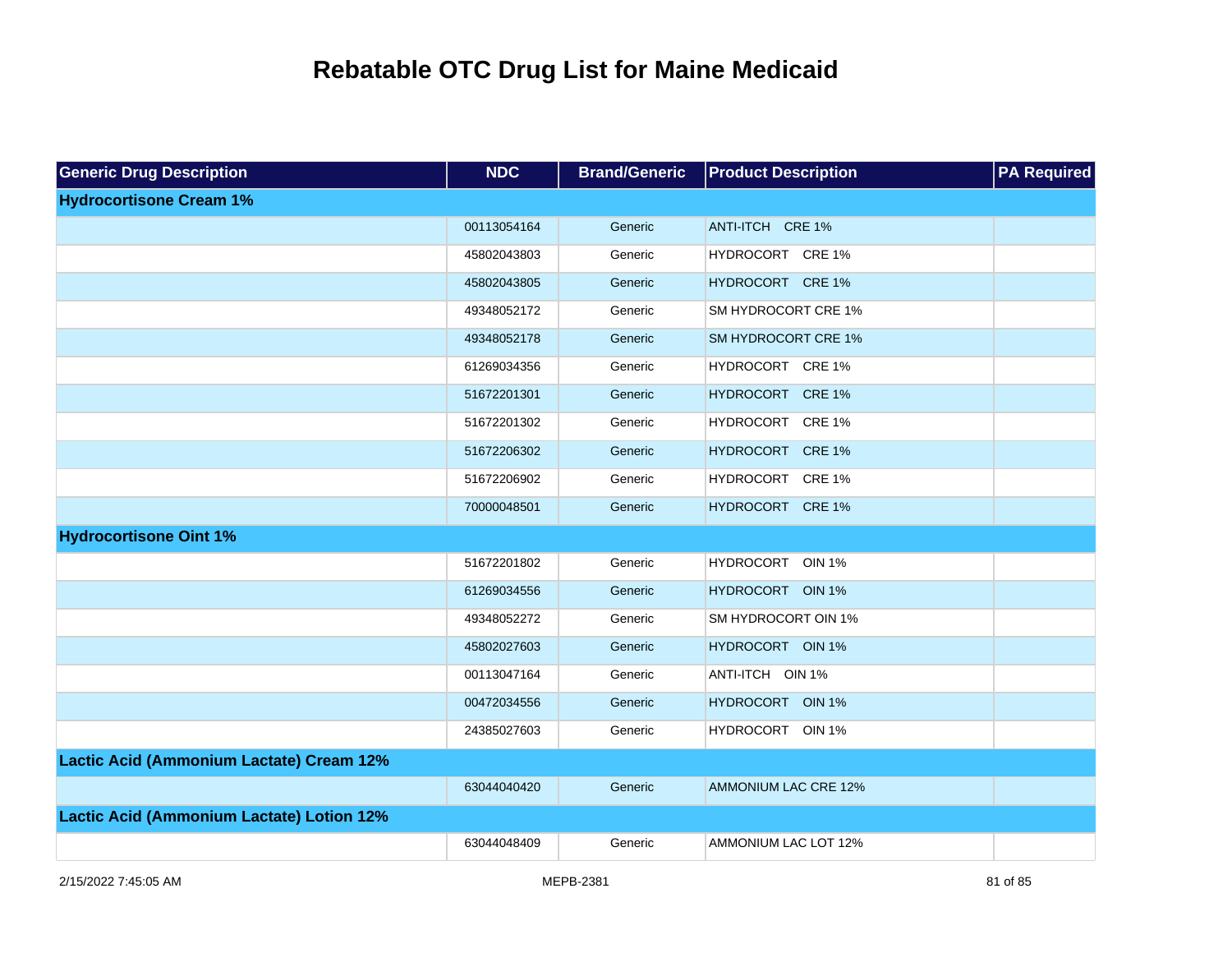| <b>Generic Drug Description</b>               | <b>NDC</b>  | <b>Brand/Generic</b> | <b>Product Description</b>     | <b>PA Required</b> |
|-----------------------------------------------|-------------|----------------------|--------------------------------|--------------------|
| <b>Capsaicin Cream 0.025%</b>                 |             |                      |                                |                    |
|                                               | 00536252525 | Generic              | <b>CAPSAICIN</b><br>CRE 0.025% |                    |
| <b>Capsaicin Cream 0.075%</b>                 |             |                      |                                |                    |
|                                               | 00536111825 | Generic              | ARTH PAIN CRE 0.075%           |                    |
| <b>Dibucaine Oint 1%</b>                      |             |                      |                                |                    |
|                                               | 00536121195 | Generic              | DIBUCAINE OIN 1%               |                    |
| <b>Permethrin Creme Rinse 1%</b>              |             |                      |                                |                    |
|                                               | 46122010846 | Generic              | LICE TRTMNT LIQ 1%             |                    |
|                                               | 62011025501 | Generic              | LICE TRTMNT LIQ 1%             |                    |
|                                               | 70000004101 | Generic              | LICE TREATMT LIQ 1%            |                    |
| <b>Permethrin Lotion 1%</b>                   |             |                      |                                |                    |
|                                               | 49348015078 | Generic              | <b>LICE TREATMT LOT 1%</b>     |                    |
| Pyrethrins-Piperonyl Butoxide Shampoo 0.33-4% |             |                      |                                |                    |
|                                               | 49348044334 | Generic              | LICE KILLING SHA 0.33-4%       |                    |
|                                               | 24385011603 | Generic              | LICE TREATMT SHA 0.33-4%       |                    |
|                                               | 62011011902 | Generic              | LICE KILLING SHA 0.33-4%       |                    |
|                                               | 00113086626 | Generic              | LICE KILLING SHA 0.33-4%       |                    |
|                                               | 00904252820 | Generic              | LICE KILLING SHA 0.33-4%       |                    |
|                                               | 70000054001 | Generic              | LICE KILLING SHA 0.33-4%       |                    |
| <b>Clotrimazole Vaginal Cream 1%</b>          |             |                      |                                |                    |
|                                               | 00472022041 | Generic              | <b>CLOTRIMAZOLE CRE 1%</b>     |                    |
|                                               | 00472022063 | Generic              | <b>CLOTRIMAZOLE CRE 1%</b>     |                    |
|                                               | 61269022041 | Generic              | CLOTRIMAZOLE CRE 1% VAG        |                    |
|                                               | 61269022063 | Generic              | <b>CLOTRIMAZOLE CRE 1% VAG</b> |                    |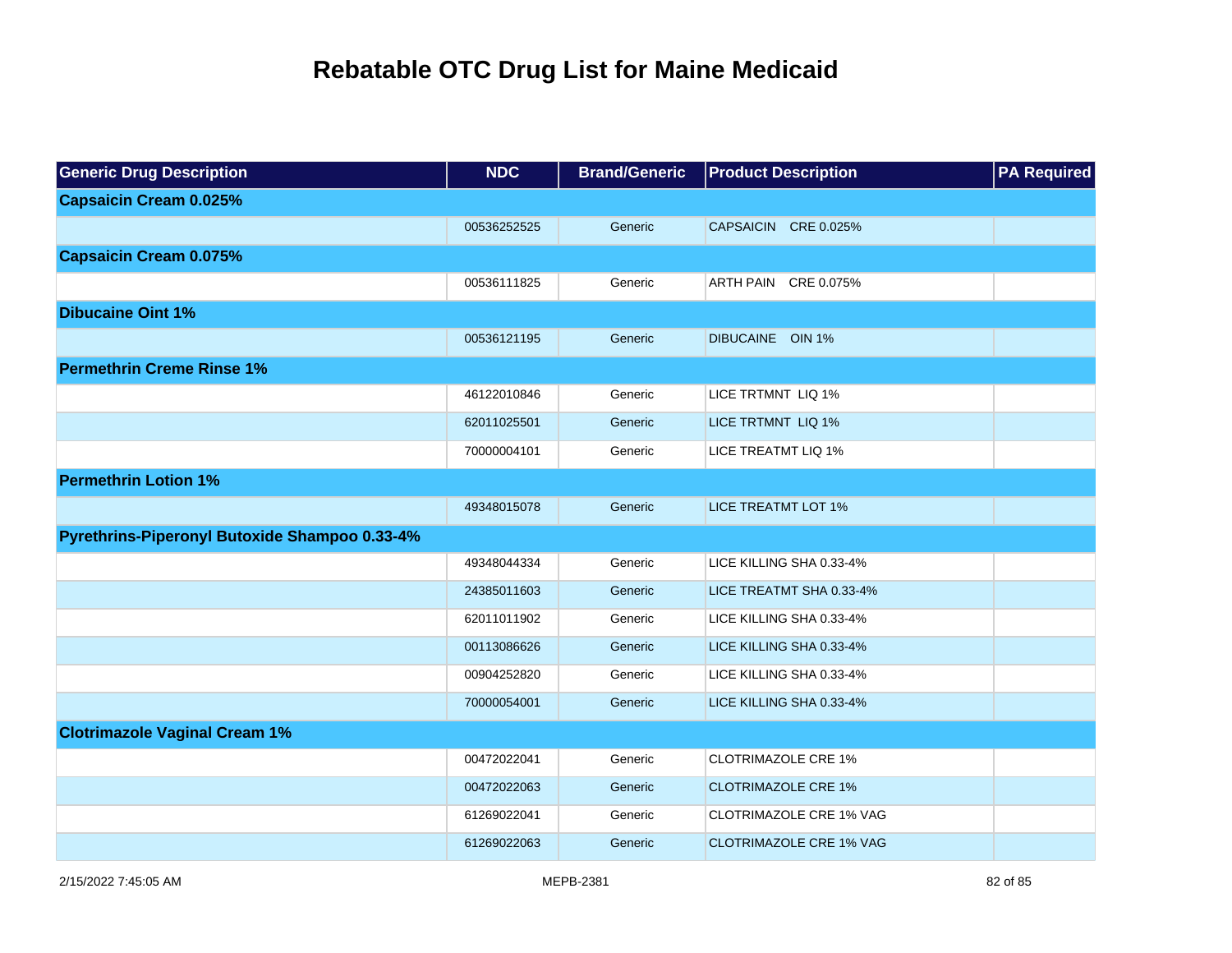| <b>Generic Drug Description</b>                            | <b>NDC</b>  | <b>Brand/Generic</b> | <b>Product Description</b>     | <b>PA Required</b> |
|------------------------------------------------------------|-------------|----------------------|--------------------------------|--------------------|
| <b>Clotrimazole Vaginal Cream 1%</b>                       |             |                      |                                |                    |
|                                                            | 51672200306 | Generic              | <b>CLOTRIMAZOLE CRE 1% VAG</b> |                    |
|                                                            | 49348079376 | Generic              | <b>CLOTRIMAZOLE CRE 1% VAG</b> |                    |
| <b>Clotrimazole Vaginal Cream 2%</b>                       |             |                      |                                |                    |
|                                                            | 49348037954 | Generic              | 3 DAY VAGINL CRE 2%            |                    |
|                                                            | 51672206200 | Generic              | 3 DAY VAGINL CRE 2%            |                    |
|                                                            | 24385011009 | Generic              | <b>CLOTRIMAZOLE CRE 3 DAY</b>  |                    |
| <b>Miconazole Nitrate Vaginal Cream 2%</b>                 |             |                      |                                |                    |
|                                                            | 00904773445 | Generic              | MICONAZOLE 7 CRE 2%            |                    |
|                                                            | 00472073041 | Generic              | MICONAZOLE CRE 2%              |                    |
|                                                            | 00472073063 | Generic              | MICONAZOLE CRE 2%              |                    |
|                                                            | 00113082529 | Generic              | MICONAZOLE 7 CRE 2%            |                    |
|                                                            | 00113021429 | Generic              | MICONAZOLE 7 CRE TUBE/KIT      |                    |
|                                                            | 51672203506 | Generic              | MICONAZOLE CRE 2%              |                    |
|                                                            | 61269073041 | Generic              | MICONAZOLE 7 CRE 2%            |                    |
|                                                            | 61269073063 | Generic              | MICONAZOLE 7 CRE 2%            |                    |
|                                                            | 49348087277 | Generic              | MICONAZOLE 7 CRE 2%            |                    |
|                                                            | 49348053077 | Generic              | MICONAZOLE 7 CRE 2%            |                    |
|                                                            | 24385059029 | Generic              | MICONAZOLE 7 CRE 2%            |                    |
|                                                            | 70000000901 | Generic              | MICONAZOLE 7 CRE 2%            |                    |
|                                                            | 63868019845 | Generic              | MICONAZOLE 7 CRE 2%            |                    |
| Miconazole Nitrate Vaginal Supp 200 MG & 2% Cream 9 GM Kit |             |                      |                                |                    |
|                                                            | 70000002501 | Generic              | MICONAZOLE 3 KIT COMBO PK      |                    |
|                                                            | 70000002502 | Generic              | MICONAZOLE 3 KIT COMBO PK      |                    |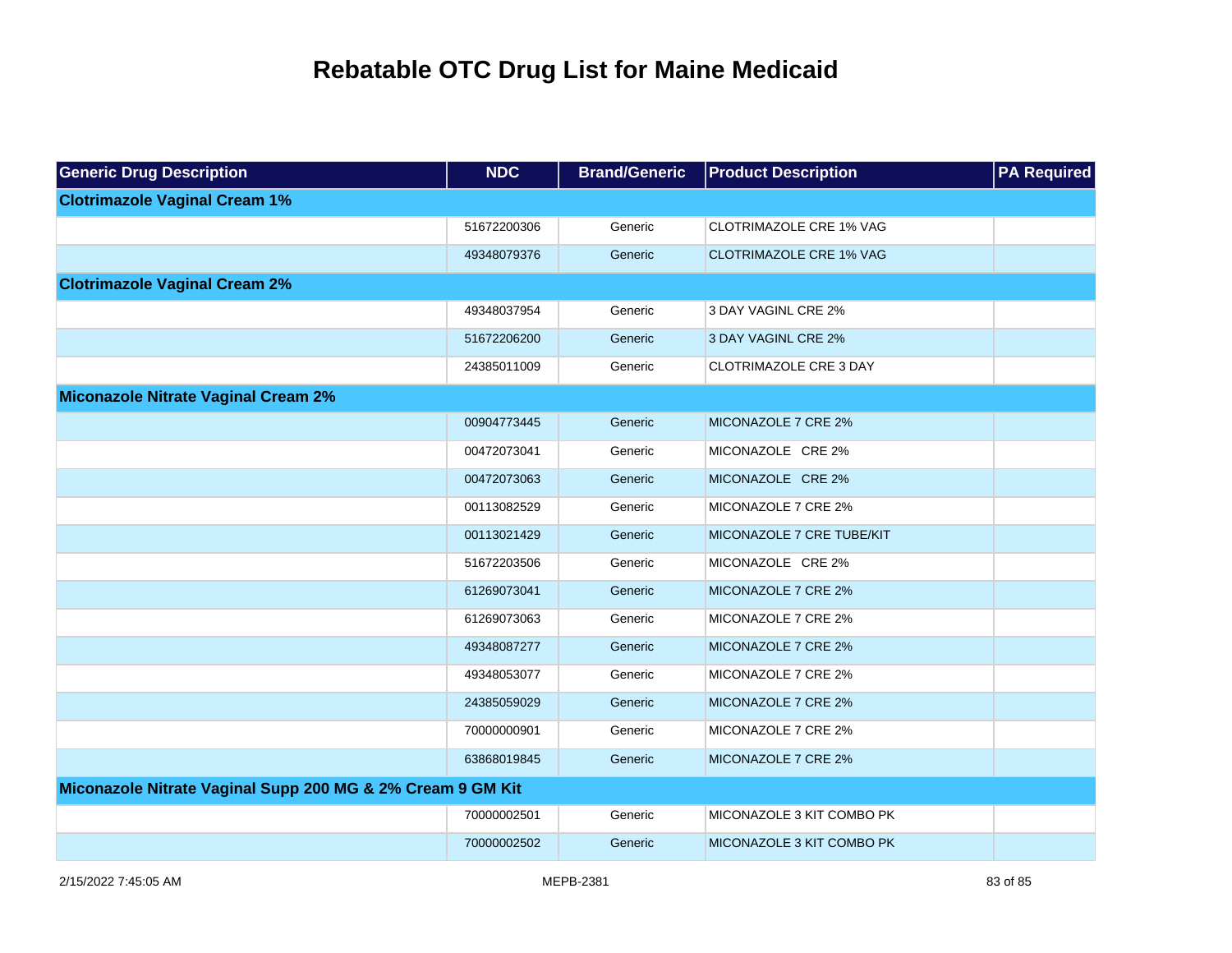| <b>Generic Drug Description</b>                            | <b>NDC</b>  | <b>Brand/Generic</b> | <b>Product Description</b>         | <b>PA Required</b> |
|------------------------------------------------------------|-------------|----------------------|------------------------------------|--------------------|
| Miconazole Nitrate Vaginal Supp 200 MG & 2% Cream 9 GM Kit |             |                      |                                    |                    |
|                                                            | 49348035543 | Generic              | MICONAZOLE 3 KIT COMBO PK          |                    |
|                                                            | 00113008100 | Generic              | MICONAZOLE 3 KIT COMBO PK          |                    |
|                                                            | 24385060602 | Generic              | MICONAZOLE 3 KIT COMBO PK          |                    |
|                                                            | 00904541501 | Generic              | MICONAZOLE 3 KIT COMBO PK          |                    |
| Miconazole Nitrate Vaginal Suppos 100 MG                   |             |                      |                                    |                    |
|                                                            | 00472173607 | Generic              | MICONAZOLE 7 SUP 100MG             |                    |
|                                                            | 49348083361 | Generic              | SM MICON 7 SUP 100MG               |                    |
|                                                            | 61269073607 | Generic              | MICONAZOLE 7 SUP 100MG             |                    |
| <b>Levonorgestrel Tab 1.5 MG</b>                           |             |                      |                                    |                    |
|                                                            | 50102011101 | Generic              | ECONTRA EZ TAB 1.5MG               |                    |
|                                                            | 50102011112 | Generic              | ECONTRA EZ TAB 1.5MG               |                    |
|                                                            | 50102021111 | Generic              | ECONTRA OS TAB 1.5MG               |                    |
|                                                            | 50102021113 | Generic              | ECONTRA OS TAB 1.5MG               |                    |
|                                                            | 50102021116 | Generic              | ECONTRA OS TAB 1.5MG               |                    |
|                                                            | 00536114263 | Generic              | LEVONORGESTR TAB 1.5MG             |                    |
|                                                            | 00113200312 | Generic              | OPTION 2 TAB 1.5MG                 |                    |
|                                                            | 16714080901 | Generic              | TAB 1.5MG<br><b>NEW DAY</b>        |                    |
|                                                            | 68180085211 | Generic              | <b>MY WAY</b><br><b>TAB 1.5MG</b>  |                    |
|                                                            | 68180085212 | Generic              | <b>MY WAY</b><br><b>TAB 1.5MG</b>  |                    |
|                                                            | 62756071860 | Generic              | <b>TAB 1.5MG</b><br><b>OPCICON</b> |                    |
|                                                            | 62756072060 | Generic              | MY CHOICE TAB 1.5MG                |                    |
|                                                            | 70700016406 | Generic              | LEVONORGESTR TAB 1.5MG             |                    |